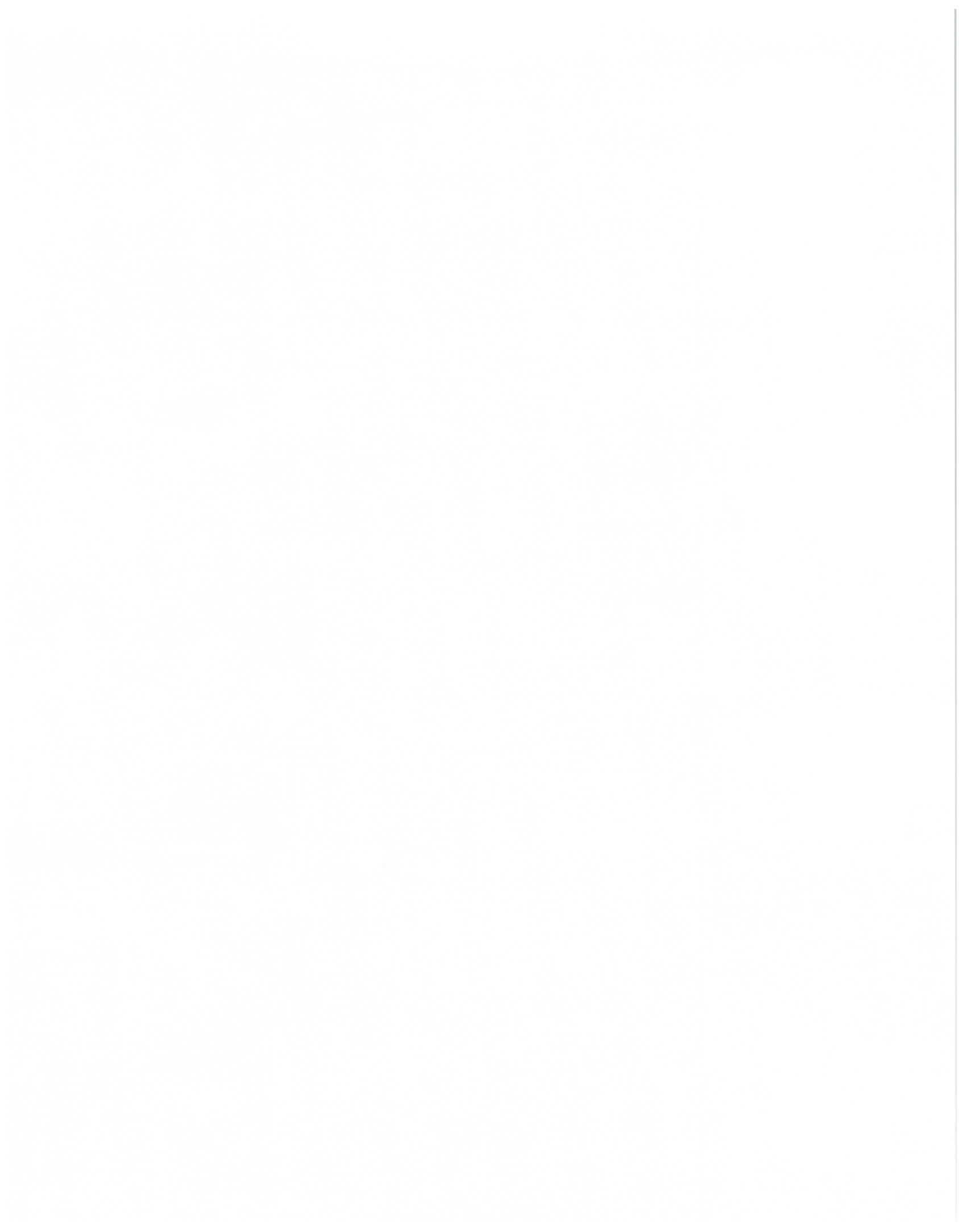

## **FISHER COUNTY**

## State of Financial Condition

May 09, 2019

COUNTY JUDGE

KEN HOLT

## **COMMISSIONERS**

PRECINCT#1

PRECINCT#3

GORDON PIPPIN PRECINCT#2 DEXTER ELROD PRESTON MARTIN PRECINCT#4 KEVIN STUART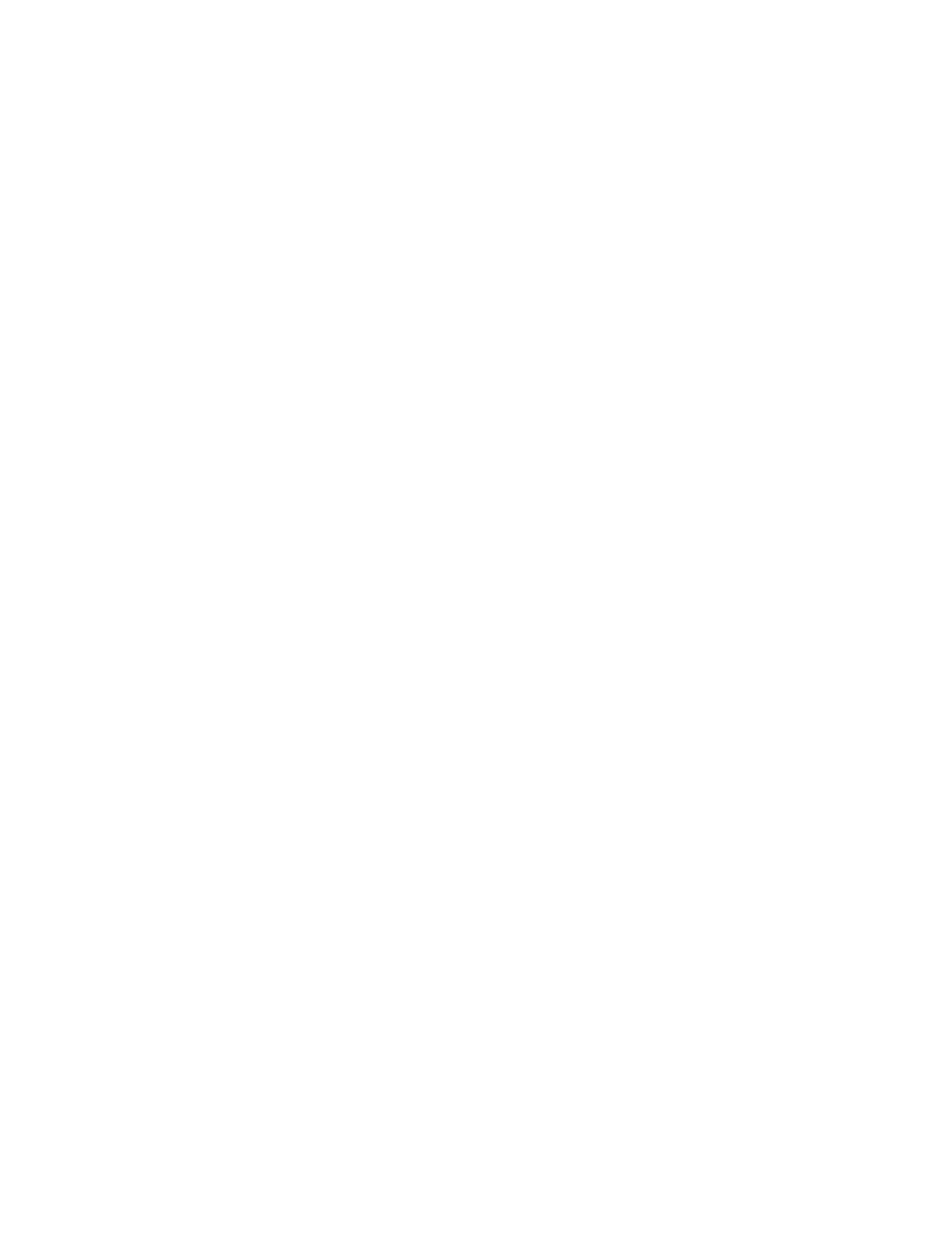|                     | ACCOUNT NO ACCOUNT-TITLE TO BUDGET-AMOUNT BUDGET-AMOUNT YEAR-TO-DATE YEAR-TO-DATE MONTH-TO-DATE | ORIGINAL         | AMENDED                   | ENCUMBERED | ACTIVITY                  | ACTIVITY                              | <b>CURRENT USED</b><br>BALANCE PCT |      |
|---------------------|-------------------------------------------------------------------------------------------------|------------------|---------------------------|------------|---------------------------|---------------------------------------|------------------------------------|------|
|                     | REPORTING FUND: 0010 GENERAL FUND                                                               |                  |                           |            |                           |                                       | EFFECTIVE MONTH - 05               |      |
| 0100 CASH ACCOUNTS  |                                                                                                 |                  |                           |            |                           |                                       |                                    |      |
|                     |                                                                                                 |                  |                           |            |                           |                                       |                                    |      |
|                     | 10-100-100 CFC: GENERAL FUND                                                                    |                  |                           |            |                           | 1,715,043.80 31,522.73- 2,958,167.03  |                                    |      |
|                     | 10-100-130 MONEY MARKET CHECKING                                                                |                  |                           |            | 1,985.67                  | 0.00                                  | 229,051.68                         |      |
|                     | 10-100-140 GRANT FUND CHECKING                                                                  |                  |                           |            | 0.00                      | 0.00                                  | 0.40                               |      |
|                     | 10-100-185 DUE FROM I&S FUND                                                                    |                  |                           |            | 0.00                      | 0.00                                  | 158,971.44                         |      |
|                     |                                                                                                 |                  |                           |            |                           |                                       |                                    |      |
|                     | 10-100-201 CERTIFICATE OF DEPOSIT - 1                                                           |                  |                           |            | 1,332.60                  | 195.58                                | 153,719.12                         |      |
|                     | 10-100-202 CERTIFICATE OF DEPOSIT - 2                                                           |                  |                           |            | 1,332.60                  | 195.58                                | 153,719.12                         |      |
|                     | 10-100-203 CERTIFICATE OF DEPOSIT - 3                                                           |                  |                           |            | 1,332.60                  | 195.58                                | 153,719.12                         |      |
|                     | 10-100-204 CERTIFICATE OF DEPOSIT - 4                                                           |                  |                           |            | 1,332.60                  | 195.58                                | 153,719.12                         |      |
|                     | 10-100-205 CERTIFICATE OF DEPOSIT - 5                                                           |                  |                           |            | 1,332.60                  | 195.58                                | 153,719.12                         |      |
|                     | 10-100-206 CERTIFICATE OF DEPOSIT - 6                                                           |                  |                           |            | 1,445.85                  | 161.73                                | 254,061.58                         |      |
|                     | 10-100-211 REIMBURSEMENT CLEARING                                                               |                  |                           |            | 0.00                      | 0.00                                  | 4.00                               |      |
|                     | 10-100-230 DISTRICT CLERK EFILE                                                                 |                  |                           |            | 653.05                    | 240.00                                | 653.05                             |      |
|                     | 10-100-231 COUNTY CLERK EFILE                                                                   |                  |                           |            | 1,295.40                  | 28.00                                 | 1,295.40                           |      |
|                     |                                                                                                 |                  |                           |            |                           |                                       |                                    |      |
|                     | 10-100-232 JP CREDIT CARD                                                                       |                  |                           |            | 3,772.60                  | 849.96                                | 3,772.60                           |      |
|                     | 10-100-280 DELINQUENT TAXES RECEIVABLE                                                          |                  |                           |            | 0.00                      | 0.00                                  | 98,717.75                          |      |
|                     | 10-100-285 ALLOWANCE-UNCOLLETABLE TAXES                                                         |                  |                           |            | 0.00                      | 0.00                                  | 24,679.44-                         |      |
|                     | 10-100-290 DUE FROM APPRAISAL DISTRICT                                                          |                  |                           |            | 0.00                      | 0.00                                  | 0.00                               |      |
|                     | CASH ACCOUNTS                                                                                   |                  |                           |            | -------------             | 1,730,859.37 29,265.14 - 4,448,611.09 | ------------ --------------        |      |
|                     |                                                                                                 |                  |                           |            |                           |                                       |                                    |      |
|                     | 0300 GENERAL REVENUE ACCOUNTS                                                                   |                  |                           |            |                           |                                       |                                    |      |
|                     | 10-300-100 ADVALOREM TAXES                                                                      |                  | 2,013,252.00 2,013,252.00 |            | 2,534,770.42              | 0.00                                  | 521, 518. 42+ 126                  |      |
|                     | 10-300-105 DELINQUENT ADVALOREM TAXES                                                           | 75.00            | 75.00                     |            | 0.00                      | 0.00                                  | 75.00                              | - 00 |
|                     | 10-300-106 DC EFILE CLEARING ACCOUNT                                                            | 0.00             | 0.00                      |            | 50.00                     | 0.00                                  | $50.00+$                           |      |
|                     | 10-300-107 CC EFILE CLEARING ACCOUNT                                                            | 0.00             | 0.00                      |            | 50.00                     | 0.00                                  | $50.00+$                           |      |
|                     | 10-300-108 JP C-CARD CLEARING ACCOUNT                                                           | 0.00             | 0.00                      |            | 50.00                     | 0.00                                  | $50.00+$                           |      |
|                     | 10-300-149 APPRAISAL DIST EXCESS REFUND                                                         |                  | 0.00                      |            | 34,259.00                 |                                       |                                    |      |
|                     |                                                                                                 | 0.00             |                           |            |                           |                                       | $34, 259.00+$                      |      |
|                     | 10-300-150 OTHER INCOME                                                                         | 0.00             | 0.00                      |            | 1,200.80                  | $0.00$<br>0.00<br>7,157.60            | 1,200.80+                          |      |
|                     | 10-300-151 TAX COLLECTOR ANNUAL SALES TAX COMM                                                  | 0.00             | 0.00                      |            | 7,157.60                  |                                       | $7,157.60+$                        |      |
|                     | 10-300-155 DRUG FOR REIMBURSING GF JAIL ASSIST                                                  | 0.00             | 0.00                      |            | 0.00                      | 0.00                                  | 0.00                               |      |
|                     | 10-300-156 DRUG FOR REIMBURSING FICA                                                            | 0.00             | 0.00                      |            | 0.00                      | 0.00                                  | 0.00                               |      |
| 10-300-157          | DRUG FOR REIMBURSING RETIREMENT                                                                 | 0.00             | 0.00                      |            | 0.00                      | 0.00                                  | 0.00                               |      |
| 10-300-180          | INTEREST EARNED                                                                                 | 22,000.00        | 22,000.00                 |            | 21, 244.89                | 16.29                                 | 755.11                             | 97   |
|                     | 10-300-185 INSURANCE PROCEEDS                                                                   | 0.00             | 0.00                      |            | 0.00                      | 0.00                                  | 0.00                               |      |
| $10 - 300 - 190$    | INTEREST EARNED CD'S                                                                            | 5,700.00         | 5,700.00                  |            | 8,108.85                  | 1,139.63                              | 2,408.85+ 142                      |      |
| $10 - 300 - 195$    | INSURANCE REMIBURSEMENTS                                                                        | 0.00             | 0.00                      |            | 0.00                      | 0.00                                  | 0.00                               |      |
| $10 - 300 - 200$    | COUNTY RESTITUTION INCOME                                                                       |                  |                           |            |                           | 0.00                                  |                                    |      |
|                     |                                                                                                 | 800.00           | 800.00                    |            | 928.41                    |                                       | 128.41+ 116                        |      |
|                     | 10-300-202 DRUG PROG CCP - 10% COUNTY                                                           | 130.00<br>900.00 | 130.00                    |            | 165.20                    | 0.00                                  | 35.20+ 127                         |      |
| $10 - 300 - 204$    | OIL & GAS INCOME                                                                                |                  | 900.00                    |            | 678.00                    | 34.40                                 | 222.00                             | 75   |
|                     | 10-300-205 GAS PIPELINE INCOME                                                                  | 0.00             | 0.00                      |            | 0.00                      | 0.00                                  | 0.00                               |      |
|                     | 10-300-206 NSF INCOME                                                                           | 50.00            | 50.00                     |            | 0.00                      | 0.00                                  | 50.00                              | 00   |
| $10 - 300 - 212$    | HEALTHY COUNTY INCOME                                                                           | 0.00             | 0.00                      |            | 0.00                      | 0.00                                  | 0.00                               |      |
| $10 - 300 - 214$    | COURT APPT ATTY - DIST CLERK                                                                    | 210.00           | 210.00                    |            | 862.00                    | 0.00                                  | 652.00+ 410                        |      |
|                     | 10-300-216 JUROR REIMBURSEMENT                                                                  | 200.00           | 200.00                    |            | 0.00                      | 0.00                                  | 200.00                             | 00   |
|                     | 10-300-218 TX-TF-IND DEFENSE GRANT 2019                                                         | 9,800.00         | 9,800.00                  |            | 7,076.00                  | 0.00                                  | 2,724.00                           | 72   |
|                     |                                                                                                 |                  | 0.00                      |            |                           |                                       |                                    |      |
|                     | 10-300-222 AD LITEM TAX SUIT T REES                                                             | 0.00             |                           |            | 0.00                      | 0.00                                  | 0.00                               |      |
|                     | 10-300-224 OUT OF COUNTY SHERIFF CITATIONS                                                      | 200.00           | 200.00                    |            | 0.00                      | 0.00                                  | 200.00                             | 00   |
|                     | 10-300-225 OUT OF COUNTY SHERIFF SERVICE                                                        | 0.00             | 0.00                      |            | 400.00                    | 0.00                                  | $400.00+$                          |      |
|                     | 10-300-226 INSURANCE BUILDING REPAIRS                                                           | 400.00           | 400.00                    |            | 0.00                      | 0.00                                  | 400.00 00                          |      |
|                     | 10-300-228 UNCLAIMED PROPERTY REFUND                                                            | 0.00             | 0.00                      |            | 0.00                      | 0.00                                  | 0.00                               |      |
|                     | 10-300-229 VOL FIRE DEPT REIMBURSEMENTS                                                         | 0.00             | 0.00                      |            | 0.00                      | 0.00                                  | 0.00                               |      |
|                     | 10-300-230 TOBACCO SETTLEMENT INCOME                                                            | 196.00           | 196.00                    |            | 56.73                     | 0.00                                  | 139.27                             | 29   |
|                     | 10-300-232 WIND FARM TAX ABATEMENTS                                                             | 338,750.00       | 338,750.00                |            | 339,750.00                | 0.00                                  | $1,000.00+100$                     |      |
|                     | 10-300-234 SHERIFF - DRUG FORF REIMBURSEMENT                                                    | 0.00             | 0.00                      |            | 0.00                      | 0.00                                  | 0.00                               |      |
|                     |                                                                                                 |                  |                           |            |                           |                                       |                                    |      |
|                     | 10-300-236 SHERIFF - MISC INCOME                                                                | 25,000.00        | 25,000.00                 |            | 13,594.57                 | 0.00                                  | 11,405.43                          | 54   |
|                     | 10-300-237 SHERIFF BODY ARMOR GRANT                                                             | 0.00             | 0.00                      |            | 0.00                      | 0.00                                  | 0.00                               |      |
|                     | 10-300-241 SHERIFF SALE INCOME                                                                  | 0.00             | 0.00                      |            | 0.00                      | 0.00                                  | 0.00                               |      |
|                     | 10-300-242 EXTENSION AGENT REIMBURSEMENTS                                                       | 0.00             | 0.00                      |            | 0.00                      | 0.00                                  | 0.00                               |      |
|                     | 10-300-713 BUILDING RENT                                                                        | 10.00            | 10.00                     |            | 0.00                      | 0.00                                  | 10.00 00                           |      |
|                     | GENERAL REVENUE ACCOUNTS                                                                        |                  | 2,417,673.00 2,417,673.00 |            | $0.00 \quad 2,970,402.47$ | 8,347.92                              | 552, 729. 47+ 123                  |      |
| 0310 FEES OF OFFICE |                                                                                                 |                  |                           |            |                           |                                       |                                    |      |
|                     |                                                                                                 |                  |                           |            |                           |                                       |                                    |      |
|                     | 10-310-400 FEES - COUNTY JUDGE                                                                  | 100.00           | 100.00                    |            | 167.63                    | 0.00                                  | $67.63 + 168$                      |      |
|                     | 10-310-410 FEES - COUNTY CLERK                                                                  | 63,000.00        | 63,000.00                 |            | 40,811.07                 | 1,406.97                              | 22, 188.93 65                      |      |
|                     | 10-310-420 FEES - COUNTY & DISTRICT COURT                                                       | 1,323.00         | 1,323.00                  |            | 489.00                    | 40.00                                 | 834.00 37                          |      |
|                     | 10-310-425 FEES - DISTRICT CLERK                                                                | 10,000.00        | 10,000.00                 |            | 5,950.30                  | 160.00                                | 4,049.70                           | 60   |
|                     | 10-310-426 FEES - DIST CLERK TAX RESEARCH                                                       | 0.00             | 0.00                      |            | 543.70                    | 0.00                                  | $543.70+$                          |      |
|                     |                                                                                                 |                  |                           |            |                           |                                       |                                    |      |
|                     | 10-310-430 FEES - JP #1                                                                         | 45,000.00        | 45,000.00                 |            | 31, 212.82                | 1,232.32                              | 13,787.18 69                       |      |
|                     | 10-310-432 FEES -JP ATTY DELINQUENT COL                                                         | 100.00           | 100.00                    |            | 383.81                    | 0.00                                  | 283.81+ 384                        |      |
|                     | 10-310-440 FEES - COUNTY ATTORNEY                                                               | 250.00           | 250.00                    |            | 262.97                    | 0.00                                  | $12.97 + 105$                      |      |
|                     | 10-310-445 FEES - TAX COLLECTOR                                                                 | 140.00           | 140.00                    |            | 6,044.31                  | 218.00                                | 5,904.31+ 317                      |      |
|                     | 10-310-447 FEES - TITLE                                                                         | 8,000.00         | 8,000.00                  |            | 1,901.27                  | 35.00                                 | 6,098.73 24                        |      |

05-09-2019\*\*BUDGET ANALYSIS USAGE REPORT \*\* ASSET, INCOME, & EXPENSE ACCOUNTS PAGE 1<br>TIME:02:09 PM - EFFECTIVE MONTH:05

 $TIME:02:09 PM - EFFECTIVE MOMTH:05$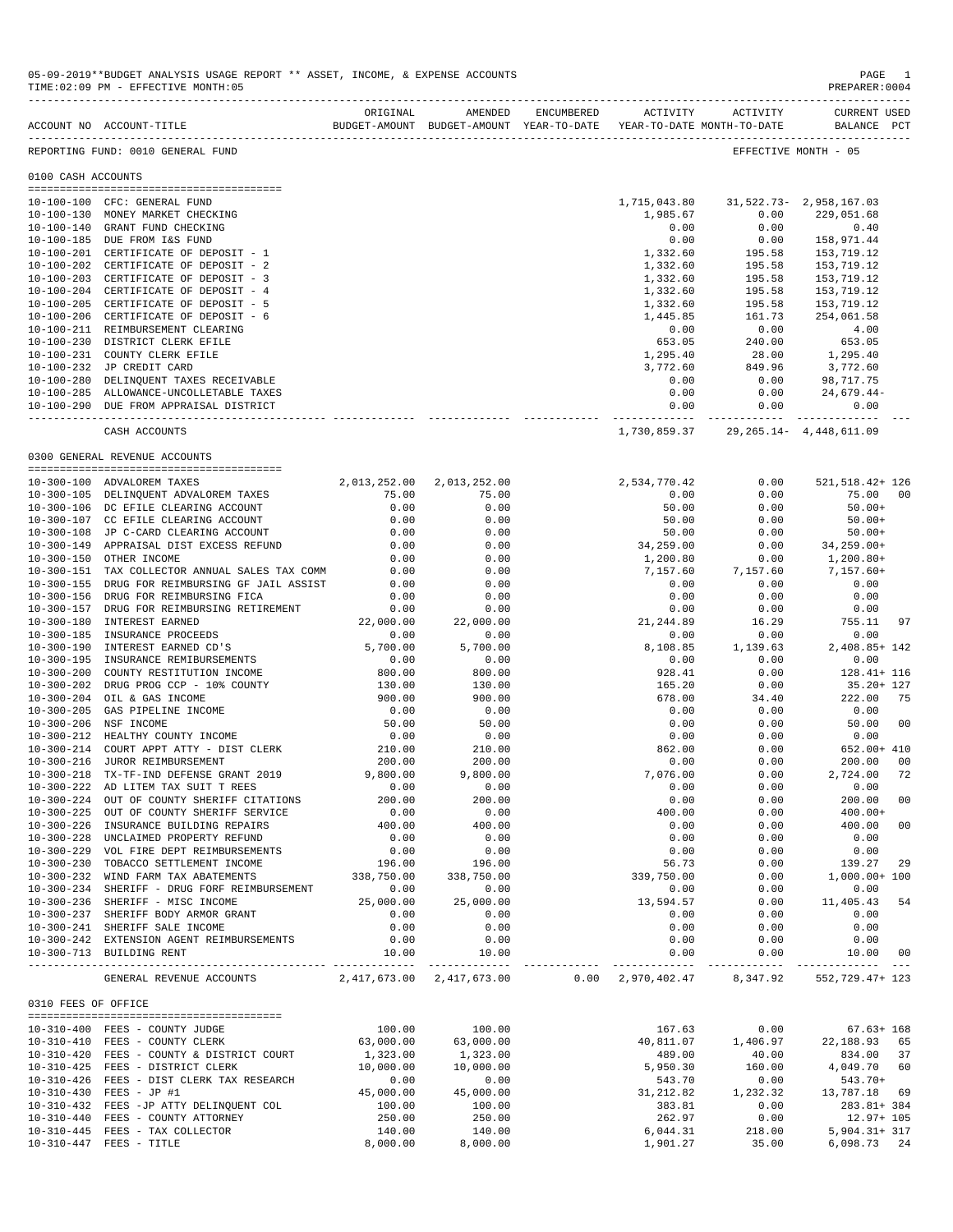|                     | 05-09-2019**BUDGET ANALYSIS USAGE REPORT ** ASSET, INCOME, & EXPENSE ACCOUNTS<br>TIME: 02:09 PM - EFFECTIVE MONTH: 05<br>------------------------------                                                                                                                                                                                            |                                                                                 |                                                                                 |                                           |                      |                                              | PAGE<br>PREPARER: 0004                                                                                                   |            |
|---------------------|----------------------------------------------------------------------------------------------------------------------------------------------------------------------------------------------------------------------------------------------------------------------------------------------------------------------------------------------------|---------------------------------------------------------------------------------|---------------------------------------------------------------------------------|-------------------------------------------|----------------------|----------------------------------------------|--------------------------------------------------------------------------------------------------------------------------|------------|
|                     | ACCOUNT NO ACCOUNT-TITLE                                                                                                                                                                                                                                                                                                                           | ORIGINAL<br>BUDGET-AMOUNT BUDGET-AMOUNT YEAR-TO-DATE YEAR-TO-DATE MONTH-TO-DATE | AMENDED                                                                         | ENCUMBERED                                |                      | ACTIVITY ACTIVITY                            | <b>CURRENT USED</b><br>BALANCE PCT                                                                                       |            |
|                     | REPORTING FUND: 0010 GENERAL FUND                                                                                                                                                                                                                                                                                                                  |                                                                                 |                                                                                 |                                           |                      |                                              | EFFECTIVE MONTH - 05                                                                                                     |            |
|                     |                                                                                                                                                                                                                                                                                                                                                    |                                                                                 | 700.00                                                                          |                                           | 198.50               | 175.00                                       | 501.50 28                                                                                                                |            |
|                     | $10-310-448 \quad \textrm{FEES} - \textrm{LIQUOR} \quad \textrm{LICENSE} \qquad \qquad \textrm{700.00} \\ 10-310-450 \quad \textrm{FEES} - \textrm{FAMILY} \quad \textrm{PROTECTION} \qquad \qquad \textrm{0.00} \\ 10-310-451 \quad \textrm{FEES} - \textrm{CHILD} \quad \textrm{CRE} \qquad \qquad \textrm{0.00} \\ \qquad \qquad \textrm{0.00}$ |                                                                                 | $0.00$<br>$0.00$                                                                |                                           | $0.00$<br>$0.00$     | 0.00                                         | 0.00                                                                                                                     |            |
|                     |                                                                                                                                                                                                                                                                                                                                                    |                                                                                 |                                                                                 |                                           |                      | 0.00                                         | 0.00                                                                                                                     |            |
|                     | 10-310-455 FEES - SHERIFF<br>$10-310-465$ FEES - COUNTY COURT AT LAW JUDGE $0.00$                                                                                                                                                                                                                                                                  | 8,000.00                                                                        | 8,000.00                                                                        |                                           |                      |                                              | $8,000.00$<br>$9,321.11$<br>$130.00$<br>$3,678.89$<br>$0.00$<br>$0.00$<br>$0.00$<br>$0.00$<br>$0.00$<br>$0.00$<br>$0.00$ | 54         |
|                     |                                                                                                                                                                                                                                                                                                                                                    |                                                                                 | -------------                                                                   |                                           | . <u>.</u>           |                                              | _____________________________                                                                                            |            |
|                     | FEES OF OFFICE                                                                                                                                                                                                                                                                                                                                     |                                                                                 | $136,613.00$ $136,613.00$ $0.00$ $92,286.49$ $3,397.29$ $44,326.51$ 68          |                                           |                      |                                              |                                                                                                                          |            |
|                     | 0320 STATE SUPPLEMENTS                                                                                                                                                                                                                                                                                                                             |                                                                                 |                                                                                 |                                           |                      |                                              |                                                                                                                          |            |
|                     | 10-320-405 SUPPLEMENT - COUNTY JUDGE                                                                                                                                                                                                                                                                                                               |                                                                                 | 25,200.00 25,200.00                                                             |                                           | 15,338.04            |                                              | $0.00$ 9,861.96 61                                                                                                       |            |
|                     | 10-320-420 SUPPLEMENT - COUNTY ATTORNEY                                                                                                                                                                                                                                                                                                            |                                                                                 | 23, 333.00 23, 333.00                                                           |                                           | 0.00                 | 0.00                                         | 23,333.00 00                                                                                                             |            |
|                     | ------------------------------------<br>STATE SUPPLEMENTS                                                                                                                                                                                                                                                                                          | 48,533.00                                                                       | ------------- --------------                                                    | $48,533.00$ $0.00$ $15,338.04$ $0.00$     |                      |                                              | ----------- ------------- ---<br>33, 194. 96 32                                                                          |            |
| 0400 COUNTY JUDGE   |                                                                                                                                                                                                                                                                                                                                                    |                                                                                 |                                                                                 |                                           |                      |                                              |                                                                                                                          |            |
|                     |                                                                                                                                                                                                                                                                                                                                                    |                                                                                 |                                                                                 |                                           |                      |                                              |                                                                                                                          |            |
|                     | 10-400-100 SALARY - COUNTY JUDGE                                                                                                                                                                                                                                                                                                                   | 41,007.00                                                                       | 41,007.00                                                                       | 0.00                                      |                      | 25, 234.56 1, 577.16                         | 15,772.44                                                                                                                | 62         |
|                     | 10-400-105 COUNTY JUDGE - STATE SUPPLEMENT                                                                                                                                                                                                                                                                                                         | 25,200.00                                                                       | 25,200.00                                                                       | 0.00                                      | 15,507.68            | 969.23                                       | 9,692.32                                                                                                                 | 62         |
|                     | 10-400-110 SALARY - ADMINISTRATIVE ASSISTANT                                                                                                                                                                                                                                                                                                       | 24,888.00                                                                       | 24,888.00                                                                       | $0.00$<br>0.00<br>0.00                    | 15,315.52            | 957.22                                       | 9,572.48                                                                                                                 | 62         |
|                     | 10-400-200 FICA EXPENSE<br>10-400-205 RETIREMENT                                                                                                                                                                                                                                                                                                   | 6,969.00<br>7,498.00                                                            | 6,969.00<br>7,498.00                                                            |                                           | 4,249.50<br>4,613.60 | $266.37$<br>$288.35$<br>$778.70$<br>$318.66$ | 2,719.50<br>2,884.40                                                                                                     | 61<br>62   |
|                     | 10-400-210 MEDICAL INSURANCE                                                                                                                                                                                                                                                                                                                       | 20, 246.00                                                                      | 20,246.00                                                                       |                                           |                      |                                              | 7,853.84                                                                                                                 | 61         |
|                     | 10-400-300 TRAVEL & SCHOOL                                                                                                                                                                                                                                                                                                                         | 2,000.00                                                                        | 2,000.00                                                                        | $0.00$ $12,392.16$<br>$1,296.91$ $287.76$ | 287.76               |                                              | 415.33                                                                                                                   | 79         |
| 10-400-305 SUPPLIES |                                                                                                                                                                                                                                                                                                                                                    | 2,000.00                                                                        | 2,000.00                                                                        | 40.21                                     | 996.84               | 0.00                                         | 962.95                                                                                                                   | 52         |
|                     | 10-400-310 COMMUNICATIONS                                                                                                                                                                                                                                                                                                                          | 700.00                                                                          | 700.00                                                                          | 0.00                                      | 403.20               | 0.00                                         | 296.80                                                                                                                   | 58         |
|                     | 10-400-315 BONDS & NOTARY                                                                                                                                                                                                                                                                                                                          | 200.00                                                                          | 200.00                                                                          | 0.00                                      | 200.00               | 0.00                                         | $0.00$ 100                                                                                                               |            |
|                     | 10-400-320 COMPUTER REPAIRS & MAINTENANCE                                                                                                                                                                                                                                                                                                          | 200.00                                                                          | 200.00                                                                          | 0.00                                      | 0.00                 | 0.00                                         | 200.00                                                                                                                   | 00         |
|                     | 10-400-325 SCHOOL & DUES                                                                                                                                                                                                                                                                                                                           | 475.00                                                                          | 475.00                                                                          | 0.00                                      | 310.00               | 0.00                                         | 165.00                                                                                                                   | 65         |
|                     | COUNTY JUDGE                                                                                                                                                                                                                                                                                                                                       | 131,383.00                                                                      | 131,383.00 1,337.12                                                             |                                           |                      | 79,510.82 5,155.69                           | 50,535.06                                                                                                                | 62         |
| 0410 COUNTY CLERK   |                                                                                                                                                                                                                                                                                                                                                    |                                                                                 |                                                                                 |                                           |                      |                                              |                                                                                                                          |            |
|                     |                                                                                                                                                                                                                                                                                                                                                    |                                                                                 |                                                                                 |                                           |                      |                                              |                                                                                                                          |            |
|                     | 10-410-100 SALARY - COUNTY CLERK                                                                                                                                                                                                                                                                                                                   | 39,007.00                                                                       | 39,007.00                                                                       | 0.00                                      |                      |                                              | 24,003.84   1,500.24   15,003.16                                                                                         | 62         |
|                     | 10-410-105 LONGEVITY PAY                                                                                                                                                                                                                                                                                                                           | 2,850.00                                                                        | 2,850.00                                                                        | 0.00                                      | 0.00                 | 0.00                                         | 2,850.00                                                                                                                 | 00         |
|                     | $10-410-110$ SALARY - ADMINISTRATIVE ASSISTANT 24,888.00                                                                                                                                                                                                                                                                                           | 360.00                                                                          | 24,888.00<br>360.00                                                             | 0.00                                      | 15,315.52            | 957.22<br>13.84<br>187.96                    | 9,572.48                                                                                                                 | 62         |
|                     | 10-410-115 PHONE ALLOWANCE<br>10-410-200 FICA EXPENSE                                                                                                                                                                                                                                                                                              | 4,986.00                                                                        | 4,986.00                                                                        | 0.00<br>0.00                              | 221.44<br>3,007.36   |                                              | 138.56<br>1,978.64                                                                                                       | 62<br>60   |
|                     | 10-410-205 RETIREMENT                                                                                                                                                                                                                                                                                                                              | 5,364.00                                                                        | 5,364.00                                                                        | 0.00                                      | 3,254.24             | 203.39                                       | 2,109.76                                                                                                                 | 61         |
|                     | 10-410-210 MEDICAL INSURANCE<br>10-410-300 TRAVEL & SCHOOL<br>10-410-305 SUPPLIES                                                                                                                                                                                                                                                                  | 20, 246.00                                                                      | 20,246.00                                                                       | 0.00                                      | 12,369.28            |                                              | 775.84 7,876.72                                                                                                          | 61         |
|                     |                                                                                                                                                                                                                                                                                                                                                    | 2,000.00                                                                        | 2,000.00                                                                        | 0.00                                      |                      |                                              | 218.64                                                                                                                   | - 89       |
|                     |                                                                                                                                                                                                                                                                                                                                                    | 3,000.00                                                                        |                                                                                 | 0.00                                      |                      |                                              | $1,781.36$<br>$1,497.89$<br>$698.77$<br>$1,600$<br>$1,502.11$<br>$1,502.11$<br>$1,23$<br>$0.00$<br>$1,511.23$<br>$0.00$  | 50         |
|                     | 10-410-310 COMMUNICATONS                                                                                                                                                                                                                                                                                                                           | 1,210.00                                                                        | 3,000.00<br>1,210.00                                                            | 0.00                                      |                      |                                              |                                                                                                                          | 58         |
| 10-410-315 BONDS    |                                                                                                                                                                                                                                                                                                                                                    | 100.00                                                                          | 100.00                                                                          | 0.00                                      | 100.00               | 0.00                                         | $0.00$ 100                                                                                                               |            |
|                     | 10-410-320 COMPUTER REPAIRS & MAINTENANCE $4,000.00$                                                                                                                                                                                                                                                                                               |                                                                                 | 4,000.00                                                                        | 0.00                                      | 2,185.51             | 0.00                                         | 1,814.49                                                                                                                 | 55         |
|                     | 10-410-325 ELECTION SCHOOL                                                                                                                                                                                                                                                                                                                         | 1,500.00                                                                        | 1,500.00                                                                        | 0.00                                      | 0.00                 | 0.00                                         | 1,500.00 00                                                                                                              |            |
|                     | 10-410-330 SOFTWARE MAINTENANCE                                                                                                                                                                                                                                                                                                                    | 3,330.00                                                                        | 3,330.00                                                                        | 0.00                                      | 3,329.64             | 0.00                                         |                                                                                                                          | $0.36$ 100 |
|                     | 10-410-335 SUPPL GUAR FUND EXPENSE                                                                                                                                                                                                                                                                                                                 | 0.00<br>0.00                                                                    | 0.00                                                                            | 0.00                                      | 0.00                 | 0.00                                         | 0.00                                                                                                                     |            |
|                     | 10-410-340 RESTITUTION EXPENSE                                                                                                                                                                                                                                                                                                                     | ---------                                                                       | 0.00<br>-----------                                                             | 0.00<br>-------                           | 0.00<br>.            | 0.00<br>-----------                          | 0.00<br>----------                                                                                                       |            |
|                     | COUNTY CLERK                                                                                                                                                                                                                                                                                                                                       | 112,841.00                                                                      | 112,841.00                                                                      | 0.00                                      |                      | 67,764.85 3,638.49                           | 45,076.15 60                                                                                                             |            |
| 0420 DISTRICT CLERK |                                                                                                                                                                                                                                                                                                                                                    |                                                                                 |                                                                                 |                                           |                      |                                              |                                                                                                                          |            |
|                     | 10-420-100 SALARY - DISTRICT CLERK                                                                                                                                                                                                                                                                                                                 | 39,005.00                                                                       | 39,005.00                                                                       | 0.00                                      | 24,002.88            | 1,500.18                                     | 15,002.12 62                                                                                                             |            |
|                     | 10-420-120 SALARY - PART TIME                                                                                                                                                                                                                                                                                                                      | 10,000.00                                                                       | 10,000.00                                                                       | 0.00                                      | 5,562.50             | 390.00                                       | 4,437.50 56                                                                                                              |            |
|                     | 10-420-200 FICA EXPENSE                                                                                                                                                                                                                                                                                                                            | 3,749.00                                                                        | 3,749.00                                                                        | 0.00                                      | 2,227.54             | 142.59                                       | 1,521.46 59                                                                                                              |            |
|                     | 10-420-205 RETIREMENT                                                                                                                                                                                                                                                                                                                              | 4,034.00                                                                        | 4,034.00                                                                        | 0.00                                      | 2,433.17             | 155.56                                       | 1,600.83 60                                                                                                              |            |
|                     | 10-420-210 MEDICAL INSURANCE                                                                                                                                                                                                                                                                                                                       | 10,123.00                                                                       | 10,123.00                                                                       | 0.00                                      | 6,196.08             | 389.35                                       | 3,926.92 61                                                                                                              |            |
|                     | 10-420-300 TRAVEL/SCHOOL/TUITION/DUES                                                                                                                                                                                                                                                                                                              | 2,000.00                                                                        | 2,000.00                                                                        | 734.46                                    | 1,138.08             | 0.00                                         | 127.46 94                                                                                                                |            |
| 10-420-305 SUPPLIES |                                                                                                                                                                                                                                                                                                                                                    | 2,000.00                                                                        | 2,000.00                                                                        | 324.58                                    | 1,457.89             | 0.00                                         | 217.53 89                                                                                                                |            |
|                     | 10-420-310 COMMUNICATIONS                                                                                                                                                                                                                                                                                                                          | 0.00                                                                            | 0.00                                                                            | 0.00                                      | 0.00                 | 0.00                                         | 0.00                                                                                                                     |            |
| 10-420-315 BONDS    | 10-420-320 COMPUTER REPAIRS & MAINTENANCE                                                                                                                                                                                                                                                                                                          | 250.00<br>3,960.00                                                              | 250.00<br>3,960.00                                                              | 0.00<br>330.00                            | 229.08<br>2,310.00   | 0.00<br>0.00                                 | 20.92 92                                                                                                                 |            |
|                     | 10-420-345 TAX RESEARCH FEE EXPENSE                                                                                                                                                                                                                                                                                                                | 0.00                                                                            | 0.00                                                                            | 0.00                                      | $250.00 -$           | 0.00                                         | 1,320.00 67<br>250.00                                                                                                    |            |
|                     | DISTRICT CLERK                                                                                                                                                                                                                                                                                                                                     | ----------                                                                      | -------------- -------------<br>75,121.00 75,121.00 1,389.04 45,307.22 2,577.68 |                                           |                      |                                              | 28, 424. 74 62                                                                                                           |            |
|                     | 0430 JUSTICE OF THE PEACE #1                                                                                                                                                                                                                                                                                                                       |                                                                                 |                                                                                 |                                           |                      |                                              |                                                                                                                          |            |
|                     |                                                                                                                                                                                                                                                                                                                                                    |                                                                                 |                                                                                 |                                           |                      |                                              |                                                                                                                          |            |
|                     | 10-430-100 SALARY - JUSTICE OF THE PEACE #1                                                                                                                                                                                                                                                                                                        | 39,005.00                                                                       | 39,005.00                                                                       | 0.00                                      | 24,002.88            | 1,500.18                                     | 15,002.12 62                                                                                                             |            |
|                     | 10-430-105 LONGEVITY PAY                                                                                                                                                                                                                                                                                                                           | 0.00<br>10,000.00                                                               | 0.00<br>10,000.00                                                               | 0.00<br>0.00                              | 0.00<br>6,145.00     | 0.00                                         | 0.00<br>3,855.00 61                                                                                                      |            |
|                     | 10-430-110 SALARY - ADMINISTRATIVE ASSISTANT<br>10-430-200 FICA EXPENSE                                                                                                                                                                                                                                                                            | 3,749.00                                                                        | 3,749.00                                                                        | 0.00                                      | 2,286.42             | 400.00<br>144.12                             | 1,462.58 61                                                                                                              |            |
|                     | 10-430-205 RETIREMENT                                                                                                                                                                                                                                                                                                                              | 4,034.00                                                                        | 4,034.00                                                                        | 0.00                                      | 2,481.09             | 156.38                                       | 1,552.91 62                                                                                                              |            |
|                     | 10-430-210 MEDICAL INSURANCE                                                                                                                                                                                                                                                                                                                       | 10,123.00                                                                       | 10,123.00                                                                       | 0.00                                      | 6,196.08             | 389.35                                       | 3,926.92 61                                                                                                              |            |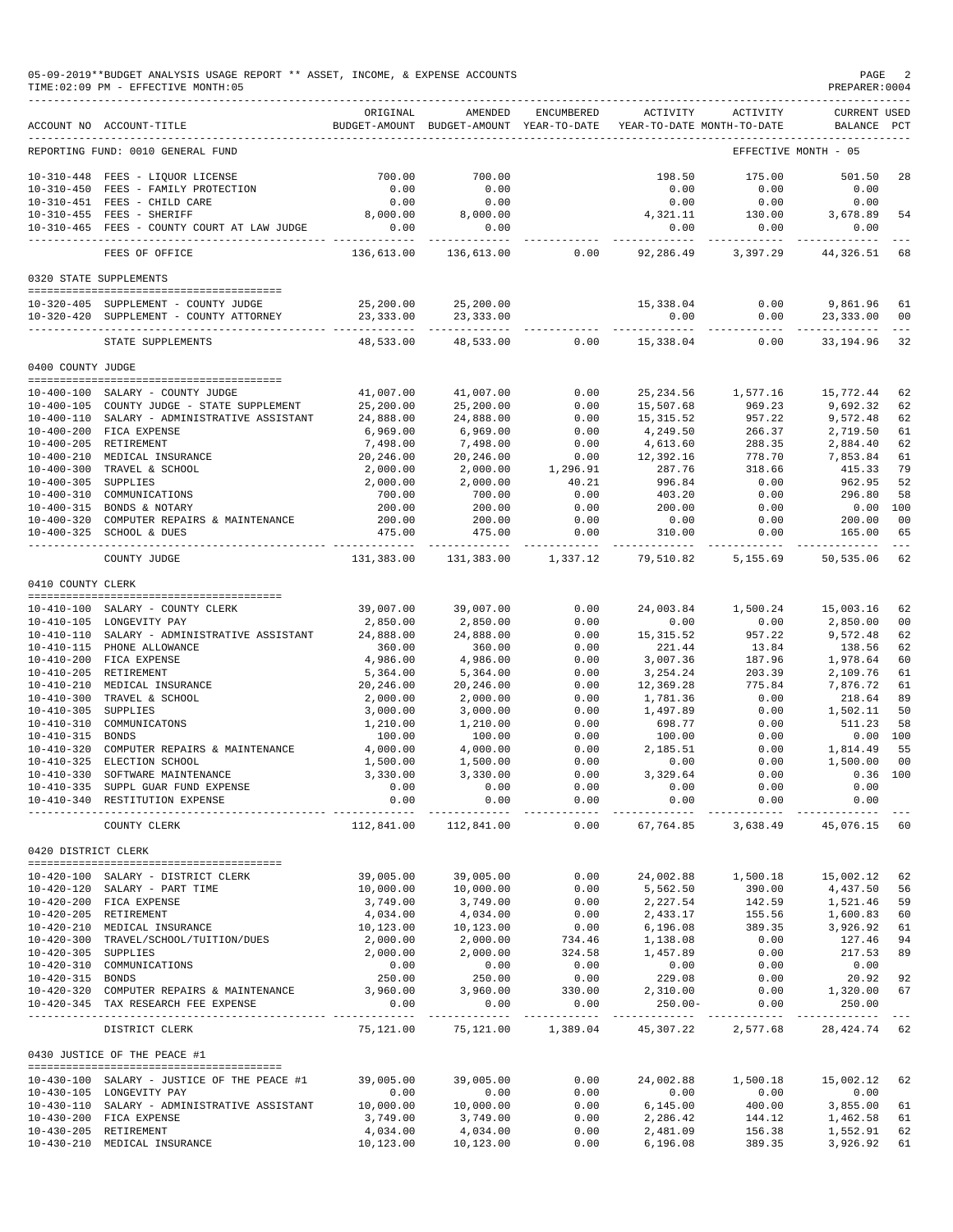|                      | 05-09-2019**BUDGET ANALYSIS USAGE REPORT ** ASSET, INCOME, & EXPENSE ACCOUNTS<br>TIME: 02:09 PM - EFFECTIVE MONTH: 05 |                          |                                                     |                                       |                                  |                                        | PAGE<br>PREPARER: 0004             | -3             |
|----------------------|-----------------------------------------------------------------------------------------------------------------------|--------------------------|-----------------------------------------------------|---------------------------------------|----------------------------------|----------------------------------------|------------------------------------|----------------|
|                      | ACCOUNT NO ACCOUNT-TITLE                                                                                              | ORIGINAL                 | AMENDED<br>BUDGET-AMOUNT BUDGET-AMOUNT YEAR-TO-DATE | ENCUMBERED                            | ACTIVITY                         | ACTIVITY<br>YEAR-TO-DATE MONTH-TO-DATE | <b>CURRENT USED</b><br>BALANCE PCT |                |
|                      | REPORTING FUND: 0010 GENERAL FUND                                                                                     |                          |                                                     |                                       |                                  |                                        | EFFECTIVE MONTH - 05               |                |
|                      | 10-430-300 TRAVEL/SCHOOL/TUITION/DUES                                                                                 | 2,000.00                 | 2,000.00                                            | 344.50                                | 851.87                           | 0.00                                   | 803.63                             | 60             |
| 10-430-305 SUPPLIES  |                                                                                                                       | 2,000.00                 | 2,000.00                                            | 116.32                                | 1,070.13                         | 0.00                                   | 813.55                             | 59             |
|                      | 10-430-310 COMMUNICATIONS                                                                                             | 0.00                     | 0.00                                                | 0.00                                  | 0.00                             | 0.00                                   | 0.00                               |                |
| 10-430-315 BONDS     |                                                                                                                       | 200.00                   | 200.00                                              | 0.00                                  | 92.50                            | 0.00                                   | 107.50                             | 46             |
|                      | 10-430-320 VIDEO MAGISTRATE                                                                                           | 4,000.00                 | 4,000.00                                            | 0.00                                  | 0.00                             | 0.00                                   | 4,000.00                           | 00             |
|                      | 10-430-330 COMPUTER REPAIRS & MAINTENCE                                                                               | 5,100.00                 | 5,100.00                                            | 250.00                                | 1,851.86                         | 0.00                                   | 2,998.14                           | 41             |
|                      | 10-430-350 OUT OF COUNTY SHERIFF CITATIONS                                                                            | 200.00                   | 200.00                                              | 0.00                                  | 0.00                             | 0.00                                   | 200.00                             | 0 <sub>0</sub> |
|                      | 10-430-355 PERMANENT RECORDS BINDERS<br>10-430-360 JUVENILE TRUANCY REINBURSE EXPENSE                                 | 0.00<br>0.00             | 0.00<br>0.00                                        | 0.00<br>0.00                          | 0.00<br>0.00                     | 0.00<br>0.00                           | 0.00<br>0.00                       |                |
|                      | ___________________________________<br>JUSTICE OF THE PEACE #1                                                        | -----------<br>80,411.00 | 80,411.00                                           | _______________<br>710.82             | .<br>44,977.83                   | 2,590.03                               | 34,722.35                          | 57             |
|                      | 0450 DISTRICT ATTORNEY                                                                                                |                          |                                                     |                                       |                                  |                                        |                                    |                |
|                      |                                                                                                                       |                          |                                                     |                                       |                                  |                                        |                                    |                |
|                      | 10-450-105 D.A. - STATE SUPPLEMENT                                                                                    | 2,628.00                 | 2,628.00                                            | 0.00                                  | 1,616.64                         | 101.04                                 | 1,011.36                           | 62             |
|                      | 10-450-110 SALARY - ASSISTANT D.A.<br>10-450-130 SALARY - D.A. SECRETARY                                              | 7,602.00<br>6,066.00     | 7,602.00<br>6,066.00                                | 0.00<br>0.00                          | 4,677.60<br>3,732.48             | 292.35<br>233.28                       | 2,924.40<br>2,333.52               | 62<br>62       |
|                      | 10-450-132 SALARY - ASST D.A. SECRETARY                                                                               | 6,066.00                 | 6,066.00                                            | 0.00                                  | 3,732.48                         | 233.28                                 | 2,333.52                           | 62             |
|                      | 10-450-134 SALARY - D.A. INVESTIGATOR                                                                                 | 7,264.00                 | 7,264.00                                            | 0.00                                  | 4,470.08                         | 279.38                                 | 2,793.92                           | 62             |
|                      | 10-450-200 FICA EXPENSE                                                                                               | 2,267.00                 | 2,267.00                                            | 0.00                                  | 1,394.40                         | 87.15                                  | 872.60                             | 62             |
|                      | 10-450-205 RETIREMENT                                                                                                 | 2,438.00                 | 2,438.00                                            | 0.00                                  | 1,500.32                         | 93.77                                  | 937.68                             | 62             |
|                      | 10-450-210 MEDICAL INSURANCE                                                                                          | 6,300.00                 | 6,300.00                                            | 0.00                                  | 5,138.21                         | 0.00                                   | 1,161.79                           | 82             |
| 10-450-300 TRAVEL    |                                                                                                                       | 1,200.00                 | 1,200.00                                            | 0.00                                  | 751.73                           | 0.00                                   | 448.27                             | 63             |
| 10-450-305 SUPPLIES  |                                                                                                                       | 1,128.00                 | 1,128.00                                            | 0.00                                  | 505.56                           | 0.00                                   | 622.44                             | 45             |
|                      | 10-450-308 COURT TRANSCRIPTS                                                                                          | 0.00                     | 0.00                                                | 0.00                                  | 0.00                             | 0.00                                   | 0.00                               |                |
|                      | 10-450-310 COMMUNICATIONS                                                                                             | 0.00                     | 0.00                                                | 0.00                                  | 0.00                             | 0.00                                   | 0.00                               |                |
|                      | 10-450-365 CRIME VICTIMS EXPENSE                                                                                      | 1,400.00                 | 1,400.00                                            | 0.00                                  | 0.00                             | 0.00                                   | 1,400.00                           | 0 <sub>0</sub> |
|                      | 10-450-538 LEGAL STATEMENTS OF FACT                                                                                   | 7,500.00                 | 7,500.00                                            | 0.00<br>------------- ------------- - | 108.00                           | 0.00                                   | 7,392.00                           | 01             |
|                      | DISTRICT ATTORNEY                                                                                                     | 51,859.00                | 51,859.00                                           | 0.00                                  | 27,627.50                        | 1,320.25                               | 24, 231.50                         | 53             |
| 0460 COUNTY ATTORNEY |                                                                                                                       |                          |                                                     |                                       |                                  |                                        |                                    |                |
|                      | 10-460-100 SALARY - COUNTY ATTORNEY                                                                                   |                          |                                                     |                                       |                                  |                                        |                                    |                |
|                      |                                                                                                                       | 39,007.00                | 39,007.00                                           | 0.00                                  |                                  | 24,003.84 1,500.24                     | 15,003.16                          | 62<br>62       |
|                      | 10-460-105 COUNTY ATTY - STATE SUPPLEMENT<br>10-460-110 COUNTY ATTY ADMIN ASSISTANT                                   | 23,333.00<br>10,000.00   | 23,333.00<br>10,000.00                              | 0.00<br>0.00                          | 14,358.72                        | 897.42<br>260.00                       | 8,974.28                           | 53             |
|                      | 10-460-200 FICA EXPENSE                                                                                               | 5,392.00                 | 5,392.00                                            | 0.00                                  | 5,260.00<br>3,337.14             | 203.31                                 | 4,740.00<br>2,054.86               | 62             |
|                      | 10-460-205 RETIREMENT                                                                                                 | 5,954.00                 | 5,954.00                                            | 0.00                                  | 3,590.17                         | 218.73                                 | 2,363.83                           | 60             |
|                      | 10-460-210 MEDICAL INSURANCE                                                                                          | 10,123.00                | 10,123.00                                           | 0.00                                  | 6,196.08                         | 389.35                                 | 3,926.92                           | 61             |
|                      | 10-460-300 TRAVEL/SCHOOL/TUITION                                                                                      | 2,000.00                 | 2,000.00                                            | 331.36                                | 486.74                           | 0.00                                   | 1,181.90                           | 41             |
| 10-460-305 SUPPLIES  |                                                                                                                       | 2,000.00                 | 2,000.00                                            | 28.22                                 | 721.69                           | 0.00                                   | 1,250.09                           | 37             |
|                      | 10-460-310 COMMUNICATIONS                                                                                             | 0.00                     | 0.00                                                | 0.00                                  | 0.00                             | 0.00                                   | 0.00                               |                |
| 10-460-315 BONDS     |                                                                                                                       | 200.00                   |                                                     | 0.00                                  | 71.00                            | 0.00                                   | 129.00                             | 36             |
|                      | 10-460-330 COMPUTER SOFTWARE & MAINTENCE                                                                              | 0.00                     | $200.00$<br>$0.00$                                  | 0.00                                  | 0.00                             | 0.00                                   | 0.00                               |                |
|                      | 10-460-370 ELECTRONIC FORMS                                                                                           | 2,000.00                 | 2,000.00                                            | 160.00                                | 1,120.00                         | 0.00                                   | 720.00                             | 64             |
|                      | COUNTY ATTORNEY                                                                                                       | 100,009.00               | 100,009.00                                          | 519.58                                |                                  | 59, 145, 38 3, 469, 05                 | 40, 344.04                         | 60             |
|                      | 0470 MAINTENANCE - BUILDING & GROUNDS                                                                                 |                          |                                                     |                                       |                                  |                                        |                                    |                |
|                      |                                                                                                                       |                          |                                                     |                                       |                                  |                                        |                                    |                |
| 10-470-305 SUPPLIES  |                                                                                                                       | 6,000.00                 | 6,000.00<br>20,000.00                               | 535.83                                | 1,116.72<br>8,662.07             | 0.00<br>0.00                           | 4,347.45                           | 28<br>47       |
|                      | 10-470-375 COURTHOUSE MAINTENANCE<br>10-470-376 EXTERMINATOR SERVICES                                                 | 20,000.00<br>4,000.00    | 4,000.00                                            | 674.89<br>350.00                      | 1,750.00                         | 0.00                                   | 10,663.04<br>1,900.00              | 53             |
| 10-470-380 UTILITIES |                                                                                                                       | 35,000.00                | 35,000.00                                           | 1,546.05                              |                                  |                                        | 17,127.49                          | 51             |
|                      | 10-470-385 REPAIRS - BUILDINGS                                                                                        | 8,000.00                 | 8,000.00                                            | 0.00                                  | $16,326.46$ $127.10$<br>7,178.68 | 0.00                                   | 821.32                             | 90             |
|                      | 10-470-387 REPAIRS - AC AND HEATING                                                                                   | 15,000.00                | 15,000.00                                           | 785.25                                | 380.08                           | 0.00                                   | 13,834.67                          | 08             |
|                      | 10-470-390 REPAIRS - FC LAW ENFORCEMENT CENTER 2,000.00                                                               |                          | 2,000.00                                            | 350.82                                | 1,649.18                         | 0.00                                   | 0.00 100                           |                |
|                      | 10-470-392 REPAIRS - EXTENSION SERVICES 1,000.00                                                                      |                          | 1,000.00                                            | 0.00                                  | 0.00                             |                                        | 0.00 1,000.00                      | 00             |
|                      | 10-470-395 REPAIRS - YARD SERVICES                                                                                    | 3,000.00                 | 3,000.00                                            | 500.00                                | 2,536.25                         | 0.00                                   | 36.25- 101                         |                |
|                      | 10-470-397 REPAIRS - HISTORICAL SOCIETY                                                                               | 2,000.00                 | 2,000.00                                            | 0.00                                  | 0.00                             | 0.00                                   | 2,000.00                           | 00             |
|                      | MAINTENANCE - BUILDING & GROUNDS                                                                                      | ----------<br>96,000.00  | --------------                                      | ----------- -<br>96,000.00 4,742.84   |                                  | . <u>.</u><br>39,599.44 127.10         | 51,657.72 46                       |                |
| 0480 COUNTY AUDITOR  |                                                                                                                       |                          |                                                     |                                       |                                  |                                        |                                    |                |
|                      |                                                                                                                       |                          |                                                     |                                       |                                  |                                        |                                    |                |
|                      | 10-480-100 SALARY - COUNTY AUDITOR                                                                                    | 40,166.00                | 40,166.00                                           | 0.00<br>0.00                          |                                  | 24,717.12 1,544.82 15,448.88<br>966.34 |                                    | 62<br>62       |
|                      | 10-480-110 SALARY - ASSISTANT AUDITOR                                                                                 | 25,125.00                | 25,125.00                                           |                                       | 15,461.44                        |                                        | 9,663.56                           | 57             |
|                      | 10-480-200 FICA EXPENSE                                                                                               | 4,995.00                 | 4,995.00                                            | $0.00$<br>$0.00$                      | 2,823.54<br>3,306.72             | 175.44<br>206.67                       | 2,171.46                           | 62             |
|                      | 10-480-205 RETIREMENT<br>10-480-210 MEDICAL INSURANCE                                                                 | 5,374.00<br>20,246.00    | 5,374.00<br>20,246.00                               | 0.00                                  | 12,392.16                        | 778.70                                 | 2,067.28<br>7,853.84               | 61             |
|                      | 10-480-300 TRAVEL/TUITION/DUES                                                                                        | 2,000.00                 | 2,000.00                                            | 644.38                                | 1,355.62                         | 0.00                                   |                                    | 0.00 100       |
| 10-480-305 SUPPLIES  |                                                                                                                       | 2,000.00                 | 2,000.00                                            | 17.23                                 | 843.52                           | 0.00                                   | 1,139.25                           | 43             |
|                      | 10-480-310 COMMUNICATIONS                                                                                             | 0.00                     | 0.00                                                | 0.00                                  | 0.00                             | 0.00                                   | 0.00                               |                |
|                      | 10-480-315 BONDS & NOTARY                                                                                             | 300.00                   | 300.00                                              | 0.00                                  | 150.00                           | 0.00                                   | 150.00                             | 50             |
|                      | 10-480-320 COMPUTER SOFTWARE & MAINTENANCE                                                                            | 5,190.00                 | 5,190.00                                            | 0.00                                  | 3,600.00                         | 0.00                                   | 1,590.00                           | 69             |
|                      | 10-480-400 NEW EQUIPMENT                                                                                              | 1,500.00                 | 1,500.00                                            | 0.00                                  | 0.00                             | 0.00                                   | 1,500.00                           | 00             |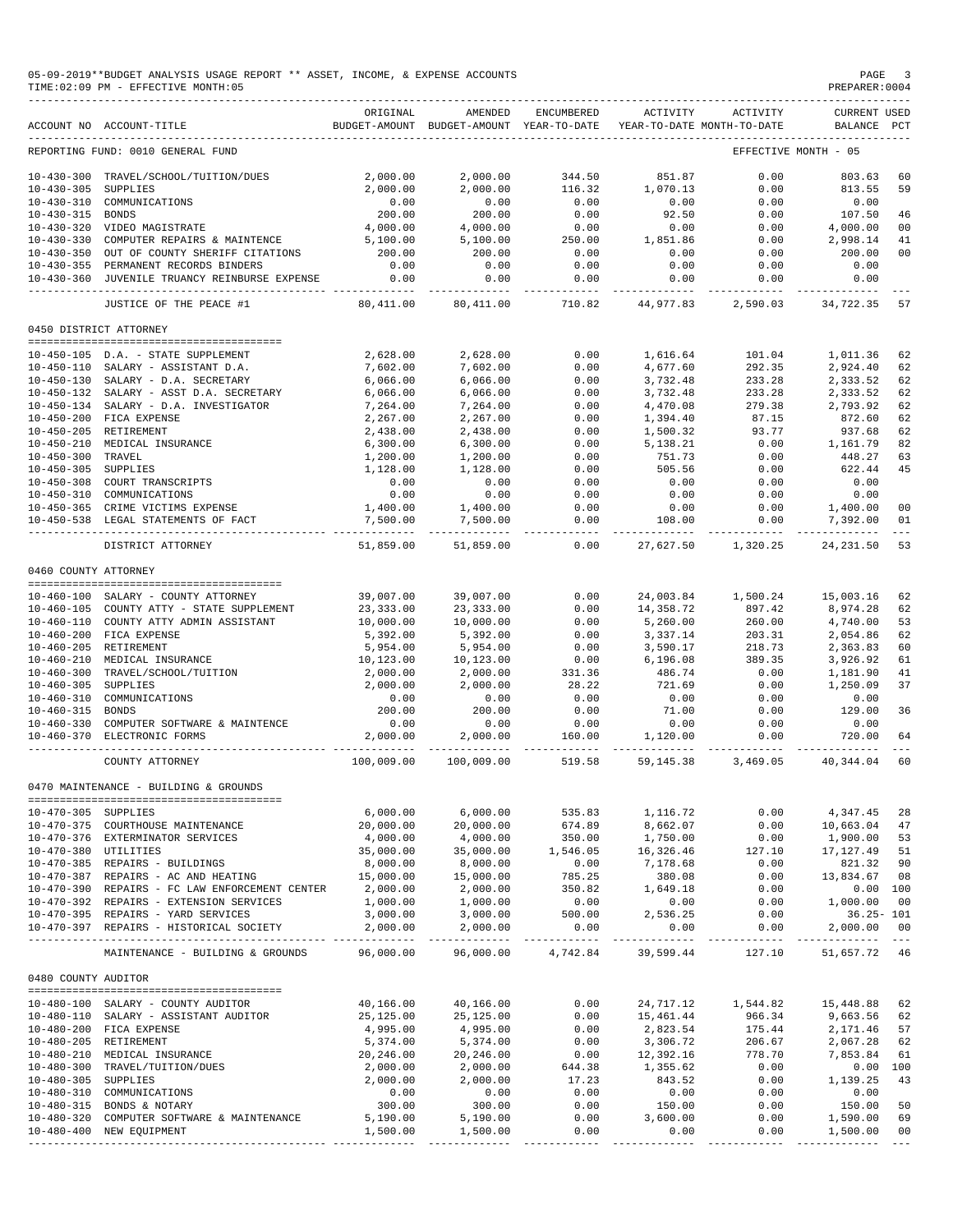|                                          | 05-09-2019**BUDGET ANALYSIS USAGE REPORT ** ASSET, INCOME, & EXPENSE ACCOUNTS<br>TIME: 02:09 PM - EFFECTIVE MONTH: 05 |                                                                                 |                                            |                                             |                       |                                      | PAGE<br>PREPARER: 0004          |                     |
|------------------------------------------|-----------------------------------------------------------------------------------------------------------------------|---------------------------------------------------------------------------------|--------------------------------------------|---------------------------------------------|-----------------------|--------------------------------------|---------------------------------|---------------------|
|                                          | ACCOUNT NO ACCOUNT-TITLE                                                                                              | ORIGINAL<br>BUDGET-AMOUNT BUDGET-AMOUNT YEAR-TO-DATE YEAR-TO-DATE MONTH-TO-DATE | AMENDED                                    | ENCUMBERED                                  | ACTIVITY              | ACTIVITY                             | <b>CURRENT USED</b><br>BALANCE  | $_{\rm PCT}$        |
|                                          | REPORTING FUND: 0010 GENERAL FUND                                                                                     |                                                                                 |                                            |                                             |                       |                                      | EFFECTIVE MONTH - 05            |                     |
|                                          | COUNTY AUDITOR                                                                                                        | 106,896.00                                                                      | 106,896.00                                 | 661.61                                      | 64,650.12             | 3,671.97                             | 41,584.27                       | 61                  |
| 0490 COUNTY TREASURER                    |                                                                                                                       |                                                                                 |                                            |                                             |                       |                                      |                                 |                     |
|                                          | 10-490-100 SALARY - COUNTY TREASURER                                                                                  | 39,005.00                                                                       | 39,005.00                                  | 0.00                                        | 24,002.88             | 1,500.18                             | 15,002.12                       | 62                  |
|                                          | 10-490-105 LONGEVITY PAY                                                                                              | 0.00                                                                            | 0.00                                       | 0.00                                        | 0.00                  | 0.00                                 | 0.00                            |                     |
|                                          | 10-490-110 ADMINISTRATIVE ASSISTANT                                                                                   | 10,000.00                                                                       | 10,000.00                                  | 0.00                                        | 5,635.00              | 320.00                               | 4,365.00                        | 56                  |
|                                          | 10-490-200 FICA EXPENSE<br>10-490-205 RETIREMENT                                                                      | 3,699.00<br>3,979.00                                                            | 3,699.00<br>3,979.00                       | 0.00<br>0.00                                | 2,267.27<br>2,439.13  | 139.24<br>149.80                     | 1,431.73<br>1,539.87            | 61<br>61            |
| 10-490-210                               | MEDICAL INSURANCE                                                                                                     | 10,123.00                                                                       | 10,123.00                                  | 0.00                                        | 6, 196.08             | 389.35                               | 3,926.92                        | 61                  |
| $10 - 490 - 300$                         | TRAVEL/SCHOOL/TUITIONS/DUES                                                                                           | 2,000.00                                                                        | 2,000.00                                   | 539.54                                      | 1,172.16              | 0.00                                 | 288.30                          | 86                  |
| $10 - 490 - 305$                         | SUPPLIES                                                                                                              | 2,000.00                                                                        | 2,000.00                                   | 0.00                                        | 1,519.36              | 0.00                                 | 480.64<br>0.00                  | 76                  |
| $10 - 490 - 315$                         | 10-490-310 COMMUNICATIONS<br><b>BONDS</b>                                                                             | 0.00<br>200.00                                                                  | 0.00<br>200.00                             | 0.00<br>0.00                                | 0.00<br>177.50        | 0.00<br>0.00                         | 22.50                           | 89                  |
| $10 - 490 - 320$                         | COMPUTER SOFTWARE & MAINTENANCE                                                                                       | 5,100.00                                                                        | 5,100.00                                   | 0.00                                        | 1,805.00              | 0.00                                 | 3,295.00                        | 35                  |
|                                          | 10-490-400 NEW EQUIPMENT                                                                                              | 1,000.00                                                                        | 1,000.00<br>-------------                  | 0.00<br>-------------                       | 0.00                  | 0.00<br>                             | 1,000.00<br>-------------       | 00<br>$\frac{1}{2}$ |
|                                          | COUNTY TREASURER                                                                                                      | 77,106.00                                                                       | 77,106.00                                  | 539.54                                      | 45, 214.38            | 2,498.57                             | 31, 352.08                      | 59                  |
|                                          | 0500 TAX ASSESSOR/COLLECTOR                                                                                           |                                                                                 |                                            |                                             |                       |                                      |                                 |                     |
|                                          | 10-500-100 SALARY - TAX COLLECTOR                                                                                     | 39,007.00                                                                       | 39,007.00                                  | 0.00                                        | 24,003.84             | 1,500.24                             | 15,003.16                       | 62                  |
|                                          | 10-500-105 LONGEVITY PAY                                                                                              | 3,600.00                                                                        | 3,600.00                                   | 0.00                                        | 0.00                  | 0.00                                 | 3,600.00                        | 00                  |
| $10 - 500 - 115$                         | 10-500-110 SALARY - ADMINISTRATIVE ASSISTANT<br>VOTER REGISTRAR                                                       | 24,888.00<br>350.00                                                             | 24,888.00<br>350.00                        | 0.00<br>0.00                                | 15,315.52<br>0.00     | 957.22<br>0.00                       | 9,572.48<br>350.00              | 62<br>00            |
|                                          | 10-500-200 FICA EXPENSE                                                                                               | 5,164.00                                                                        | 5,164.00                                   | 0.00                                        | 2,935.84              | 183.49                               | 2,228.16                        | 57                  |
|                                          | 10-500-205 RETIREMENT                                                                                                 | 5,555.00                                                                        | 5,555.00                                   | 0.00                                        | 3,236.00              | 202.25                               | 2,319.00                        | 58                  |
|                                          | 10-500-210 MEDICAL INSURANCE                                                                                          | 20,246.00                                                                       | 20,246.00                                  | 0.00                                        | 12,392.16             | 778.70                               | 7,853.84                        | 61                  |
| 10-500-300 TRAVEL<br>10-500-305 SUPPLIES |                                                                                                                       | 2,000.00<br>1,500.00                                                            | 2,000.00<br>1,500.00                       | 0.00<br>0.00                                | 1,166.05<br>1,046.89  | 0.00<br>139.40                       | 833.95<br>453.11                | 58<br>70            |
|                                          | 10-500-310 COMMUNICATIONS                                                                                             | 0.00                                                                            | 0.00                                       | 0.00                                        | 0.00                  | 0.00                                 | 0.00                            |                     |
| 10-500-315                               | <b>BONDS</b>                                                                                                          | 100.00<br>. _ _ _ _ _ _ _ _ _ _ _ _                                             | 100.00<br>______________                   | 0.00<br>-------------                       | 50.00                 | 0.00<br>____________________________ | 50.00<br>______________         | 50                  |
|                                          | TAX ASSESSOR/COLLECTOR                                                                                                | 102,410.00                                                                      | 102,410.00                                 | 0.00                                        | 60,146.30             | 3,761.30                             | 42, 263.70                      | 59                  |
| 0530 NON DEPARTMENTAL                    |                                                                                                                       |                                                                                 |                                            |                                             |                       |                                      |                                 |                     |
|                                          | 10-530-200 FICA EXPENSE                                                                                               | 0.00                                                                            | 0.00                                       | 0.00                                        | 0.00                  | 0.00                                 | 0.00                            |                     |
|                                          | 10-530-205 RETIREMENT                                                                                                 | 0.00                                                                            | 0.00                                       | 0.00                                        | 0.00                  | 0.00                                 | 0.00                            |                     |
| 10-530-305 SUPPLIES                      |                                                                                                                       | 2,500.00                                                                        | 2,500.00                                   | 290.42                                      | 1,057.35              | 0.00                                 | 1,152.23                        | -54                 |
|                                          | 10-530-310 COMMUNICATIONS<br>10-530-415 MISCELLANEOUS REIMBURSEMENTS                                                  | 31,720.00<br>300.00                                                             | 31,720.00<br>300.00                        | 2,539.97                                    | 19,064.43<br>839.59   | 0.00<br>0.00                         | 10,115.60<br>539.59+ 280        | 68                  |
|                                          | 10-530-418 MISCELLANEOUS EXPENSE                                                                                      | 600.00                                                                          | 600.00                                     | 0.00                                        | 390.00                | 0.00                                 | 210.00                          | 65                  |
|                                          | 10-530-419 IRS TAX PENALTY                                                                                            | 0.00                                                                            | 0.00                                       | 0.00                                        | 10,211.52             | 0.00                                 | 10,211.52-                      |                     |
| $10 - 530 - 420$                         | EMPLOYEE INSURANCE EXPENSE                                                                                            | 0.00                                                                            | 0.00                                       | 0.00                                        | 0.00                  | 0.00                                 | 0.00                            |                     |
|                                          | 10-530-425 HEALTHY COUNTY EXPENSE<br>10-530-426 COUNTY RESTITUTION EXPENSE                                            | 1,000.00<br>0.00                                                                | 1,000.00<br>0.00                           | 0.00<br>0.00                                | 0.00<br>0.00          | 0.00<br>0.00                         | 1,000.00<br>0.00                | 00                  |
|                                          | 10-530-427 TAX COLLECTOR REG FEE REFUND                                                                               | 0.00                                                                            | 0.00                                       |                                             | 56.52                 | 0.00                                 |                                 |                     |
|                                          | 10-530-430 BANK CHARGES                                                                                               | 100.00                                                                          | 100.00                                     | 0.00                                        | 0.00                  | 0.00                                 | $0.52$<br>100.00 00<br>4,905 22 |                     |
|                                          | 10-530-435 ELECTION SUPPLIES/BOXES/JUDGES                                                                             | 10,000.00                                                                       | 10,000.00                                  | 0.00<br>1,000.00                            | 5,094.67              | 0.00                                 |                                 |                     |
|                                          | 10-530-445 PAPER & POSTAGE<br>10-530-450 ANIMAL CONTROL                                                               | 10,000.00<br>500.00                                                             | 10,000.00<br>500.00                        | 0.00                                        | 4,437.89<br>0.00      | $41.00$<br>0.00<br>0.00<br>0.0       | 4,562.11<br>500.00              | 54<br>00            |
|                                          | 10-530-455 LEGAL FEES                                                                                                 | 0.00                                                                            | 0.00                                       | 0.00                                        | 4,356.91              |                                      | $4,356.91-$                     |                     |
|                                          | 10-530-457 SAFETY PROGRAM                                                                                             | 500.00                                                                          | 500.00                                     | 0.00                                        | 0.00                  | 0.00                                 | 500.00                          | 00                  |
|                                          | 10-530-460 EMERGENCY MANAGEMENT COORDINATOR                                                                           | 6,000.00<br>300.00                                                              | 6,000.00                                   | 0.00<br>0.00                                | 6,000.00<br>0.00      | 0.00<br>0.00                         | $0.00$ 100<br>300.00            |                     |
|                                          | 10-530-462 NSF EXPENSE<br>10-530-467 SUPPLEMENTAL DEATH BENEFITS                                                      | 28,000.00                                                                       | 300.00<br>28,000.00                        | 0.00                                        | 1,195.29              | 0.00                                 | 26,804.71                       | 00<br>04            |
|                                          | 10-530-470 WORKERS COMP INSURANCE                                                                                     | 25,000.00                                                                       | 25,000.00                                  | 0.00                                        | 12,093.00             | 0.00                                 | 12,907.00                       | 48                  |
|                                          | 10-530-472 UNEMPLOYMENT INSURANCE                                                                                     | 6,000.00                                                                        | 6,000.00                                   | 0.00                                        | 2,805.60              | 245.46                               | 3,194.40                        | 47                  |
|                                          | 10-530-475 COPY MACHINE/SUPPLIES/TONER                                                                                | 1,500.00<br>25,000.00                                                           | 1,500.00                                   | 102.99                                      | 920.41<br>0.00        | 0.00                                 | 476.60                          | 68                  |
|                                          | 10-530-477 OUTSIDE AUDITOR<br>10-530-480 DUES & FEES - COG MATCH                                                      | 6,000.00                                                                        | 25,000.00<br>6,000.00                      | 0.00<br>0.00                                |                       | 0.00<br>0.00                         | 25,000.00<br>4,566.00           | 00<br>24            |
|                                          | 10-530-482 LIABILITY INSURANCE                                                                                        | 80,365.00                                                                       | 80,365.00                                  | 24,702.00                                   | 1,434.00<br>29,188.00 | 0.00                                 | 26,475.00                       | 67                  |
| 10-530-485 LEGAL ADS                     |                                                                                                                       | 2,500.00                                                                        | 2,500.00                                   | 0.00                                        | 1,679.25              | 0.00                                 | 820.75                          | 67                  |
|                                          | 10-530-486 RURAL FIRE DEPT FUEL EXPENSE                                                                               | 2,500.00                                                                        | 2,500.00                                   | 213.22<br>796.00                            | 1,203.49<br>68.00     | 0.00                                 | 1,083.29                        | 57                  |
|                                          | 10-530-487 RURAL FIRE EQUIPMENT<br>10-530-488 RURAL FIRE SCHOOL                                                       | 5,000.00<br>2,500.00                                                            | 5,000.00<br>2,500.00                       | 0.00                                        | 0.00                  | 0.00<br>0.00                         | 4,136.00 17<br>2,500.00         | 00                  |
|                                          | 10-530-489 RURAL FIRE INSURANCE TRUCKS                                                                                | 5,000.00                                                                        | 5,000.00                                   | 0.00                                        | 0.00                  | 0.00                                 | 5,000.00                        | 00                  |
|                                          | 10-530-490 COUNTY LIBRARIES                                                                                           | 5,000.00                                                                        | 5,000.00                                   | 0.00                                        | 5,000.00              | 0.00                                 |                                 | 0.00 100            |
|                                          | 10-530-492 INTERLOCAL AGREEMENTS-LUBBOCK                                                                              | 1,031.00                                                                        | $1,031.00$<br>$0.00$                       | $\begin{array}{c} 0.00 \\ 0.00 \end{array}$ | 0.00                  | 0.00                                 | 1,031.00                        | 00                  |
|                                          | 10-530-495 D.A. LEGAL STATEMENT OF FACTS<br>10-530-497 CASH MATCH SENIOR CITIZENS                                     | 0.00<br>36,000.00                                                               | 36,000.00                                  | 870.65                                      | 2,489.49              | 0.00<br>0.00                         | 0.00<br>32,639.86               | 09                  |
|                                          | 10-530-500 DRUG & ALCOHOL TESTING                                                                                     | 5,000.00                                                                        | 5,000.00                                   | 0.00                                        | 295.00                | 0.00                                 | 4,705.00                        | 06                  |
|                                          | NON DEPARTMENTAL                                                                                                      |                                                                                 | 299,316.00 299,316.00 30,515.25 109,880.41 |                                             |                       |                                      | 287.15 160,599.52 47            |                     |

0540 COUNTY & DISTRICT COURT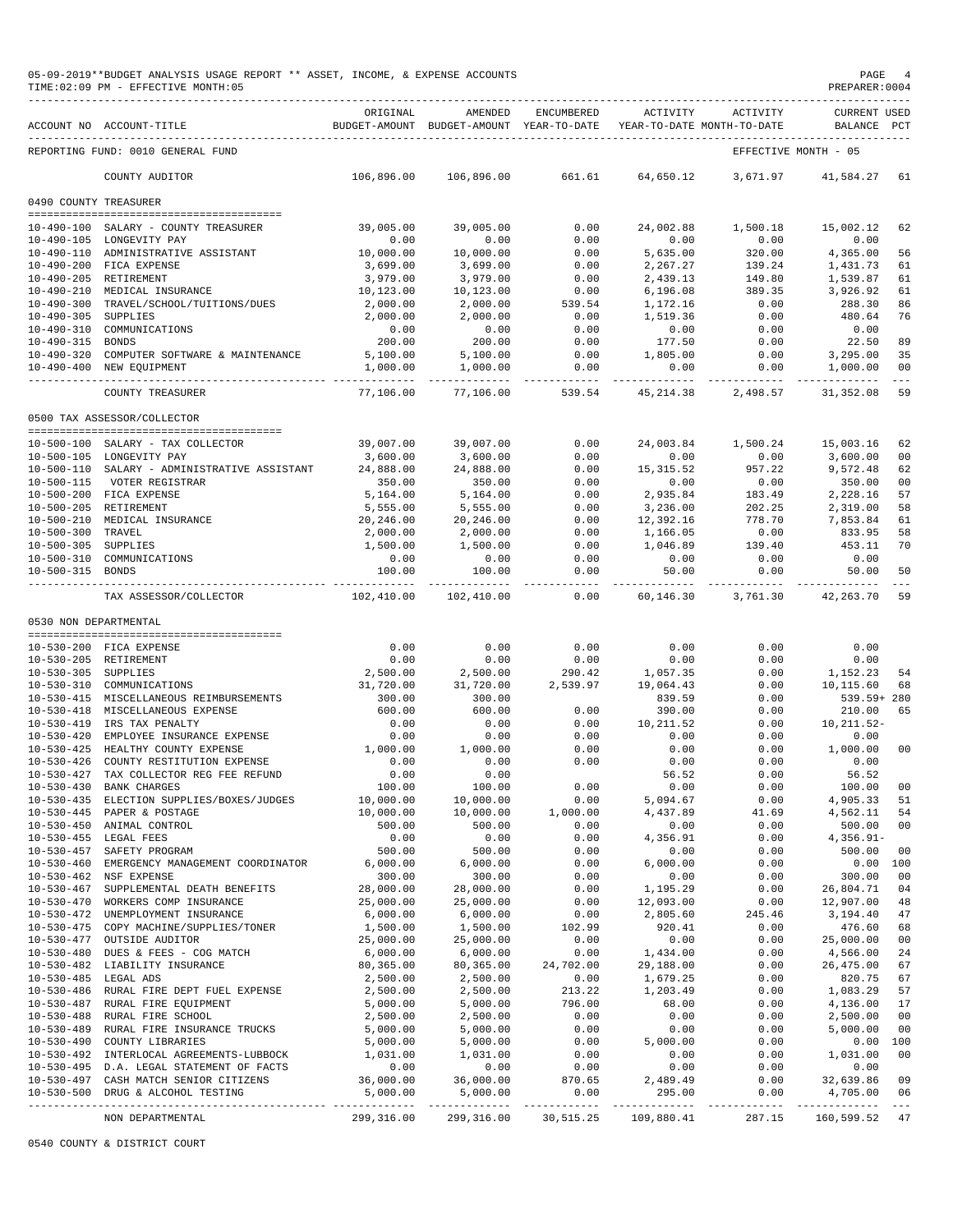|                       | 05-09-2019**BUDGET ANALYSIS USAGE REPORT ** ASSET, INCOME, & EXPENSE ACCOUNTS<br>TIME: 02:09 PM - EFFECTIVE MONTH: 05 |                       |                                                     |                      |                       |                                        | PAGE<br>PREPARER: 0004      |                |
|-----------------------|-----------------------------------------------------------------------------------------------------------------------|-----------------------|-----------------------------------------------------|----------------------|-----------------------|----------------------------------------|-----------------------------|----------------|
|                       | ACCOUNT NO ACCOUNT-TITLE                                                                                              | ORIGINAL              | AMENDED<br>BUDGET-AMOUNT BUDGET-AMOUNT YEAR-TO-DATE | ENCUMBERED           | ACTIVITY              | ACTIVITY<br>YEAR-TO-DATE MONTH-TO-DATE | CURRENT USED<br>BALANCE PCT |                |
|                       | REPORTING FUND: 0010 GENERAL FUND                                                                                     |                       |                                                     |                      |                       |                                        | EFFECTIVE MONTH - 05        |                |
|                       |                                                                                                                       |                       |                                                     |                      |                       |                                        |                             |                |
|                       | 10-540-310 COMMUNICATIONS                                                                                             | 0.00                  | 0.00                                                | 0.00                 | 0.00                  | 0.00                                   | 0.00                        |                |
|                       | 10-540-502 AD LITEM TAX SUITS - T REES                                                                                | 1,000.00              | 1,000.00                                            | 0.00                 | 0.00                  | 0.00                                   | 1,000.00                    | 0 <sup>0</sup> |
|                       | 10-540-504 ADULT PROBATION SUPPLIES                                                                                   | 200.00                | 200.00                                              | 0.00                 | 0.00<br>2,758.17      | 0.00                                   | 200.00                      | 00             |
|                       | 10-540-506 JUVENILE OFFICER EXPENSES<br>10-540-508 GRAND JURY                                                         | 13,000.00<br>2,100.00 | 13,000.00<br>2,100.00                               | 4,795.50<br>0.00     | 1,120.00              | 0.00<br>0.00                           | 5,446.33<br>980.00          | 58<br>53       |
|                       | 10-540-510 PETIT JURY                                                                                                 | 4,300.00              | 4,300.00                                            | 380.00               | 0.00                  | 0.00                                   | 3,920.00                    | 09             |
| 10-540-512 J.P. JURY  |                                                                                                                       | 100.00                | 100.00                                              | 0.00                 | 0.00                  | 0.00                                   | 100.00                      | 0 <sub>0</sub> |
|                       | 10-540-513 J.P. ATTORNEY FEES COLLECTIONS                                                                             | 0.00                  | 0.00                                                | 876.62               | 873.20                | 0.00                                   | 1,749.82-                   |                |
|                       | 10-540-514 JURY LODGING & MEALS                                                                                       | 500.00                | 500.00                                              | 0.00                 | 0.00                  | 0.00                                   | 500.00                      | 0 <sub>0</sub> |
|                       | 10-540-516 JURY COMMISSION                                                                                            | 200.00                | 200.00                                              | 0.00                 | 0.00                  | 0.00                                   | 200.00                      | 00<br>43       |
|                       | 10-540-518 COURT APPOINTED ATTORNEY<br>10-540-520 INTERPRETOR                                                         | 30,000.00<br>250.00   | 30,000.00<br>250.00                                 | 2,100.00<br>0.00     | 10,716.50<br>0.00     | 0.00<br>0.00                           | 17,183.50<br>250.00         | 00             |
|                       | 10-540-522 PSYCHIATRIC EVALUATION                                                                                     | 1,500.00              | 1,500.00                                            | 0.00                 | 1,613.30              | 0.00                                   | $113.30 - 108$              |                |
|                       | 10-540-524 JUVENILE DETENTION                                                                                         | 5,000.00              | 5,000.00                                            | 0.00                 | 0.00                  | 0.00                                   | 5,000.00                    | 00             |
|                       | COUNTY & DISTRICT COURT                                                                                               | 58,150.00             | 58,150.00                                           | 8,152.12             | 17,081.17             | -----<br>0.00                          | 32,916.71                   | 43             |
| 0550 32ND JUDICIAL    |                                                                                                                       |                       |                                                     |                      |                       |                                        |                             |                |
|                       |                                                                                                                       |                       |                                                     |                      |                       |                                        |                             |                |
|                       | 10-550-100 NOLAN REMB- DIST COURT ADMINISTRATO                                                                        | 8,553.00              | 8,553.00                                            | 0.00                 | 5, 253.48             | 328.93                                 | 3,299.52                    | 61             |
|                       | 10-550-105 DIST JUDGE - STATE SUPPLEMENT                                                                              | 2,628.00              | 2,628.00                                            | 0.00                 | 1,616.64              | 101.04                                 | 1,011.36                    | 62             |
|                       | 10-550-117 NOLAN REMB- COURT REPORTER                                                                                 | 11,700.00             | 11,700.00                                           | 0.00                 | 7,202.09              | 450.00                                 | 4,497.91                    | 62             |
|                       | 10-550-200 FICA EXPENSE                                                                                               | 1,755.00<br>1,888.00  | 1,755.00<br>1,888.00                                | 0.00                 | 1,076.56              | 67.32                                  | 678.44                      | 61<br>61       |
|                       | 10-550-205 RETIREMENT<br>10-550-210 MEDICAL INSURANCE                                                                 | 2,000.00              | 2,000.00                                            | 0.00<br>0.00         | 1,158.28<br>1,147.65  | 72.43<br>0.00                          | 729.72<br>852.35            | 57             |
| 10-550-300 TRAVEL     |                                                                                                                       | 1,000.00              | 1,000.00                                            | 0.00                 | 208.98                | 0.00                                   | 791.02                      | 21             |
| 10-550-305 SUPPLIES   |                                                                                                                       | 1,500.00              | 1,500.00                                            | 555.00               | 59.08                 | 0.00                                   | 885.92                      | 41             |
|                       | 10-550-310 COMMUNICATIONS                                                                                             | 0.00                  | 0.00                                                | 0.00                 | 0.00                  | 0.00                                   | 0.00                        |                |
|                       | 10-550-530 7TH ADM REGION ASSESSMENT                                                                                  | 533.00                | 533.00                                              | 0.00                 | 0.00                  | 0.00                                   | 533.00                      | 0 <sub>0</sub> |
|                       | 10-550-532 COURT REPORTER INSURANCE                                                                                   | 1,300.00              | 1,300.00                                            | 0.00                 | 0.00                  | 0.00                                   | 1,300.00                    | 00             |
|                       | 10-550-534 LUNACY COMMITMENT                                                                                          | 3,500.00              | 3,500.00                                            | 0.00                 | 0.00                  | 0.00                                   | 3,500.00                    | 0 <sub>0</sub> |
|                       | 10-550-536 VISITING JUDGE/COURT REPORTER<br>10-550-538 D.J. LEGAL STATEMENT OF FACTS                                  | 2,000.00<br>7,900.00  | 2,000.00<br>7,900.00                                | 0.00<br>0.00         | 0.00<br>0.00          | 0.00<br>0.00                           | 2,000.00<br>7,900.00        | 00<br>00       |
|                       | 32ND JUDICIAL                                                                                                         | 46,257.00             | 46,257.00                                           | 555.00               | 17,722.76             | 1,019.72                               | 27,979.24                   | $---$<br>40    |
| 0560 INDIGENT WELFARE |                                                                                                                       |                       |                                                     |                      |                       |                                        |                             |                |
|                       |                                                                                                                       |                       |                                                     |                      |                       |                                        |                             |                |
|                       | 10-560-560 CHILD CARE                                                                                                 | 500.00                | 500.00                                              | 0.00                 | 0.00                  | 0.00                                   | 500.00                      | 00             |
|                       | 10-560-562 DOCTOR'S SERVICES                                                                                          | 2,500.00              | 2,500.00                                            | 0.00                 | 0.00                  | 0.00                                   | 2,500.00                    | 0 <sub>0</sub> |
|                       | 10-560-563 OUT OF COUNTY COURT COST                                                                                   | 400.00                | 400.00                                              | 0.00                 | 0.00                  | 0.00                                   | 400.00                      | 00             |
| 10-560-564 BURIALS    |                                                                                                                       | 2,500.00              | 2,500.00                                            | 0.00                 | 1,000.00              | 0.00                                   | 1,500.00<br>100.00          | 40<br>00       |
| 10-560-568 CLOTHING   | 10-560-566 EMERGENCY AID                                                                                              | 100.00<br>100.00      | 100.00<br>100.00                                    | 0.00<br>0.00         | 0.00<br>0.00          | 0.00<br>0.00                           | 100.00                      | 0 <sub>0</sub> |
| $10 - 560 - 570$      | MEALS, ROOM, CARE                                                                                                     | 100.00                | 100.00                                              | 0.00                 | 0.00                  | 0.00                                   | 100.00                      | 0 <sub>0</sub> |
| 10-560-572 HOSPITAL   |                                                                                                                       | 100.00                | 100.00                                              | 0.00                 | 0.00                  | 0.00                                   | 100.00                      | 0 <sub>0</sub> |
|                       | 10-560-574 MEDICAL BILLS                                                                                              | 100.00                | 100.00                                              | 0.00                 | 0.00                  | 0.00                                   | 100.00                      | 00             |
|                       | 10-560-576 MEDICAL SUPPLIES                                                                                           | 100.00                | 100.00                                              | 0.00                 | 0.00                  | 0.00                                   | 100.00                      | 0 <sub>0</sub> |
|                       | 10-560-579 AUTOPSY EXPENSE                                                                                            | 7,500.00              | 7,500.00<br>-------------                           | 0.00<br>------------ | 0.00                  | 0.00<br>----------                     | 7,500.00<br>-------------   | 0 <sub>0</sub> |
|                       | INDIGENT WELFARE                                                                                                      | 14,000.00             | 14,000.00                                           | 0.00                 | 1,000.00              | 0.00                                   | 13,000.00                   | 07             |
|                       | 0570 FISHER COUNTY WIND FARMS                                                                                         |                       |                                                     |                      |                       |                                        |                             |                |
|                       | 10-570-590 TAX ABATEMENT EXPENSE                                                                                      | 0.00                  | 0.00<br>---------                                   | 0.00<br>------       | 0.00                  | 0.00                                   | 0.00                        |                |
|                       | FISHER COUNTY WIND FARMS                                                                                              | 0.00                  | 0.00                                                | 0.00                 | 0.00                  | 0.00                                   | 0.00                        |                |
| 0580 COUNTY SHERIFF   |                                                                                                                       |                       |                                                     |                      |                       |                                        |                             |                |
|                       | 10-580-100 SALARY - SHERIFF                                                                                           | 46,403.00             | 46,403.00                                           | 0.00                 | 28,555.52             | 1,784.72                               | 17,847.48                   | 62             |
|                       | 10-580-105 LONGEVITY PAY                                                                                              | 1,200.00              | 1,200.00                                            | 0.00                 | 0.00                  | 0.00                                   | 1,200.00                    | 0 <sub>0</sub> |
|                       | 10-580-110 SALARY - DEPUTY                                                                                            | 154,292.00            | 154,292.00                                          | 0.00                 | 99,798.84             | 6,004.71                               | 54,493.16                   | 65             |
|                       | 10-580-115 PHONE ALLOWANCE                                                                                            | 360.00                | 360.00                                              | 0.00                 | 152.24                | 0.00                                   | 207.76                      | 42             |
|                       | 10-580-120 SALARY - PART TIME DEPUTIES                                                                                | 10,000.00             | 10,000.00                                           | 0.00                 | 1,570.66              | 138.08                                 | 8,429.34                    | 16             |
|                       | 10-580-142 SALARY - JAILERS                                                                                           | 0.00                  | 0.00                                                | 0.00                 | 0.00                  | 0.00                                   | 0.00                        |                |
|                       | 10-580-144 SALARY - PART TIME JAILERS                                                                                 | 0.00                  | 0.00                                                | 0.00                 | 847.28                | 0.00                                   | $847.28 -$                  |                |
|                       | 10-580-146 SALARY - OVER TIME<br>10-580-200 FICA EXPENSE                                                              | 0.00<br>16,238.00     | 0.00<br>16,238.00                                   | 0.00<br>0.00         | 3,001.34<br>10,207.27 | 0.00<br>604.08                         | $3,001.34-$<br>6,030.73     | 63             |
|                       | 10-580-205 RETIREMENT                                                                                                 | 17,469.00             | 17,469.00                                           | 0.00                 | 11,022.05             | 652.43                                 | 6,446.95                    | 63             |
|                       | 10-580-210 MEDICAL INSURANCE                                                                                          | 50,615.00             | 50,615.00                                           | 0.00                 | 30,062.56             | 1,946.75                               | 20,552.44                   | 59             |
| 10-580-300 TRAVEL     |                                                                                                                       | 1,500.00              | 1,500.00                                            | 0.00                 | 56.72                 | 0.00                                   | 1,443.28                    | 04             |
| 10-580-305 SUPPLIES   |                                                                                                                       | 2,000.00              | 2,000.00                                            | 0.00                 | 466.14                | 0.00                                   | 1,533.86                    | 23             |
| 10-580-310            | COMMUNICATIONS                                                                                                        | 650.00                | 650.00                                              | 0.00                 | 470.42                | 0.00                                   | 179.58                      | 72             |
| 10-580-320            | 10-580-315 BONDS & NOTARY<br>COMPUTER SOFTWARE & REPAIRS                                                              | 200.00<br>0.00        | 200.00<br>0.00                                      | 0.00<br>0.00         | 100.00<br>0.00        | 0.00<br>0.00                           | 100.00<br>0.00              | 50             |
|                       |                                                                                                                       |                       |                                                     |                      |                       |                                        |                             |                |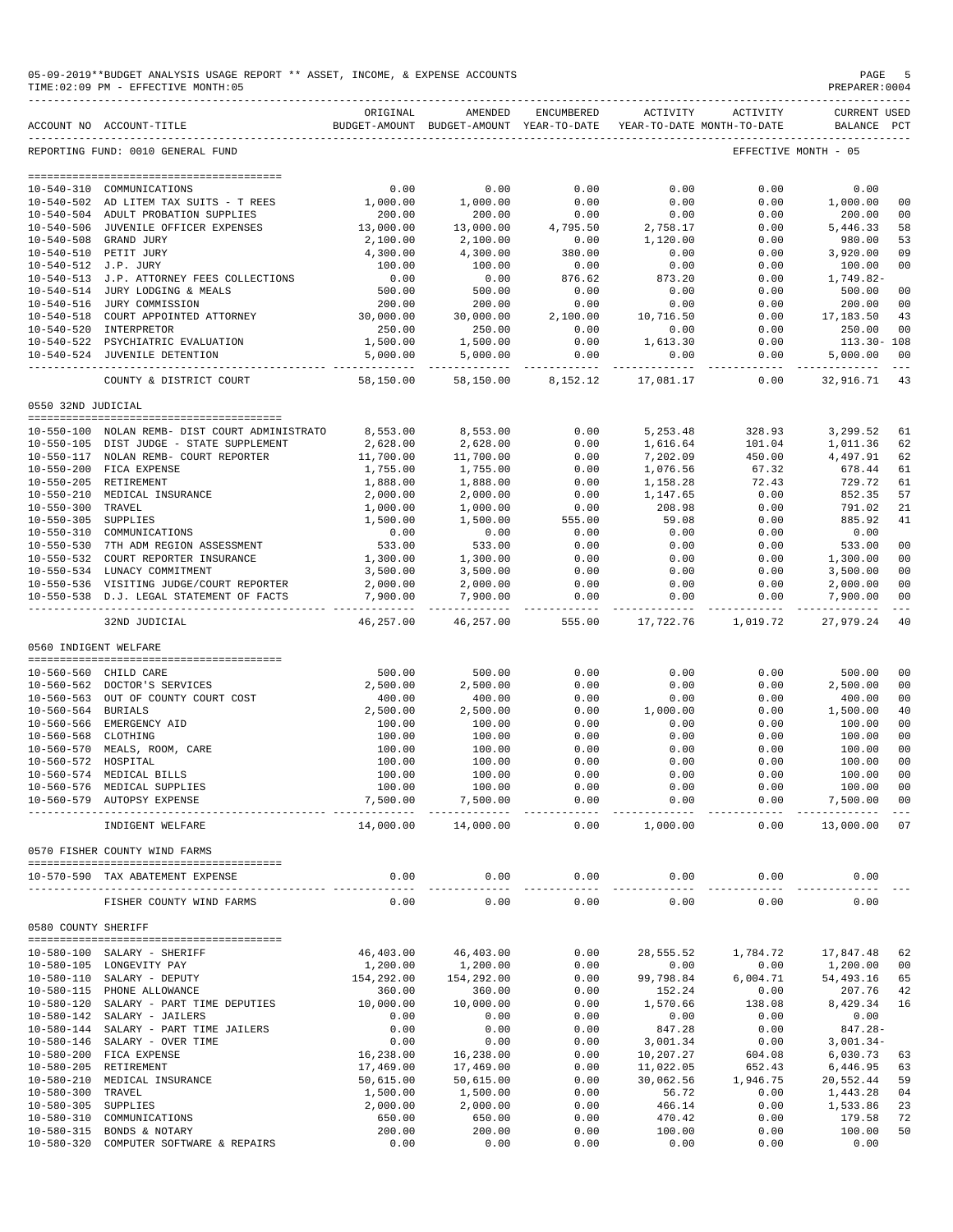|                      | 05-09-2019**BUDGET ANALYSIS USAGE REPORT ** ASSET, INCOME, & EXPENSE ACCOUNTS<br>TIME: 02:09 PM - EFFECTIVE MONTH: 05 |                       |                                                                                |                        |                          |                           | PAGE<br>PREPARER: 0004        | -6       |
|----------------------|-----------------------------------------------------------------------------------------------------------------------|-----------------------|--------------------------------------------------------------------------------|------------------------|--------------------------|---------------------------|-------------------------------|----------|
|                      | ACCOUNT NO ACCOUNT-TITLE                                                                                              | ORIGINAL              | AMENDED<br>BUDGET-AMOUNT BUDGET-AMOUNT YEAR-TO-DATE YEAR-TO-DATE MONTH-TO-DATE | ENCUMBERED             | ACTIVITY                 | ACTIVITY                  | CURRENT USED<br>BALANCE PCT   |          |
|                      | REPORTING FUND: 0010 GENERAL FUND                                                                                     |                       |                                                                                |                        |                          |                           | EFFECTIVE MONTH - 05          |          |
|                      | 10-580-325 CERTIFICATE TRAINING JAIL PERSONAL                                                                         | 0.00                  | 0.00                                                                           | 0.00                   | 0.00                     | 0.00                      | 0.00                          |          |
|                      | 10-580-380 UTILITIES - NEW JAIL                                                                                       | 0.00                  | 0.00                                                                           | 0.00                   | 0.00                     | 0.00                      | 0.00                          |          |
|                      | 10-580-475 COPY MACHINE EXPENSE                                                                                       | 0.00                  | 0.00                                                                           | 0.00                   | 0.00                     | 0.00                      | 0.00                          |          |
|                      | 10-580-600 OUT OF COUNTY INMATE HOUSING<br>10-580-602 REIMBURSEMENT DRUG FORFEITURE EXPEN                             | 0.00<br>0.00          | 0.00<br>0.00                                                                   | 0.00<br>0.00           | 0.00<br>0.00             | 0.00<br>0.00              | 0.00<br>0.00                  |          |
| $10 - 580 - 603$     | SANE TEST CRIM VICTIMS EXPENSE                                                                                        | 0.00                  | 0.00                                                                           | 0.00                   | 0.00                     | 0.00                      | 0.00                          |          |
|                      | 10-580-604 NEW HIRE PSYCHIATRIC TESTING                                                                               | 0.00                  | 0.00                                                                           | 0.00                   | 0.00                     | 0.00                      | 0.00                          |          |
|                      | 10-580-608 VEHICLE EXPENSE                                                                                            | 10,000.00             | 10,000.00                                                                      | 1,000.00               | 9,000.00                 | 0.00                      | 0.00                          | 100      |
|                      | 10-580-612 INMATE EXPENSE                                                                                             | 0.00                  | 0.00                                                                           | 0.00                   | 0.00                     | 0.00                      | 0.00                          |          |
|                      | 10-580-614 INMATE MEDICAL                                                                                             | 0.00                  | 0.00                                                                           | 0.00                   | 0.00                     | 0.00                      | 0.00                          |          |
|                      | 10-580-615 BODY ARMOUR GRANT 3511801 2018                                                                             | 0.00                  | 0.00                                                                           | 0.00                   | 0.00                     | 0.00                      | 0.00                          | 74       |
|                      | 10-580-616 VEHICLE GAS<br>10-580-625 BUILDING INSURANCE                                                               | 25,000.00<br>0.00     | 25,000.00<br>0.00                                                              | 5,221.86<br>0.00       | 13,329.60<br>0.00        | 0.00<br>0.00              | 6,448.54<br>0.00              |          |
|                      | COUNTY SHERIFF                                                                                                        | 335,927.00            | -----------<br>335,927.00                                                      | ----------<br>6,221.86 | 208,640.64               | ------------<br>11,130.77 | -----------<br>121,064.50     | 64       |
|                      |                                                                                                                       |                       |                                                                                |                        |                          |                           |                               |          |
|                      | 0585 FC LAW ENFORCEMENT CENTER                                                                                        |                       |                                                                                |                        |                          |                           |                               |          |
|                      | 10-585-105 LONGEVITY PAY                                                                                              | 0.00                  | 0.00                                                                           | 0.00                   |                          | $0.00$ 0.00               | 0.00                          |          |
|                      | 10-585-110 JAIL ADMINISTRATOR                                                                                         | 30,000.00             | 30,000.00                                                                      | 0.00                   |                          | 18,868.52 1,154.12        | 11, 131.48                    | 63       |
|                      | 10-585-142 SALARY - JAILERS<br>10-585-144 SALARY- PART TIME JAILERS                                                   | 222,948.00            | 222,948.00                                                                     | 0.00                   | 133,505.79<br>3.505.00   | 8,410.50                  | 89,442.21                     | 60       |
|                      | 10-585-146 SALARY - OVER TIME                                                                                         | 15,600.00<br>7,500.00 | 15,600.00<br>7,500.00                                                          | 0.00<br>0.00           | 11,710.32                | 120.00                    | 12,095.00<br>4,210.32- 156    | 22       |
|                      | 10-585-200 FICA EXPENSE                                                                                               | 20,443.00             | 20,443.00                                                                      | 0.00                   | 12,561.99                | 161.04<br>737.42          | 7,881.01                      | 61       |
|                      | 10-585-205 RETIREMENT                                                                                                 | 22,102.00             | 22,102.00                                                                      | 0.00                   | 13,214.60                |                           | 8,887.40                      | 60       |
|                      | 10-585-210 MEDICAL INSURANCE                                                                                          | 91,107.00             | 91,107.00                                                                      | 0.00                   | 48,446.64                | $810.30$<br>3,491.99      | 42,660.36                     | 53       |
| 10-585-300 TRAVEL    |                                                                                                                       | 1,500.00              | 1,500.00                                                                       | 450.00                 | 225.00                   | 0.00                      | 825.00                        | 45       |
| 10-585-305 SUPPLIES  |                                                                                                                       | 5,500.00              | 5,500.00                                                                       | 862.30                 | 2,582.13                 | 0.00                      | 2,055.57                      | 63       |
| 10-585-310           | COMMUNICATIONS                                                                                                        | 16,000.00             | 16,000.00                                                                      | 751.09                 |                          | $12,199.87$ $828.00-$     | 3,049.04                      | 81       |
| 10-585-315           | 10-585-313 INSPECTIONS & MAINTENCE<br>BONDS FOR EMPLOYEES                                                             | 0.00<br>500.00        | 0.00<br>500.00                                                                 | 0.00<br>0.00           | 0.00<br>0.00             | 0.00<br>0.00              | 0.00<br>500.00                | 00       |
| $10 - 585 - 320$     | COMPUTER SOFTWARE & MAINTENCE                                                                                         | 12,060.00             | 12,060.00                                                                      | 0.00                   | 6,531.94                 |                           | $0.00$ 5,528.06               | 54       |
| $10 - 585 - 325$     | CERT TRAINING FOR JAIL STAFF                                                                                          | 2,000.00              | 2,000.00                                                                       | 0.00                   | 2,000.00                 | 0.00                      | 0.00                          | 100      |
| $10 - 585 - 326$     | TELECOMMUNICATIONS SCHOOL                                                                                             | 0.00                  | 0.00                                                                           | $0.00$<br>471.03       | 0.00                     | 0.00                      | 0.00                          |          |
| 10-585-380           | UTILITIES FOR LAW CENTER                                                                                              | 35,000.00             | 35,000.00                                                                      |                        |                          | 21,083.96 1,342.84        | 13,445.01                     | 62       |
|                      | 10-585-385 LAW CENTER REPAIRS                                                                                         | 5,000.00              | 5,000.00                                                                       | 1,901.21               | 3,098.79                 | 0.00                      |                               | 0.00 100 |
| 10-585-475           | COPY EXPENSE FOR LAW CENTER                                                                                           | 3,600.00              | 3,600.00                                                                       | 17.73                  | 1,856.14                 | 0.00                      | 1,726.13                      | 52       |
|                      | 10-585-604 NEW HIRE PSYCHIATRIC TESTING<br>10-585-605 OUT OF COUNTY HOUSING                                           | 4,200.00<br>0.00      | 4,200.00<br>0.00                                                               | 0.00<br>4,955.00       | 2,129.98<br>34,710.00    | $51.00 -$<br>0.00         | 2,070.02<br>$39,665.00 -$     | 51       |
|                      | 10-585-612 INMATE EXPENSE                                                                                             | 25,000.00             | 25,000.00                                                                      | 614.42                 | 11,450.36                | 0.00                      | 12,935.22                     | 48       |
|                      | 10-585-614 INMATE MEDICAL                                                                                             | 15,000.00             | 15,000.00                                                                      | 153.76                 | 3,045.79                 | 0.00                      | 11,800.45 21                  |          |
|                      | 10-585-625 LAW CENTER BUILDING INSURANCE                                                                              | 20,000.00             | 20,000.00                                                                      | 13,552.00              | 0.00                     | 0.00                      | 6.448.00                      | 68       |
|                      | FC LAW ENFORCEMENT CENTER                                                                                             | 555,060.00            | 555,060.00                                                                     |                        | 23,728.54 342,726.82     | 15,349.21                 | 188,604.64 66                 |          |
| 0590 EXTENSION AGENT |                                                                                                                       |                       |                                                                                |                        |                          |                           |                               |          |
|                      |                                                                                                                       |                       |                                                                                |                        |                          |                           |                               |          |
|                      | 10-590-100 SALARY - CEA-AG                                                                                            | 14,151.00             | 14,151.00                                                                      | 0.00                   | 8,707.84                 | 544.24                    | 5,443.16                      | 62       |
|                      | 10-590-110 ADMINISTRATIVE ASSISTANT<br>10-590-200 FICA EXPENSE                                                        | 10,000.00<br>1,847.00 | 10,000.00<br>1,847.00                                                          | 0.00<br>0.00           | 6,085.00<br>1,131.59     | 385.00<br>71.08           | 3,915.00<br>715.41            | 61<br>61 |
|                      | 10-590-205 RETIREMENT                                                                                                 | 1,988.00              | 1,988.00                                                                       | 0.00                   | 500.79                   | 31.69                     | 1,487.21                      | 25       |
| 10-590-305 SUPPLIES  |                                                                                                                       | 2,750.00              | 2,750.00                                                                       | 0.00                   | 2,042.60                 | 0.00                      | 707.40                        | 74       |
|                      | 10-590-310 COMMUNICATIONS                                                                                             | 0.00                  | 0.00                                                                           | 0.00                   | 0.00                     | 0.00                      | 0.00                          |          |
|                      | 10-590-640 CAR ALLOWANCE                                                                                              | 6,000.00              | 6,000.00                                                                       | 394.58                 | 1,553.27                 | 0.00                      | 4,052.15                      | 32       |
|                      | 10-590-642 STOCK SHOW EXPENSE<br>10-590-644 CONSESSION STAND                                                          | 6,000.00<br>0.00      | 6,000.00<br>0.00                                                               | 0.00<br>0.00           | 5,499.49<br>0.00         | 418.47<br>0.00            | 500.51<br>0.00                | 92       |
|                      | --------------------------------                                                                                      | ---------             | <u>__________</u><br>42,736.00                                                 | -----------<br>394.58  | -----------<br>25,520.58 | ------------<br>1,450.48  | -------------<br>16,820.84 61 |          |
|                      | EXTENSION AGENT                                                                                                       | 42,736.00             |                                                                                |                        |                          |                           |                               |          |
|                      | 0600 APPRAISAL DISTRICT                                                                                               |                       |                                                                                |                        |                          |                           |                               |          |
|                      | 10-600-644 APPRAISAL DISTRICT FEES                                                                                    |                       | 171, 141.00 171, 141.00                                                        | 0.00                   | 81,904.00                |                           | $0.00$ $89,237.00$ 48         |          |
|                      | 10-600-645 APPRAISAL DISTRIC TAX REFUND                                                                               | 0.00<br>-----------   | 0.00                                                                           |                        | 2,984.55<br>----------   | 0.00<br>----- --          | 2,984.55                      |          |
|                      | APPRAISAL DISTRICT                                                                                                    |                       | 171, 141.00 - 171, 141.00 -                                                    | 0.00                   | 84,888.55                | 0.00                      | 86, 252. 45+ 50               |          |
| 0605 GRANTS          |                                                                                                                       |                       |                                                                                |                        |                          |                           |                               |          |
|                      |                                                                                                                       |                       |                                                                                |                        |                          |                           |                               |          |
|                      | 10-605-646 HOMELAND SECURITY GRANT EXPENSE                                                                            | 0.00                  | 0.00                                                                           | 0.00                   | 0.00                     | 0.00                      | 0.00                          |          |
|                      | 10-605-648 HAVA GRANT EXPENSE                                                                                         | 0.00<br>0.00          | 0.00                                                                           | 0.00                   | 0.00                     | 0.00                      | 0.00                          |          |
|                      | 10-605-650 SECO-(EECBG) GRANT EXPENSE<br>10-605-652 SAFE COMMUNITY GRANT EXPENSE                                      | 0.00                  | 0.00<br>0.00                                                                   | 0.00<br>0.00           | 0.00<br>0.00             | 0.00<br>0.00              | 0.00<br>0.00                  |          |
|                      |                                                                                                                       |                       |                                                                                |                        |                          |                           |                               |          |
|                      | <b>GRANTS</b>                                                                                                         | 0.00                  | 0.00                                                                           | 0.00                   | 0.00                     | 0.00                      | 0.00                          |          |

0610 COUNTY COURT AT LAW

========================================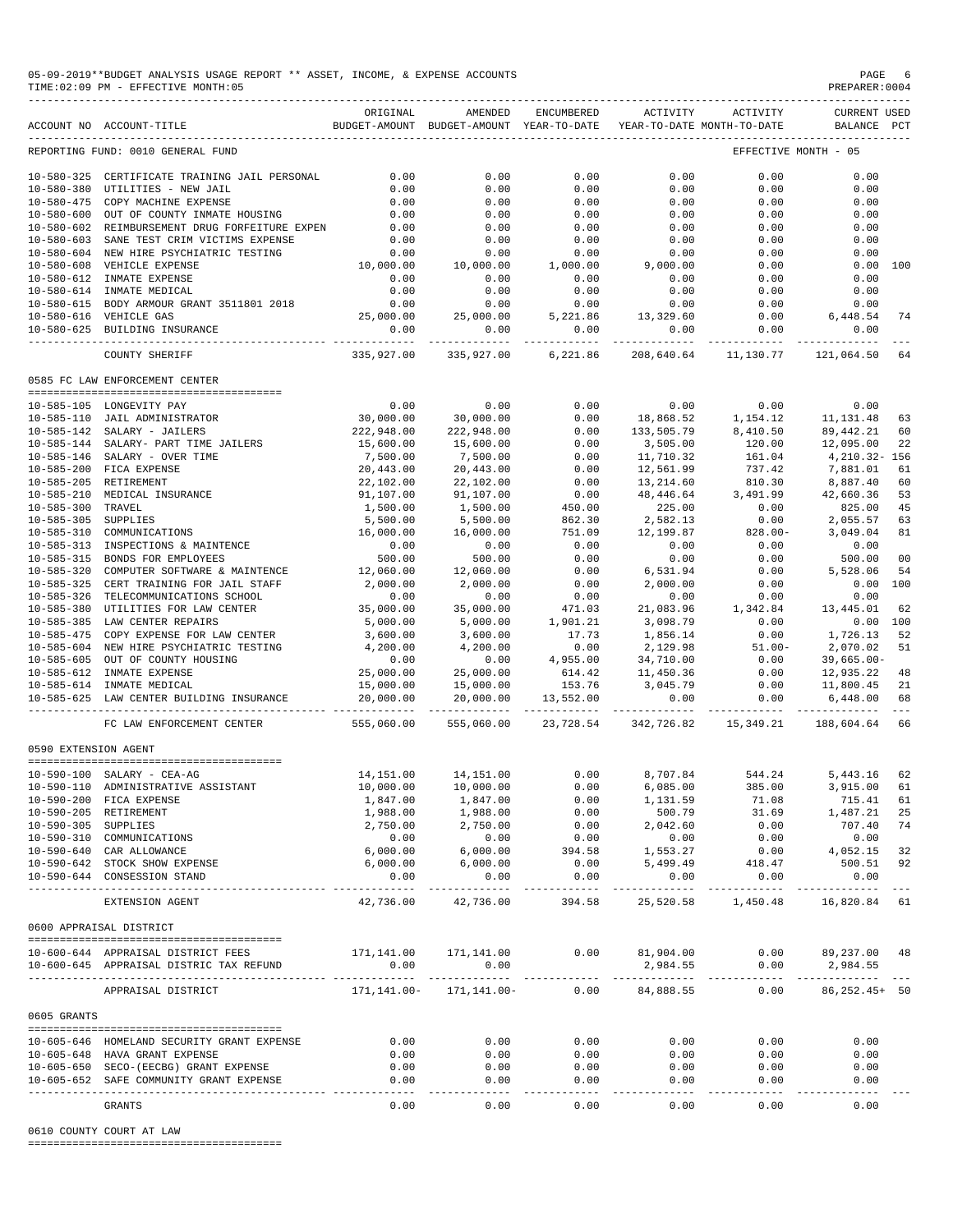| 05-09-2019**BUDGET ANALYSIS USAGE REPORT ** ASSET, INCOME, & EXPENSE ACCOUNTS<br>TIME: 02:09 PM - EFFECTIVE MONTH: 05 |           |         |                   |                                                                                 |          | PAGE<br>PREPARER: 0004      |
|-----------------------------------------------------------------------------------------------------------------------|-----------|---------|-------------------|---------------------------------------------------------------------------------|----------|-----------------------------|
| ACCOUNT NO ACCOUNT-TITLE                                                                                              | OR TGTNAL | AMENDED | <b>ENCUMBERED</b> | ACTIVITY<br>BUDGET-AMOUNT BUDGET-AMOUNT YEAR-TO-DATE YEAR-TO-DATE MONTH-TO-DATE | ACTIVITY | CURRENT USED<br>BALANCE PCT |

| ACCOUNT-TITLE<br>ACCOUNT NO                            | ORIGINAL<br>BUDGET-AMOUNT    | AMENDED<br>BUDGET-AMOUNT     | ENCUMBERED<br>YEAR-TO-DATE | ACTIVITY                     | ACTIVITY<br>YEAR-TO-DATE MONTH-TO-DATE | <b>CURRENT USED</b><br>BALANCE<br>PCT |
|--------------------------------------------------------|------------------------------|------------------------------|----------------------------|------------------------------|----------------------------------------|---------------------------------------|
| REPORTING FUND: 0010 GENERAL FUND                      |                              |                              |                            |                              |                                        | EFFECTIVE MONTH - 05                  |
| COUNTY COURT AT LAW JUDGE EXPENSE<br>10-610-654        | 20,000.00                    | 20,000.00                    | 0.00                       | 10,880.57                    | 0.00                                   | -54<br>9,119.43                       |
| COUNTY COURT AT LAW                                    | 20,000.00                    | 20,000.00                    | 0.00                       | 10,880.57                    | 0.00                                   | 9, 119, 43<br>-54                     |
| GENERAL FUND<br>INCOME TOTALS<br><b>EXPENSE TOTALS</b> | 2,603,119.00<br>2,476,923.00 | 2,603,119.00<br>2,476,923.00 | 79,467.90                  | 3,081,907.66<br>1,348,404.68 | 11,745.21<br>58,047.46                 | 472,706.52+ 118<br>1,049,050.42<br>58 |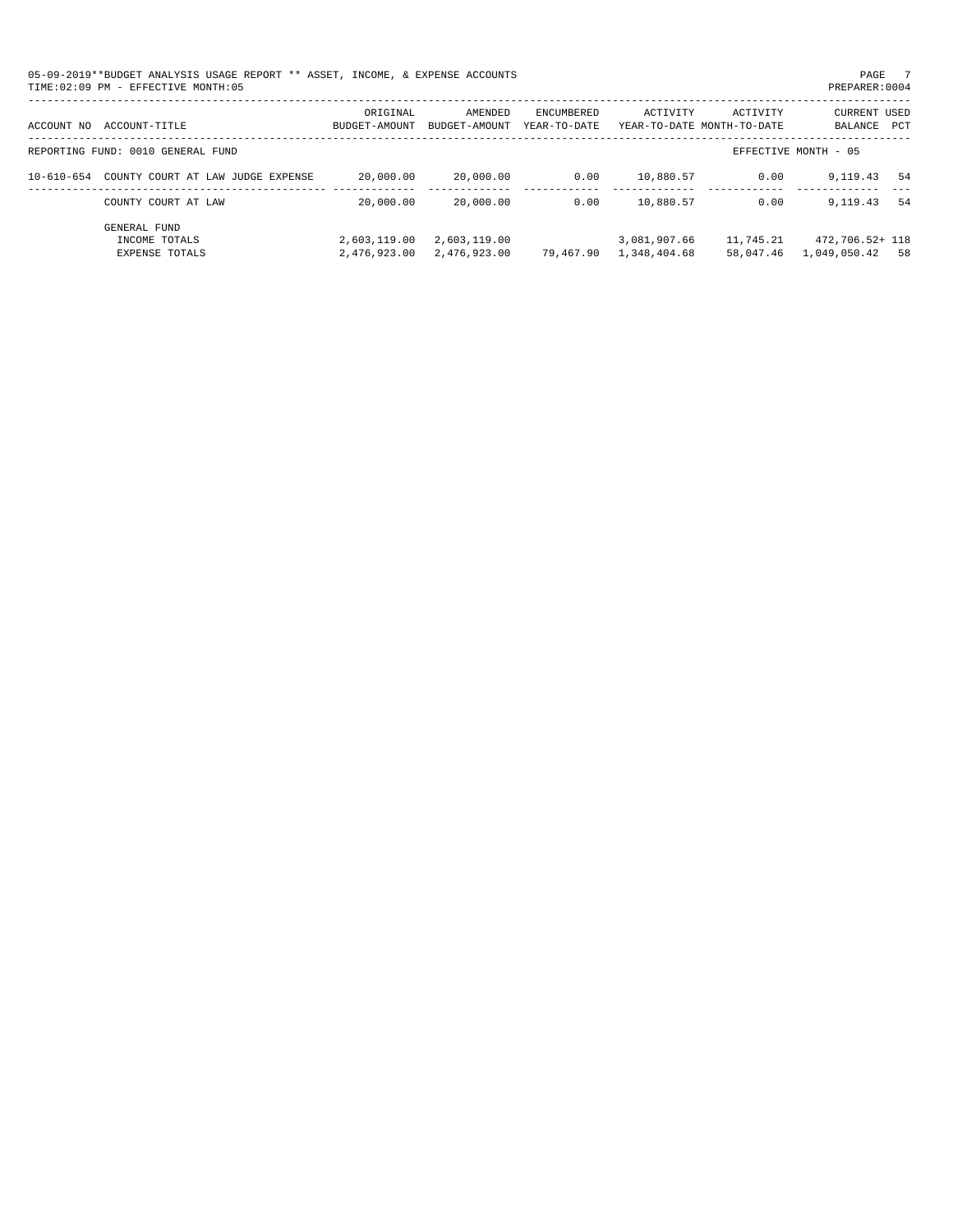|                     | 05-09-2019**BUDGET ANALYSIS USAGE REPORT ** ASSET, INCOME, & EXPENSE ACCOUNTS<br>TIME: 02:09 PM - EFFECTIVE MONTH: 05 |                       |                                                                                |                  |                      |                                        | PAGE<br>PREPARER: 0004             | 8                    |
|---------------------|-----------------------------------------------------------------------------------------------------------------------|-----------------------|--------------------------------------------------------------------------------|------------------|----------------------|----------------------------------------|------------------------------------|----------------------|
|                     | ACCOUNT NO ACCOUNT-TITLE                                                                                              | ORIGINAL              | AMENDED<br>BUDGET-AMOUNT BUDGET-AMOUNT YEAR-TO-DATE YEAR-TO-DATE MONTH-TO-DATE | ENCUMBERED       | ACTIVITY             | ACTIVITY                               | <b>CURRENT USED</b><br>BALANCE PCT |                      |
|                     | REPORTING FUND: 0011 ROAD & BRIDGE PRECINCT 1                                                                         |                       |                                                                                |                  |                      | EFFECTIVE MONTH - 05                   |                                    |                      |
| 0100 CASH ACCOUNTS  |                                                                                                                       |                       |                                                                                |                  |                      |                                        |                                    |                      |
|                     |                                                                                                                       |                       |                                                                                |                  |                      |                                        |                                    |                      |
|                     | 11-100-100 CFC: ROAD & BRIDGE PRECINCT 1<br>11-100-185 DUE FROM I&S FUND                                              |                       |                                                                                |                  | $67,657.41-$<br>0.00 | $2,835.30-$<br>0.00                    | $55,780.49 -$<br>0.00              |                      |
|                     | 11-100-197 DUE FROM GENERAL FUND                                                                                      |                       |                                                                                |                  | 0.00                 | 0.00                                   | 1,860.29                           |                      |
|                     | 11-100-280 DELINQUENT TAXES RECEIVABLE                                                                                |                       |                                                                                |                  | 0.00                 | 0.00                                   | 2,905.18                           |                      |
|                     | 11-100-285 ALLOWANCE-UNCOLLETABLE TAXES                                                                               |                       |                                                                                |                  | 0.00                 | 0.00                                   | 726.29-                            |                      |
|                     | 11-100-290 DUE FROM APPRAISAL DISTRICT                                                                                |                       |                                                                                |                  | 0.00<br>.            | 0.00<br>. _ _ _ _ _ _ _ _ _ _          | 0.00                               |                      |
|                     | CASH ACCOUNTS                                                                                                         |                       |                                                                                |                  | 67,657.41-           | $2,835.30-$                            | 51,741.31-                         |                      |
|                     | 0311 REVENUE ACCOUNTS                                                                                                 |                       |                                                                                |                  |                      |                                        |                                    |                      |
|                     | 11-311-100 ADVALOREM TAXES                                                                                            | 207,519.00            | 207,519.00                                                                     |                  | 38,068.65            | 0.00                                   | 169,450.35                         | 18                   |
|                     | 11-311-110 MOTOR VEHICLE REGISTRATION                                                                                 | 47,000.00             | 47,000.00                                                                      |                  | 37,692.68            | 1,428.51                               | 9,307.32                           | 80                   |
|                     | 11-311-120 GROSS WEIGHT AND AXLE FEES                                                                                 | 14,000.00             | 14,000.00                                                                      |                  | 13,537.78            | 0.00                                   | 462.22                             | 97                   |
|                     | 11-311-130 LONG TERM FINANCING INCOME                                                                                 | 0.00                  | 0.00                                                                           |                  | 52,420.54            | 0.00                                   | $52,420.54+$                       |                      |
|                     | 11-311-140 BRIDGE REPAIR INSURANCE                                                                                    | 0.00                  | 0.00                                                                           |                  | 0.00                 | 0.00                                   | 0.00                               |                      |
|                     | 11-311-145 RESERVE FEMA FUNDS                                                                                         | 0.00                  | 0.00                                                                           |                  | 0.00                 | 0.00                                   | 0.00                               |                      |
|                     | 11-311-150 OTHER INCOME                                                                                               | 0.00                  | 0.00                                                                           |                  | 1,433.56             | 0.00                                   | $1,433.56+$                        |                      |
|                     | 11-311-155 RESERVE FUNDS                                                                                              | 0.00                  | 0.00                                                                           |                  | 0.00                 | 0.00                                   | 0.00                               |                      |
|                     | 11-311-160 SALE OF FIXED ASSETS                                                                                       | 0.00                  | 0.00                                                                           |                  | 0.00                 | 0.00                                   | 0.00                               |                      |
|                     | 11-311-165 RESERVE CERTZ FUNDS                                                                                        | 0.00                  | 0.00                                                                           |                  | 0.00                 | 0.00                                   | 0.00                               |                      |
|                     | 11-311-180 INTEREST EARNED                                                                                            | 0.00                  | 0.00<br>------------                                                           |                  | 0.00                 | 0.00<br>______________________________ | 0.00<br>. _ _ _ _ _ _ _ _ _ _ _ _  |                      |
|                     | REVENUE ACCOUNTS                                                                                                      | 268,519.00            | 268,519.00                                                                     | 0.00             | 143, 153. 21         | 1,428.51                               | 125,365.79                         | 53                   |
|                     | 0611 EXPENSE ACCOUNTS                                                                                                 |                       |                                                                                |                  |                      |                                        |                                    |                      |
|                     |                                                                                                                       |                       |                                                                                |                  |                      |                                        |                                    |                      |
|                     | 11-611-100 SALARY - COMMISSIONER PCT 1<br>11-611-105 LONGEVITY PAY                                                    | 35,332.00<br>2,850.00 | 35,332.00<br>2,850.00                                                          | 0.00<br>0.00     | 21,742.72<br>0.00    | 1,358.92<br>0.00                       | 13,589.28<br>2,850.00              | 62<br>0 <sub>0</sub> |
|                     | 11-611-110 SALARY - ROAD FOREMAN                                                                                      | 35,127.00             | 35,127.00                                                                      | 0.00             | 21,621.60            | 1,351.35                               | 13,505.40                          | 62                   |
|                     | 11-611-112 SALARY - ROAD HAND                                                                                         | 29,136.00             | 29,136.00                                                                      | 0.00             | 17,932.80            | 1,120.80                               | 11,203.20                          | 62                   |
|                     | 11-611-115 PHONE ALLOWANCE                                                                                            | 1,000.00              | 1,000.00                                                                       | 0.00             | 221.44               | 13.84                                  | 778.56                             | 22                   |
|                     | 11-611-120 SALARY - PART TIME                                                                                         | 10,000.00             | 10,000.00                                                                      | 0.00             | 6,600.00             | 400.00                                 | 3,400.00                           | 66                   |
|                     | 11-611-200 FICA EXPENSE                                                                                               | 8,630.00              | 8,630.00                                                                       | 0.00             | 5,187.94             | 323.29                                 | 3,442.06                           | 60                   |
|                     | 11-611-205 RETIREMENT                                                                                                 | 9,284.00              | 9,284.00                                                                       | 0.00             | 5,606.22             | 349.36                                 | 3,677.78                           | 60                   |
|                     | 11-611-210 MEDICAL INSURANCE                                                                                          | 30,369.00             | 30,369.00                                                                      | 0.00             | 18,588.24            | 1,168.05                               | 11,780.76                          | 61                   |
|                     | 11-611-300 TRAVEL & SCHOOL                                                                                            | 2,000.00              | 2,000.00                                                                       | 0.00             | 311.75               | 11.75                                  | 1,688.25                           | 16                   |
| 11-611-305 SUPPLIES |                                                                                                                       | 8,600.00              | 8,600.00                                                                       | 79.74            | 2,530.03             | 0.00                                   | 5,990.23                           | 30                   |
|                     | 11-611-310 COMMUNICATIONS                                                                                             | 0.00                  | 0.00                                                                           | 0.00             | 0.00                 | 0.00                                   | 0.00                               |                      |
| 11-611-315 BONDS    |                                                                                                                       | 200.00                | 200.00                                                                         | 0.00             | 0.00                 | 0.00                                   | 200.00                             | 0 <sub>0</sub>       |
|                     | 11-611-320 REPAIRS & MAINTENANCE                                                                                      | 30,000.00             | 30,000.00                                                                      | 1,776.23         | 16,009.62            | 0.00                                   | 12, 214.15                         | 59                   |
|                     | 11-611-380 UTILITIES                                                                                                  | 2,000.00              | 2,000.00                                                                       | 205.88           | 1,697.48             | $127.10 -$                             | 96.64                              | 95                   |
|                     | 11-611-620 CAPITAL OUTLAY UNIT COST                                                                                   | 0.00                  | 0.00                                                                           | 0.00             | 0.00                 | 0.00                                   | 0.00                               |                      |
|                     | 11-611-622 CAPITAL OUTLAY (OVER 5,000)<br>11-611-624 CAPITAL OUTLAY LOAN INTEREST                                     | 20,528.00<br>706.00   | 40, 418.02<br>736.52                                                           | 0.00<br>0.00     | 39,711.49<br>736.52  | 0.00<br>0.00                           | 706.53<br>0.00 100                 | 98                   |
|                     |                                                                                                                       | 0.00                  | 32,500.00                                                                      |                  | 32,500.00            | 0.00                                   | 0.00 100                           |                      |
|                     | 11-611-625 NEW EQUIPMENT<br>11-611-700 DIESEL, OIL, AND GASOLINE                                                      | 25,000.00             | 25,000.00                                                                      | 0.00<br>2,228.90 | 16,459.72            | 0.00                                   | 6,311.38                           | 75                   |
|                     | 11-611-705 ROAD MATERIAL & CONSTRUCTION                                                                               | 8,000.00              | 8,000.00                                                                       | 0.00             | 1,496.00             | 0.00                                   | 6,504.00                           | 19                   |
|                     | 11-611-710 LOCAL MATCHING CETRZ GT                                                                                    | 0.00                  | 0.00                                                                           | 0.00             | 0.00                 | 0.00                                   | 0.00                               |                      |
|                     | 11-611-715 FEE REIMBURSEMENT                                                                                          | 0.00                  | 0.00                                                                           | 0.00             | 0.00                 | 0.00                                   | 0.00                               |                      |
|                     | 11-611-720 BRIDGE REPAIR                                                                                              | 0.00                  | 0.00                                                                           | 0.00             | 0.00                 | 0.00                                   | 0.00                               |                      |
|                     | 11-611-725 TIRES & TUBES                                                                                              | 8,000.00              | 8,000.00                                                                       | 90.00            | 2,410.00             | 0.00                                   | 5,500.00                           | 31                   |
|                     | 11-611-730 RESERVE MONEY                                                                                              | 0.00                  | 0.00                                                                           | 0.00             | 0.00                 | 0.00                                   | 0.00                               |                      |
|                     | 11-611-735 CERTZ RESERVE                                                                                              | 0.00                  | 0.00                                                                           | 0.00             | 0.00                 | 0.00                                   | 0.00                               |                      |
|                     | 11-611-740 FEMA RESERVE<br>-----------------------------------                                                        | 0.00<br>----------    | 0.00<br>$- - - - - - - - - - - -$                                              | 0.00<br>.        | 0.00<br>----------   | 0.00<br>-----                          | 0.00<br>----------                 |                      |
|                     | EXPENSE ACCOUNTS                                                                                                      | 266,762.00            | 319,182.54                                                                     | 4,380.75         | 211,363.57           | 5,970.26                               | 103,438.22                         | 68                   |
|                     | ROAD & BRIDGE PRECINCT 1                                                                                              |                       |                                                                                |                  |                      |                                        |                                    |                      |
|                     | INCOME TOTALS                                                                                                         | 268,519.00            | 268,519.00                                                                     |                  | 143, 153. 21         | 1,428.51                               | 125, 365. 79                       | 53                   |
|                     | EXPENSE TOTALS                                                                                                        | 266,762.00            | 319,182.54                                                                     | 4,380.75         | 211,363.57           | 5,970.26                               | 103,438.22                         | 68                   |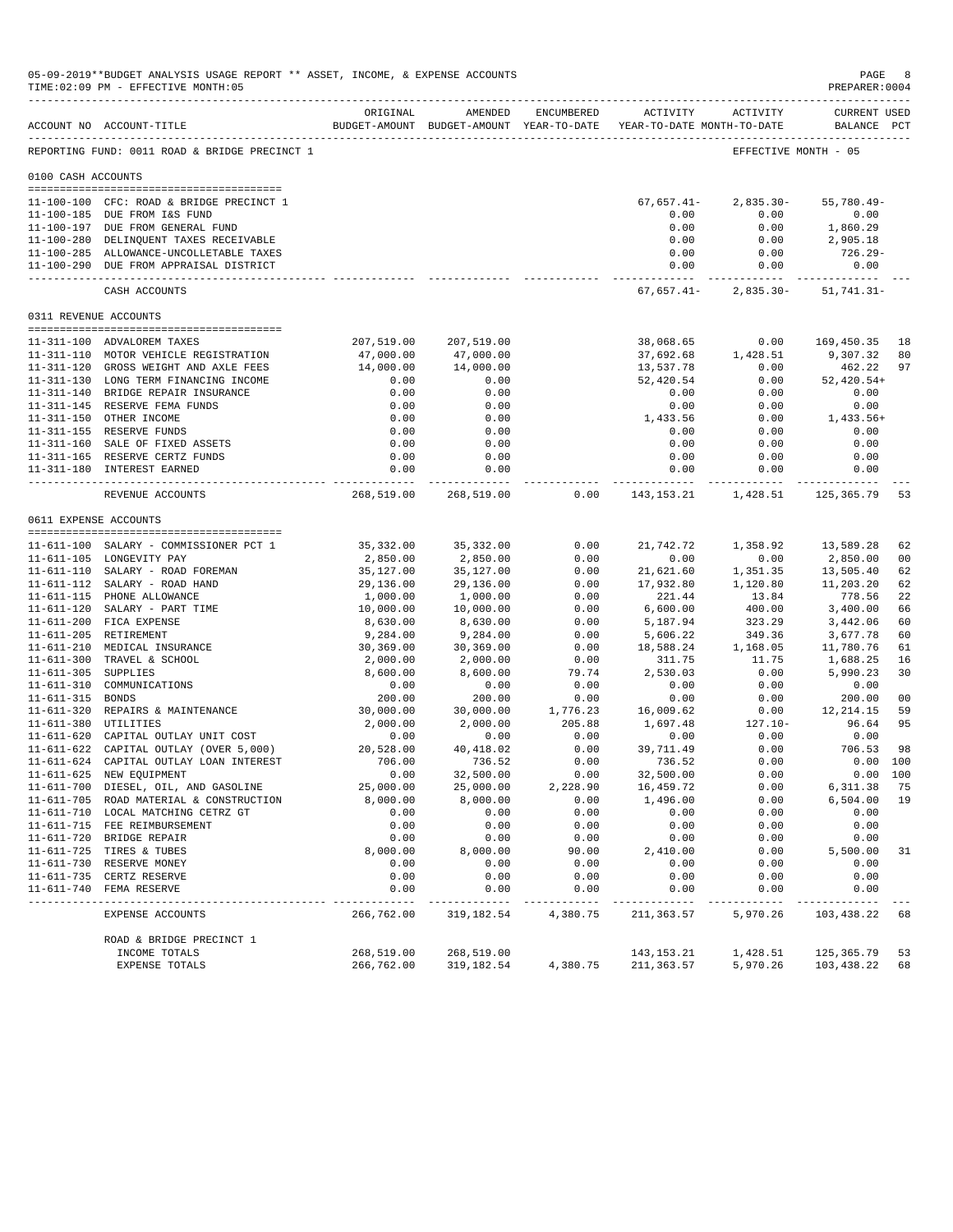|                                | 05-09-2019**BUDGET ANALYSIS USAGE REPORT ** ASSET, INCOME, & EXPENSE ACCOUNTS<br>TIME: 02:09 PM - EFFECTIVE MONTH: 05 |                      |                                                     |              |                                 |                                        | PAGE<br>PREPARER: 0004      | -9       |
|--------------------------------|-----------------------------------------------------------------------------------------------------------------------|----------------------|-----------------------------------------------------|--------------|---------------------------------|----------------------------------------|-----------------------------|----------|
|                                | ACCOUNT NO ACCOUNT-TITLE                                                                                              | ORIGINAL             | AMENDED<br>BUDGET-AMOUNT BUDGET-AMOUNT YEAR-TO-DATE | ENCUMBERED   | <b>ACTIVITY</b>                 | ACTIVITY<br>YEAR-TO-DATE MONTH-TO-DATE | CURRENT USED<br>BALANCE PCT |          |
|                                | REPORTING FUND: 0012 ROAD & BRIDGE PRECINCT 2                                                                         |                      |                                                     |              |                                 |                                        | EFFECTIVE MONTH - 05        |          |
| 0100 CASH ACCOUNTS             |                                                                                                                       |                      |                                                     |              |                                 |                                        |                             |          |
|                                | 12-100-100 CFC: ROAD & BRIDGE PRECINCT 2                                                                              |                      |                                                     |              | $67, 295.48 -$                  | $2,467.08-$                            | 48,758.36-                  |          |
|                                | 12-100-185 DUE FROM I&S FUND                                                                                          |                      |                                                     |              | 0.00                            | 0.00                                   | 0.00                        |          |
|                                | 12-100-186 DUE FROM GENERAL FUND                                                                                      |                      |                                                     |              | 0.00                            | 0.00                                   | 474.59                      |          |
|                                | 12-100-280 DELINQUENT TAXES RECEIVABLE                                                                                |                      |                                                     |              | 0.00                            | 0.00                                   | 2,905.18                    |          |
|                                | 12-100-285 ALLOWANCE-UNCOLLETABLE TAXES<br>12-100-290 DUE FROM APPRAISAL DISTRICT                                     |                      |                                                     |              | 0.00<br>0.00                    | 0.00<br>0.00                           | $726.29 -$<br>0.00          |          |
|                                | CASH ACCOUNTS                                                                                                         |                      |                                                     |              | -------------<br>$67, 295.48 -$ | $2,467.08-$                            | $46, 104.88 -$              |          |
| 0312 REVENUE ACCOUNTS          |                                                                                                                       |                      |                                                     |              |                                 |                                        |                             |          |
|                                |                                                                                                                       |                      |                                                     |              |                                 |                                        |                             |          |
|                                | 12-312-100 ADVALOREM TAXES                                                                                            | 216,765.00           | 216,765.00                                          |              | 38,068.58                       | 0.00                                   | 178,696.42                  | 18       |
|                                | 12-312-110 MOTOR VEHICLE REGISTRATION                                                                                 | 47,000.00            | 47,000.00                                           |              | 37,692.59                       | 1,428.51                               | 9,307.41                    | 80       |
|                                | 12-312-120 GROSS WEIGHT AND AXLE FEES<br>12-312-130 LONG TERM FINANCING INCOME                                        | 14,000.00            | 14,000.00                                           |              | 13,537.78                       | 0.00                                   | 462.22                      | 97       |
|                                | 12-312-140 BRIDGE REPAIR INSURANCE                                                                                    | 0.00<br>0.00         | 0.00<br>0.00                                        |              | 0.00<br>0.00                    | 0.00<br>0.00                           | 0.00<br>0.00                |          |
|                                | 12-312-145 RESERVE FEMA FUNDS                                                                                         | 0.00                 | 0.00                                                |              | 0.00                            | 0.00                                   | 0.00                        |          |
|                                | 12-312-150 OTHER INCOME                                                                                               | 0.00                 | 0.00                                                |              | 0.00                            | 0.00                                   | 0.00                        |          |
|                                | 12-312-155 RESERVE FUNDS                                                                                              | 0.00                 | 0.00                                                |              | 0.00                            | 0.00                                   | 0.00                        |          |
|                                | 12-312-160 SALE OF FIXED ASSETS                                                                                       | 0.00                 | 0.00                                                |              | 0.00                            | 0.00                                   | 0.00                        |          |
|                                | 12-312-165 RESERVE CERTZ FUNDS                                                                                        | 0.00                 | 0.00                                                |              | 0.00                            | 0.00                                   | 0.00                        |          |
|                                | 12-312-180 INTEREST EARNED                                                                                            | 0.00<br>------------ | 0.00<br>-------------                               |              | 0.00<br>. <u>.</u>              | 0.00<br>------------                   | 0.00                        |          |
|                                | REVENUE ACCOUNTS                                                                                                      | 277,765.00           | 277,765.00                                          | 0.00         | 89,298.95                       | 1,428.51                               | 188,466.05                  | 32       |
| 0612 EXPENSE ACCOUNTS          |                                                                                                                       |                      |                                                     |              |                                 |                                        |                             |          |
|                                | 12-612-100 SALARY - COMMISSIONER PCT 2                                                                                | 35,332.00            | 35,332.00                                           | 0.00         | 21,742.72                       | 1,358.92                               | 13,589.28                   | 62       |
|                                | 12-612-105 LONGEVITY PAY                                                                                              | 1,800.00             | 1,800.00                                            | 0.00         | 0.00                            | 0.00                                   | 1,800.00                    | 00       |
|                                | 12-612-110 SALARY - ROAD FOREMAN                                                                                      | 35,127.00            | 35,127.00                                           | 0.00         | 17,739.95                       | 1,351.35                               | 17,387.05                   | 51       |
|                                | 12-612-112 SALARY - ROAD HAND                                                                                         | 29,136.00            | 29,136.00                                           | 0.00         | 15,399.85                       | 1,120.80                               | 13,736.15                   | 53       |
|                                | 12-612-115 PHONE ALLOWANCE                                                                                            | 1,000.00             | 1,000.00                                            | 0.00         | 387.52                          | 27.68                                  | 612.48                      | 39       |
|                                | 12-612-120 SALARY - PART TIME                                                                                         | 10,000.00            | 10,000.00                                           | 0.00         | 8,462.40                        | 0.00                                   | 1,537.60                    | 85       |
|                                | 12-612-200 FICA EXPENSE                                                                                               | 8,577.00             | 8,577.00                                            | 0.00         | 4,805.22                        | 295.20                                 | 3,771.78                    | 56       |
|                                | 12-612-205 RETIREMENT                                                                                                 | 9,227.00             | 9,227.00                                            | 0.00         | 4,787.11                        | 317.58                                 | 4,439.89                    | 52       |
|                                | 12-612-210 MEDICAL INSURANCE                                                                                          | 30,369.00            | 30,369.00                                           | 0.00         | 14,310.47                       | 1,166.59                               | 16,058.53                   | 47       |
|                                | 12-612-300 TRAVEL & SCHOOL                                                                                            | 2,000.00             | 2,000.00                                            | 894.06       | 121.75                          | 11.75                                  | 984.19                      | 51       |
| $12 - 612 - 305$               | SUPPLIES<br>COMMUNICATIONS                                                                                            | 8,600.00             | 8,600.00                                            | 1,272.04     | 4,024.22                        | 0.00                                   | 3,303.74<br>0.00            | 62       |
| 12-612-310<br>12-612-315 BONDS |                                                                                                                       | 0.00<br>100.00       | 0.00<br>100.00                                      | 0.00<br>0.00 | 0.00<br>100.00                  | 0.00<br>0.00                           |                             | 0.00 100 |
|                                | 12-612-320 REPAIRS & MAINTENANCE                                                                                      | 30,000.00            | 30,000.00                                           | 8,202.67     | 10,073.36                       | 0.00                                   | 11,723.97                   | 61       |
| 12-612-380 UTILITIES           |                                                                                                                       | 2,000.00             | 2,000.00                                            | 108.00       | 1,564.59                        | 0.00                                   | 327.41                      | 84       |
|                                | 12-612-620 CAPITAL OUTLAY UNIT COST                                                                                   | 0.00                 | 0.00                                                | 0.00         | 0.00                            | 0.00                                   | 0.00                        |          |
|                                | 12-612-622 CAPITAL OUTLAY (OVER 5,000)                                                                                | 29,774.00            | 29,774.00                                           | 0.00         | 29,774.00                       | 0.00                                   |                             | 0.00 100 |
|                                | 12-612-624 CAPITAL OUTLAY LOAN INTEREST                                                                               | 0.00                 | 0.00                                                | 0.00         | 0.00                            | 0.00                                   | 0.00                        |          |
|                                | 12-612-700 DIESEL, OIL, AND GASOLINE                                                                                  | 25,000.00            | 25,000.00                                           | 2,234.33     | 17,018.11                       | 0.00                                   | 5,747.56                    | 77       |
|                                | 12-612-705 ROAD MATERIAL & CONSTRUCTION                                                                               | 8,000.00             | 8,000.00                                            | 977.50       | 1,100.00                        | 0.00                                   | 5,922.50                    | 26       |
|                                | 12-612-710 LOCAL MATCHING CETRZ GT                                                                                    | 0.00                 | 0.00                                                | 0.00         | 0.00                            | 0.00                                   | 0.00                        |          |
|                                | 12-612-715 FEE REIMBURSEMENT                                                                                          | 0.00                 | 0.00                                                | 0.00         | 0.00                            | 0.00                                   | 0.00                        |          |
|                                | 12-612-720 BRIDGE REPAIR                                                                                              | 0.00                 | 0.00                                                | 0.00         | 0.00                            | 0.00                                   | 0.00                        |          |
|                                | 12-612-725 TIRES & TUBES                                                                                              | 8,000.00             | 8,000.00                                            | 3,624.58     | 1,975.94                        | 0.00                                   | 2,399.48                    | 70       |
| 12-612-735                     | 12-612-730 RESERVE MONEY<br>CERTZ RESERVE                                                                             | 0.00<br>0.00         | 0.00<br>0.00                                        | 0.00<br>0.00 | 0.00<br>0.00                    | 0.00<br>0.00                           | 0.00<br>0.00                |          |
|                                | 12-612-740 FEMA RESERVE                                                                                               | 0.00                 | 0.00                                                | 0.00         | 0.00                            | 0.00                                   | 0.00                        |          |
|                                | EXPENSE ACCOUNTS                                                                                                      | 274,042.00           | 274,042.00                                          | 17,313.18    | 153,387.21                      | 5,649.87                               | 103,341.61                  | 62       |
|                                | ROAD & BRIDGE PRECINCT 2                                                                                              |                      |                                                     |              |                                 |                                        |                             |          |
|                                | INCOME TOTALS                                                                                                         | 277,765.00           | 277,765.00                                          |              | 89,298.95                       | 1,428.51                               | 188,466.05                  | 32       |
|                                | <b>EXPENSE TOTALS</b>                                                                                                 | 274,042.00           | 274,042.00                                          | 17,313.18    | 153,387.21                      | 5,649.87                               | 103,341.61                  | 62       |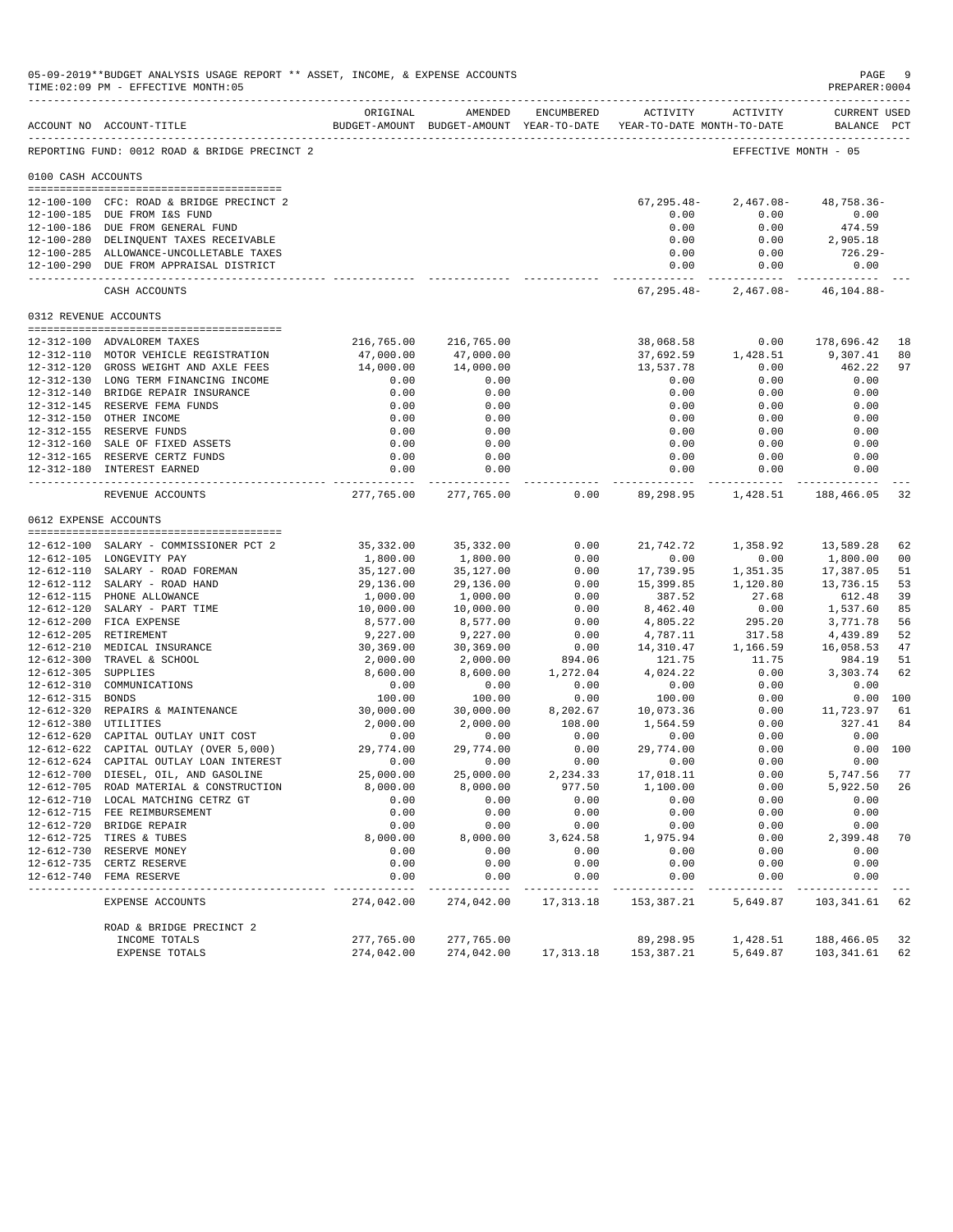|                     | 05-09-2019**BUDGET ANALYSIS USAGE REPORT ** ASSET, INCOME, & EXPENSE ACCOUNTS<br>TIME: 02:09 PM - EFFECTIVE MONTH: 05 |                        |                                                                                |                      |                                             |                      | PREPARER: 0004                     | PAGE 10        |
|---------------------|-----------------------------------------------------------------------------------------------------------------------|------------------------|--------------------------------------------------------------------------------|----------------------|---------------------------------------------|----------------------|------------------------------------|----------------|
|                     | ACCOUNT NO ACCOUNT-TITLE                                                                                              | ORIGINAL               | AMENDED<br>BUDGET-AMOUNT BUDGET-AMOUNT YEAR-TO-DATE YEAR-TO-DATE MONTH-TO-DATE | ENCUMBERED           |                                             | ACTIVITY ACTIVITY    | <b>CURRENT USED</b><br>BALANCE PCT |                |
|                     | REPORTING FUND: 0013 ROAD & BRIDGE PRECINCT 3                                                                         |                        |                                                                                |                      |                                             | EFFECTIVE MONTH - 05 |                                    |                |
| 0100 CASH ACCOUNTS  |                                                                                                                       |                        |                                                                                |                      |                                             |                      |                                    |                |
|                     | 13-100-100 CFC: ROAD & BRIDGE PRECINCT 3                                                                              |                        |                                                                                |                      | 71,444.46-                                  | $2,251.55-$          | $57,860.48-$                       |                |
|                     | 13-100-185 DUE FROM I&S FUND                                                                                          |                        |                                                                                |                      | 0.00                                        | 0.00                 | 0.00                               |                |
|                     | 13-100-186 DUE TO GENERAL FUND                                                                                        |                        |                                                                                |                      | 0.00                                        | 0.00                 | 474.59                             |                |
|                     | 13-100-280 DELINQUENT TAXES RECEIVABLE                                                                                |                        |                                                                                |                      | 0.00                                        | 0.00                 | 2,905.18                           |                |
|                     | 13-100-285 ALLOWANCE-UNCOLLETABLE TAXES<br>13-100-290 DUE FROM APPRAISAL DISTRICT                                     |                        |                                                                                |                      | 0.00<br>0.00                                | 0.00<br>0.00         | 726.29-<br>0.00                    |                |
|                     | CASH ACCOUNTS                                                                                                         |                        |                                                                                |                      | -------------<br>71,444.46-                 | $2,251.55-$          | $55, 207.00 -$                     |                |
|                     | 0313 REVENUE ACCOUNTS                                                                                                 |                        |                                                                                |                      |                                             |                      |                                    |                |
|                     |                                                                                                                       |                        |                                                                                |                      |                                             |                      |                                    |                |
|                     | 13-313-100 ADVALOREM TAXES                                                                                            | 186,991.00             | 186,991.00                                                                     |                      | 38,068.60                                   | 0.00                 | 148,922.40                         | 20             |
|                     | 13-313-110 MOTOR VEHICLE REGISTRATION<br>13-313-120 GROSS WEIGHT AND AXLE FEES                                        | 47,000.00<br>14,000.00 | 47,000.00<br>14,000.00                                                         |                      | 37,692.64<br>13,537.78                      | 1,428.51<br>0.00     | 9,307.36<br>462.22                 | 80<br>97       |
|                     | 13-313-130 LONG TERM FINANCING INCOME                                                                                 | 0.00                   | 0.00                                                                           |                      | 0.00                                        | 0.00                 | 0.00                               |                |
|                     | 13-313-140 BRIDGE REPAIR INSURANCE                                                                                    | 0.00                   | 0.00                                                                           |                      | 0.00                                        | 0.00                 | 0.00                               |                |
|                     | 13-313-145 RESERVE FEMA FUNDS                                                                                         | 0.00                   | 0.00                                                                           |                      | 0.00                                        | 0.00                 | 0.00                               |                |
|                     | 13-313-150 OTHER INCOME                                                                                               | 0.00                   | 0.00                                                                           |                      | 0.00                                        | 0.00                 | 0.00                               |                |
|                     | 13-313-155 RESERVE FUNDS                                                                                              | 0.00                   | 0.00                                                                           |                      | 0.00                                        | 0.00                 | 0.00                               |                |
|                     | 13-313-160 SALE OF FIXED ASSETS                                                                                       | 0.00                   | 0.00                                                                           |                      | 0.00                                        | 0.00                 | 0.00                               |                |
|                     | 13-313-165 RESERVE CERTZ FUNDS                                                                                        | 0.00                   | 0.00                                                                           |                      | 0.00                                        | 0.00                 | 0.00                               |                |
|                     | 13-313-180 INTEREST EARNED                                                                                            | 0.00<br>.              | 0.00<br>------------                                                           |                      | 0.00<br>-------- ------------- ------------ | 0.00                 | 0.00                               |                |
|                     | REVENUE ACCOUNTS                                                                                                      | 247,991.00             | 247,991.00                                                                     | 0.00                 | 89,299.02                                   | 1,428.51             | 158,691.98                         | 36             |
|                     | 0613 EXPENSE ACCOUNTS                                                                                                 |                        |                                                                                |                      |                                             |                      |                                    |                |
|                     | 13-613-100 SALARY - COMMISSIONER PCT 3                                                                                | 35,332.00              | 35,332.00                                                                      | 0.00                 | 21,742.72                                   | 1,358.92             | 13,589.28                          | 62             |
|                     | 13-613-105 LONGEVITY PAY                                                                                              | 2,400.00               | 2,400.00                                                                       | 0.00                 | 0.00                                        | 0.00                 | 2,400.00                           | 0 <sup>0</sup> |
|                     | 13-613-110 SALARY - ROAD FOREMAN                                                                                      | 35,127.00              | 35,127.00                                                                      | 0.00                 | 21,621.60                                   | 1,351.35             | 13,505.40                          | 62             |
|                     | 13-613-112 SALARY - ROAD HAND                                                                                         | 26,427.00              | 26, 427.00                                                                     | 0.00                 | 15,270.90                                   | 140.10               | 11,156.10                          | 58             |
|                     | 13-613-115 PHONE ALLOWANCE                                                                                            | 1,620.00               | 1,620.00                                                                       | 0.00                 | 235.28                                      | 13.84                | 1,384.72                           | 15             |
|                     | 13-613-120 SALARY - PART TIME                                                                                         | 10,000.00              | 10,000.00                                                                      | 0.00                 | 6,890.00                                    | 800.00               | 3,110.00                           | 69             |
|                     | 13-613-200 FICA EXPENSE                                                                                               | 8,388.00               | 8,388.00                                                                       | 0.00                 | 5,062.42                                    | 278.31               | 3,325.58                           | 60             |
|                     | 13-613-205 RETIREMENT                                                                                                 | 9,024.00               | 9,024.00                                                                       | 0.00                 | 5,401.18                                    | 301.57               | 3,622.82                           | 60             |
|                     | 13-613-210 MEDICAL INSURANCE<br>13-613-300 TRAVEL & SCHOOL                                                            | 30,369.00              | 30,369.00                                                                      | 0.00                 | 18,203.08<br>94.64                          | 1,168.05<br>11.75    | 12,165.92<br>286.30                | 60<br>86       |
| 13-613-305 SUPPLIES |                                                                                                                       | 2,000.00<br>8,600.00   | 2,000.00<br>8,600.00                                                           | 1,619.06<br>1,910.25 | 3,131.71                                    | 0.00                 | 3,558.04                           | 59             |
|                     | 13-613-310 COMMUNICATIONS                                                                                             | 1,159.00               | 1,159.00                                                                       | 0.00                 | 844.76                                      | 0.00                 | 314.24                             | 73             |
| 13-613-315 BONDS    |                                                                                                                       | 200.00                 | 200.00                                                                         | 0.00                 | 0.00                                        | 0.00                 | 200.00                             | 0 <sup>0</sup> |
|                     | 13-613-320 REPAIRS & MAINTENANCE                                                                                      | 30,000.00              | 30,000.00                                                                      | 10,212.06            | 16,299.51                                   | 8.50                 | 3,488.43                           | 88             |
|                     | 13-613-380 UTILITIES                                                                                                  | 2,000.00               | 2,000.00                                                                       | 229.76               | 751.89                                      | 0.00                 | 1,018.35                           | 49             |
|                     | 13-613-620 CAPITAL OUTLAY UNIT COST                                                                                   | 34,000.00              | 34,000.00                                                                      | 0.00                 | 33,830.77                                   | 0.00                 | 169.23 100                         |                |
|                     | 13-613-622 CAPITAL OUTLAY (OVER 5,000)                                                                                | 0.00                   | 0.00                                                                           | 0.00                 | 0.00                                        | 0.00                 | 0.00                               |                |
|                     | 13-613-624 CAPITAL OUTLAY LOAN INTEREST                                                                               | 0.00                   | 0.00                                                                           | 0.00                 | 0.00                                        | 0.00                 | 0.00                               |                |
|                     | 13-613-700 DIESEL, OIL, AND GASOLINE                                                                                  | 25,000.00              | 25,000.00                                                                      | 0.00                 | 12,387.87                                   | 0.00                 | 12,612.13                          | 50             |
|                     | 13-613-705 ROAD MATERIAL & CONSTRUCTION<br>13-613-710 LOCAL MATCHING CETRZ GT                                         | 8,000.00<br>0.00       | 8,000.00<br>0.00                                                               | 0.00<br>0.00         | 0.00<br>0.00                                | 0.00<br>0.00         | 8,000.00<br>0.00                   | 00             |
|                     | 13-613-715 FEE REIMBURSEMENT                                                                                          | 0.00                   | 0.00                                                                           | 0.00                 | 0.00                                        | 0.00                 | 0.00                               |                |
|                     | 13-613-720 BRIDGE REPAIR                                                                                              | 0.00                   | 0.00                                                                           | 0.00                 | 0.00                                        | 0.00                 | 0.00                               |                |
|                     | 13-613-725 TIRES & TUBES                                                                                              | 8,000.00               | 8,000.00                                                                       | 0.00                 | 354.90                                      | 0.00                 | 7,645.10                           | 04             |
|                     | 13-613-730 RESERVE MONEY                                                                                              | 0.00                   | 0.00                                                                           | 0.00                 | 0.00                                        | 0.00                 | 0.00                               |                |
|                     | 13-613-735 CERTZ RESERVE                                                                                              | 0.00                   | 0.00                                                                           | 0.00                 | 0.00                                        | 0.00                 | 0.00                               |                |
|                     | 13-613-740 FEMA RESERVE                                                                                               | 0.00                   | 0.00                                                                           | 0.00                 | 0.00<br>$- - - - -$                         | 0.00                 | 0.00                               |                |
|                     | EXPENSE ACCOUNTS                                                                                                      | 277,646.00             | 277,646.00                                                                     | 13,971.13            | 162,123.23                                  | 5,432.39             | 101,551.64                         | 63             |
|                     | ROAD & BRIDGE PRECINCT 3                                                                                              |                        |                                                                                |                      |                                             |                      |                                    |                |
|                     | INCOME TOTALS                                                                                                         | 247,991.00             | 247,991.00                                                                     |                      | 89,299.02                                   | 1,428.51             | 158,691.98                         | 36             |
|                     | EXPENSE TOTALS                                                                                                        | 277,646.00             | 277,646.00                                                                     | 13,971.13            | 162,123.23                                  | 5,432.39             | 101,551.64                         | 63             |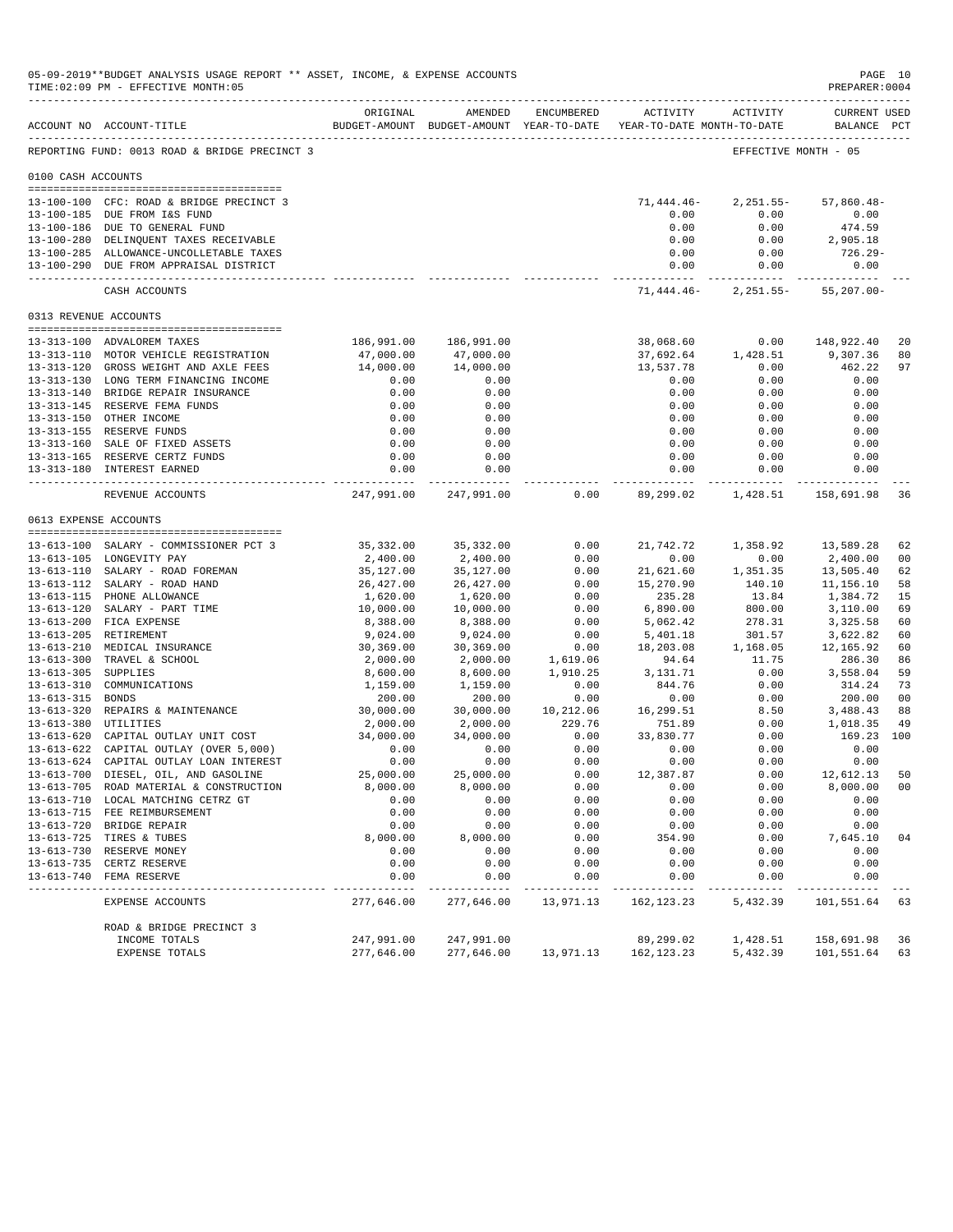|                     | 05-09-2019**BUDGET ANALYSIS USAGE REPORT ** ASSET, INCOME, & EXPENSE ACCOUNTS<br>TIME: 02:09 PM - EFFECTIVE MONTH: 05 |                      |                      |                  |                                                                     |                       | PREPARER: 0004       | PAGE 11        |
|---------------------|-----------------------------------------------------------------------------------------------------------------------|----------------------|----------------------|------------------|---------------------------------------------------------------------|-----------------------|----------------------|----------------|
|                     |                                                                                                                       | ORIGINAL             | AMENDED              | ENCUMBERED       | <b>ACTIVITY</b>                                                     | ACTIVITY              | CURRENT USED         |                |
|                     | ACCOUNT NO ACCOUNT-TITLE                                                                                              |                      |                      |                  | BUDGET-AMOUNT BUDGET-AMOUNT YEAR-TO-DATE YEAR-TO-DATE MONTH-TO-DATE |                       | BALANCE PCT          |                |
|                     | REPORTING FUND: 0014 ROAD & BRIDGE PRECINCT 4                                                                         |                      |                      |                  |                                                                     |                       | EFFECTIVE MONTH - 05 |                |
| 0100 CASH ACCOUNTS  |                                                                                                                       |                      |                      |                  |                                                                     |                       |                      |                |
|                     | 14-100-100 CFC: ROAD & BRIDGE PRECINCT 4                                                                              |                      |                      |                  | $63,930.66 -$                                                       | 2,481.02-             | $69, 284.13 -$       |                |
|                     | 14-100-185 DUE FROM I&S FUND                                                                                          |                      |                      |                  | 0.00                                                                | 0.00                  | 0.00                 |                |
|                     | 14-100-186 DUE FROM GENERAL FUND                                                                                      |                      |                      |                  | 0.00                                                                | 0.00                  | 474.59               |                |
|                     | 14-100-280 DELINQUENT TAXES RECEIVABLE                                                                                |                      |                      |                  | 0.00                                                                | 0.00                  | 2,905.18             |                |
|                     | 14-100-285 ALLOWANCE-UNCOLLETABLE TAXES                                                                               |                      |                      |                  | 0.00                                                                | 0.00                  | 726.29-              |                |
|                     | 14-100-290 DUE FROM APPRAISAL DISTRICT                                                                                |                      |                      |                  | 0.00<br>-------------                                               | 0.00<br>------------- | 0.00                 |                |
|                     | CASH ACCOUNTS                                                                                                         |                      |                      |                  | 63,930.66-                                                          | 2,481.02-             | $66,630.65-$         |                |
|                     | 0314 REVENUE ACCOUNTS                                                                                                 |                      |                      |                  |                                                                     |                       |                      |                |
|                     | 14-314-100 ADVALOREM TAXES                                                                                            | 230,142.00           | 230,142.00           |                  | 38,068.60                                                           | 0.00                  | 192,073.40           | 17             |
|                     | 14-314-110 MOTOR VEHICLE REGISTRATION                                                                                 | 47,000.00            | 47,000.00            |                  | 37,692.60                                                           | 1,428.51              | 9,307.40             | 80             |
|                     | 14-314-120 GROSS WEIGHT AND AXLE FEES                                                                                 | 14,000.00            | 14,000.00            |                  | 13,537.79                                                           | 0.00                  | 462.21               | 97             |
|                     | 14-314-130 LONG TERM FINANCING INCOME                                                                                 | 0.00                 | 0.00                 |                  | 0.00                                                                | 0.00                  | 0.00                 |                |
|                     | 14-314-140 BRIDGE REPAIR INSURANCE                                                                                    | 0.00                 | 0.00                 |                  | 0.00                                                                | 0.00                  | 0.00                 |                |
|                     | 14-314-145 RESERVE FEMA FUNDS                                                                                         | 0.00                 | 0.00                 |                  | 0.00                                                                | 0.00                  | 0.00                 |                |
|                     | 14-314-150 OTHER INCOME                                                                                               | 0.00                 | 0.00                 |                  | 715.00                                                              | 0.00                  | $715.00+$            |                |
|                     | 14-314-155 RESERVE FUNDS                                                                                              | 0.00                 | 0.00                 |                  | 0.00                                                                | 0.00                  | 0.00                 |                |
|                     | 14-314-160 SALE OF FIXED ASSETS                                                                                       | 0.00                 | 0.00                 |                  | 0.00                                                                | 0.00                  | 0.00                 |                |
|                     | 14-314-165 RESERVE CERTZ FUNDS<br>14-314-180 INTEREST EARNED                                                          | 0.00<br>0.00         | 0.00<br>0.00         |                  | 0.00<br>0.00                                                        | 0.00<br>0.00          | 0.00<br>0.00         |                |
|                     |                                                                                                                       | ------------         | -------------        |                  | . <u>.</u>                                                          | ------------          |                      |                |
|                     | REVENUE ACCOUNTS                                                                                                      | 291,142.00           | 291,142.00           | 0.00             | 90,013.99                                                           | 1,428.51              | 201,128.01           | 31             |
|                     | 0614 EXPENSE ACCOUNTS                                                                                                 |                      |                      |                  |                                                                     |                       |                      |                |
|                     | 14-614-100 SALARY - COMMISSIONER PCT 4                                                                                | 35,332.00            | 35,332.00            | 0.00             | 21,742.72                                                           | 1,358.92              | 13,589.28            | 62             |
|                     | 14-614-105 LONGEVITY PAY                                                                                              | 2,850.00             | 2,850.00             | 0.00             | 0.00                                                                | 0.00                  | 2,850.00             | 0 <sub>0</sub> |
|                     | 14-614-110 SALARY - ROAD FOREMAN                                                                                      | 61,490.00            | 61,490.00            | 0.00             | 21,621.60                                                           | 1,351.35              | 39,868.40            | 35             |
|                     | 14-614-112 SALARY - ROAD HAND                                                                                         | 0.00                 | 0.00                 | 0.00             | 15,859.33                                                           | 1,120.81              | $15,859.33-$         |                |
|                     | 14-614-115 PHONE ALLOWANCE                                                                                            | 1,356.00             | 1,356.00             | 0.00             | 539.76                                                              | 41.52                 | 816.24               | 40             |
|                     | 14-614-120 SALARY - PART TIME                                                                                         | 10,000.00            | 10,000.00            | 0.00             | 320.00                                                              | 0.00                  | 9,680.00             | 03             |
|                     | 14-614-200 FICA EXPENSE                                                                                               | 8,445.00             | 8,445.00             | 0.00             | 4,596.41                                                            | 296.26                | 3,848.59             | 54             |
|                     | 14-614-205 RETIREMENT                                                                                                 | 9,086.00             | 9,086.00             | 0.00             | 4,918.62                                                            | 318.72                | 4,167.38             | 54             |
|                     | 14-614-210 MEDICAL INSURANCE                                                                                          | 30,369.00            | 30,369.00            | 0.00             | 18,203.08                                                           | 1,168.05              | 12,165.92            | 60             |
| 14-614-305 SUPPLIES | 14-614-300 TRAVEL & SCHOOL                                                                                            | 2,000.00<br>8,600.00 | 2,000.00<br>8,600.00 | 0.00<br>833.49   | 121.75<br>1,966.07                                                  | 11.75<br>0.00         | 1,878.25<br>5,800.44 | 06<br>33       |
|                     | 14-614-310 COMMUNICATIONS                                                                                             | 650.00               | 650.00               | 0.00             | 244.81                                                              | 0.00                  | 405.19               | 38             |
|                     | 14-614-320 REPAIRS & MAINTENANCE                                                                                      | 30,000.00            | 30,000.00            | 4,590.77         | 7,353.07                                                            | 0.00                  | 18,056.16            | 40             |
|                     | 14-614-380 UTILITIES                                                                                                  | 2,000.00             | 2,000.00             | 40.00            | 428.00                                                              | 0.00                  | 1,532.00             | 23             |
|                     | 14-614-620 CAPITAL OUTLAY UNIT COST                                                                                   | 0.00                 | 0.00                 | 0.00             | 0.00                                                                | 0.00                  | 0.00                 |                |
|                     | 14-614-622 CAPITAL OUTLAY (OVER 5,000)                                                                                | 43,151.00            | 43, 151.00           | 0.00             | 43,150.15                                                           | 0.00                  |                      | $0.85$ 100     |
|                     | 14-614-624 CAPITAL OUTLAY LOAN INTEREST                                                                               | 0.00                 | 0.00                 | 0.00             | 0.00                                                                | 0.00                  | 0.00                 |                |
|                     | 14-614-700 DIESEL, OIL, AND GASOLINE                                                                                  | 25,000.00            | 25,000.00            | 622.55           | 11, 213.18                                                          | 0.00                  | 13,164.27            | 47             |
|                     | 14-614-705 ROAD MATERIAL & CONSTRUCTION                                                                               | 8,000.00             | 8,000.00             | 0.00             | 741.00                                                              | 0.00                  | 7,259.00             | 09             |
|                     | 14-614-710 LOCAL MATCHING CETRZ GT                                                                                    | 0.00                 | 0.00                 | 0.00             | 0.00                                                                | 0.00                  | 0.00                 |                |
|                     | 14-614-715 FEE REIMBURSEMENT                                                                                          | 0.00                 | 0.00                 | 0.00             | 0.00                                                                | 0.00                  | 0.00                 |                |
|                     | 14-614-720 BRIDGE REPAIR                                                                                              | 0.00                 | 0.00                 | 0.00             | 0.00                                                                | 0.00                  | 0.00<br>880.26       |                |
|                     | 14-614-725 TIRES & TUBES<br>14-614-730 FEMA EXPENSE                                                                   | 8,000.00<br>0.00     | 8,000.00<br>0.00     | 1,211.38<br>0.00 | 5,908.36<br>0.00                                                    | 0.00<br>0.00          | 0.00                 | 89             |
|                     | 14-614-735 CERTZ RESERVE                                                                                              | 0.00                 | 0.00                 | 0.00             | 0.00                                                                | 0.00                  | 0.00                 |                |
| $14 - 614 - 740$    | FEMA RESERVE                                                                                                          | 0.00                 | 0.00                 | 0.00             | 0.00                                                                | 0.00                  | 0.00                 |                |
|                     | EXPENSE ACCOUNTS                                                                                                      | 286,329.00           | 286,329.00           | 7,298.19         | 158,927.91                                                          | 5,667.38              | 120,102.90           | 58             |
|                     |                                                                                                                       |                      |                      |                  |                                                                     |                       |                      |                |
|                     | ROAD & BRIDGE PRECINCT 4<br>INCOME TOTALS                                                                             | 291,142.00           | 291,142.00           |                  | 90,013.99                                                           | 1,428.51              | 201,128.01           | 31             |
|                     | EXPENSE TOTALS                                                                                                        | 286,329.00           | 286,329.00           | 7,298.19         | 158,927.91                                                          | 5,667.38              | 120,102.90           | 58             |
|                     |                                                                                                                       |                      |                      |                  |                                                                     |                       |                      |                |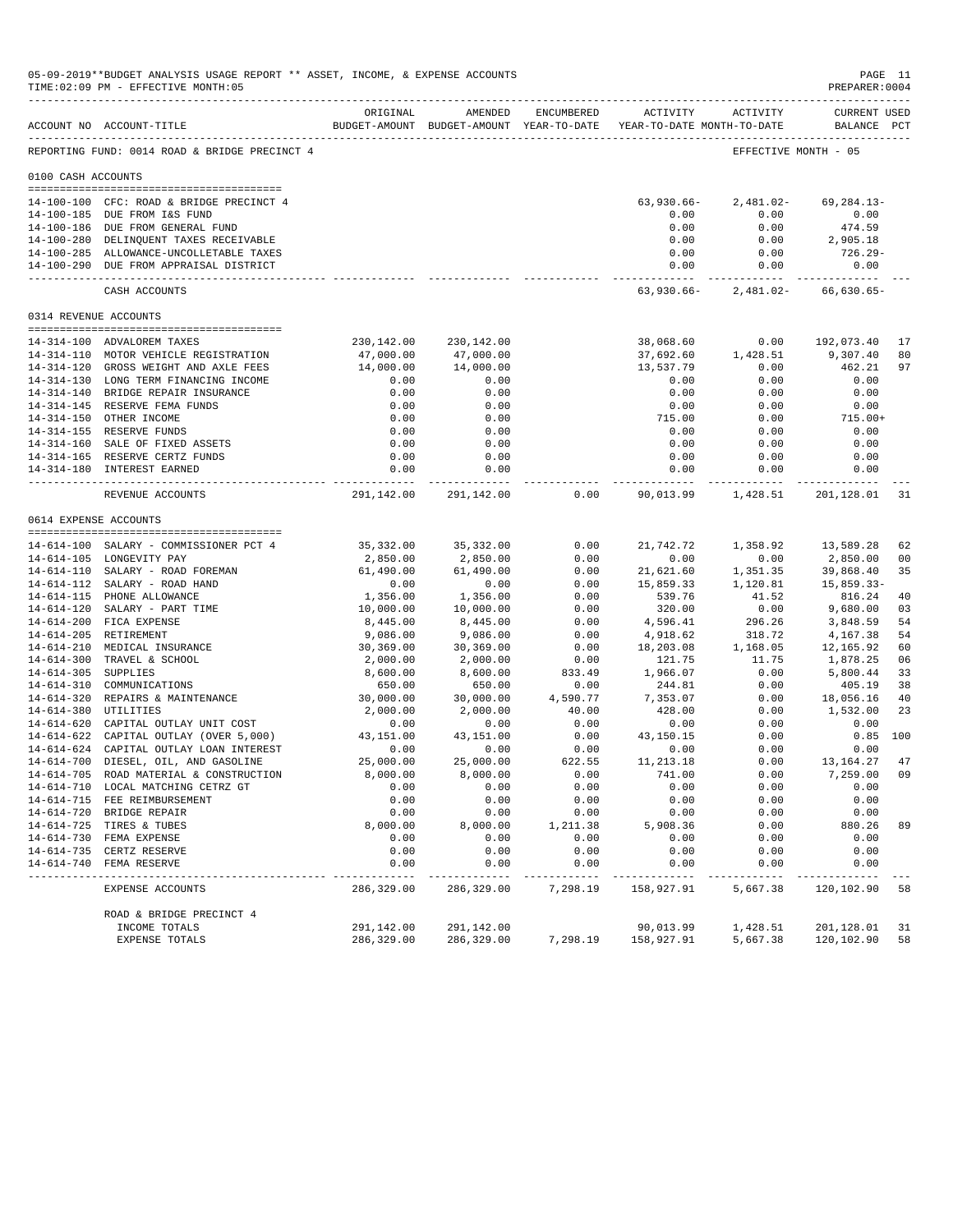|                       | 05-09-2019**BUDGET ANALYSIS USAGE REPORT ** ASSET, INCOME, & EXPENSE ACCOUNTS<br>TIME: 02:09 PM - EFFECTIVE MONTH: 05 |            |                                                                                |                  |                             |                     | PAGE 12<br>PREPARER: 0004   |
|-----------------------|-----------------------------------------------------------------------------------------------------------------------|------------|--------------------------------------------------------------------------------|------------------|-----------------------------|---------------------|-----------------------------|
|                       | ACCOUNT NO ACCOUNT-TITLE                                                                                              | ORIGINAL   | AMENDED<br>BUDGET-AMOUNT BUDGET-AMOUNT YEAR-TO-DATE YEAR-TO-DATE MONTH-TO-DATE | ENCUMBERED       | ACTIVITY                    | ACTIVITY            | CURRENT USED<br>BALANCE PCT |
|                       | REPORTING FUND: 0020 JAIL BOND I&S                                                                                    |            |                                                                                |                  |                             |                     | EFFECTIVE MONTH - 05        |
| 0100 CASH ACCOUNT     |                                                                                                                       |            |                                                                                |                  |                             |                     |                             |
|                       |                                                                                                                       |            |                                                                                |                  |                             |                     |                             |
|                       | 20-100-190 I&S ACCOUNT JAIL BOND                                                                                      |            |                                                                                |                  | 155,616.59                  | 0.00                | 466,502.65                  |
|                       | 20-100-280 DELINQUENT TAXES RECEIVABLE                                                                                |            |                                                                                |                  | 0.00                        | 0.00                | 14,558.70                   |
|                       | 20-100-285 ALLOWANCE-UNCOLLETABLE TAXES                                                                               |            |                                                                                |                  | 0.00                        | 0.00                | $3,639.67-$                 |
|                       | 20-100-290 DUE FROM APPRAISAL DISTRICT                                                                                |            |                                                                                |                  | 0.00                        | 0.00                | 0.00                        |
|                       | 20-100-295 DUE FROM GENERAL FUND                                                                                      |            |                                                                                |                  | 0.00                        | 0.00<br>----------- | 25,369.42<br>-------------  |
|                       | CASH ACCOUNT                                                                                                          |            |                                                                                |                  | 155,616.59                  | 0.00                | 502,791.10                  |
|                       | 0315 JAIL BOND I&S REVENUE                                                                                            |            |                                                                                |                  |                             |                     |                             |
|                       | 20-315-100 BOND TAXES                                                                                                 |            | 461,769.00 461,769.00                                                          |                  | 540,550.97                  |                     | $0.00$ 78, 781.97+ 117      |
|                       | 20-315-180 BOND TAXES INTEREST                                                                                        | 0.00       | 0.00                                                                           |                  | 0.00                        | 0.00                | 0.00                        |
|                       | JAIL BOND I&S REVENUE                                                                                                 |            | 461.769.00 461.769.00 0.00 540.550.97                                          |                  |                             |                     | $0.00$ 78.781.97+ 117       |
| 0615 EXPENSE ACCOUNTS |                                                                                                                       |            |                                                                                |                  |                             |                     |                             |
|                       |                                                                                                                       |            |                                                                                |                  |                             |                     |                             |
|                       | 20-615-622 BOND PAYMENT PRINCIPAL                                                                                     |            | 305,000.00 305,000.00                                                          | 0.0000305.000.00 |                             | 0.00                | 0.00 100                    |
|                       | 20-615-624 BOND PAYMENT INTEREST                                                                                      | 156,769.00 | 156,769.00                                                                     | 0.00             | 79,934.38<br>-------------- | 0.00                | 76,834.62 51                |
|                       | EXPENSE ACCOUNTS                                                                                                      |            | 461,769.00 461,769.00                                                          | 0.00             | 384,934.38                  | 0.00                | 76,834.62 83                |
|                       | JAIL BOND I&S                                                                                                         |            |                                                                                |                  |                             |                     |                             |
|                       | INCOME TOTALS                                                                                                         |            | 461,769.00 461,769.00                                                          |                  | 540,550.97                  |                     | $0.00$ 78, 781.97+ 117      |
|                       | <b>EXPENSE TOTALS</b>                                                                                                 | 461,769.00 | 461,769.00                                                                     | 0.00             | 384,934.38                  | 0.00                | 76,834.62 83                |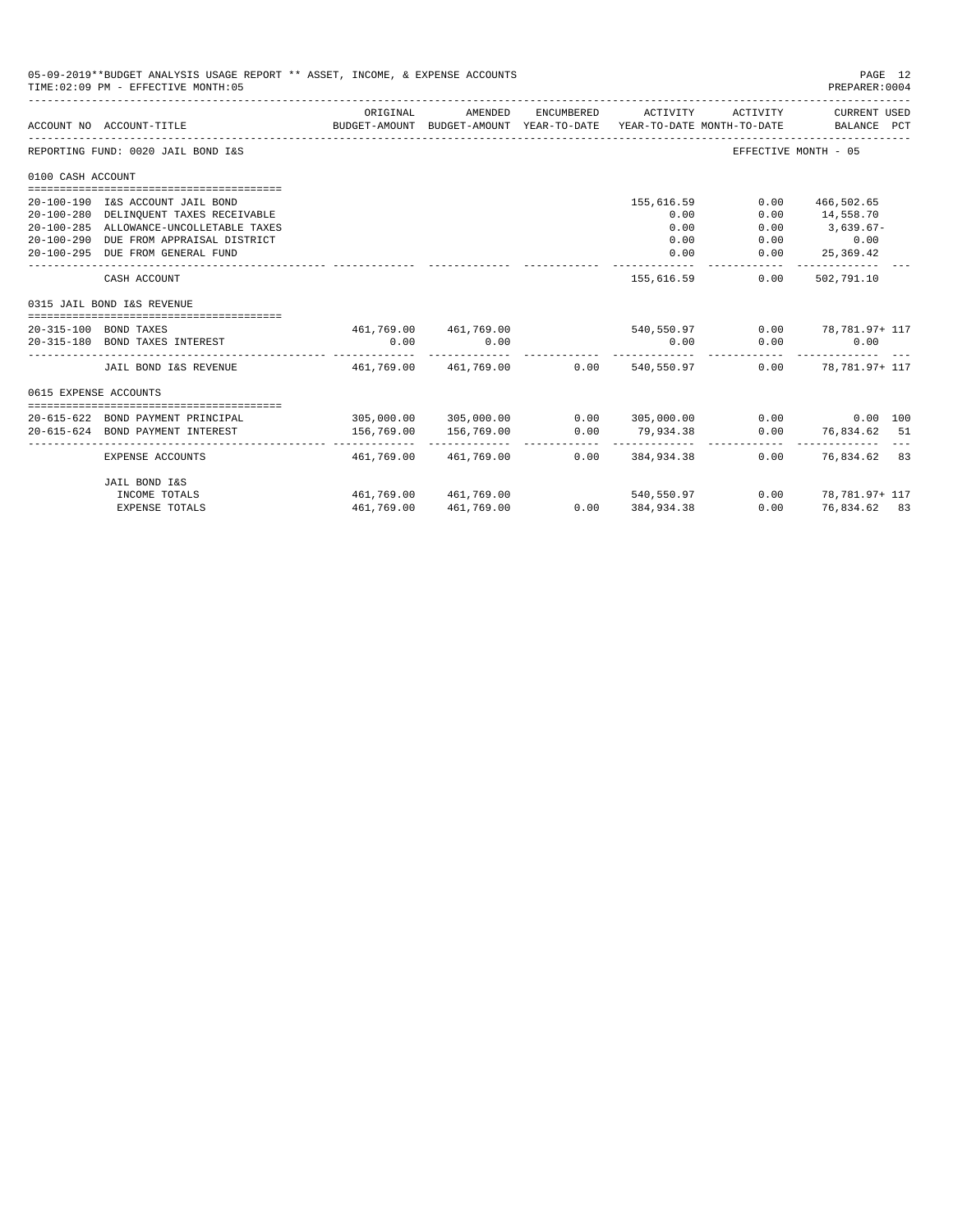|                       | 05-09-2019**BUDGET ANALYSIS USAGE REPORT ** ASSET, INCOME, & EXPENSE ACCOUNTS<br>TIME: 02:09 PM - EFFECTIVE MONTH: 05 |                                     |                                 |  |                                      | PREPARER: 0004       | PAGE 13 |
|-----------------------|-----------------------------------------------------------------------------------------------------------------------|-------------------------------------|---------------------------------|--|--------------------------------------|----------------------|---------|
|                       | ACCOUNT NO ACCOUNT-TITLE COMPUTE SUDGET-AMOUNT BUDGET-AMOUNT YEAR-TO-DATE YEAR-TO-DATE MONTH-TO-DATE BALANCE PCT      | ORIGINAL                            |                                 |  | AMENDED ENCUMBERED ACTIVITY ACTIVITY | CURRENT USED         |         |
|                       | REPORTING FUND: 0021 LATERAL ROAD PRECINCT 1                                                                          |                                     |                                 |  |                                      | EFFECTIVE MONTH - 05 |         |
| 0100 CASH ACCOUNTS    |                                                                                                                       |                                     |                                 |  |                                      |                      |         |
|                       | 21-100-100 CFC: LATERAL ROAD PRECINCT 1                                                                               |                                     |                                 |  | 5, 132.16 0.00 5, 132.22             |                      |         |
|                       | CASH ACCOUNTS                                                                                                         |                                     |                                 |  | 5,132.16 0.00                        | 5,132.22             |         |
| 0321 REVENUE ACCOUNTS |                                                                                                                       |                                     |                                 |  |                                      |                      |         |
|                       | 21-321-190 STATE ROAD FUND                                                                                            |                                     | 5, 146.00 5, 146.00             |  | 5,132.16   0.00   13.84   100        |                      |         |
|                       | REVENUE ACCOUNTS                                                                                                      |                                     | 5,146.00 5,146.00 0.00 5,132.16 |  |                                      | 0.00<br>13.84 100    |         |
| 0621 EXPENSE ACCOUNTS |                                                                                                                       |                                     |                                 |  |                                      |                      |         |
|                       | 21-621-700 DIESEL, OIL, AND GASOLINE 2,573.00 2,573.00 183.07 0.00                                                    |                                     |                                 |  |                                      | $0.00$ 2.389.93 07   |         |
|                       | 21-621-705 ROAD MATERIAL & CONSTRUCTION                                                                               | $2,573.00$ $2,573.00$ $0.00$ $0.00$ |                                 |  | 0.00                                 | 2,573.00 00          |         |
|                       | EXPENSE ACCOUNTS                                                                                                      |                                     | 5,146.00 5,146.00 183.07 0.00   |  | 0.00                                 | 4,962,93 04          |         |
|                       | LATERAL ROAD PRECINCT 1                                                                                               |                                     |                                 |  |                                      |                      |         |
|                       | INCOME TOTALS                                                                                                         |                                     | 5,146.00 5,146.00 5,132.16      |  |                                      | 0.00 13.84 100       |         |
|                       | <b>EXPENSE TOTALS</b>                                                                                                 | 5,146.00                            | 5,146.00 183.07 0.00            |  | 0.00                                 | 4,962.93 04          |         |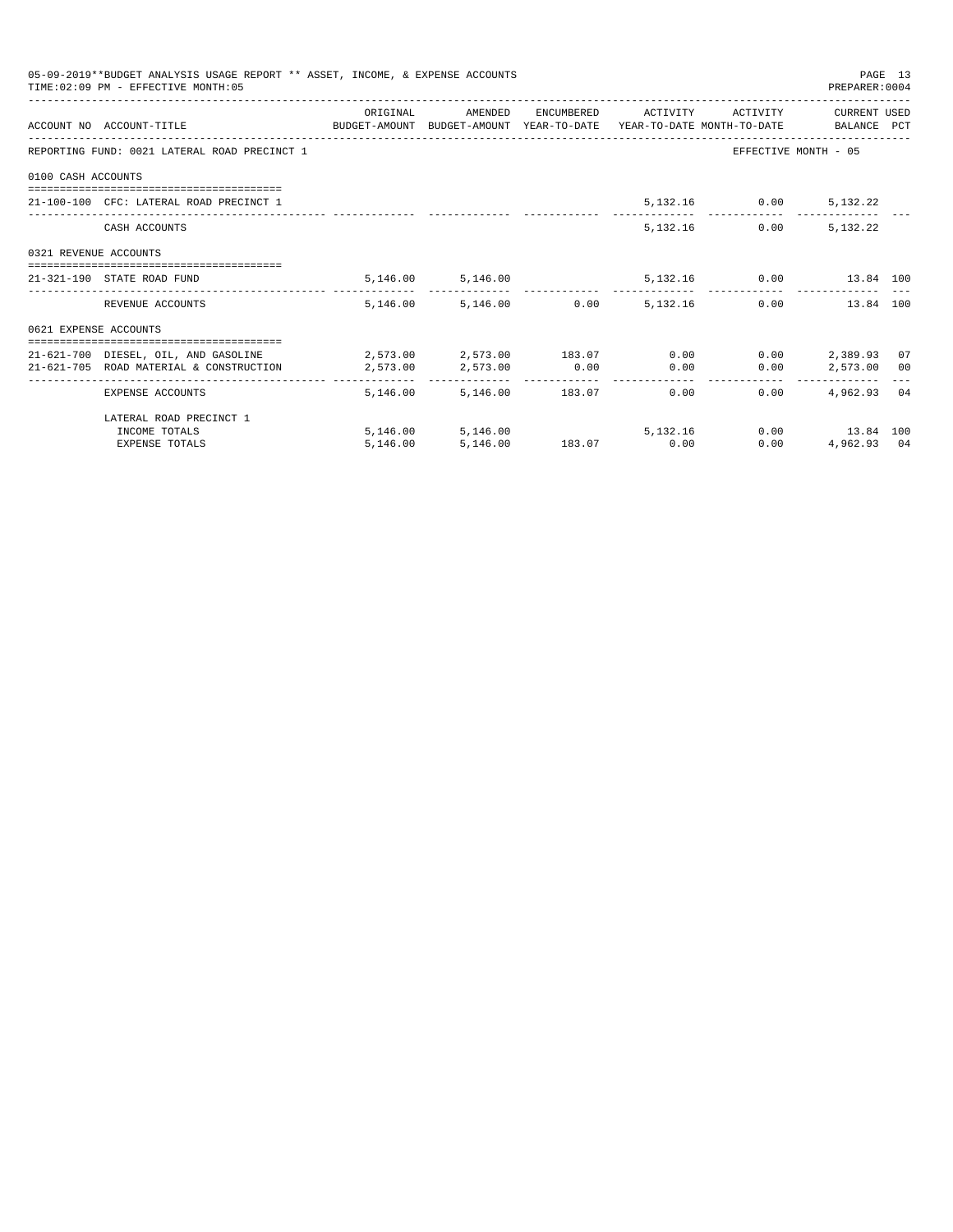|                       | 05-09-2019**BUDGET ANALYSIS USAGE REPORT ** ASSET, INCOME, & EXPENSE ACCOUNTS<br>TIME: 02:09 PM - EFFECTIVE MONTH: 05 |          |                                 |                 |                 |                              | PREPARER: 0004       | PAGE 14 |
|-----------------------|-----------------------------------------------------------------------------------------------------------------------|----------|---------------------------------|-----------------|-----------------|------------------------------|----------------------|---------|
|                       |                                                                                                                       | ORIGINAL | AMENDED                         |                 |                 | ENCUMBERED ACTIVITY ACTIVITY | CURRENT USED         |         |
|                       | ACCOUNT NO ACCOUNT-TITLE CONTROL SUDGET-AMOUNT BUDGET-AMOUNT YEAR-TO-DATE YEAR-TO-DATE MONTH-TO-DATE BALANCE PCT      |          |                                 |                 |                 |                              |                      |         |
|                       | REPORTING FUND: 0022 LATERAL ROAD PRECINCT 2                                                                          |          |                                 |                 |                 |                              | EFFECTIVE MONTH - 05 |         |
| 0100 CASH ACCOUNTS    |                                                                                                                       |          |                                 |                 |                 |                              |                      |         |
|                       | 22-100-100 CFC: LATERAL ROAD PRECINCT 2                                                                               |          |                                 |                 |                 | 1,745.17 0.00 2,998.24       |                      |         |
|                       | CASH ACCOUNTS                                                                                                         |          |                                 |                 | 1,745.17        | 0.00                         | 2,998.24             |         |
| 0322 REVENUE ACCOUNTS |                                                                                                                       |          |                                 |                 |                 |                              |                      |         |
|                       | 22-322-190 STATE ROAD FUND                                                                                            |          | 5,146.00 5,146.00               |                 |                 | 5,132.17 0.00 13.83 100      |                      |         |
|                       | REVENUE ACCOUNTS                                                                                                      |          | 5.146.00 5.146.00 0.00 5.132.17 |                 |                 |                              | 0.00<br>13.83 100    |         |
| 0622 EXPENSE ACCOUNTS |                                                                                                                       |          |                                 |                 |                 |                              |                      |         |
|                       | 22-622-700 DIESEL. OIL. AND GASOLINE $2.573.00$ $2.573.00$ $0.00$ $2.573.00$ $0.00$ $0.00$ $0.00$ $0.00$              |          |                                 |                 |                 |                              |                      |         |
|                       | 22-622-705 ROAD MATERIAL & CONSTRUCTION 2.573.00                                                                      |          | 2,573.00 0.00 814.00            |                 |                 |                              | $0.00$ 1,759.00 32   |         |
|                       | EXPENSE ACCOUNTS                                                                                                      |          | 5,146.00 5,146.00               |                 | $0.00$ 3.387.00 |                              | $0.00$ 1,759.00 66   |         |
|                       | LATERAL ROAD PRECINCT 2                                                                                               |          |                                 |                 |                 |                              |                      |         |
|                       | INCOME TOTALS                                                                                                         |          | 5,146.00 5,146.00               |                 | 5, 132, 17      |                              | $0.00$ 13.83 100     |         |
|                       | <b>EXPENSE TOTALS</b>                                                                                                 | 5,146.00 | 5,146.00                        | $0.00$ 3,387.00 |                 | 0.00                         | 1,759.00 66          |         |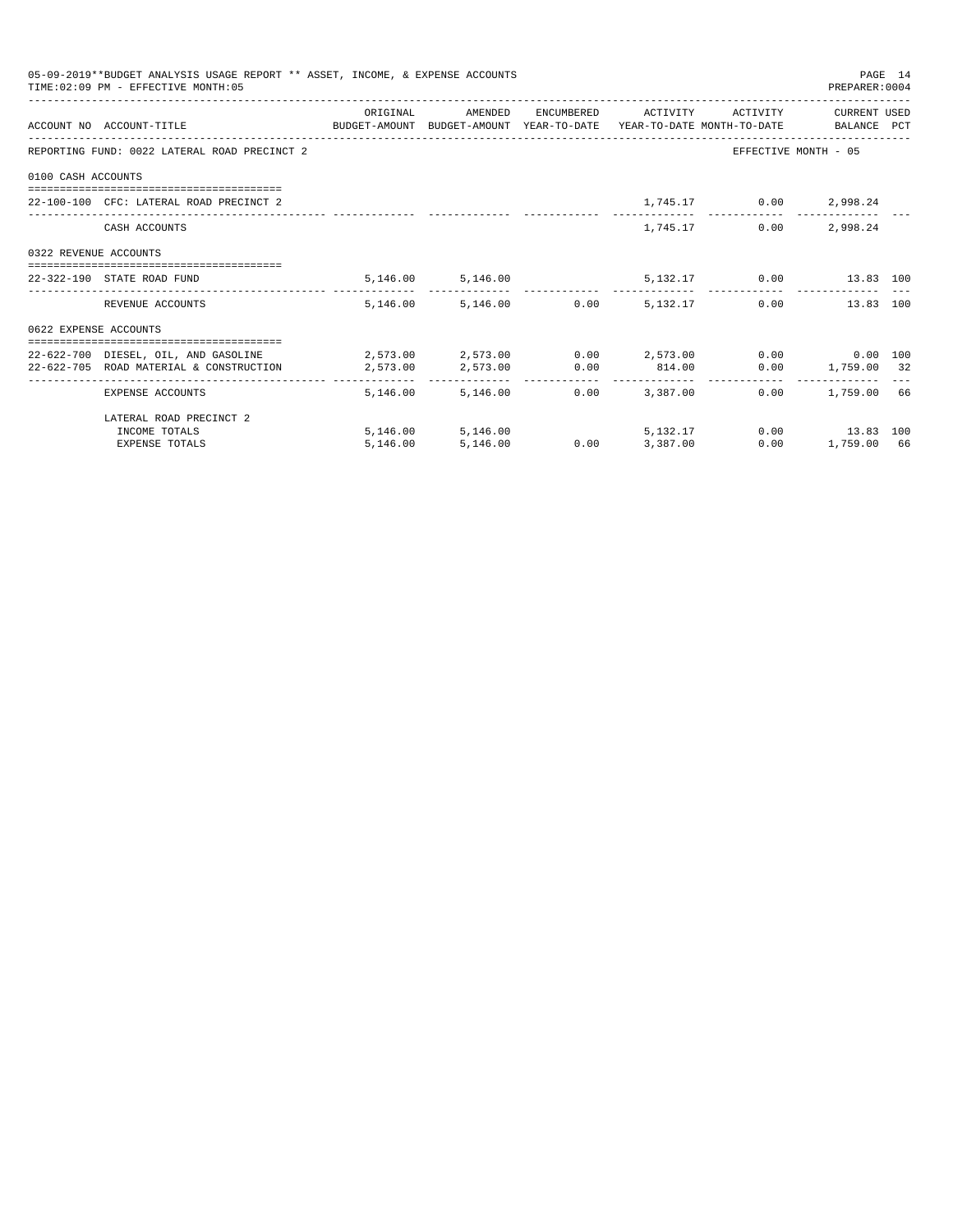|                       | 05-09-2019**BUDGET ANALYSIS USAGE REPORT ** ASSET, INCOME, & EXPENSE ACCOUNTS<br>TIME: 02:09 PM - EFFECTIVE MONTH: 05 |          |                                 |  |                              | PREPARER: 0004                              | PAGE 15 |
|-----------------------|-----------------------------------------------------------------------------------------------------------------------|----------|---------------------------------|--|------------------------------|---------------------------------------------|---------|
|                       | ACCOUNT NO ACCOUNT-TITLE COMPUTE SUDGET-AMOUNT BUDGET-AMOUNT YEAR-TO-DATE YEAR-TO-DATE MONTH-TO-DATE BALANCE PCT      | ORIGINAL | AMENDED                         |  | ENCUMBERED ACTIVITY ACTIVITY | CURRENT USED                                |         |
|                       | REPORTING FUND: 0023 LATERAL ROAD PRECINCT 3                                                                          |          |                                 |  |                              | EFFECTIVE MONTH - 05                        |         |
| 0100 CASH ACCOUNTS    |                                                                                                                       |          |                                 |  |                              |                                             |         |
|                       | 23-100-100 CFC: LATERAL ROAD PRECINCT 3                                                                               |          |                                 |  | 5, 132.17 0.00 5, 132.23     |                                             |         |
|                       | CASH ACCOUNTS                                                                                                         |          |                                 |  | 5.132.17 0.00                | 5,132.23                                    |         |
| 0323 REVENUE ACCOUNTS |                                                                                                                       |          |                                 |  |                              |                                             |         |
|                       | 23-323-190 STATE ROAD FUND                                                                                            |          | 5,146.00 5,146.00               |  |                              | 5,132.17 0.00 13.83 100                     |         |
|                       | REVENUE ACCOUNTS                                                                                                      |          | 5.146.00 5.146.00 0.00 5.132.17 |  |                              | 0.00<br>13.83 100                           |         |
| 0623 EXPENSE ACCOUNTS |                                                                                                                       |          |                                 |  |                              |                                             |         |
|                       | 23-623-700 DIESEL, OIL, AND GASOLINE 2,573.00 2,573.00 2,504.06 0.00                                                  |          |                                 |  |                              | $0.00$ 68.94                                | 97      |
|                       | 23-623-705 ROAD MATERIAL & CONSTRUCTION<br>2,573.00<br>2,573.00<br>2,573.00<br>0.00<br>0.00                           |          |                                 |  |                              | $0.00$ 2,573.00 00                          |         |
|                       | EXPENSE ACCOUNTS                                                                                                      |          | 5,146.00 5,146.00 2,504.06 0.00 |  | $0.00 -$                     | ------------- --------------<br>2.641.94 49 |         |
|                       | LATERAL ROAD PRECINCT 3                                                                                               |          |                                 |  |                              |                                             |         |
|                       | INCOME TOTALS                                                                                                         |          | 5,146.00 5,146.00 5,132.17      |  |                              | $0.00$ 13.83 100                            |         |
|                       | <b>EXPENSE TOTALS</b>                                                                                                 | 5,146.00 | 5,146.00 2,504.06 0.00          |  | 0.00                         | 2.641.94 49                                 |         |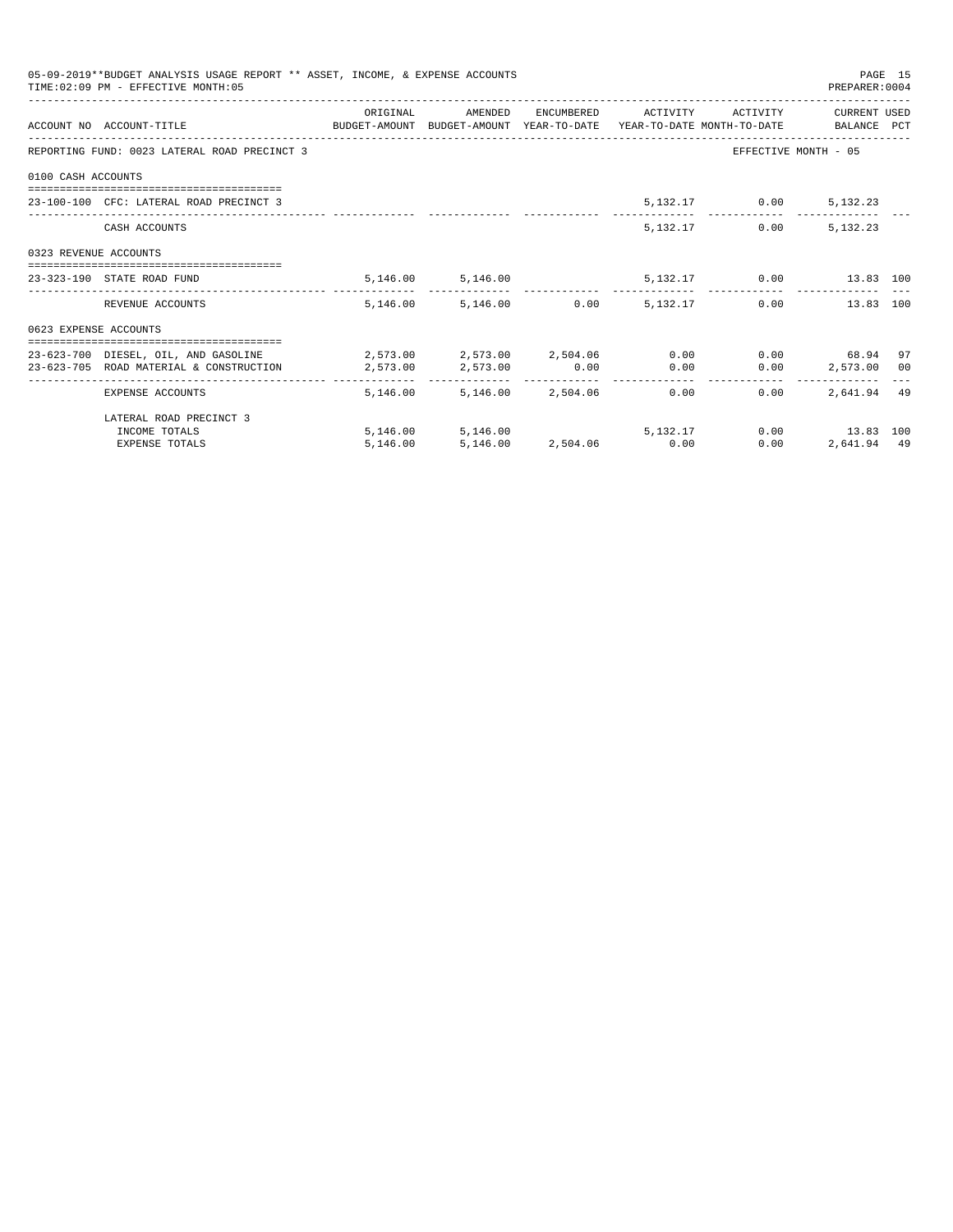|                       | 05-09-2019**BUDGET ANALYSIS USAGE REPORT ** ASSET, INCOME, & EXPENSE ACCOUNTS<br>TIME: 02:09 PM - EFFECTIVE MONTH: 05                                                          |          |                                           |  |                               | PREPARER: 0004                                      | PAGE 16 |
|-----------------------|--------------------------------------------------------------------------------------------------------------------------------------------------------------------------------|----------|-------------------------------------------|--|-------------------------------|-----------------------------------------------------|---------|
|                       | ACCOUNT NO ACCOUNT-TITLE COMPUTE SUDGET-AMOUNT BUDGET-AMOUNT YEAR-TO-DATE YEAR-TO-DATE MONTH-TO-DATE BALANCE PCT                                                               | ORIGINAL | AMENDED                                   |  | ENCUMBERED ACTIVITY ACTIVITY  | CURRENT USED                                        |         |
|                       | REPORTING FUND: 0024 LATERAL ROAD PRECINCT 4                                                                                                                                   |          |                                           |  |                               | EFFECTIVE MONTH - 05                                |         |
| 0100 CASH ACCOUNTS    |                                                                                                                                                                                |          |                                           |  |                               |                                                     |         |
|                       | 24-100-100 CFC: LATERAL ROAD PRECINCT 4                                                                                                                                        |          |                                           |  | 3,548.82 0.00 5,075.90        |                                                     |         |
|                       | CASH ACCOUNTS                                                                                                                                                                  |          |                                           |  | 3,548.82 0.00                 | 5,075.90                                            |         |
| 0324 REVENUE ACCOUNTS |                                                                                                                                                                                |          |                                           |  |                               |                                                     |         |
|                       | 24-324-190 STATE ROAD FUND                                                                                                                                                     |          | 5, 146.00 5, 146.00                       |  | 5,132.16   0.00   13.84   100 |                                                     |         |
|                       | REVENUE ACCOUNTS                                                                                                                                                               |          | 5,146.00 5,146.00 0.00 5,132.16           |  |                               | 0.00<br>13.84 100                                   |         |
| 0624 EXPENSE ACCOUNTS |                                                                                                                                                                                |          |                                           |  |                               |                                                     |         |
|                       | 24-624-700 DIESEL, OIL, AND GASOLINE $2,573.00$ $2,573.00$ $2,029.66$ $543.34$ $0.00$ $0.00$ $0.00$<br>24-624-705 ROAD MATERIAL & CONSTRUCTION 2,573.00 2,573.00 0.00 1,040.00 |          |                                           |  |                               | $0.00$ 1,533.00 40                                  |         |
|                       | EXPENSE ACCOUNTS                                                                                                                                                               |          | 5,146.00 5,146.00 2,029.66 1,583.34       |  |                               | -----------------------------<br>$0.00$ 1,533.00 70 |         |
|                       | LATERAL ROAD PRECINCT 4                                                                                                                                                        |          |                                           |  |                               |                                                     |         |
|                       | INCOME TOTALS                                                                                                                                                                  |          | 5,146.00 5,146.00 5,132.16 0.00 13.84 100 |  |                               |                                                     |         |
|                       | <b>EXPENSE TOTALS</b>                                                                                                                                                          | 5,146.00 | 5, 146.00 2, 029.66 1, 583.34             |  | 0.00                          | 1,533.00 70                                         |         |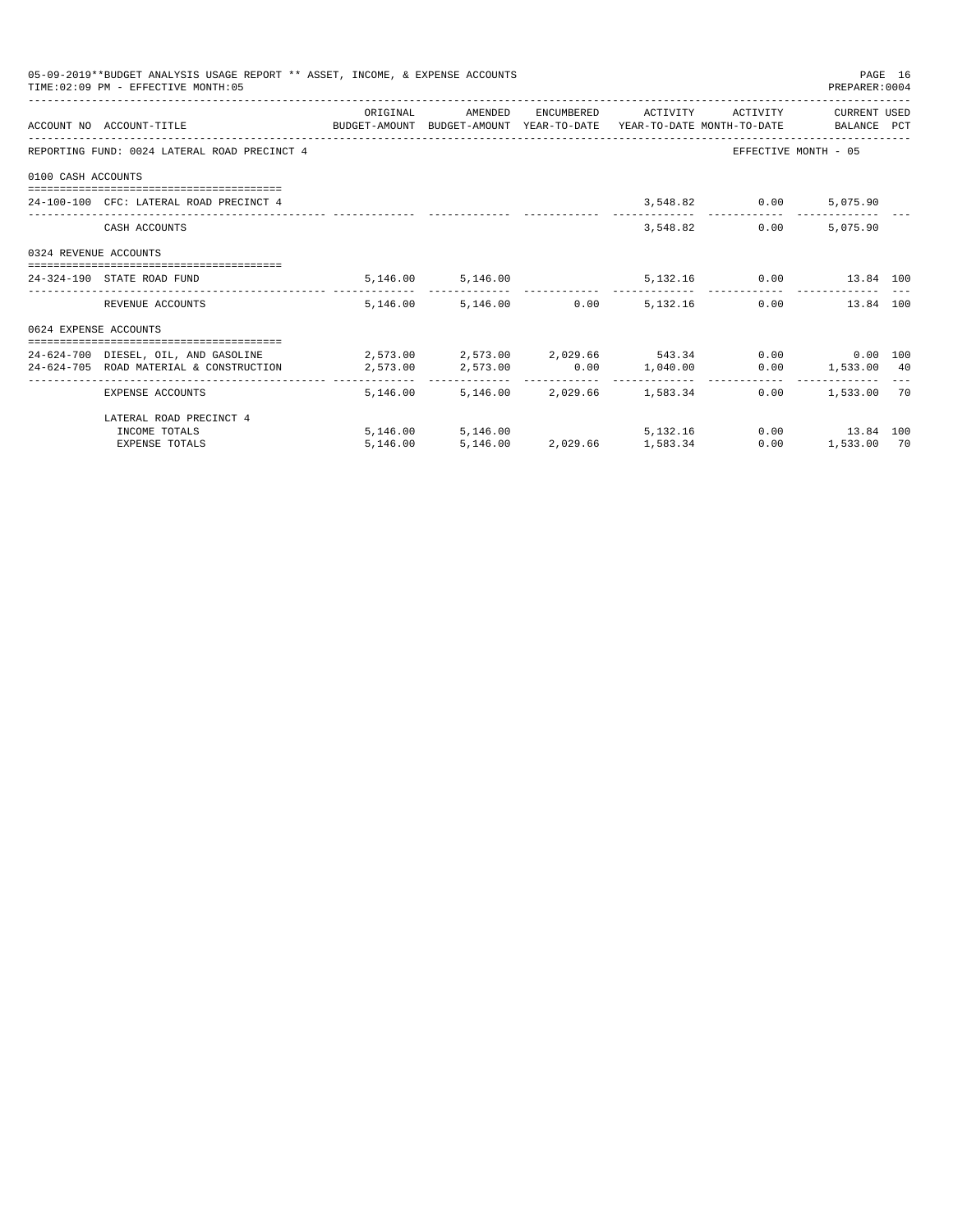|                      | 05-09-2019**BUDGET ANALYSIS USAGE REPORT ** ASSET, INCOME, & EXPENSE ACCOUNTS<br>TIME: 02:09 PM - EFFECTIVE MONTH: 05 |                                                                                 |                     |                | PAGE 17<br>PREPARER: 0004 |                       |                             |  |
|----------------------|-----------------------------------------------------------------------------------------------------------------------|---------------------------------------------------------------------------------|---------------------|----------------|---------------------------|-----------------------|-----------------------------|--|
|                      | ACCOUNT NO ACCOUNT-TITLE                                                                                              | ORIGINAL<br>BUDGET-AMOUNT BUDGET-AMOUNT YEAR-TO-DATE YEAR-TO-DATE MONTH-TO-DATE | AMENDED             | ENCUMBERED     | ACTIVITY                  | ACTIVITY              | CURRENT USED<br>BALANCE PCT |  |
|                      | REPORTING FUND: 0027 IT DEPARTMENT MARCH 2019                                                                         |                                                                                 |                     |                |                           |                       | EFFECTIVE MONTH - 05        |  |
| 0100 TT CASH ACCOUNT |                                                                                                                       |                                                                                 |                     |                |                           |                       |                             |  |
|                      | 27-100-100 IT DEPARTMENT CHECKING                                                                                     |                                                                                 |                     |                | 0.00                      | 0.00                  | 0.00                        |  |
|                      | IT CASH ACCOUNT                                                                                                       |                                                                                 |                     |                | 0.00                      | 0.00                  | 0.00                        |  |
|                      | 0327 IT REVENUE ACCOUNT                                                                                               |                                                                                 |                     |                |                           |                       |                             |  |
|                      | 27-327-180 IT INTEREST                                                                                                | 0.00                                                                            | 0.00                |                | 0.00                      | 0.00                  | 0.00                        |  |
|                      | 27-327-181 LOAN REVENUE                                                                                               | 0.00                                                                            | 0.00                |                | 0.00                      | 0.00                  | 0.00                        |  |
|                      | IT REVENUE ACCOUNT                                                                                                    | 0.00                                                                            | 0.00                | 0.00           | 0.00                      | 0.00                  | 0.00                        |  |
|                      | 0627 IT EXPENSE ACCOUNT                                                                                               |                                                                                 |                     |                |                           |                       |                             |  |
|                      |                                                                                                                       |                                                                                 |                     |                |                           |                       |                             |  |
|                      | 27-627-620 IT EOUIPMENT & SUPPLIES                                                                                    | 0.00                                                                            | 0.00                | 0.00           | 0.00                      | 0.00                  | 0.00                        |  |
|                      | 27-627-621 IT PROJECT MANAGMENT                                                                                       | 0.00                                                                            | 0.00                | 0.00           | 0.00                      | 0.00                  | 0.00                        |  |
|                      | 27-627-622 NTEGRATION & SUPPORT                                                                                       | 0.00                                                                            | 0.00<br>----------- | 0.00<br>------ | 0.00<br>-------           | 0.00<br>$- - - - - -$ | 0.00                        |  |
|                      | IT EXPENSE ACCOUNT                                                                                                    | 0.00                                                                            | 0.00                | 0.00           | 0.00                      | 0.00                  | 0.00                        |  |
|                      | IT DEPARTMENT MARCH 2019                                                                                              |                                                                                 |                     |                |                           |                       |                             |  |
|                      | INCOME TOTALS                                                                                                         | 0.00                                                                            | 0.00                |                | 0.00                      | 0.00                  | 0.00                        |  |
|                      | <b>EXPENSE TOTALS</b>                                                                                                 | 0.00                                                                            | 0.00                | 0.00           | 0.00                      | 0.00                  | 0.00                        |  |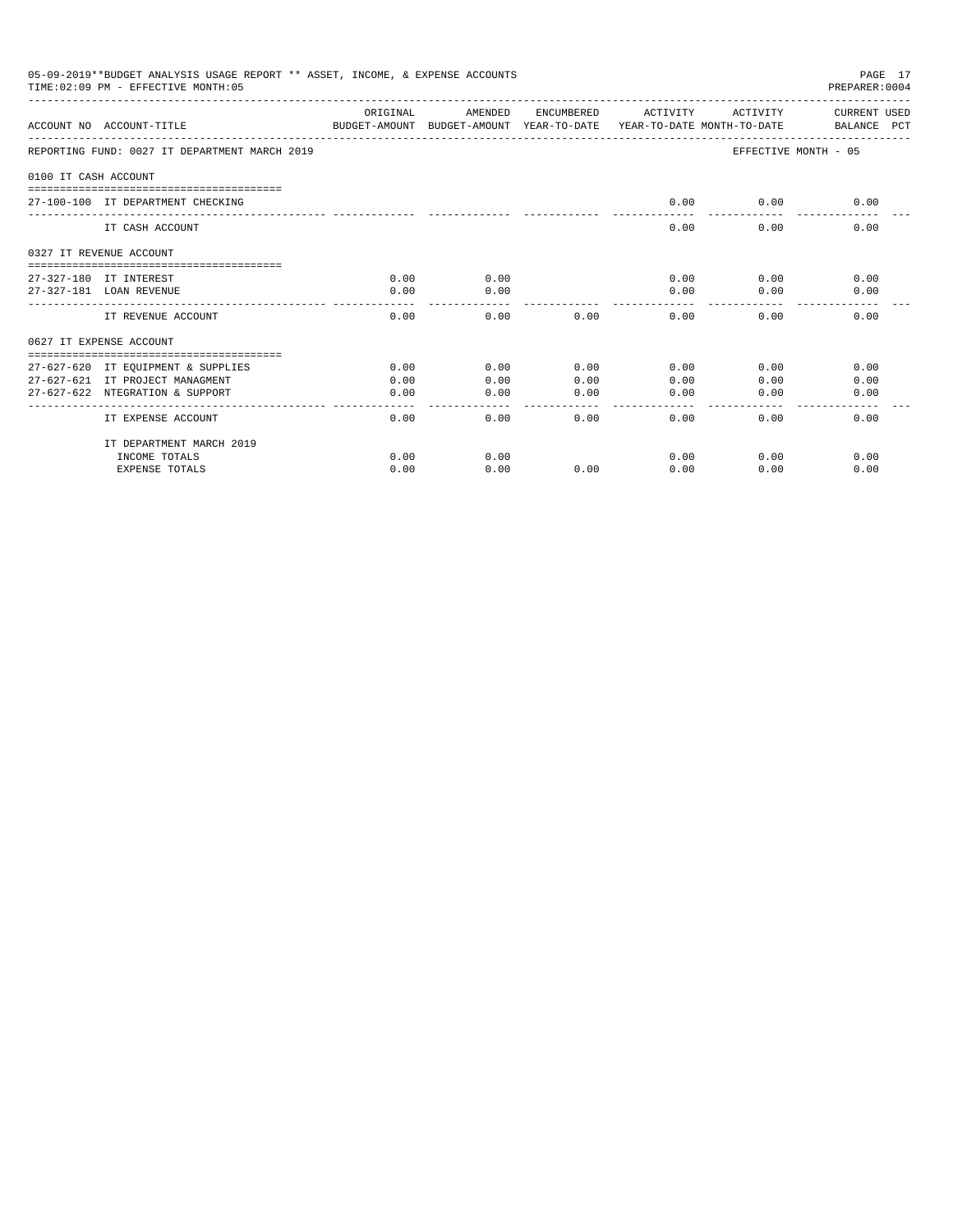|                       | 05-09-2019**BUDGET ANALYSIS USAGE REPORT ** ASSET, INCOME, & EXPENSE ACCOUNTS<br>PAGE 18<br>TIME: 02:09 PM - EFFECTIVE MONTH: 05<br>PREPARER:0004<br>ENCUMBERED ACTIVITY<br>ACTIVITY CURRENT USED |                |                |             |                             |                                       |                |    |  |  |
|-----------------------|---------------------------------------------------------------------------------------------------------------------------------------------------------------------------------------------------|----------------|----------------|-------------|-----------------------------|---------------------------------------|----------------|----|--|--|
|                       | ACCOUNT NO ACCOUNT-TITLE CONTROL CONTROLLER TO BUDGET-AMOUNT BUDGET-AMOUNT YEAR-TO-DATE YEAR-TO-DATE MONTH-TO-DATE                                                                                | ORIGINAL       | AMENDED        |             |                             |                                       |                |    |  |  |
|                       | REPORTING FUND: 0030 COURT RECORDS PRESERVATION FUND                                                                                                                                              |                |                |             |                             | EFFECTIVE MONTH - 05                  |                |    |  |  |
| 0100 CASH ACCOUNTS    |                                                                                                                                                                                                   |                |                |             |                             |                                       |                |    |  |  |
|                       | 30-100-100 CFC: COURT RECORDS PRES FUND<br>30-100-230 DISTRICT CREDIT CARD ACCOUNT<br>30-100-231 COUNTY CLERK CREDIT CARD                                                                         |                |                |             | 30.00<br>40.00              | 300.75 0.00 4,652.67<br>20.00<br>0.00 | 30.00<br>40.00 |    |  |  |
|                       | CASH ACCOUNTS                                                                                                                                                                                     |                |                |             | 370.75                      | _________________________________     | 20.00 4.722.67 |    |  |  |
| 0330 REVENUE ACCOUNTS |                                                                                                                                                                                                   |                |                |             |                             |                                       |                |    |  |  |
|                       | 30-330-180 INTEREST EARNED<br>30-330-730 RECORDS PRESERVATION FEES                                                                                                                                | 0.00<br>500.00 | 0.00<br>500.00 |             | 370.00                      | $0.75$ $0.00$ $0.75+$<br>20.00        | 130.00 74      |    |  |  |
|                       | REVENUE ACCOUNTS                                                                                                                                                                                  | 500.00         |                | 500.00 0.00 | .<br>370.75                 |                                       | 20.00 129.25   | 74 |  |  |
| 0730 EXPENSE ACCOUNTS |                                                                                                                                                                                                   |                |                |             |                             |                                       |                |    |  |  |
|                       | ----------------------------<br>30-730-730 RECORDS PRES EXPENSES                                                                                                                                  | 0.00           | 0.00           |             | $0.00$ $0.00$ $0.00$ $0.00$ |                                       | 0.00           |    |  |  |
|                       | <b>EXPENSE ACCOUNTS</b>                                                                                                                                                                           | 0.00           | 0.00           | 0.00        | 0.00                        | 0.00                                  | 0.00           |    |  |  |
|                       | COURT RECORDS PRESERVATION FUND<br>INCOME TOTALS                                                                                                                                                  | 500.00         | 500.00         |             | 370.75                      |                                       | 20.00 129.25   | 74 |  |  |
|                       | <b>EXPENSE TOTALS</b>                                                                                                                                                                             | 0.00           | 0.00           | 0.00        | 0.00                        | 0.00                                  | 0.00           |    |  |  |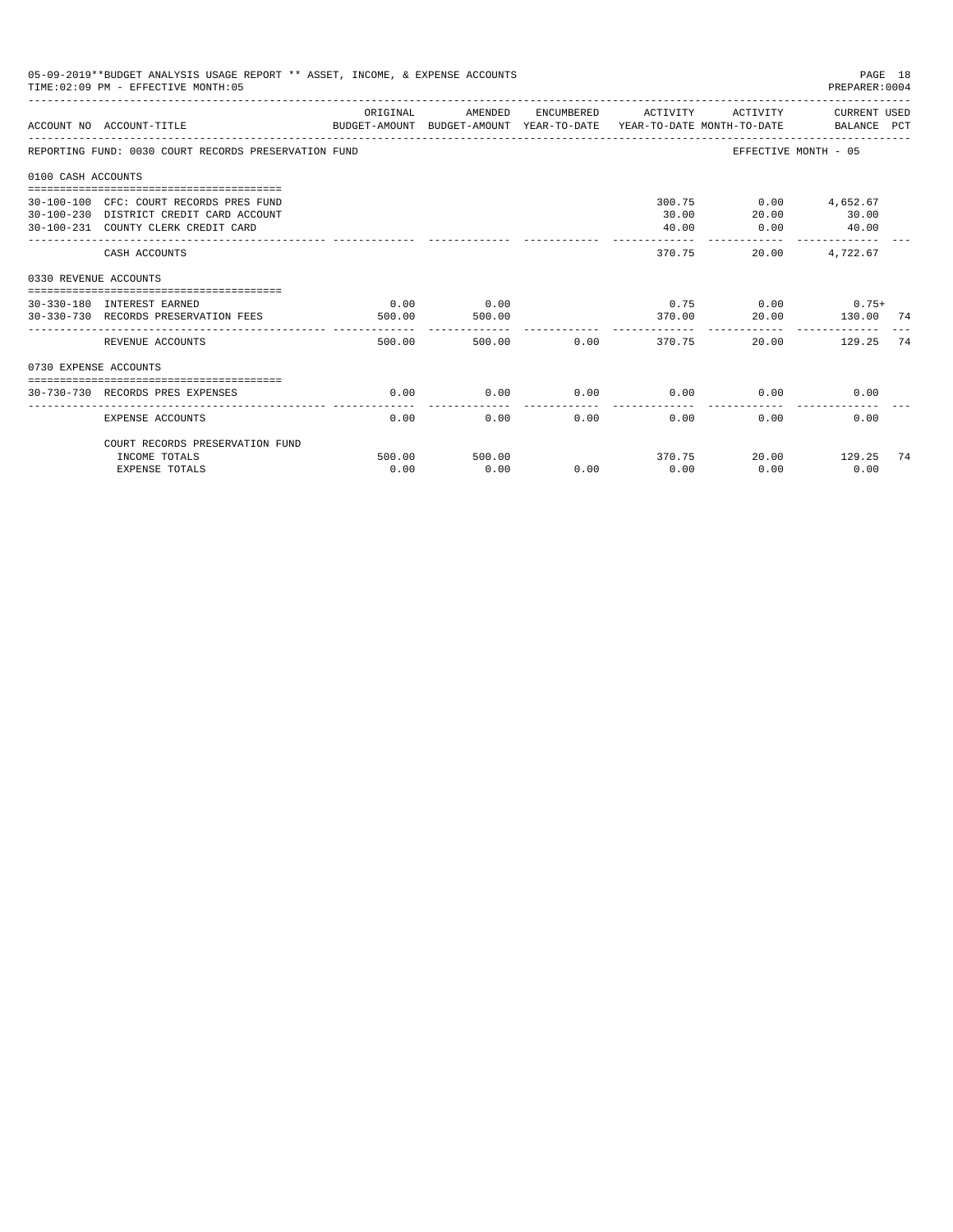| 05-09-2019**BUDGET ANALYSIS USAGE REPORT ** ASSET, INCOME, & EXPENSE ACCOUNTS<br>PAGE 19<br>TIME: 02:09 PM - EFFECTIVE MONTH: 05<br>PREPARER: 0004<br>-------------------<br>ORIGINAL<br>ACTIVITY CURRENT USED<br>AMENDED<br>ENCUMBERED ACTIVITY<br>ACCOUNT NO ACCOUNT-TITLE<br>BUDGET-AMOUNT BUDGET-AMOUNT YEAR-TO-DATE  YEAR-TO-DATE MONTH-TO-DATE      BALANCE PCT<br>REPORTING FUND: 0033 C&D COURT TECHNOLOGY FUND<br>EFFECTIVE MONTH - 05<br>0100 CASH ACCOUNTS<br>31.17<br>0.00 501.73<br>33-100-100 CFC: C&D COURT TECHNOLOGY FUND<br>0.00<br>0.00<br>33-100-230 DISTRICT CLERK CC ACCOUNT<br>0.00<br>33-100-231 COUNTY CLERK CC ACCOUNT<br>0.00<br>0.00<br>0.00<br>31.17<br>CASH ACCOUNTS<br>0.00<br>501.73<br>0333 REVENUE ACCOUNTS<br>0.00<br>0.00<br>0.00<br>$0.00$ 0.00<br>33-333-180 INTEREST EARNED<br>50.00<br>31.17<br>0.00<br>33-333-733 C&D COURT TECH FEES<br>50.00<br>18.83 62<br>-----------<br>------------<br>----------------<br>50.00<br>50.00 0.00<br>31.17<br>0.00<br>REVENUE ACCOUNTS<br>18.83<br>0733 EXPENSE ACCOUNTS<br>0.00<br>$0.00$ 0.00<br>33-733-733 C&D COURT TECH EXPENSES<br>0.00<br>0.00<br>0.00<br>0.00<br>0.00<br>0.00<br>0.00<br>0.00<br>0.00<br><b>EXPENSE ACCOUNTS</b> |               |               |      |      |               |                       |    |
|----------------------------------------------------------------------------------------------------------------------------------------------------------------------------------------------------------------------------------------------------------------------------------------------------------------------------------------------------------------------------------------------------------------------------------------------------------------------------------------------------------------------------------------------------------------------------------------------------------------------------------------------------------------------------------------------------------------------------------------------------------------------------------------------------------------------------------------------------------------------------------------------------------------------------------------------------------------------------------------------------------------------------------------------------------------------------------------------------------------------------------------------------------------------------------------------------------------------|---------------|---------------|------|------|---------------|-----------------------|----|
|                                                                                                                                                                                                                                                                                                                                                                                                                                                                                                                                                                                                                                                                                                                                                                                                                                                                                                                                                                                                                                                                                                                                                                                                                      |               |               |      |      |               |                       |    |
|                                                                                                                                                                                                                                                                                                                                                                                                                                                                                                                                                                                                                                                                                                                                                                                                                                                                                                                                                                                                                                                                                                                                                                                                                      |               |               |      |      |               |                       |    |
|                                                                                                                                                                                                                                                                                                                                                                                                                                                                                                                                                                                                                                                                                                                                                                                                                                                                                                                                                                                                                                                                                                                                                                                                                      |               |               |      |      |               |                       |    |
|                                                                                                                                                                                                                                                                                                                                                                                                                                                                                                                                                                                                                                                                                                                                                                                                                                                                                                                                                                                                                                                                                                                                                                                                                      |               |               |      |      |               |                       |    |
|                                                                                                                                                                                                                                                                                                                                                                                                                                                                                                                                                                                                                                                                                                                                                                                                                                                                                                                                                                                                                                                                                                                                                                                                                      |               |               |      |      |               |                       |    |
|                                                                                                                                                                                                                                                                                                                                                                                                                                                                                                                                                                                                                                                                                                                                                                                                                                                                                                                                                                                                                                                                                                                                                                                                                      |               |               |      |      |               |                       |    |
|                                                                                                                                                                                                                                                                                                                                                                                                                                                                                                                                                                                                                                                                                                                                                                                                                                                                                                                                                                                                                                                                                                                                                                                                                      |               |               |      |      |               |                       |    |
|                                                                                                                                                                                                                                                                                                                                                                                                                                                                                                                                                                                                                                                                                                                                                                                                                                                                                                                                                                                                                                                                                                                                                                                                                      |               |               |      |      |               |                       | 62 |
|                                                                                                                                                                                                                                                                                                                                                                                                                                                                                                                                                                                                                                                                                                                                                                                                                                                                                                                                                                                                                                                                                                                                                                                                                      |               |               |      |      |               |                       |    |
|                                                                                                                                                                                                                                                                                                                                                                                                                                                                                                                                                                                                                                                                                                                                                                                                                                                                                                                                                                                                                                                                                                                                                                                                                      |               |               |      |      |               |                       |    |
|                                                                                                                                                                                                                                                                                                                                                                                                                                                                                                                                                                                                                                                                                                                                                                                                                                                                                                                                                                                                                                                                                                                                                                                                                      |               |               |      |      |               |                       |    |
| C&D COURT TECHNOLOGY FUND                                                                                                                                                                                                                                                                                                                                                                                                                                                                                                                                                                                                                                                                                                                                                                                                                                                                                                                                                                                                                                                                                                                                                                                            |               |               |      |      |               |                       |    |
| INCOME TOTALS<br><b>EXPENSE TOTALS</b>                                                                                                                                                                                                                                                                                                                                                                                                                                                                                                                                                                                                                                                                                                                                                                                                                                                                                                                                                                                                                                                                                                                                                                               | 50.00<br>0.00 | 50.00<br>0.00 | 0.00 | 0.00 | 31.17<br>0.00 | 0.00<br>18.83<br>0.00 | 62 |
|                                                                                                                                                                                                                                                                                                                                                                                                                                                                                                                                                                                                                                                                                                                                                                                                                                                                                                                                                                                                                                                                                                                                                                                                                      |               |               |      |      |               |                       |    |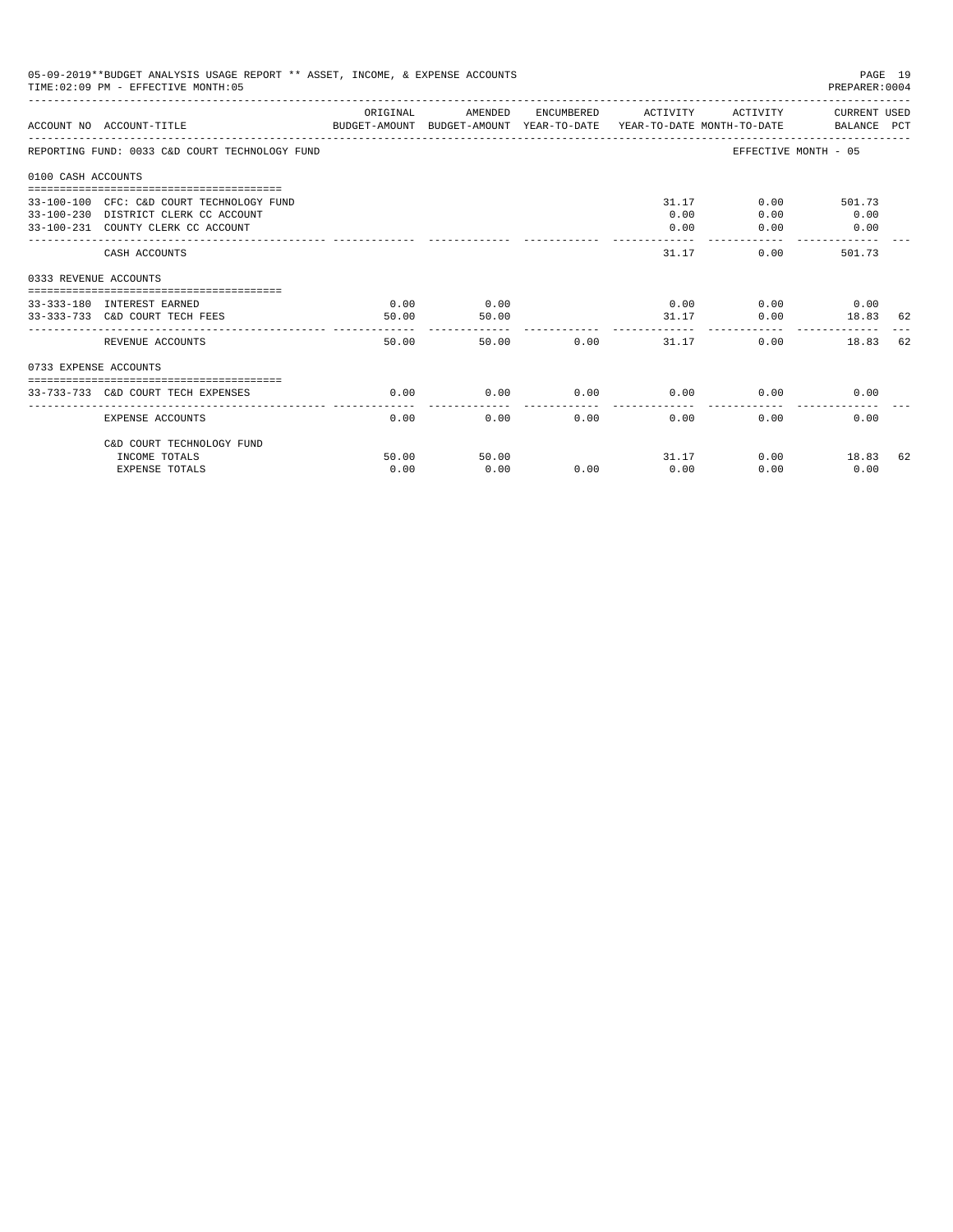|                       | 05-09-2019**BUDGET ANALYSIS USAGE REPORT ** ASSET, INCOME, & EXPENSE ACCOUNTS<br>TIME: 02:09 PM - EFFECTIVE MONTH: 05 |                      |                |                          |                      |                             | PAGE 20<br>PREPARER: 0004                 |    |
|-----------------------|-----------------------------------------------------------------------------------------------------------------------|----------------------|----------------|--------------------------|----------------------|-----------------------------|-------------------------------------------|----|
|                       | ACCOUNT NO ACCOUNT-TITLE<br>BUDGET-AMOUNT BUDGET-AMOUNT YEAR-TO-DATE YEAR-TO-DATE MONTH-TO-DATE BALANCE PCT           | ORIGINAL             | AMENDED        |                          |                      |                             | ENCUMBERED ACTIVITY ACTIVITY CURRENT USED |    |
|                       | REPORTING FUND: 0036 DISTRICT COURT RECORDS TECH FUND                                                                 |                      |                |                          |                      |                             | EFFECTIVE MONTH - 05                      |    |
| 0100 CASH ACCOUNTS    |                                                                                                                       |                      |                |                          |                      |                             |                                           |    |
|                       | 36-100-100 CFC: DIST COURT RECORDS TECH FUND<br>36-100-230 DISTRICT CLERK CC ACCOUNT                                  |                      |                |                          | 50.00                | 350.31    10.00    4,047.16 | 30.00 50.00                               |    |
|                       | CASH ACCOUNTS                                                                                                         |                      |                |                          |                      | 400.31<br>20.00             | 4,097.16                                  |    |
| 0336 REVENUE ACCOUNTS |                                                                                                                       |                      |                |                          |                      |                             |                                           |    |
|                       | 36-336-180 INTEREST EARNED<br>36-336-736 DIST COURT REC TECH FEES                                                     | 3.00<br>415.00       | 3.00<br>415.00 |                          | 400.00               |                             | $0.31$ $0.00$ $2.69$ 10<br>20.00 15.00 96 |    |
|                       | REVENUE ACCOUNTS                                                                                                      | ----------<br>418.00 | 418.00         |                          | 0.00                 | 400.31                      | 20.00<br>17.69 96                         |    |
| 0736 EXPENSE ACCOUNTS |                                                                                                                       |                      |                |                          |                      |                             |                                           |    |
|                       | 36-736-736 DIST COURT REC TECH EXPENSES                                                                               | 0.00                 | 0.00           | 0.00                     |                      | $0.00$ $0.00$               | 0.00                                      |    |
|                       | <b>EXPENSE ACCOUNTS</b>                                                                                               | 0.00                 | 0.00           | ------------<br>$0.00 -$ | ------------<br>0.00 | 0.00                        | 0.00                                      |    |
|                       | DISTRICT COURT RECORDS TECH FUND                                                                                      |                      |                |                          |                      |                             |                                           |    |
|                       | INCOME TOTALS<br><b>EXPENSE TOTALS</b>                                                                                | 418.00<br>0.00       | 418.00<br>0.00 | 0.00                     | 0.00                 | 0.00                        | 400.31 20.00 17.69<br>0.00                | 96 |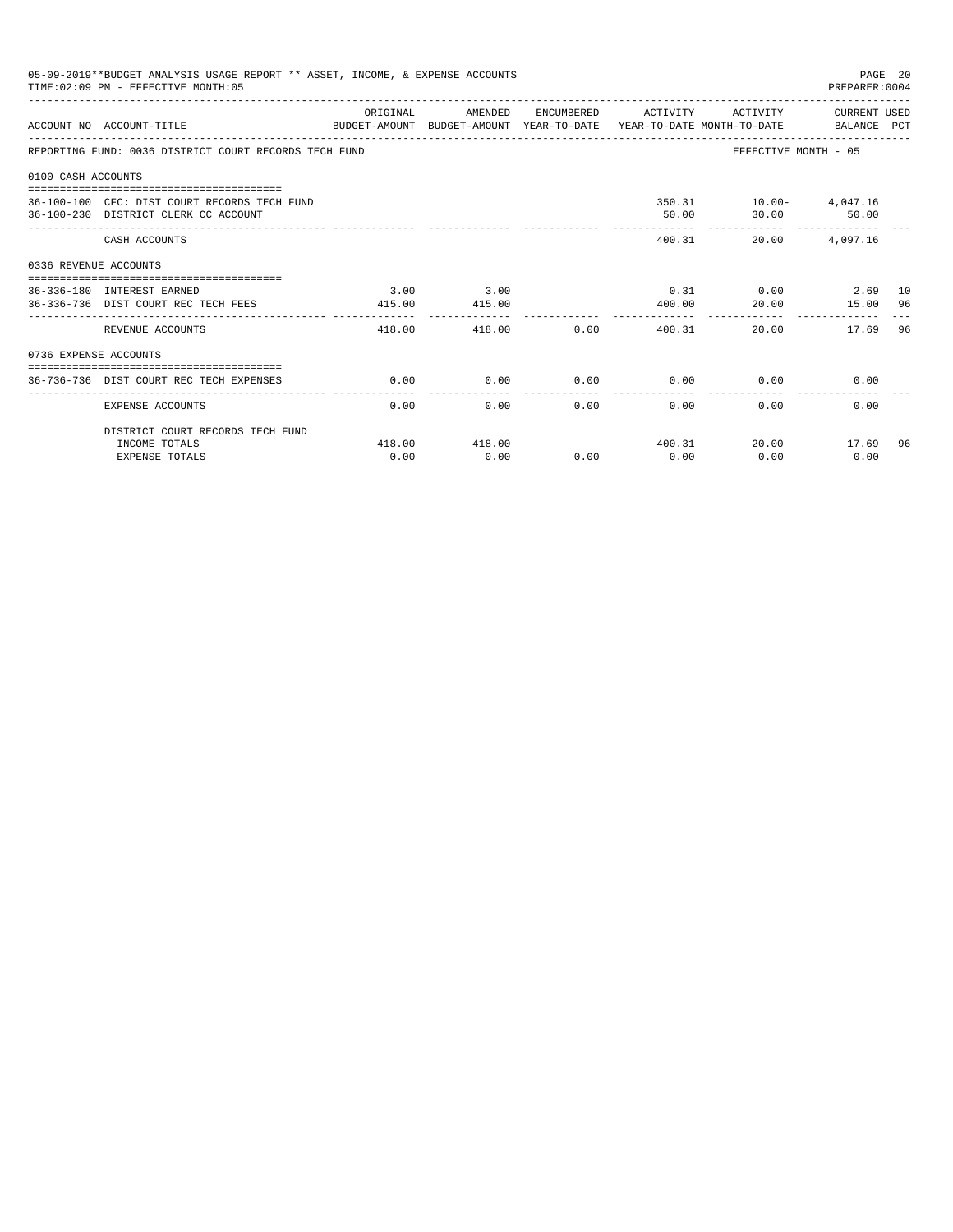| 05-09-2019**BUDGET ANALYSIS USAGE REPORT ** ASSET, INCOME, & EXPENSE ACCOUNTS<br>PAGE 21<br>TIME: 02:09 PM - EFFECTIVE MONTH: 05<br>PREPARER: 0004<br>ORIGINAL<br>AMENDED<br>ENCUMBERED ACTIVITY ACTIVITY CURRENT USED<br>ACCOUNT NO ACCOUNT-TITLE<br>BUDGET-AMOUNT BUDGET-AMOUNT YEAR-TO-DATE YEAR-TO-DATE MONTH-TO-DATE BALANCE PCT<br>EFFECTIVE MONTH - 05<br>REPORTING FUND: 0038 FEMA FUND<br>0100 CASH ACCOUNTS<br>56,856.03 0.00 57,385.45<br>38-100-160 FEMA CHECKING<br>56,856.03<br>$0.00$ 57,385.45<br>CASH ACCOUNTS<br>0300 FEMA REVENUE<br>38-300-110 REVENUE PCT1<br>0.00<br>0.00<br>0.00<br>0.00<br>0.00<br>38-300-120 REVENUE PCT 2<br>0.00<br>0.00<br>0.00<br>0.00<br>0.00<br>38-300-130 REVENUE PCT 3<br>0.00<br>0.00<br>0.00<br>0.00<br>0.00<br>38-300-140 REVENUE PCT 4<br>56,626.27<br>$0.00$ $56,626.27+$<br>0.00<br>0.00<br>38-300-150 FEMA INTEREST EARNED<br>0.00<br>229.76<br>0.00<br>$229.76+$<br>0.00<br>--------------<br>---------<br>0.00<br>56,856,03<br>$0.00$ 56,856,03+<br>FEMA REVENUE<br>0.00<br>0.00<br>0400 FEMA EXPENSE ACCOUNT<br>38-400-305 EXPENSE PCT 1<br>0.00<br>0.00<br>0.00<br>0.00<br>0.00<br>0.00<br>38-400-306 EXPENSE PCT 2<br>0.00<br>0.00<br>0.00<br>0.00<br>0.00<br>0.00<br>38-400-307 EXPENSE PCT 3<br>0.00<br>0.00<br>0.00<br>0.00<br>0.00<br>0.00<br>0.00<br>38-400-308 EXPENSE PCT 4<br>0.00<br>0.00<br>0.00<br>0.00<br>0.00 |      |             |         |           |      |                   |
|-----------------------------------------------------------------------------------------------------------------------------------------------------------------------------------------------------------------------------------------------------------------------------------------------------------------------------------------------------------------------------------------------------------------------------------------------------------------------------------------------------------------------------------------------------------------------------------------------------------------------------------------------------------------------------------------------------------------------------------------------------------------------------------------------------------------------------------------------------------------------------------------------------------------------------------------------------------------------------------------------------------------------------------------------------------------------------------------------------------------------------------------------------------------------------------------------------------------------------------------------------------------------------------------------------------------------------------------------------------------------------------------|------|-------------|---------|-----------|------|-------------------|
|                                                                                                                                                                                                                                                                                                                                                                                                                                                                                                                                                                                                                                                                                                                                                                                                                                                                                                                                                                                                                                                                                                                                                                                                                                                                                                                                                                                         |      |             |         |           |      |                   |
|                                                                                                                                                                                                                                                                                                                                                                                                                                                                                                                                                                                                                                                                                                                                                                                                                                                                                                                                                                                                                                                                                                                                                                                                                                                                                                                                                                                         |      |             |         |           |      |                   |
|                                                                                                                                                                                                                                                                                                                                                                                                                                                                                                                                                                                                                                                                                                                                                                                                                                                                                                                                                                                                                                                                                                                                                                                                                                                                                                                                                                                         |      |             |         |           |      |                   |
|                                                                                                                                                                                                                                                                                                                                                                                                                                                                                                                                                                                                                                                                                                                                                                                                                                                                                                                                                                                                                                                                                                                                                                                                                                                                                                                                                                                         |      |             |         |           |      |                   |
|                                                                                                                                                                                                                                                                                                                                                                                                                                                                                                                                                                                                                                                                                                                                                                                                                                                                                                                                                                                                                                                                                                                                                                                                                                                                                                                                                                                         |      |             |         |           |      |                   |
|                                                                                                                                                                                                                                                                                                                                                                                                                                                                                                                                                                                                                                                                                                                                                                                                                                                                                                                                                                                                                                                                                                                                                                                                                                                                                                                                                                                         |      |             |         |           |      |                   |
|                                                                                                                                                                                                                                                                                                                                                                                                                                                                                                                                                                                                                                                                                                                                                                                                                                                                                                                                                                                                                                                                                                                                                                                                                                                                                                                                                                                         |      |             |         |           |      |                   |
|                                                                                                                                                                                                                                                                                                                                                                                                                                                                                                                                                                                                                                                                                                                                                                                                                                                                                                                                                                                                                                                                                                                                                                                                                                                                                                                                                                                         |      |             |         |           |      |                   |
|                                                                                                                                                                                                                                                                                                                                                                                                                                                                                                                                                                                                                                                                                                                                                                                                                                                                                                                                                                                                                                                                                                                                                                                                                                                                                                                                                                                         |      |             |         |           |      |                   |
|                                                                                                                                                                                                                                                                                                                                                                                                                                                                                                                                                                                                                                                                                                                                                                                                                                                                                                                                                                                                                                                                                                                                                                                                                                                                                                                                                                                         |      |             |         |           |      |                   |
|                                                                                                                                                                                                                                                                                                                                                                                                                                                                                                                                                                                                                                                                                                                                                                                                                                                                                                                                                                                                                                                                                                                                                                                                                                                                                                                                                                                         |      |             |         |           |      |                   |
|                                                                                                                                                                                                                                                                                                                                                                                                                                                                                                                                                                                                                                                                                                                                                                                                                                                                                                                                                                                                                                                                                                                                                                                                                                                                                                                                                                                         |      |             |         |           |      |                   |
|                                                                                                                                                                                                                                                                                                                                                                                                                                                                                                                                                                                                                                                                                                                                                                                                                                                                                                                                                                                                                                                                                                                                                                                                                                                                                                                                                                                         |      |             |         |           |      |                   |
|                                                                                                                                                                                                                                                                                                                                                                                                                                                                                                                                                                                                                                                                                                                                                                                                                                                                                                                                                                                                                                                                                                                                                                                                                                                                                                                                                                                         |      |             |         |           |      |                   |
|                                                                                                                                                                                                                                                                                                                                                                                                                                                                                                                                                                                                                                                                                                                                                                                                                                                                                                                                                                                                                                                                                                                                                                                                                                                                                                                                                                                         |      |             |         |           |      |                   |
|                                                                                                                                                                                                                                                                                                                                                                                                                                                                                                                                                                                                                                                                                                                                                                                                                                                                                                                                                                                                                                                                                                                                                                                                                                                                                                                                                                                         |      |             |         |           |      |                   |
|                                                                                                                                                                                                                                                                                                                                                                                                                                                                                                                                                                                                                                                                                                                                                                                                                                                                                                                                                                                                                                                                                                                                                                                                                                                                                                                                                                                         | .    | ----------- | ------- | -------   |      |                   |
| FEMA EXPENSE ACCOUNT                                                                                                                                                                                                                                                                                                                                                                                                                                                                                                                                                                                                                                                                                                                                                                                                                                                                                                                                                                                                                                                                                                                                                                                                                                                                                                                                                                    | 0.00 | 0.00        | 0.00    | 0.00      | 0.00 | 0.00              |
| FEMA FUND                                                                                                                                                                                                                                                                                                                                                                                                                                                                                                                                                                                                                                                                                                                                                                                                                                                                                                                                                                                                                                                                                                                                                                                                                                                                                                                                                                               |      |             |         |           |      |                   |
| INCOME TOTALS                                                                                                                                                                                                                                                                                                                                                                                                                                                                                                                                                                                                                                                                                                                                                                                                                                                                                                                                                                                                                                                                                                                                                                                                                                                                                                                                                                           | 0.00 | 0.00        |         | 56,856.03 |      | $0.00$ 56,856.03+ |
| <b>EXPENSE TOTALS</b>                                                                                                                                                                                                                                                                                                                                                                                                                                                                                                                                                                                                                                                                                                                                                                                                                                                                                                                                                                                                                                                                                                                                                                                                                                                                                                                                                                   | 0.00 | 0.00        | 0.00    | 0.00      | 0.00 | 0.00              |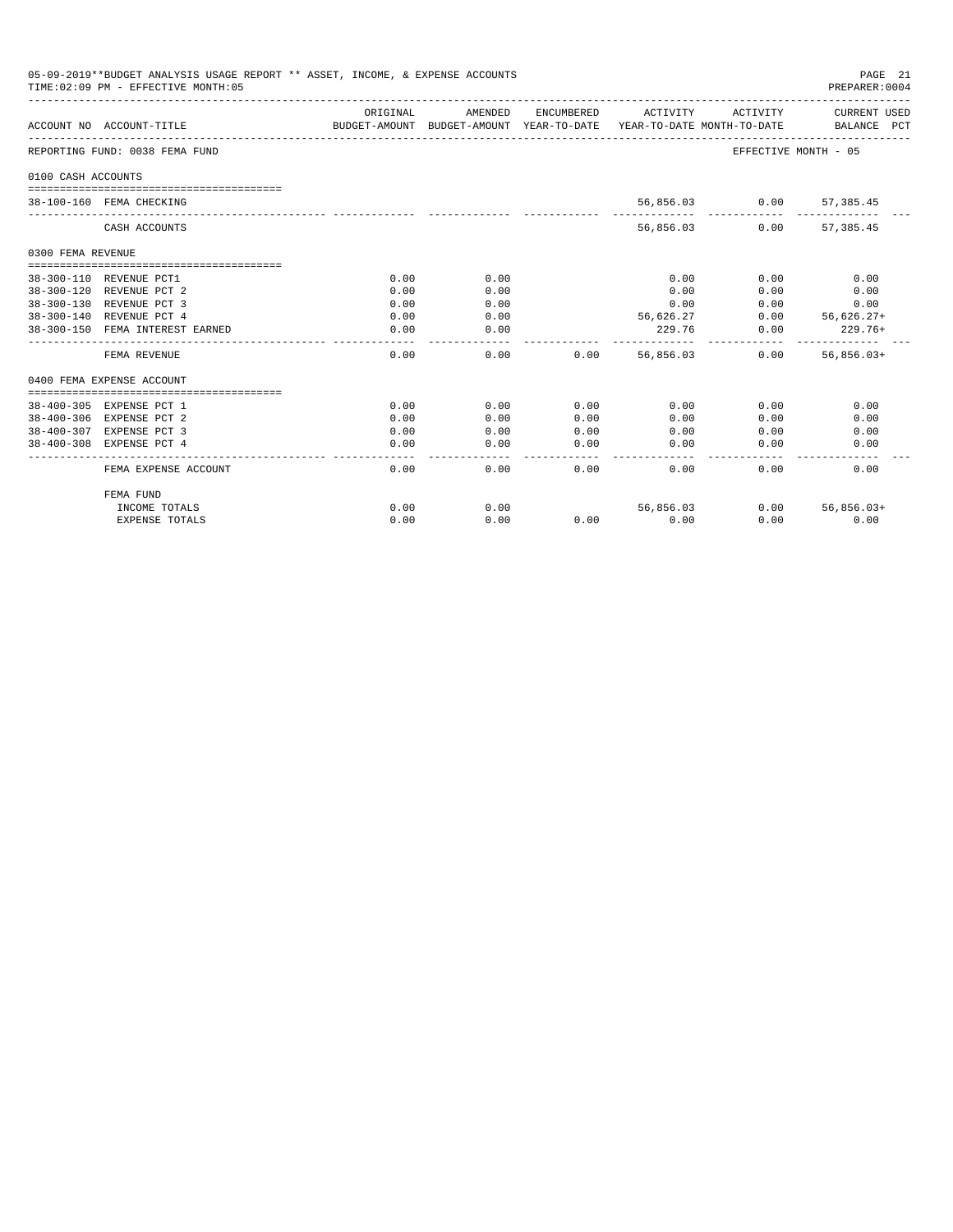|                    | 05-09-2019**BUDGET ANALYSIS USAGE REPORT ** ASSET, INCOME, & EXPENSE ACCOUNTS<br>TIME: 02:09 PM - EFFECTIVE MONTH: 05 |           |                            |                      |                         |                      | PAGE 22<br>PREPARER: 0004 |    |
|--------------------|-----------------------------------------------------------------------------------------------------------------------|-----------|----------------------------|----------------------|-------------------------|----------------------|---------------------------|----|
|                    | ACCOUNT NO ACCOUNT-TITLE CONTROL SUDGET-AMOUNT BUDGET-AMOUNT YEAR-TO-DATE YEAR-TO-DATE MONTH-TO-DATE BALANCE PCT      | OR TGTNAL | AMENDED                    | ENCUMBERED           | ACTIVITY                | ACTIVITY             | CURRENT USED              |    |
|                    | REPORTING FUND: 0039 COMMISSARY PROFIT ACCOUNT                                                                        |           |                            |                      |                         |                      | EFFECTIVE MONTH - 05      |    |
| 0100 CASH ACCOUNTS |                                                                                                                       |           |                            |                      |                         |                      |                           |    |
|                    | 39-100-170 COMMISSARY CHECKING                                                                                        |           |                            |                      |                         | 431.08 0.00 2,547.71 |                           |    |
|                    | CASH ACCOUNTS                                                                                                         |           |                            |                      | 431.08                  | 0.00                 | 2,547.71                  |    |
|                    | 0300 COMMISSARY REVENUE ACCOUNT                                                                                       |           |                            |                      |                         |                      |                           |    |
|                    | 39-300-110 REVENUE COMMISSARY                                                                                         |           | 1,242.00 1,242.00          |                      |                         | 409.80               | $0.00$ $832.20$ 33        |    |
|                    | 39-300-120 INTEREST EARNED                                                                                            | 0.00      | 0.00                       |                      | 21.28<br>-------------- | 0.00                 | $21.28+$                  |    |
|                    | COMMISSARY REVENUE ACCOUNT                                                                                            |           | $1.242.00$ $1.242.00$ 0.00 |                      | 431.08                  |                      | 0.00<br>810.92            | 35 |
|                    | 0400 COMMISSARY EXPENSE                                                                                               |           |                            |                      |                         |                      |                           |    |
| 39-400-110 EXPENSE |                                                                                                                       | 0.00      | 0.00                       | 0.00                 | 0.00                    |                      | $0.00$ and $0.00$<br>0.00 |    |
|                    | COMMISSARY EXPENSE                                                                                                    | 0.00      | 0.00                       | ------------<br>0.00 | -------------<br>0.00   | 0.00                 | 0.00                      |    |
|                    | COMMISSARY PROFIT ACCOUNT                                                                                             |           |                            |                      |                         |                      |                           |    |
|                    | INCOME TOTALS                                                                                                         |           | 1,242.00 1,242.00          |                      | 431.08                  |                      | $0.00$ 810.92             | 35 |
|                    | <b>EXPENSE TOTALS</b>                                                                                                 | 0.00      | 0.00                       | 0.00                 | 0.00                    | 0.00                 | 0.00                      |    |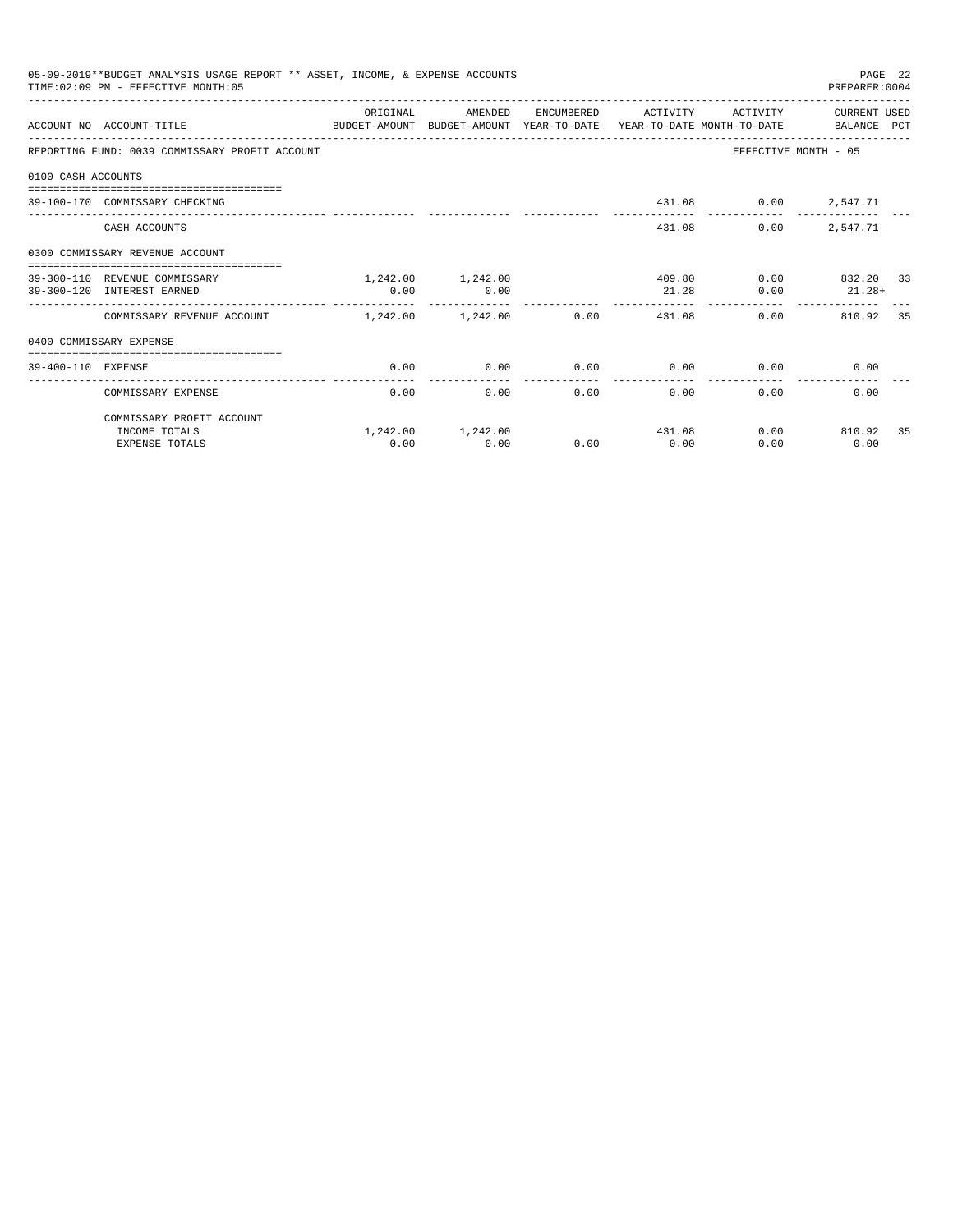|                       | 05-09-2019**BUDGET ANALYSIS USAGE REPORT ** ASSET, INCOME, & EXPENSE ACCOUNTS<br>TIME: 02:09 PM - EFFECTIVE MONTH: 05 |          |         |             |                     |                      | PREPARER: 0004                       | PAGE 23 |
|-----------------------|-----------------------------------------------------------------------------------------------------------------------|----------|---------|-------------|---------------------|----------------------|--------------------------------------|---------|
|                       | ACCOUNT NO ACCOUNT-TITLE<br>BUDGET-AMOUNT BUDGET-AMOUNT YEAR-TO-DATE YEAR-TO-DATE MONTH-TO-DATE   BALANCE PCT         | ORIGINAL | AMENDED |             | ENCUMBERED ACTIVITY | ACTIVITY             | CURRENT USED                         |         |
|                       | REPORTING FUND: 0040 ELECTION SERVICE CONTRACT FUND                                                                   |          |         |             |                     |                      | EFFECTIVE MONTH - 05                 |         |
| 0100 CASH ACCOUNTS    |                                                                                                                       |          |         |             |                     |                      |                                      |         |
|                       | 40-100-100 CFC: ELECTION SERVICES CONT FUND                                                                           |          |         |             |                     | 425.26 0.00 1,389.77 |                                      |         |
|                       | CASH ACCOUNTS                                                                                                         |          |         |             |                     | 425.26               | $0.00$ 1,389.77                      |         |
| 0340 REVENUE ACCOUNTS |                                                                                                                       |          |         |             |                     |                      |                                      |         |
|                       | 40-340-180 INTEREST EARNED                                                                                            | 0.00     | 0.00    |             |                     |                      | $0.00$ $0.00$ $0.00$ $0.00$          |         |
|                       | 40-340-740 ELECTION SERVICE REVENUES                                                                                  | 800.00   | 800.00  |             |                     | 256.98               | $0.00$ 543.02 32                     |         |
|                       | REVENUE ACCOUNTS                                                                                                      | 800.00   |         | 800.00 0.00 |                     | 256.98               | 0.00<br>543.02                       | 32      |
| 0740 EXPENSE ACCOUNTS |                                                                                                                       |          |         |             |                     |                      |                                      |         |
|                       | 40-740-740 ELECTION SERVICE EXPENSES                                                                                  | 800.00   | 800.00  |             |                     |                      | $0.00$ $168.28 - 0.00$ $968.28$ $21$ |         |
|                       | EXPENSE ACCOUNTS                                                                                                      | 800.00   | 800.00  |             | $0.00$ 168.28-      | 0.00                 | 968.28 21                            |         |
|                       | ELECTION SERVICE CONTRACT FUND                                                                                        |          |         |             |                     |                      |                                      |         |
|                       | INCOME TOTALS                                                                                                         | 800.00   | 800.00  |             |                     | 256.98               | $0.00$ 543.02                        | 32      |
|                       | <b>EXPENSE TOTALS</b>                                                                                                 | 800.00   | 800.00  |             | $0.00$ 168.28-      | 0.00                 | 968.28                               | 21      |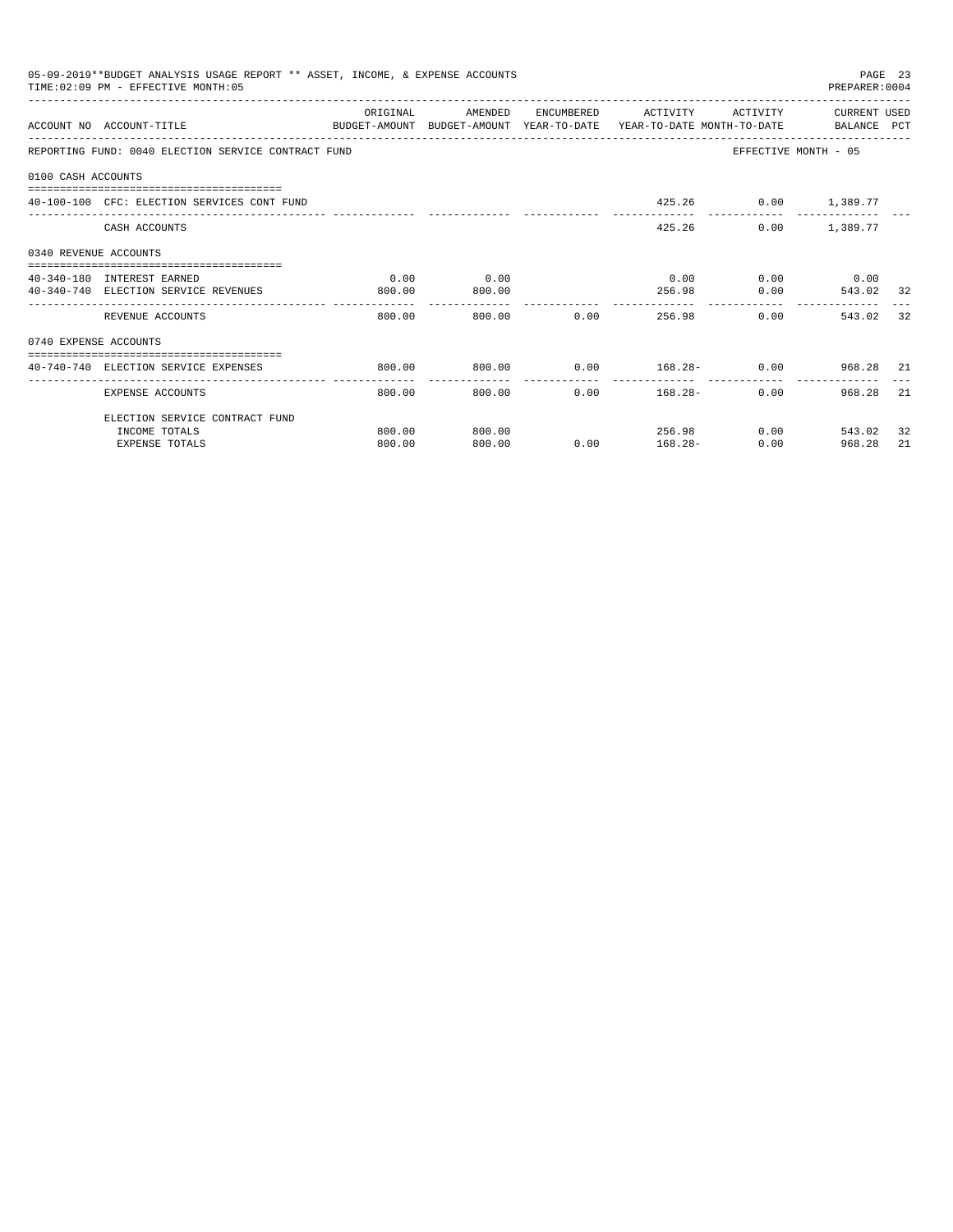|                       | 05-09-2019**BUDGET ANALYSIS USAGE REPORT ** ASSET, INCOME, & EXPENSE ACCOUNTS<br>PAGE 24<br>TIME: 02:09 PM - EFFECTIVE MONTH: 05<br>PREPARER: 0004<br>AMENDED<br>ORIGINAL<br>ENCUMBERED<br>ACTIVITY<br>CURRENT USED<br>ACTIVITY<br>BALANCE PCT<br>ACCOUNT NO ACCOUNT-TITLE<br>BUDGET-AMOUNT BUDGET-AMOUNT YEAR-TO-DATE YEAR-TO-DATE MONTH-TO-DATE<br>REPORTING FUND: 0043 COUNTY ESCROW FUND<br>EFFECTIVE MONTH - 05<br>0100 CASH ACCOUNTS<br>43-100-100 CFC: COUNTY ESCROW FUND<br>0.00<br>$0.00$ 18,679.18<br>CASH ACCOUNTS<br>0.00<br>$0.00$ 18,679.18 |      |           |                        |                       |      |      |  |  |  |
|-----------------------|-----------------------------------------------------------------------------------------------------------------------------------------------------------------------------------------------------------------------------------------------------------------------------------------------------------------------------------------------------------------------------------------------------------------------------------------------------------------------------------------------------------------------------------------------------------|------|-----------|------------------------|-----------------------|------|------|--|--|--|
|                       |                                                                                                                                                                                                                                                                                                                                                                                                                                                                                                                                                           |      |           |                        |                       |      |      |  |  |  |
|                       |                                                                                                                                                                                                                                                                                                                                                                                                                                                                                                                                                           |      |           |                        |                       |      |      |  |  |  |
|                       |                                                                                                                                                                                                                                                                                                                                                                                                                                                                                                                                                           |      |           |                        |                       |      |      |  |  |  |
|                       |                                                                                                                                                                                                                                                                                                                                                                                                                                                                                                                                                           |      |           |                        |                       |      |      |  |  |  |
|                       |                                                                                                                                                                                                                                                                                                                                                                                                                                                                                                                                                           |      |           |                        |                       |      |      |  |  |  |
| 0343 REVENUE ACCOUNTS |                                                                                                                                                                                                                                                                                                                                                                                                                                                                                                                                                           |      |           |                        |                       |      |      |  |  |  |
|                       | 43-343-180 INTEREST EARNED                                                                                                                                                                                                                                                                                                                                                                                                                                                                                                                                | 0.00 | 0.00      |                        | 0.00                  | 0.00 | 0.00 |  |  |  |
|                       | 43-343-743 HOMELAND SECURITY INCOME                                                                                                                                                                                                                                                                                                                                                                                                                                                                                                                       | 0.00 | 0.00      |                        | 0.00                  | 0.00 | 0.00 |  |  |  |
|                       | 43-343-744 CHAPTER 19 INCOME                                                                                                                                                                                                                                                                                                                                                                                                                                                                                                                              | 0.00 | 0.00      |                        | 0.00                  | 0.00 | 0.00 |  |  |  |
|                       | 43-343-745 EXTRADITION INCOME                                                                                                                                                                                                                                                                                                                                                                                                                                                                                                                             | 0.00 | 0.00      |                        | 0.00                  | 0.00 | 0.00 |  |  |  |
|                       | REVENUE ACCOUNTS                                                                                                                                                                                                                                                                                                                                                                                                                                                                                                                                          | 0.00 | 0.00      | 0.00                   | 0.00                  | 0.00 | 0.00 |  |  |  |
| 0743 EXPENSE ACCOUNTS |                                                                                                                                                                                                                                                                                                                                                                                                                                                                                                                                                           |      |           |                        |                       |      |      |  |  |  |
|                       | 43-743-743 HOMELAND SECURITY EXPENSES                                                                                                                                                                                                                                                                                                                                                                                                                                                                                                                     | 0.00 | 0.00      | 0.00                   | 0.00                  | 0.00 | 0.00 |  |  |  |
|                       | 43-743-744 CHAPTER 19 EXPENSES                                                                                                                                                                                                                                                                                                                                                                                                                                                                                                                            | 0.00 | 0.00      | 0.00                   | 0.00                  | 0.00 | 0.00 |  |  |  |
|                       | 43-743-745 EXTRADITION EXPENSES                                                                                                                                                                                                                                                                                                                                                                                                                                                                                                                           | 0.00 | 0.00<br>. | 0.00<br>المامات ماليات | 0.00<br>$\frac{1}{2}$ | 0.00 | 0.00 |  |  |  |
|                       | EXPENSE ACCOUNTS                                                                                                                                                                                                                                                                                                                                                                                                                                                                                                                                          | 0.00 | 0.00      | 0.00                   | 0.00                  | 0.00 | 0.00 |  |  |  |
|                       | COUNTY ESCROW FUND                                                                                                                                                                                                                                                                                                                                                                                                                                                                                                                                        |      |           |                        |                       |      |      |  |  |  |
|                       | INCOME TOTALS                                                                                                                                                                                                                                                                                                                                                                                                                                                                                                                                             | 0.00 | 0.00      |                        | 0.00                  | 0.00 | 0.00 |  |  |  |
|                       | <b>EXPENSE TOTALS</b>                                                                                                                                                                                                                                                                                                                                                                                                                                                                                                                                     | 0.00 | 0.00      | 0.00                   | 0.00                  | 0.00 | 0.00 |  |  |  |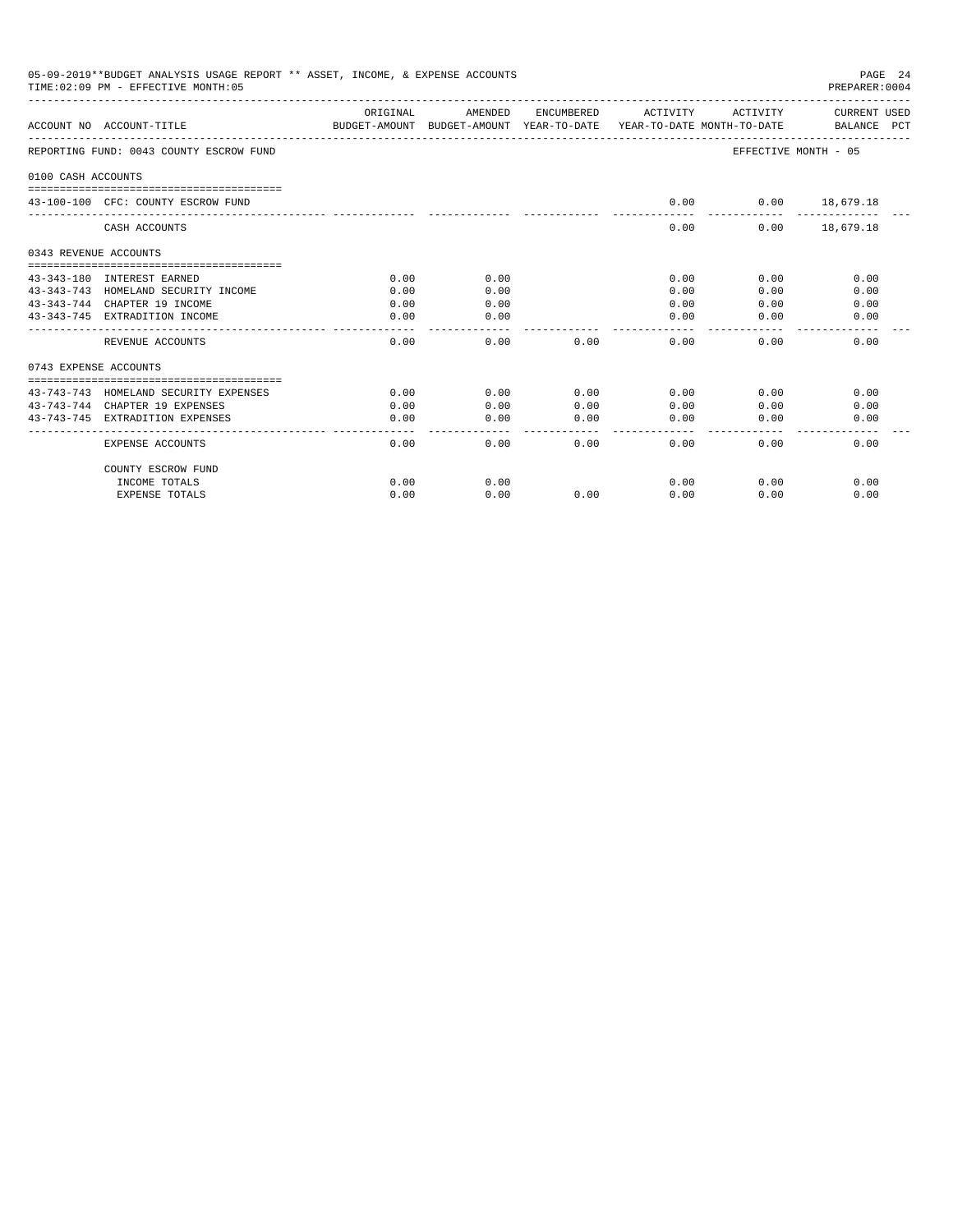| 05-09-2019**BUDGET ANALYSIS USAGE REPORT ** ASSET, INCOME, & EXPENSE ACCOUNTS<br>PAGE 25<br>TIME: 02:09 PM - EFFECTIVE MONTH: 05<br>PREPARER: 0004<br>ACTIVITY CURRENT USED<br>ORIGINAL<br>AMENDED<br>ENCUMBERED ACTIVITY<br>BUDGET-AMOUNT BUDGET-AMOUNT YEAR-TO-DATE YEAR-TO-DATE MONTH-TO-DATE BALANCE PCT<br>ACCOUNT NO ACCOUNT-TITLE<br>REPORTING FUND: 0050 COUNTY CLERK ARCHIVES FUND<br>EFFECTIVE MONTH - 05<br>0100 CASH ACCOUNTS<br>1, 136.66 1, 038.60- 75, 927.62<br>50-100-100 CFC: COUNTY CLERK ARCHIVES FUND<br>50-100-231 COUNTY CLERK CC ACCOUNT<br>110.00 30.00 110.00<br>1,246.66 1,008.60- 76,037.62<br>CASH ACCOUNTS<br>0350 REVENUE ACCOUNTS<br>65.00 65.00<br>8.61 0.00<br>50-350-180 INTEREST EARNED<br>56.39 13<br>50-350-750 COUNTY CLERK ARCHIVE FEES 16,956.00 16,956.00<br>8,680.00 330.00 8,276.00 51<br>17,021.00  17,021.00   0.00<br>330.00<br>REVENUE ACCOUNTS<br>8,688.61<br>0750 EXPENSE ACCOUNTS<br>0.00<br>25,000.00<br>$0.00$ $7,307.14$ $1,345.50$ $17,692.86$<br>50-750-110 COUNTY CLERK ADMIN ASSISTANT<br>50-750-200 FICA EXPENSE<br>0.00<br>0.00<br>1,912.50<br>556.83<br>101.81<br>1,355.67<br>50-750-205 RETIREMENT EXPENSE<br>0.00<br>292.09 110.74 292.09-<br>0.00<br>0.00<br>$0.00$ 0.00<br>50-750-750 COUNTY CLERK ARCHIVE EXPENSES<br>25,087.50<br>0.00<br>52,000.00 |                            |           |                                      |              |                                       |                   |              |          |
|------------------------------------------------------------------------------------------------------------------------------------------------------------------------------------------------------------------------------------------------------------------------------------------------------------------------------------------------------------------------------------------------------------------------------------------------------------------------------------------------------------------------------------------------------------------------------------------------------------------------------------------------------------------------------------------------------------------------------------------------------------------------------------------------------------------------------------------------------------------------------------------------------------------------------------------------------------------------------------------------------------------------------------------------------------------------------------------------------------------------------------------------------------------------------------------------------------------------------------------------------------------------------------------------------------------------|----------------------------|-----------|--------------------------------------|--------------|---------------------------------------|-------------------|--------------|----------|
|                                                                                                                                                                                                                                                                                                                                                                                                                                                                                                                                                                                                                                                                                                                                                                                                                                                                                                                                                                                                                                                                                                                                                                                                                                                                                                                        |                            |           |                                      |              |                                       |                   |              |          |
|                                                                                                                                                                                                                                                                                                                                                                                                                                                                                                                                                                                                                                                                                                                                                                                                                                                                                                                                                                                                                                                                                                                                                                                                                                                                                                                        |                            |           |                                      |              |                                       |                   |              |          |
|                                                                                                                                                                                                                                                                                                                                                                                                                                                                                                                                                                                                                                                                                                                                                                                                                                                                                                                                                                                                                                                                                                                                                                                                                                                                                                                        |                            |           |                                      |              |                                       |                   |              |          |
|                                                                                                                                                                                                                                                                                                                                                                                                                                                                                                                                                                                                                                                                                                                                                                                                                                                                                                                                                                                                                                                                                                                                                                                                                                                                                                                        |                            |           |                                      |              |                                       |                   |              |          |
|                                                                                                                                                                                                                                                                                                                                                                                                                                                                                                                                                                                                                                                                                                                                                                                                                                                                                                                                                                                                                                                                                                                                                                                                                                                                                                                        |                            |           |                                      |              |                                       |                   |              |          |
|                                                                                                                                                                                                                                                                                                                                                                                                                                                                                                                                                                                                                                                                                                                                                                                                                                                                                                                                                                                                                                                                                                                                                                                                                                                                                                                        |                            |           |                                      |              |                                       |                   |              |          |
|                                                                                                                                                                                                                                                                                                                                                                                                                                                                                                                                                                                                                                                                                                                                                                                                                                                                                                                                                                                                                                                                                                                                                                                                                                                                                                                        |                            |           |                                      |              |                                       |                   |              |          |
|                                                                                                                                                                                                                                                                                                                                                                                                                                                                                                                                                                                                                                                                                                                                                                                                                                                                                                                                                                                                                                                                                                                                                                                                                                                                                                                        |                            |           |                                      |              |                                       |                   |              |          |
|                                                                                                                                                                                                                                                                                                                                                                                                                                                                                                                                                                                                                                                                                                                                                                                                                                                                                                                                                                                                                                                                                                                                                                                                                                                                                                                        |                            |           |                                      |              |                                       |                   |              |          |
|                                                                                                                                                                                                                                                                                                                                                                                                                                                                                                                                                                                                                                                                                                                                                                                                                                                                                                                                                                                                                                                                                                                                                                                                                                                                                                                        |                            |           |                                      |              |                                       |                   | 8,332,39 51  |          |
|                                                                                                                                                                                                                                                                                                                                                                                                                                                                                                                                                                                                                                                                                                                                                                                                                                                                                                                                                                                                                                                                                                                                                                                                                                                                                                                        |                            |           |                                      |              |                                       |                   |              |          |
|                                                                                                                                                                                                                                                                                                                                                                                                                                                                                                                                                                                                                                                                                                                                                                                                                                                                                                                                                                                                                                                                                                                                                                                                                                                                                                                        |                            |           |                                      |              |                                       |                   |              |          |
|                                                                                                                                                                                                                                                                                                                                                                                                                                                                                                                                                                                                                                                                                                                                                                                                                                                                                                                                                                                                                                                                                                                                                                                                                                                                                                                        |                            |           |                                      |              |                                       |                   |              | 29<br>29 |
|                                                                                                                                                                                                                                                                                                                                                                                                                                                                                                                                                                                                                                                                                                                                                                                                                                                                                                                                                                                                                                                                                                                                                                                                                                                                                                                        |                            |           |                                      |              |                                       |                   |              |          |
|                                                                                                                                                                                                                                                                                                                                                                                                                                                                                                                                                                                                                                                                                                                                                                                                                                                                                                                                                                                                                                                                                                                                                                                                                                                                                                                        |                            |           |                                      |              |                                       |                   | 25,087,50 00 |          |
|                                                                                                                                                                                                                                                                                                                                                                                                                                                                                                                                                                                                                                                                                                                                                                                                                                                                                                                                                                                                                                                                                                                                                                                                                                                                                                                        | EXPENSE ACCOUNTS           |           | -------------<br>52,000.00 52,000.00 | ------------ | $0.00$ 8,156.06 1,558.05 43,843.94 16 |                   |              |          |
|                                                                                                                                                                                                                                                                                                                                                                                                                                                                                                                                                                                                                                                                                                                                                                                                                                                                                                                                                                                                                                                                                                                                                                                                                                                                                                                        | COUNTY CLERK ARCHIVES FUND |           |                                      |              |                                       |                   |              |          |
|                                                                                                                                                                                                                                                                                                                                                                                                                                                                                                                                                                                                                                                                                                                                                                                                                                                                                                                                                                                                                                                                                                                                                                                                                                                                                                                        | INCOME TOTALS              |           | 17,021.00 17,021.00                  |              | $8,688.61$ $330.00$ $8,332.39$        |                   |              | 51       |
|                                                                                                                                                                                                                                                                                                                                                                                                                                                                                                                                                                                                                                                                                                                                                                                                                                                                                                                                                                                                                                                                                                                                                                                                                                                                                                                        | <b>EXPENSE TOTALS</b>      | 52,000.00 | 52,000.00                            | 0.00         |                                       | 8,156.06 1,558.05 | 43,843.94    | 16       |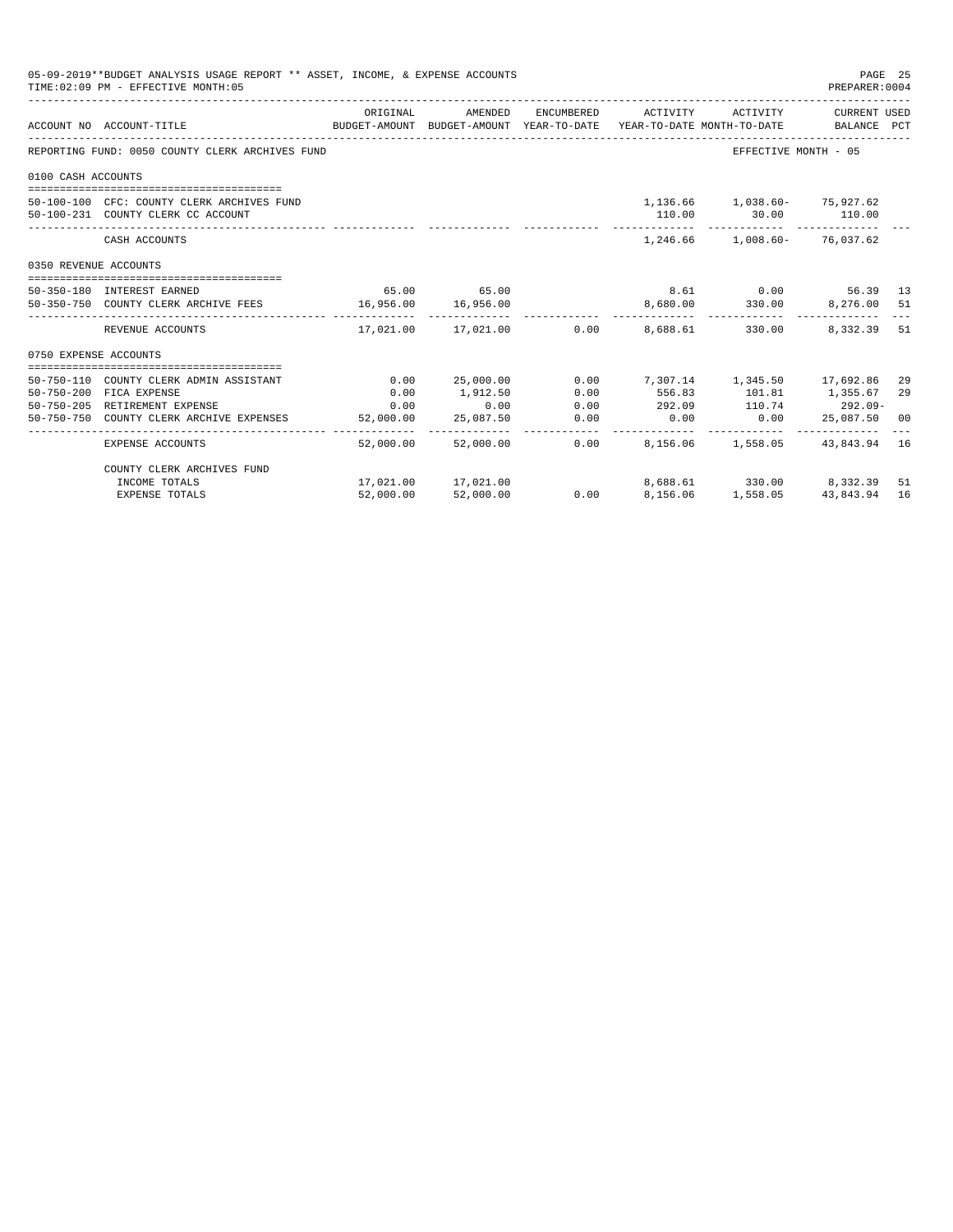|                       | 05-09-2019**BUDGET ANALYSIS USAGE REPORT ** ASSET, INCOME, & EXPENSE ACCOUNTS<br>TIME: 02:09 PM - EFFECTIVE MONTH: 05 |                                                                                                                                                                                                                                                                                                                                                                                                       |         |               |                                 |                       | PAGE 26<br>PREPARER: 0004 |                |
|-----------------------|-----------------------------------------------------------------------------------------------------------------------|-------------------------------------------------------------------------------------------------------------------------------------------------------------------------------------------------------------------------------------------------------------------------------------------------------------------------------------------------------------------------------------------------------|---------|---------------|---------------------------------|-----------------------|---------------------------|----------------|
|                       | ACCOUNT NO ACCOUNT-TITLE CONTROL SUDGET-AMOUNT BUDGET-AMOUNT YEAR-TO-DATE YEAR-TO-DATE MONTH-TO-DATE BALANCE PCT      | ORIGINAL                                                                                                                                                                                                                                                                                                                                                                                              | AMENDED |               | ENCUMBERED ACTIVITY             | ACTIVITY CURRENT USED |                           |                |
|                       | REPORTING FUND: 0053 JUDICIAL TRAINING FUND                                                                           |                                                                                                                                                                                                                                                                                                                                                                                                       |         |               |                                 | EFFECTIVE MONTH - 05  |                           |                |
| 0100 CASH ACCOUNTS    |                                                                                                                       |                                                                                                                                                                                                                                                                                                                                                                                                       |         |               |                                 |                       |                           |                |
|                       | 53-100-100 JUDICIAL TRAINING FUND                                                                                     |                                                                                                                                                                                                                                                                                                                                                                                                       |         |               |                                 | 30.00 0.00 876.01     |                           |                |
|                       | 53-100-231 COUNTY CLERK CC ACCOUNT                                                                                    |                                                                                                                                                                                                                                                                                                                                                                                                       |         |               | 20.00                           |                       | $0.00$ 20.00              |                |
|                       | CASH ACCOUNTS                                                                                                         |                                                                                                                                                                                                                                                                                                                                                                                                       |         |               | 50.00                           |                       | $0.00$ 896.01             |                |
| 0353 REVENUE ACCOUNTS |                                                                                                                       |                                                                                                                                                                                                                                                                                                                                                                                                       |         |               |                                 |                       |                           |                |
|                       | 53-353-180 INTEREST EARNED                                                                                            | 0.00                                                                                                                                                                                                                                                                                                                                                                                                  | 0.00    |               | $0.00$ $0.00$ $0.00$ $0.00$     |                       |                           |                |
|                       | 53-353-753 JUDICIAL TRAINING FEES                                                                                     | 85.00                                                                                                                                                                                                                                                                                                                                                                                                 | 85.00   |               | 50.00                           | 0.00                  | 35.00                     | -59            |
|                       | REVENUE ACCOUNTS                                                                                                      | $\frac{1}{2} \frac{1}{2} \frac{1}{2} \frac{1}{2} \frac{1}{2} \frac{1}{2} \frac{1}{2} \frac{1}{2} \frac{1}{2} \frac{1}{2} \frac{1}{2} \frac{1}{2} \frac{1}{2} \frac{1}{2} \frac{1}{2} \frac{1}{2} \frac{1}{2} \frac{1}{2} \frac{1}{2} \frac{1}{2} \frac{1}{2} \frac{1}{2} \frac{1}{2} \frac{1}{2} \frac{1}{2} \frac{1}{2} \frac{1}{2} \frac{1}{2} \frac{1}{2} \frac{1}{2} \frac{1}{2} \frac{$<br>85.00 |         | 85.00         | --------------<br>0.00<br>50.00 | 0.00                  | 35.00                     | 59             |
| 0753 EXPENSE ACCOUNTS |                                                                                                                       |                                                                                                                                                                                                                                                                                                                                                                                                       |         |               |                                 |                       |                           |                |
|                       | 53-753-753 JUDICIAL TRAINING EXPENSES                                                                                 | 60.00                                                                                                                                                                                                                                                                                                                                                                                                 | 60.00   |               | $0.00$ $0.00$ $0.00$ $0.00$     |                       | 60.00 00                  |                |
|                       |                                                                                                                       |                                                                                                                                                                                                                                                                                                                                                                                                       |         |               |                                 |                       |                           |                |
|                       | EXPENSE ACCOUNTS                                                                                                      | 60.00                                                                                                                                                                                                                                                                                                                                                                                                 |         | 0.00<br>60.00 | 0.00                            | 0.00                  | 60.00                     | 0 <sub>0</sub> |
|                       | JUDICIAL TRAINING FUND                                                                                                |                                                                                                                                                                                                                                                                                                                                                                                                       |         |               |                                 |                       |                           |                |
|                       | INCOME TOTALS                                                                                                         | 85.00                                                                                                                                                                                                                                                                                                                                                                                                 | 85.00   |               | 50.00                           | 0.00                  | 35.00                     | 59             |
|                       | <b>EXPENSE TOTALS</b>                                                                                                 | 60.00                                                                                                                                                                                                                                                                                                                                                                                                 | 60.00   | 0.00          | 0.00                            | 0.00                  | 60.00                     | 00             |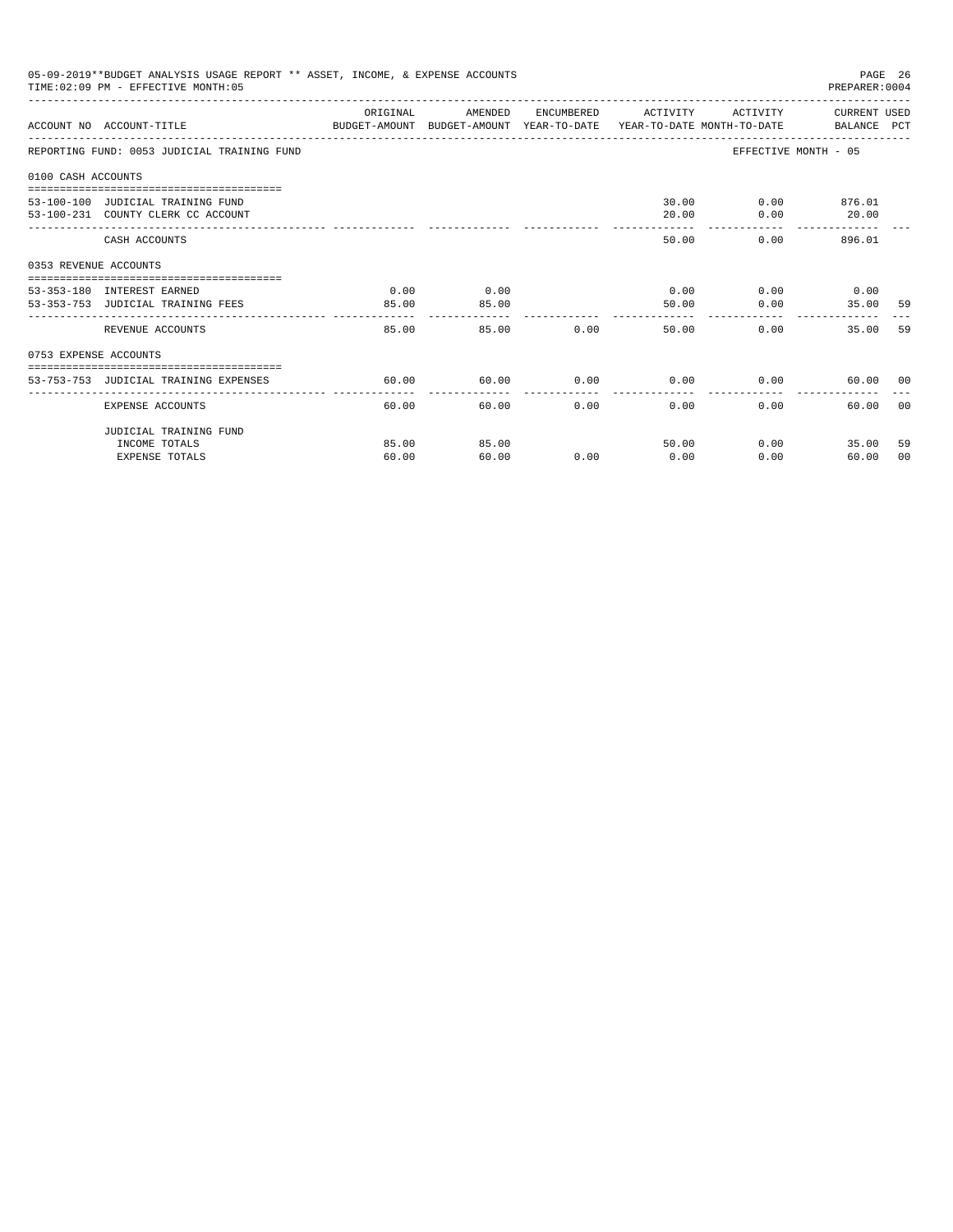|                       | 05-09-2019**BUDGET ANALYSIS USAGE REPORT ** ASSET, INCOME, & EXPENSE ACCOUNTS<br>TIME: 02:09 PM - EFFECTIVE MONTH: 05 |                     |                     |          |                                                                                            |                           | PAGE 27<br>PREPARER: 0004   |    |
|-----------------------|-----------------------------------------------------------------------------------------------------------------------|---------------------|---------------------|----------|--------------------------------------------------------------------------------------------|---------------------------|-----------------------------|----|
|                       | ACCOUNT NO ACCOUNT-TITLE                                                                                              | ORIGINAL            | AMENDED             |          | ENCUMBERED ACTIVITY<br>BUDGET-AMOUNT BUDGET-AMOUNT YEAR-TO-DATE YEAR-TO-DATE MONTH-TO-DATE | ACTIVITY                  | CURRENT USED<br>BALANCE PCT |    |
|                       | REPORTING FUND: 0056 COUNTY CLERK PRESERVATION FUND                                                                   |                     |                     |          |                                                                                            | EFFECTIVE MONTH - 05      |                             |    |
| 0100 CASH ACCOUNTS    |                                                                                                                       |                     |                     |          |                                                                                            |                           |                             |    |
|                       |                                                                                                                       |                     |                     |          |                                                                                            |                           |                             |    |
|                       | 56-100-100 CFC: COUNTY CLERK PRESERVATION                                                                             |                     |                     |          |                                                                                            | 4,940.22- 357.00 9,636.13 |                             |    |
|                       | 56-100-231 COUNTY CLERK CC ACCOUNT                                                                                    |                     |                     |          |                                                                                            | 85.00 30.00 85.00         |                             |    |
|                       | CASH ACCOUNTS                                                                                                         |                     |                     |          |                                                                                            | 4.855.22- 387.00 9.721.13 |                             |    |
| 0356 REVENUE ACCOUNTS |                                                                                                                       |                     |                     |          |                                                                                            |                           |                             |    |
|                       | 56-356-180 INTEREST EARNED                                                                                            | 247.00              | 247.00              |          |                                                                                            | 26.77 0.00 220.23 11      |                             |    |
|                       | 56-356-756 COUNTY CLERK PRESERVATION FEES                                                                             | 11,000.00 11,000.00 |                     |          |                                                                                            | $8,819.33$ $382.00$       | 2,180.67                    | 80 |
|                       | 56-356-757 PRESERVATION VS HB 1744                                                                                    | 2,059.00            | 2,059.00            |          |                                                                                            | 117.00 5.00               | 1,942.00 06                 |    |
|                       | REVENUE ACCOUNTS                                                                                                      | ----------          | ------------        |          | -----------<br>$13.306.00$ $13.306.00$ 0.00 8.963.10                                       | 387.00                    | 4,342.90 67                 |    |
| 0756 EXPENSE ACCOUNTS |                                                                                                                       |                     |                     |          |                                                                                            |                           |                             |    |
|                       |                                                                                                                       |                     |                     |          |                                                                                            |                           |                             |    |
|                       | 56-756-110 COUNTY CLERK ADMIN ASSISTANT                                                                               | 10,000.00           | 10,000.00           | 0.00     | 7,269.50                                                                                   | 0.00                      | 2,730.50                    | 73 |
|                       | 56-756-200 FICA EXPENSE                                                                                               | 700.00              | 700.00              | 0.00     | 549.21                                                                                     | 0.00                      | 150.79                      | 78 |
|                       | 56-756-205 RETIREMENT EXPENSE                                                                                         | 700.00              | 700.00              |          | $0.00$ 530.71                                                                              |                           | $0.00$ 169.29               | 76 |
|                       | 56-756-756 COUNTY CLERK PRESERVATION EXPENSE 11,000.00 11,000.00 1,307.71                                             |                     |                     |          | 5,641.46                                                                                   |                           | $0.00$ 4,050.83             | 63 |
|                       | 56-756-757 PRESERVATION VS HB 1744                                                                                    | 0.00                | 0.00                | 0.00     | 0.00                                                                                       | 0.00                      | 0.00                        |    |
|                       | EXPENSE ACCOUNTS                                                                                                      |                     |                     |          | 22,400.00 22,400.00 1,307.71 13,990.88                                                     | -----------<br>0.00       | 7,101.41 68                 |    |
|                       | COUNTY CLERK PRESERVATION FUND                                                                                        |                     |                     |          |                                                                                            |                           |                             |    |
|                       | INCOME TOTALS                                                                                                         |                     | 13,306.00 13,306.00 |          |                                                                                            | 8,963.10 387.00           | 4,342.90                    | 67 |
|                       | <b>EXPENSE TOTALS</b>                                                                                                 | 22,400.00           | 22,400.00           | 1,307.71 | 13,990.88                                                                                  | 0.00                      | 7,101,41                    | 68 |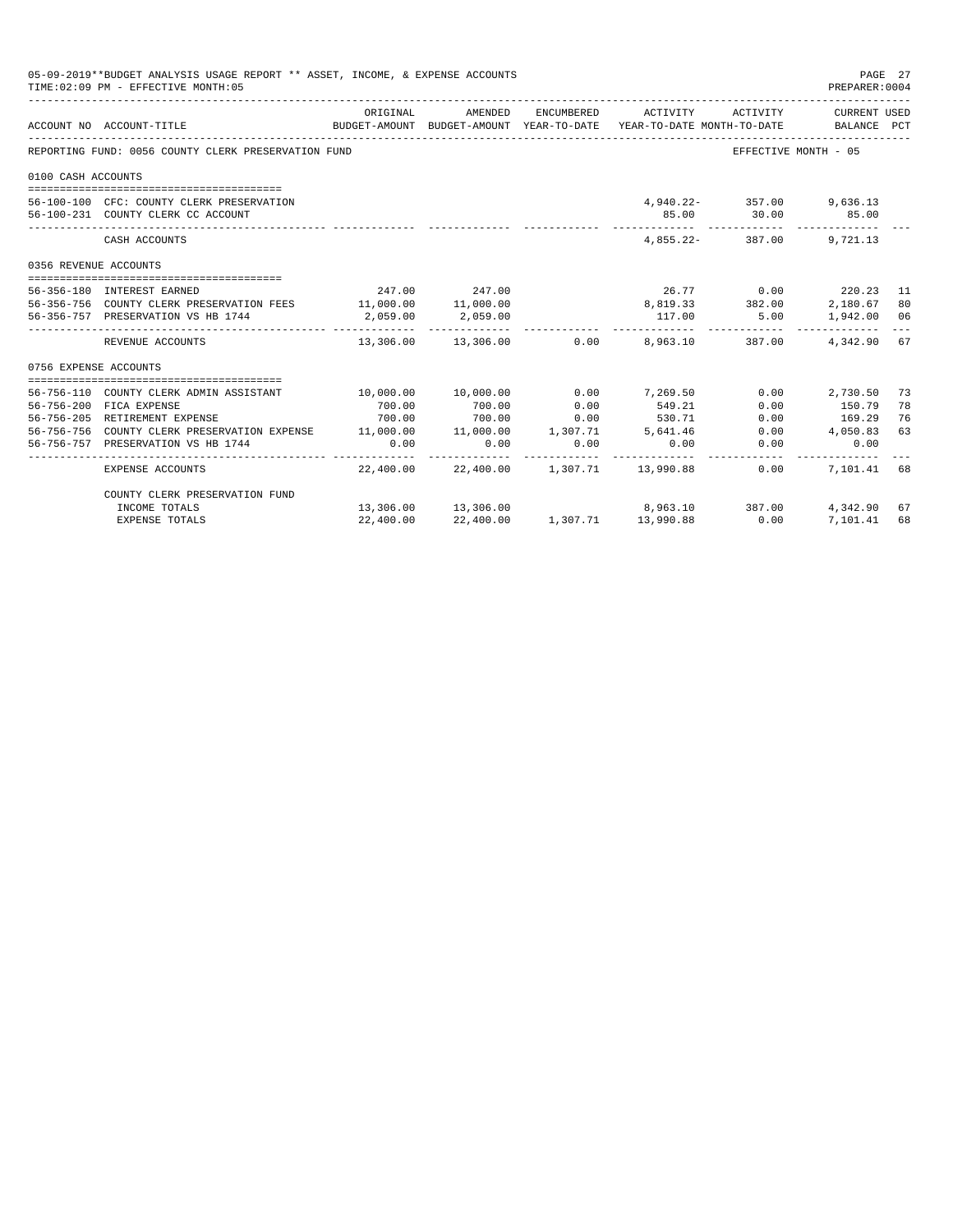|                       | 05-09-2019**BUDGET ANALYSIS USAGE REPORT ** ASSET, INCOME, & EXPENSE ACCOUNTS<br>TIME: 02:09 PM - EFFECTIVE MONTH: 05 |                                                                                             |                        |                                                 |                                                                   | PAGE 28<br>PREPARER:0004 |                |
|-----------------------|-----------------------------------------------------------------------------------------------------------------------|---------------------------------------------------------------------------------------------|------------------------|-------------------------------------------------|-------------------------------------------------------------------|--------------------------|----------------|
|                       | ACCOUNT NO ACCOUNT-TITLE                                                                                              | ORIGINAL<br>BUDGET-AMOUNT BUDGET-AMOUNT YEAR-TO-DATE YEAR-TO-DATE MONTH-TO-DATE BALANCE PCT | AMENDED                | ENCUMBERED ACTIVITY                             |                                                                   | ACTIVITY CURRENT USED    |                |
|                       | REPORTING FUND: 0060 LAW LIBRARY FUND                                                                                 |                                                                                             |                        |                                                 | EFFECTIVE MONTH - 05                                              |                          |                |
| 0100 CASH ACCOUNTS    |                                                                                                                       |                                                                                             |                        |                                                 |                                                                   |                          |                |
|                       | 60-100-100 CFC: LAW LIBRARY<br>60-100-230 DISTRICT CLERK CC ACCOUNT<br>60-100-231 COUNTY CLERK CC ACCOUNT             |                                                                                             |                        | 140.00                                          | 875.00   0.00   10,911.51<br>105.00 70.00 105.00<br>$0.00$ 140.00 |                          |                |
|                       | CASH ACCOUNTS                                                                                                         |                                                                                             |                        | 1,120.00                                        |                                                                   | 70.00 11,156.51          |                |
| 0360 REVENUE ACCOUNTS |                                                                                                                       |                                                                                             |                        |                                                 |                                                                   |                          |                |
|                       | 60-360-180 INTEREST EARNED<br>60-360-760 LAW LIBRARY FEES                                                             | 1,750.00 1,750.00                                                                           | $0.00$ 0.00            |                                                 | $0.00$ $0.00$ $0.00$ $0.00$<br>1,120.00 70.00                     | 630.00 64                |                |
|                       | REVENUE ACCOUNTS                                                                                                      |                                                                                             |                        | $1,750.00$ $1,750.00$ $0.00$ $1,120.00$         | 70.00                                                             | 630.00                   | 64             |
| 0760 EXPENSE ACCOUNTS |                                                                                                                       |                                                                                             |                        |                                                 |                                                                   |                          |                |
|                       | 60-760-760 LAW LIBRARY EXPENSES                                                                                       | 1,500.00                                                                                    | 1,500.00               | $0.00$ $0.00$ $0.00$ $0.00$ $1,500.00$ $00$     |                                                                   |                          |                |
|                       | EXPENSE ACCOUNTS                                                                                                      |                                                                                             | 1,500.00 1,500.00 0.00 | 0.00                                            | $0.00 -$                                                          | 1,500.00                 | 0 <sub>0</sub> |
|                       | LAW LIBRARY FUND<br>INCOME TOTALS<br><b>EXPENSE TOTALS</b>                                                            | 1,500.00                                                                                    | 1,500.00               | $1,750.00$ $1,750.00$ $1,120.00$<br>$0.00$ 0.00 | 0.00                                                              | 70.00 630.00<br>1,500.00 | 64<br>00       |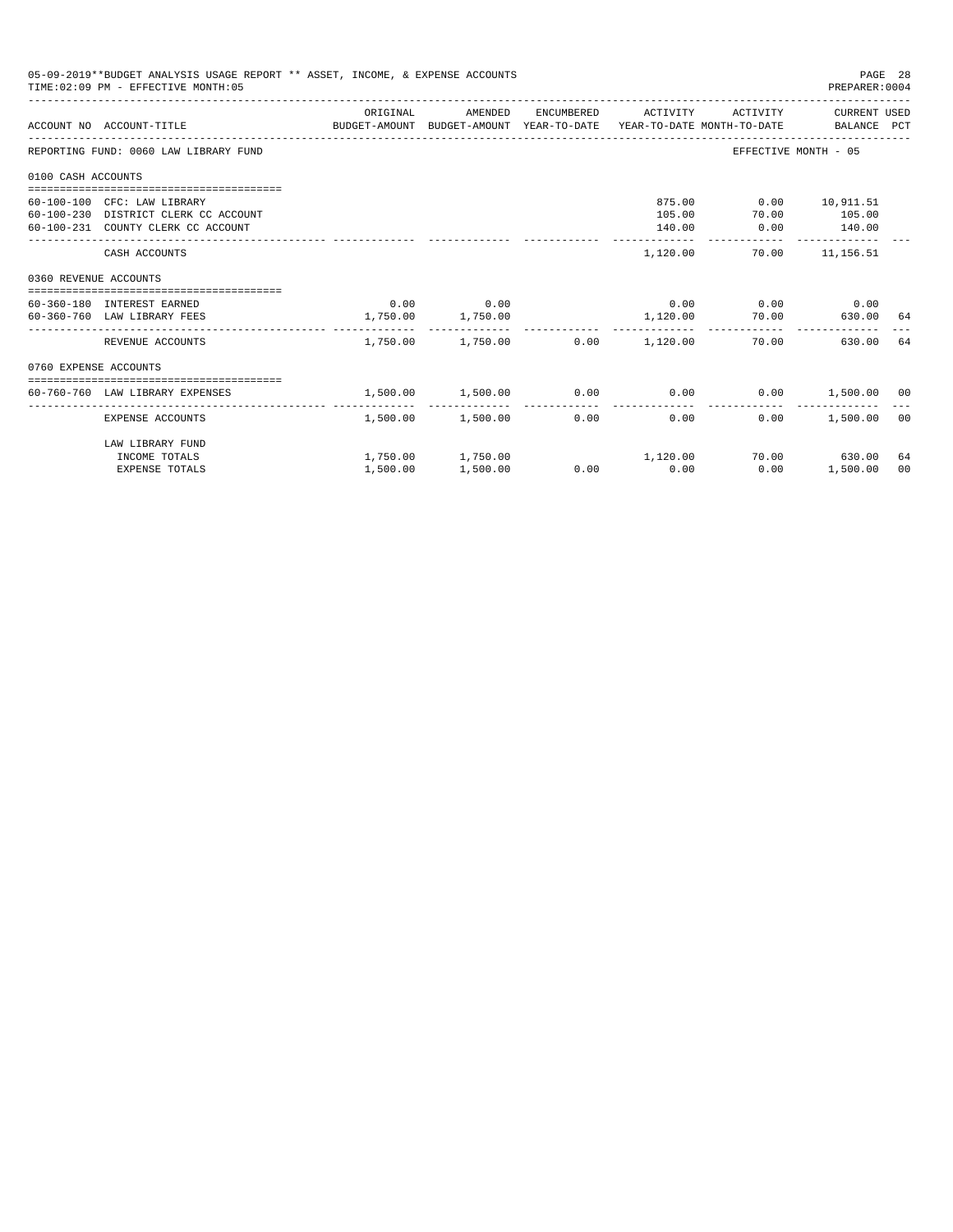|                       | 05-09-2019**BUDGET ANALYSIS USAGE REPORT ** ASSET, INCOME, & EXPENSE ACCOUNTS<br>TIME: 02:09 PM - EFFECTIVE MONTH: 05 |                           |                |                     |                                                                   |                                | PAGE 29<br>PREPARER: 0004          |    |
|-----------------------|-----------------------------------------------------------------------------------------------------------------------|---------------------------|----------------|---------------------|-------------------------------------------------------------------|--------------------------------|------------------------------------|----|
|                       | ACCOUNT NO ACCOUNT-TITLE                                                                                              | ORIGINAL<br>BUDGET-AMOUNT | AMENDED        | ENCUMBERED          | ACTIVITY<br>BUDGET-AMOUNT YEAR-TO-DATE YEAR-TO-DATE MONTH-TO-DATE | ACTIVITY                       | <b>CURRENT USED</b><br>BALANCE PCT |    |
|                       | REPORTING FUND: 0063 DISTRICT CLERK PRESERVATION FUND                                                                 |                           |                |                     |                                                                   | EFFECTIVE MONTH - 05           |                                    |    |
| 0100 CASH ACCOUNTS    |                                                                                                                       |                           |                |                     |                                                                   |                                |                                    |    |
|                       | 63-100-100 CFC: DISTRICT CLERK PRESERVATION<br>63-100-230 DISTRICT CLERK CC ACCOUNT                                   |                           |                |                     | 20.00                                                             | 165.53 5.00- 1,481.28<br>15.00 | 20.00                              |    |
|                       | CASH ACCOUNTS                                                                                                         |                           |                |                     | 185.53                                                            | 10.00                          | 1,501.28                           |    |
| 0363 REVENUE ACCOUNTS |                                                                                                                       |                           |                |                     |                                                                   |                                |                                    |    |
|                       |                                                                                                                       |                           |                |                     |                                                                   |                                |                                    |    |
|                       | 63-363-180 INTEREST EARNED                                                                                            | 87.00                     | 87.00          |                     | 9.42                                                              | 0.00                           | 77.58 11                           | 83 |
|                       | 63-363-763 DIST CLERK PRESERVATION FEES<br>63-363-764 DIST CLERK CHILD SUPPORT                                        | 211.00<br>0.00            | 211.00<br>0.00 |                     | 176.11<br>0.00                                                    | 10.00<br>0.00                  | 34.89<br>0.00                      |    |
|                       | 63-363-765 UNALLOCATED COURT COSTS BEFORE 03                                                                          | 0.00                      | 0.00           |                     | 0.00                                                              | 0.00                           | 0.00                               |    |
|                       |                                                                                                                       |                           |                |                     |                                                                   |                                |                                    |    |
|                       | REVENUE ACCOUNTS                                                                                                      | 298.00                    | 298.00         | 0.00                | 185.53                                                            | 10.00                          | 112.47                             | 62 |
| 0763 EXPENSE ACCOUNTS |                                                                                                                       |                           |                |                     |                                                                   |                                |                                    |    |
|                       |                                                                                                                       |                           |                |                     |                                                                   |                                |                                    |    |
|                       | 63-763-763 DIST CLERK PRESERVATION EXPENSE                                                                            | 0.00                      | 0.00           | 0.00                | 0.00                                                              | 0.00                           | 0.00                               |    |
|                       | 63-763-764 DIST CLERK CHILD SUPPORT                                                                                   | 0.00                      | 0.00           | 0.00                | 0.00                                                              | 0.00                           | 0.00                               |    |
|                       | 63-763-765 UNALLOCATED COURT COSTS BEFORE 03                                                                          | 0.00                      | 0.00           | 0.00<br>$- - - - -$ | 0.00<br>$\frac{1}{2}$                                             | 0.00                           | 0.00                               |    |
|                       | EXPENSE ACCOUNTS                                                                                                      | 0.00                      | 0.00           | 0.00                | 0.00                                                              | 0.00                           | 0.00                               |    |
|                       | DISTRICT CLERK PRESERVATION FUND                                                                                      |                           |                |                     |                                                                   |                                |                                    |    |
|                       | INCOME TOTALS                                                                                                         | 298.00                    | 298.00         |                     | 185.53                                                            | 10.00 112.47                   |                                    | 62 |
|                       | <b>EXPENSE TOTALS</b>                                                                                                 | 0.00                      | 0.00           | 0.00                | 0.00                                                              | 0.00                           | 0.00                               |    |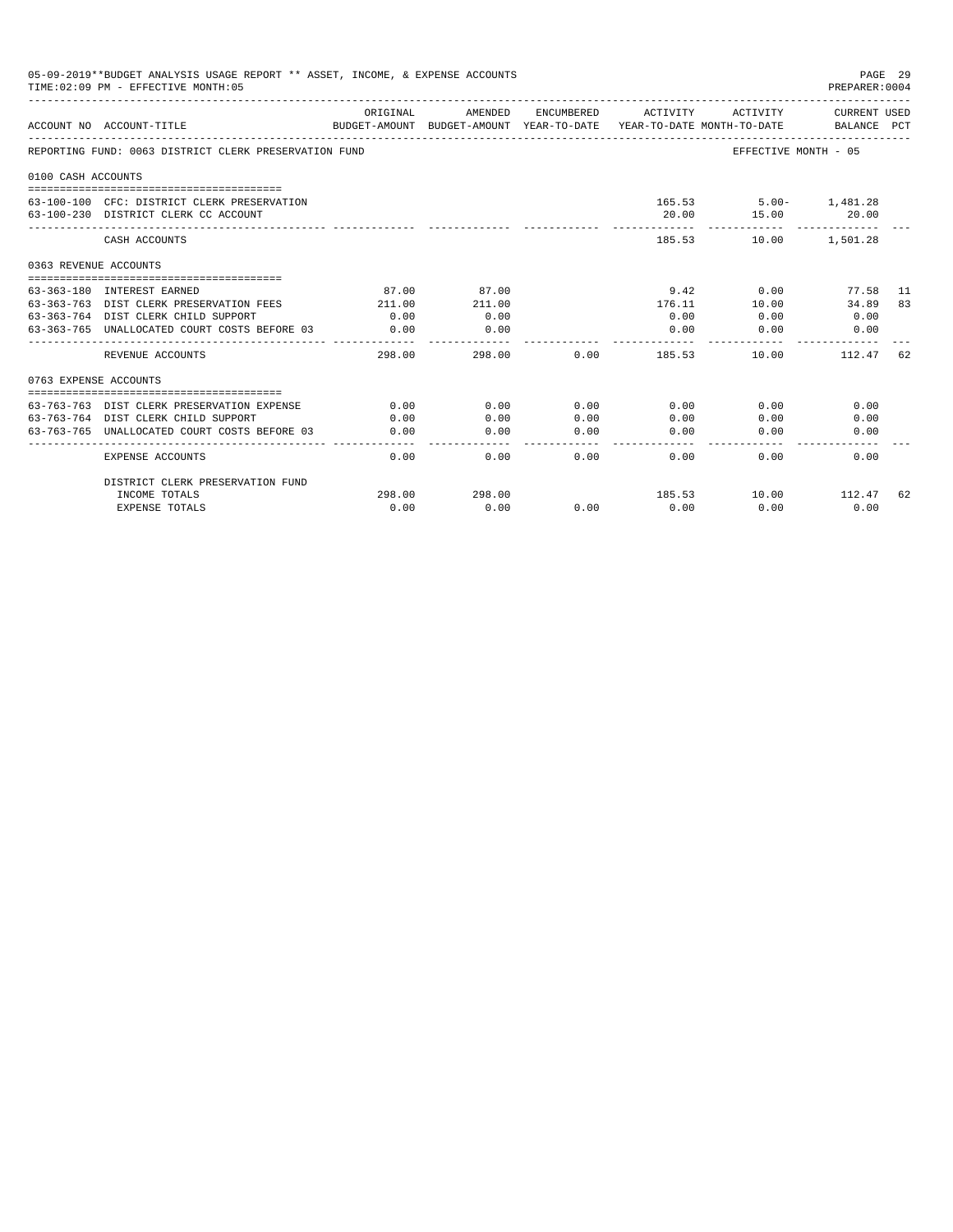|                       | 05-09-2019**BUDGET ANALYSIS USAGE REPORT ** ASSET, INCOME, & EXPENSE ACCOUNTS<br>TIME: 02:09 PM - EFFECTIVE MONTH: 05                      |                                              |                                          |                 |                         |                                                                      | PAGE 30<br>PREPARER: 0004 |    |
|-----------------------|--------------------------------------------------------------------------------------------------------------------------------------------|----------------------------------------------|------------------------------------------|-----------------|-------------------------|----------------------------------------------------------------------|---------------------------|----|
|                       | BUDGET-AMOUNT BUDGET-AMOUNT YEAR-TO-DATE  YEAR-TO-DATE MONTH-TO-DATE      BALANCE PCT<br>ACCOUNT NO ACCOUNT-TITLE                          | ORIGINAL                                     | AMENDED                                  |                 | ENCUMBERED ACTIVITY     |                                                                      | ACTIVITY CURRENT USED     |    |
|                       | REPORTING FUND: 0066 COURTHOUSE SECURITY FUND                                                                                              |                                              |                                          |                 |                         |                                                                      | EFFECTIVE MONTH - 05      |    |
| 0100 CASH ACCOUNTS    |                                                                                                                                            |                                              |                                          |                 |                         |                                                                      |                           |    |
|                       | 66-100-100 CFC: COURTHOUSE SECURITY<br>66-100-230 DISTRICT CLERK CC ACCOUNT<br>66-100-231 COUNTY CLERK CC ACCOUNT<br>66-100-232 JP ACCOUNT |                                              |                                          |                 | 15.00                   | 1,779.54 45.98 24,896.85<br>27.00 3.00 27.00<br>234.76 129.56 234.76 | 10.00 15.00               |    |
|                       | CASH ACCOUNTS                                                                                                                              |                                              |                                          |                 | 2,056.30                | 188.54                                                               | 25,173.61                 |    |
| 0366 REVENUE ACCOUNTS |                                                                                                                                            |                                              |                                          |                 |                         |                                                                      |                           |    |
|                       | --------------------------------------<br>66-366-180 INTEREST EARNED                                                                       | 0.00                                         | 0.00                                     |                 |                         | $0.00$ $0.00$ $0.00$ $0.00$                                          |                           |    |
|                       | 66-366-766 COURTHOUSE SECURITY FEES 3,400.00 3,400.00                                                                                      |                                              |                                          |                 |                         | 2,501.70 188.54                                                      | 898.30 74                 |    |
|                       | REVENUE ACCOUNTS                                                                                                                           |                                              | $3.400.00$ $3.400.00$ $0.00$ $2.501.70$  |                 |                         | 188.54                                                               | 898.30                    | 74 |
| 0766 EXPENSE ACCOUNTS |                                                                                                                                            |                                              |                                          |                 |                         |                                                                      |                           |    |
|                       | 66-766-766 COURTHOUSE SECURITY EXPENSES                                                                                                    | $1,000.00$ $1,000.00$ $0.00$ $454.40$ $0.00$ |                                          |                 |                         |                                                                      | 545.60 45                 |    |
|                       | EXPENSE ACCOUNTS                                                                                                                           |                                              | $1.000.00$ $1.000.00$                    |                 | ---------------<br>0.00 | 0.00<br>454.40                                                       | 545.60                    | 45 |
|                       | COURTHOUSE SECURITY FUND                                                                                                                   |                                              |                                          |                 |                         |                                                                      |                           |    |
|                       | INCOME TOTALS                                                                                                                              |                                              | 3,400.00 3,400.00 2,501.70 188.54 898.30 |                 |                         |                                                                      |                           | 74 |
|                       | <b>EXPENSE TOTALS</b>                                                                                                                      | 1,000.00                                     | 1,000.00                                 | $0.00$ $454.40$ |                         | 0.00                                                                 | 545.60                    | 45 |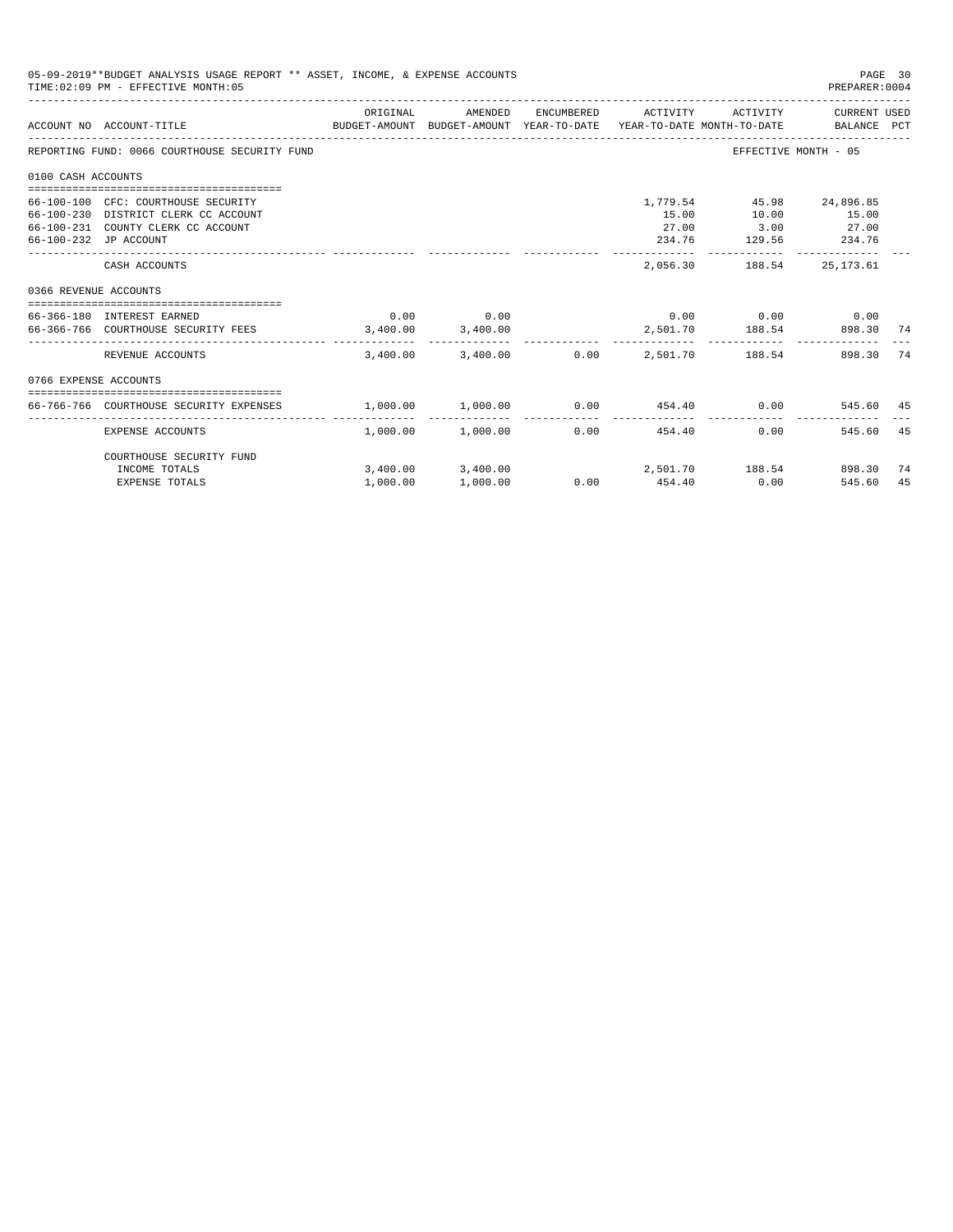| 05-09-2019**BUDGET ANALYSIS USAGE REPORT ** ASSET, INCOME, & EXPENSE ACCOUNTS<br>PAGE 31<br>TIME: 02:09 PM - EFFECTIVE MONTH: 05<br>PREPARER: 0004<br>ACTIVITY CURRENT USED<br>ORIGINAL<br>AMENDED<br>ENCUMBERED ACTIVITY<br>ACCOUNT NO ACCOUNT-TITLE COMPARENT AND BUDGET-AMOUNT BUDGET-AMOUNT YEAR-TO-DATE YEAR-TO-DATE MONTH-TO-DATE BALANCE PCT<br>REPORTING FUND: 0068 COUNTY PRESERVATION FUND<br>EFFECTIVE MONTH - 05<br>0100 CASH ACCOUNTS<br>356.44 5.00- 3,186.18<br>68-100-100 CFC: COUNTY PRESERVATION<br>15.00 20.00<br>68-100-230 DISTRICT CLERK CC ACCOUNT<br>20.00<br>20.00<br>68-100-231 COUNTY CLERK CC ACCOUNT<br>$0.00$ 20.00<br>--------------<br>____________<br>-------------<br>396.44<br>10.00 3,226.18<br>CASH ACCOUNTS<br>0368 REVENUE ACCOUNTS<br>11.00<br>1.16 0.00 9.84 11<br>11.00<br>68-368-180 INTEREST EARNED<br>395.28 10.00 398.72 50<br>794.00<br>68-368-768 COUNTY PRESERVATION FEES<br>794.00<br>--------------<br>805.00 0.00<br>805.00<br>396.44<br>10.00<br>408.56<br>REVENUE ACCOUNTS<br>0768 EXPENSE ACCOUNTS<br>0.00<br>$0.00$ 0.00<br>68-768-768 COUNTY PRESERVATION EXPENSES<br>0.00<br>0.00<br>0.00 |                          |        |        |      |      |                     |      |    |
|-----------------------------------------------------------------------------------------------------------------------------------------------------------------------------------------------------------------------------------------------------------------------------------------------------------------------------------------------------------------------------------------------------------------------------------------------------------------------------------------------------------------------------------------------------------------------------------------------------------------------------------------------------------------------------------------------------------------------------------------------------------------------------------------------------------------------------------------------------------------------------------------------------------------------------------------------------------------------------------------------------------------------------------------------------------------------------------------------------------------------------------------------------|--------------------------|--------|--------|------|------|---------------------|------|----|
|                                                                                                                                                                                                                                                                                                                                                                                                                                                                                                                                                                                                                                                                                                                                                                                                                                                                                                                                                                                                                                                                                                                                                     |                          |        |        |      |      |                     |      |    |
|                                                                                                                                                                                                                                                                                                                                                                                                                                                                                                                                                                                                                                                                                                                                                                                                                                                                                                                                                                                                                                                                                                                                                     |                          |        |        |      |      |                     |      |    |
|                                                                                                                                                                                                                                                                                                                                                                                                                                                                                                                                                                                                                                                                                                                                                                                                                                                                                                                                                                                                                                                                                                                                                     |                          |        |        |      |      |                     |      |    |
|                                                                                                                                                                                                                                                                                                                                                                                                                                                                                                                                                                                                                                                                                                                                                                                                                                                                                                                                                                                                                                                                                                                                                     |                          |        |        |      |      |                     |      |    |
|                                                                                                                                                                                                                                                                                                                                                                                                                                                                                                                                                                                                                                                                                                                                                                                                                                                                                                                                                                                                                                                                                                                                                     |                          |        |        |      |      |                     |      |    |
|                                                                                                                                                                                                                                                                                                                                                                                                                                                                                                                                                                                                                                                                                                                                                                                                                                                                                                                                                                                                                                                                                                                                                     |                          |        |        |      |      |                     |      |    |
|                                                                                                                                                                                                                                                                                                                                                                                                                                                                                                                                                                                                                                                                                                                                                                                                                                                                                                                                                                                                                                                                                                                                                     |                          |        |        |      |      |                     |      |    |
|                                                                                                                                                                                                                                                                                                                                                                                                                                                                                                                                                                                                                                                                                                                                                                                                                                                                                                                                                                                                                                                                                                                                                     |                          |        |        |      |      |                     |      | 49 |
|                                                                                                                                                                                                                                                                                                                                                                                                                                                                                                                                                                                                                                                                                                                                                                                                                                                                                                                                                                                                                                                                                                                                                     |                          |        |        |      |      |                     |      |    |
|                                                                                                                                                                                                                                                                                                                                                                                                                                                                                                                                                                                                                                                                                                                                                                                                                                                                                                                                                                                                                                                                                                                                                     |                          |        |        |      |      |                     |      |    |
|                                                                                                                                                                                                                                                                                                                                                                                                                                                                                                                                                                                                                                                                                                                                                                                                                                                                                                                                                                                                                                                                                                                                                     | <b>EXPENSE ACCOUNTS</b>  | 0.00   | 0.00   | 0.00 | 0.00 | 0.00                | 0.00 |    |
|                                                                                                                                                                                                                                                                                                                                                                                                                                                                                                                                                                                                                                                                                                                                                                                                                                                                                                                                                                                                                                                                                                                                                     | COUNTY PRESERVATION FUND |        |        |      |      |                     |      |    |
|                                                                                                                                                                                                                                                                                                                                                                                                                                                                                                                                                                                                                                                                                                                                                                                                                                                                                                                                                                                                                                                                                                                                                     | INCOME TOTALS            | 805.00 | 805.00 |      |      | 396.44 10.00 408.56 |      | 49 |
|                                                                                                                                                                                                                                                                                                                                                                                                                                                                                                                                                                                                                                                                                                                                                                                                                                                                                                                                                                                                                                                                                                                                                     | <b>EXPENSE TOTALS</b>    | 0.00   | 0.00   | 0.00 | 0.00 | 0.00                | 0.00 |    |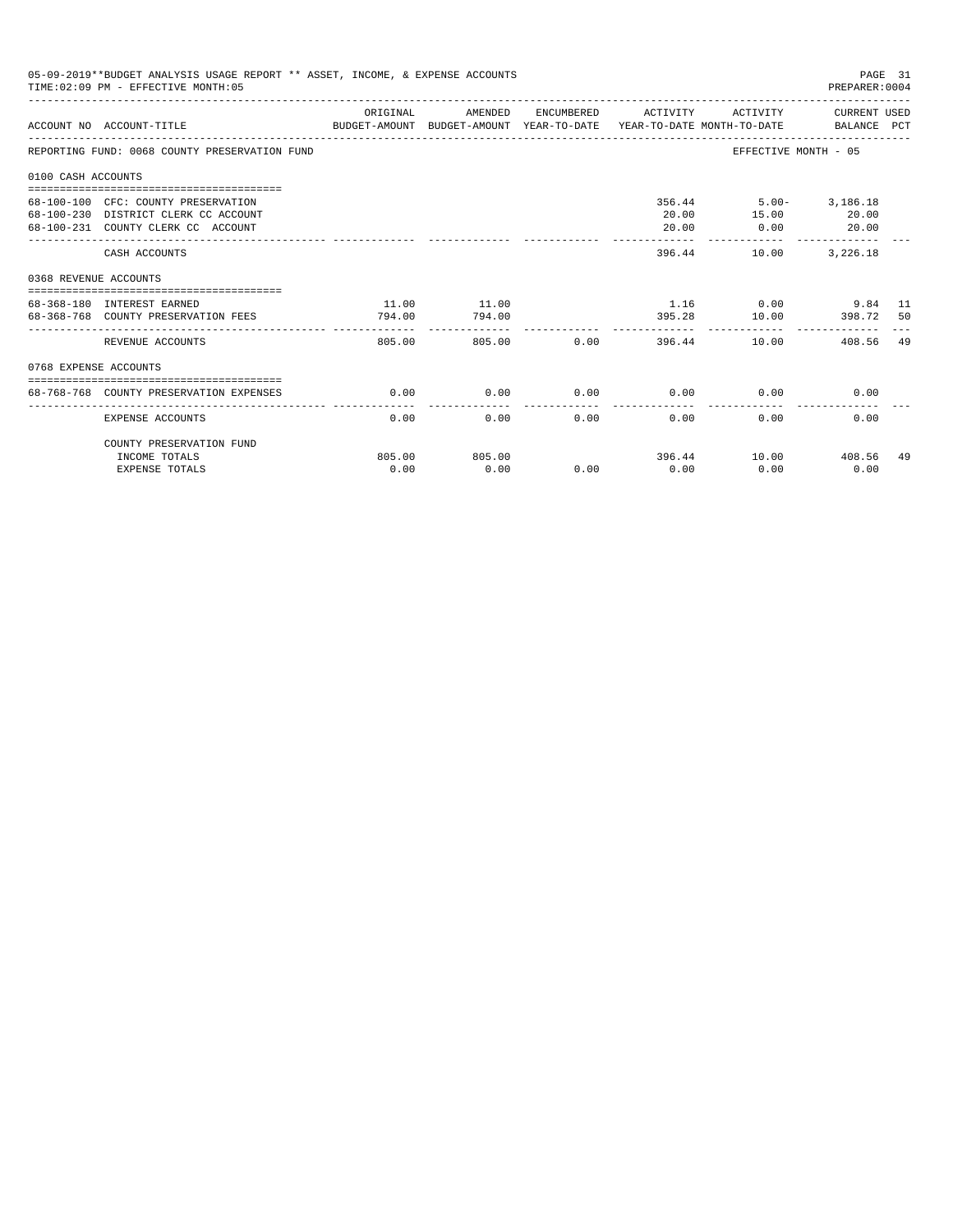|                       | 05-09-2019**BUDGET ANALYSIS USAGE REPORT ** ASSET, INCOME, & EXPENSE ACCOUNTS<br>TIME: 02:09 PM - EFFECTIVE MONTH: 05 |          |                           |      |                     |                      | PAGE 32<br>PREPARER: 0004       |  |
|-----------------------|-----------------------------------------------------------------------------------------------------------------------|----------|---------------------------|------|---------------------|----------------------|---------------------------------|--|
|                       | ACCOUNT NO ACCOUNT-TITLE CONTROL SUDGET-AMOUNT BUDGET-AMOUNT YEAR-TO-DATE YEAR-TO-DATE MONTH-TO-DATE BALANCE PCT      | ORIGINAL | AMENDED                   |      | ENCUMBERED ACTIVITY |                      | ACTIVITY CURRENT USED           |  |
|                       | REPORTING FUND: 0070 INMATE PHONE FUND PROFIT ACCOUNT                                                                 |          |                           |      |                     |                      | EFFECTIVE MONTH - 05            |  |
| 0100 CASH ACCOUNTS    |                                                                                                                       |          |                           |      |                     |                      |                                 |  |
|                       | 70-100-100 CFC: INMATE PHONE FUND<br>70-100-110 INMATE PHONE CHECKING                                                 |          |                           |      | 0.00                | 332.73 0.00 1.498.71 | $0.00$ 949.06<br>-------------- |  |
|                       | CASH ACCOUNTS                                                                                                         |          |                           |      |                     | 332.73<br>0.00       | 2,447.77                        |  |
| 0370 REVENUE ACCOUNTS |                                                                                                                       |          |                           |      |                     |                      |                                 |  |
|                       | 70-370-180 INTEREST EARNED<br>70-370-770 INMATE PHONE REVENUES                                                        | 0.00     | 0.00<br>1,000.00 1,000.00 |      | 0.00<br>627.30      | 0.00                 | $0.00$ 0.00<br>372.70 63        |  |
|                       | REVENUE ACCOUNTS                                                                                                      |          | $1,000.00$ $1,000.00$     | 0.00 |                     | 627.30               | 0.00<br>372.70 63               |  |
| 0770 EXPENSE ACCOUNTS |                                                                                                                       |          |                           |      |                     |                      |                                 |  |
|                       | 70-770-770 INMATE PHONE EXPENSES                                                                                      | 0.00     | 0.00                      | 0.00 |                     |                      | $294.57$ 0.00 294.57-           |  |
|                       | EXPENSE ACCOUNTS                                                                                                      | 0.00     | 0.00                      | 0.00 | 294.57              | 0.00                 | $294.57-$                       |  |
|                       | INMATE PHONE FUND PROFIT ACCOUNT                                                                                      |          |                           |      |                     |                      |                                 |  |
|                       | INCOME TOTALS<br><b>EXPENSE TOTALS</b>                                                                                | 0.00     | 1,000.00 1,000.00<br>0.00 | 0.00 | 294.57              | 627.30<br>0.00       | $0.00$ 372.70 63<br>$294.57-$   |  |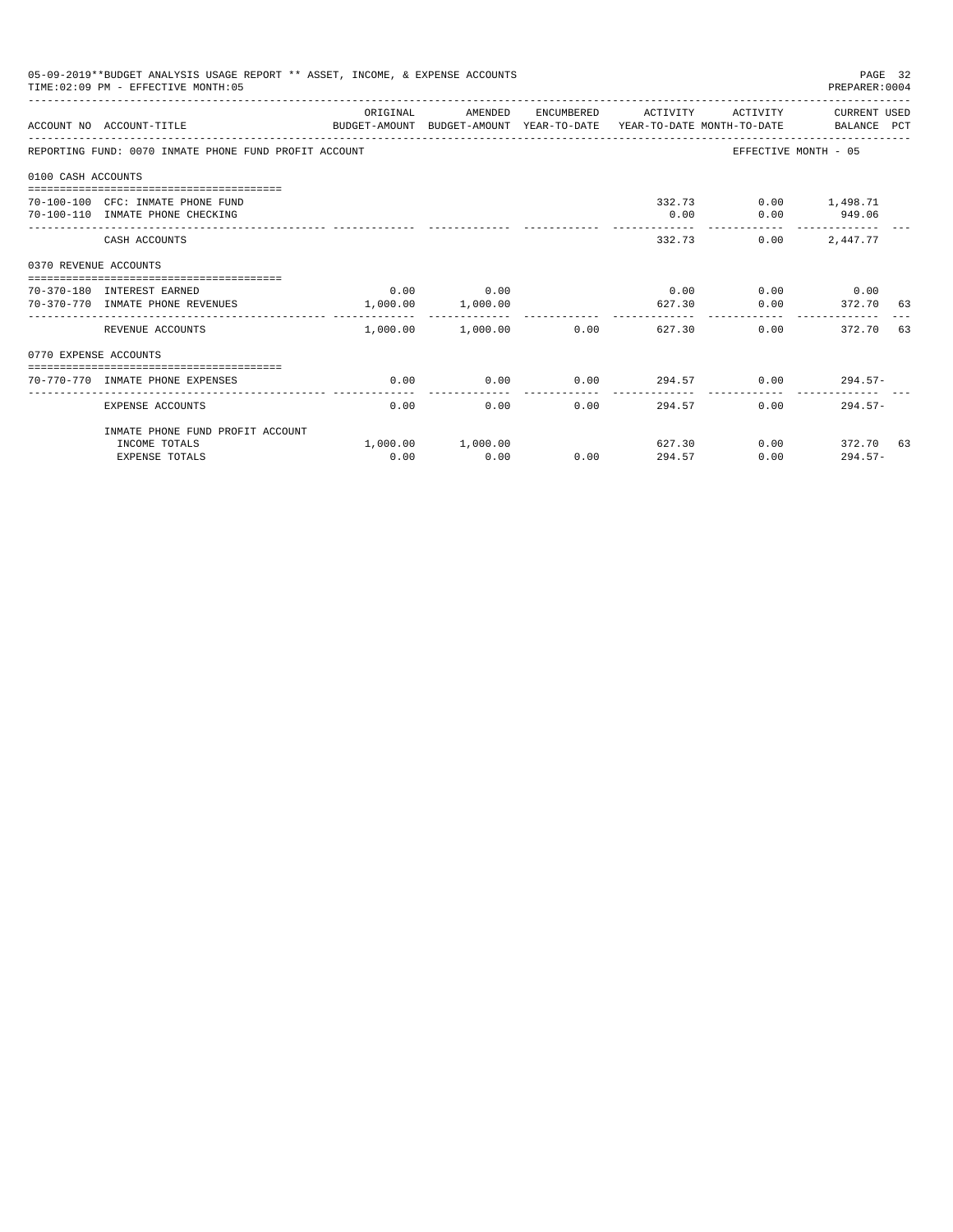|                       | 05-09-2019**BUDGET ANALYSIS USAGE REPORT ** ASSET, INCOME, & EXPENSE ACCOUNTS<br>TIME: 02:09 PM - EFFECTIVE MONTH: 05 |                     |                       |       |                                                               |                                       | PAGE 33<br>PREPARER:0004 |     |
|-----------------------|-----------------------------------------------------------------------------------------------------------------------|---------------------|-----------------------|-------|---------------------------------------------------------------|---------------------------------------|--------------------------|-----|
|                       |                                                                                                                       | ORIGINAL            | AMENDED               |       | ENCUMBERED ACTIVITY                                           |                                       | ACTIVITY CURRENT USED    |     |
|                       | ACCOUNT NO ACCOUNT-TITLE CONTROL BUDGET-AMOUNT BUDGET-AMOUNT YEAR-TO-DATE YEAR-TO-DATE MONTH-TO-DATE BALANCE PCT      |                     |                       |       |                                                               |                                       |                          |     |
|                       | REPORTING FUND: 0072 HOT CHECK FUND                                                                                   |                     |                       |       |                                                               | EFFECTIVE MONTH - 05                  |                          |     |
| 0100 CASH ACCOUNTS    |                                                                                                                       |                     |                       |       |                                                               |                                       |                          |     |
|                       | 72-100-100 CFC: HOT CHECK FUND                                                                                        |                     |                       |       |                                                               | $30.84 - 76.92$ 2,677.99              |                          |     |
|                       | CASH ACCOUNTS                                                                                                         |                     |                       |       | $30.84 -$                                                     |                                       | 76.92 2,677.99           |     |
| 0372 REVENUE ACCOUNTS |                                                                                                                       |                     |                       |       |                                                               |                                       |                          |     |
|                       | 72-372-180 INTEREST EARNED                                                                                            |                     | 35.00 35.00           |       |                                                               | 3.99 0.00 31.01 11                    |                          |     |
|                       | 72-372-772 HOT CHECK REVENUES                                                                                         | $1,686.00$ 1,686.00 |                       |       | 366.92 76.92 1,319.08 22                                      |                                       |                          |     |
|                       | REVENUE ACCOUNTS                                                                                                      |                     |                       |       | $1,721.00$ $1,721.00$ $0.00$ $370.91$ $76.92$ $1,350.09$      |                                       |                          | -22 |
| 0772 EXPENSE ACCOUNTS |                                                                                                                       |                     |                       |       |                                                               |                                       |                          |     |
|                       | 72-772-772 HOT CHECK EXPENSES                                                                                         |                     |                       |       | $1,600.00$ $1,600.00$ $56.92$ $270.00$ $0.00$ $1,273.08$ $20$ |                                       |                          |     |
|                       | EXPENSE ACCOUNTS                                                                                                      |                     | 1,600.00 1,600.00     | 56.92 | 270.00                                                        | -----------------------------<br>0.00 | 1,273.08                 | 20  |
|                       | HOT CHECK FUND                                                                                                        |                     |                       |       |                                                               |                                       |                          |     |
|                       | INCOME TOTALS                                                                                                         |                     | $1,721,00$ $1,721,00$ |       |                                                               | 370.91 76.92 1.350.09                 |                          | 22  |
|                       | <b>EXPENSE TOTALS</b>                                                                                                 | 1,600.00            | 1,600.00              | 56.92 | 270.00                                                        | 0.00                                  | 1,273.08                 | 20  |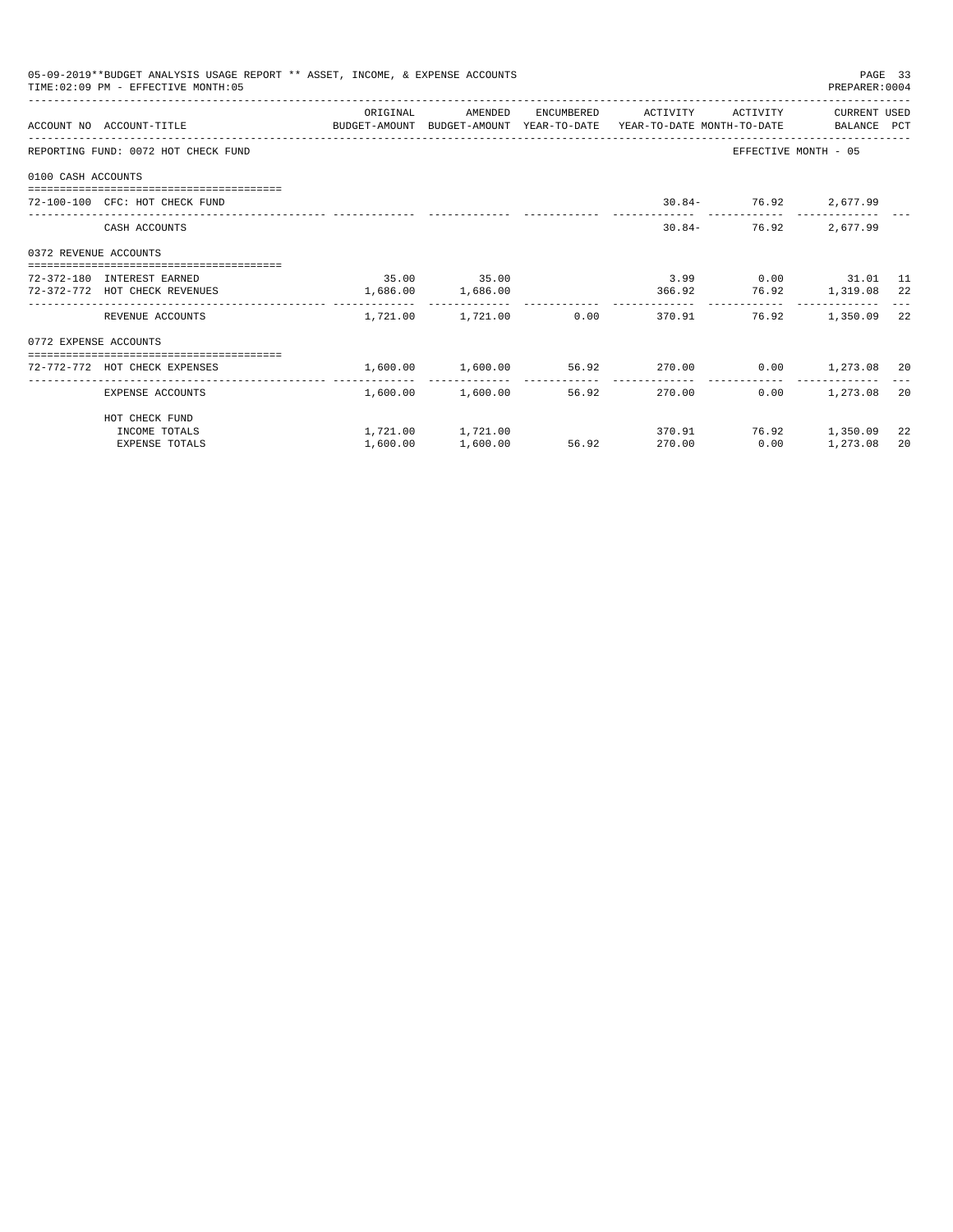| 05-09-2019**BUDGET ANALYSIS USAGE REPORT ** ASSET, INCOME, & EXPENSE ACCOUNTS<br>TIME: 02:09 PM - EFFECTIVE MONTH: 05<br>PREPARER: 0004<br>ORIGINAL<br>AMENDED<br>ENCUMBERED<br>ACTIVITY<br>ACTIVITY<br>ACCOUNT NO ACCOUNT-TITLE<br>BUDGET-AMOUNT BUDGET-AMOUNT YEAR-TO-DATE<br>YEAR-TO-DATE MONTH-TO-DATE<br>REPORTING FUND: 0074 BAIL BOND FUND<br>EFFECTIVE MONTH - 05<br>0100 CASH ACCOUNTS<br>1,690.00- 0.00 32,848.88<br>74-100-100 CFC: BAIL BOND FUND<br>185.00<br>74-100-232 JP CREDIT CARD ACCOUNT<br>0.00<br>185.00<br>-------------<br>$1.505.00 -$<br>CASH ACCOUNTS<br>$0.00$ 33,033.88<br>0374 REVENUE ACCOUNTS<br>0.00<br>0.00<br>0.00<br>0.00<br>74-374-180 INTEREST EARNED<br>0.00<br>460.00<br>640.00<br>180.00<br>74-374-774 BAIL BOND FEES<br>640.00<br>0.00<br>74-374-775 SALE OF ESTRAY<br>0.00<br>0.00<br>0.00<br>0.00<br>0.00<br>74-374-776 CASH BAIL BOND'S<br>0.00<br>4,400.00<br>4,400.00<br>49,255.00<br>-------------<br>. <u>.</u><br>-------------<br>REVENUE ACCOUNTS<br>5,040,00<br>5,040.00 0.00<br>49,435.00<br>0.00<br>0774 EXPENSE ACCOUNTS<br>0.00<br>600.00 00<br>74-774-774 BAIL BOND EXPENSES<br>600.00<br>600.00<br>0.00<br>0.00<br>0.00<br>0.00<br>74-774-775 SALE OF ESTRAY<br>0.00<br>0.00<br>0.00<br>0.00<br>0.00<br>0.00<br>0.00<br>74-774-776 CASH BOND EXPENSES<br>50,940.00<br>0.00<br>$50.940.00 -$ |                       |        |                   |      |           |      | PAGE 34                     |    |
|--------------------------------------------------------------------------------------------------------------------------------------------------------------------------------------------------------------------------------------------------------------------------------------------------------------------------------------------------------------------------------------------------------------------------------------------------------------------------------------------------------------------------------------------------------------------------------------------------------------------------------------------------------------------------------------------------------------------------------------------------------------------------------------------------------------------------------------------------------------------------------------------------------------------------------------------------------------------------------------------------------------------------------------------------------------------------------------------------------------------------------------------------------------------------------------------------------------------------------------------------------------------------------------------------------------------------------------------------------|-----------------------|--------|-------------------|------|-----------|------|-----------------------------|----|
|                                                                                                                                                                                                                                                                                                                                                                                                                                                                                                                                                                                                                                                                                                                                                                                                                                                                                                                                                                                                                                                                                                                                                                                                                                                                                                                                                        |                       |        |                   |      |           |      | CURRENT USED<br>BALANCE PCT |    |
|                                                                                                                                                                                                                                                                                                                                                                                                                                                                                                                                                                                                                                                                                                                                                                                                                                                                                                                                                                                                                                                                                                                                                                                                                                                                                                                                                        |                       |        |                   |      |           |      |                             |    |
|                                                                                                                                                                                                                                                                                                                                                                                                                                                                                                                                                                                                                                                                                                                                                                                                                                                                                                                                                                                                                                                                                                                                                                                                                                                                                                                                                        |                       |        |                   |      |           |      |                             |    |
|                                                                                                                                                                                                                                                                                                                                                                                                                                                                                                                                                                                                                                                                                                                                                                                                                                                                                                                                                                                                                                                                                                                                                                                                                                                                                                                                                        |                       |        |                   |      |           |      |                             |    |
|                                                                                                                                                                                                                                                                                                                                                                                                                                                                                                                                                                                                                                                                                                                                                                                                                                                                                                                                                                                                                                                                                                                                                                                                                                                                                                                                                        |                       |        |                   |      |           |      |                             |    |
|                                                                                                                                                                                                                                                                                                                                                                                                                                                                                                                                                                                                                                                                                                                                                                                                                                                                                                                                                                                                                                                                                                                                                                                                                                                                                                                                                        |                       |        |                   |      |           |      |                             |    |
|                                                                                                                                                                                                                                                                                                                                                                                                                                                                                                                                                                                                                                                                                                                                                                                                                                                                                                                                                                                                                                                                                                                                                                                                                                                                                                                                                        |                       |        |                   |      |           |      |                             |    |
|                                                                                                                                                                                                                                                                                                                                                                                                                                                                                                                                                                                                                                                                                                                                                                                                                                                                                                                                                                                                                                                                                                                                                                                                                                                                                                                                                        |                       |        |                   |      |           |      |                             |    |
|                                                                                                                                                                                                                                                                                                                                                                                                                                                                                                                                                                                                                                                                                                                                                                                                                                                                                                                                                                                                                                                                                                                                                                                                                                                                                                                                                        |                       |        |                   |      |           |      |                             | 28 |
|                                                                                                                                                                                                                                                                                                                                                                                                                                                                                                                                                                                                                                                                                                                                                                                                                                                                                                                                                                                                                                                                                                                                                                                                                                                                                                                                                        |                       |        |                   |      |           |      |                             |    |
|                                                                                                                                                                                                                                                                                                                                                                                                                                                                                                                                                                                                                                                                                                                                                                                                                                                                                                                                                                                                                                                                                                                                                                                                                                                                                                                                                        |                       |        |                   |      |           |      | 44,855.00+ 119              |    |
|                                                                                                                                                                                                                                                                                                                                                                                                                                                                                                                                                                                                                                                                                                                                                                                                                                                                                                                                                                                                                                                                                                                                                                                                                                                                                                                                                        |                       |        |                   |      |           |      | 44,395.00+ 981              |    |
|                                                                                                                                                                                                                                                                                                                                                                                                                                                                                                                                                                                                                                                                                                                                                                                                                                                                                                                                                                                                                                                                                                                                                                                                                                                                                                                                                        |                       |        |                   |      |           |      |                             |    |
|                                                                                                                                                                                                                                                                                                                                                                                                                                                                                                                                                                                                                                                                                                                                                                                                                                                                                                                                                                                                                                                                                                                                                                                                                                                                                                                                                        |                       |        |                   |      |           |      |                             |    |
|                                                                                                                                                                                                                                                                                                                                                                                                                                                                                                                                                                                                                                                                                                                                                                                                                                                                                                                                                                                                                                                                                                                                                                                                                                                                                                                                                        |                       |        |                   |      |           |      |                             |    |
|                                                                                                                                                                                                                                                                                                                                                                                                                                                                                                                                                                                                                                                                                                                                                                                                                                                                                                                                                                                                                                                                                                                                                                                                                                                                                                                                                        |                       |        |                   |      |           |      |                             |    |
|                                                                                                                                                                                                                                                                                                                                                                                                                                                                                                                                                                                                                                                                                                                                                                                                                                                                                                                                                                                                                                                                                                                                                                                                                                                                                                                                                        |                       |        |                   |      |           |      | ---------                   |    |
|                                                                                                                                                                                                                                                                                                                                                                                                                                                                                                                                                                                                                                                                                                                                                                                                                                                                                                                                                                                                                                                                                                                                                                                                                                                                                                                                                        | EXPENSE ACCOUNTS      | 600.00 | 600.00            | 0.00 | 50,940.00 | 0.00 | $50.340.00 - 490$           |    |
|                                                                                                                                                                                                                                                                                                                                                                                                                                                                                                                                                                                                                                                                                                                                                                                                                                                                                                                                                                                                                                                                                                                                                                                                                                                                                                                                                        | <b>BAIL BOND FUND</b> |        |                   |      |           |      |                             |    |
|                                                                                                                                                                                                                                                                                                                                                                                                                                                                                                                                                                                                                                                                                                                                                                                                                                                                                                                                                                                                                                                                                                                                                                                                                                                                                                                                                        | INCOME TOTALS         |        | 5,040.00 5,040.00 |      | 49,435.00 |      | $0.00$ $44,395.00+981$      |    |
|                                                                                                                                                                                                                                                                                                                                                                                                                                                                                                                                                                                                                                                                                                                                                                                                                                                                                                                                                                                                                                                                                                                                                                                                                                                                                                                                                        | <b>EXPENSE TOTALS</b> | 600.00 | 600.00            | 0.00 | 50,940.00 | 0.00 | $50.340.00 - 490$           |    |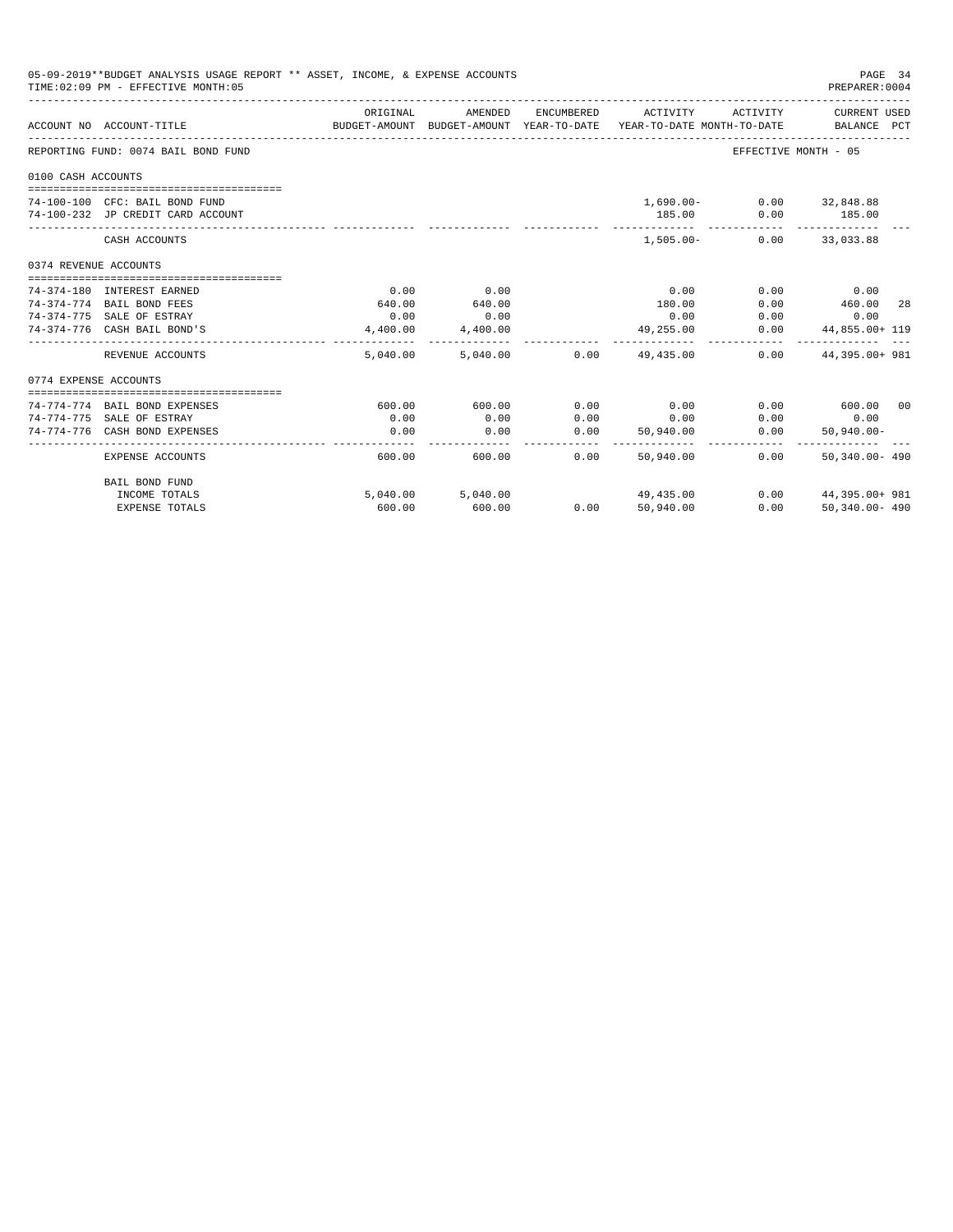| 05-09-2019**BUDGET ANALYSIS USAGE REPORT ** ASSET, INCOME, & EXPENSE ACCOUNTS<br>PAGE 35<br>TIME: 02:09 PM - EFFECTIVE MONTH: 05<br>PREPARER:0004<br>ORIGINAL<br>AMENDED<br>ENCUMBERED<br>ACTIVITY<br>ACTIVITY<br>CURRENT USED<br>ACCOUNT NO ACCOUNT-TITLE<br>BUDGET-AMOUNT BUDGET-AMOUNT YEAR-TO-DATE YEAR-TO-DATE MONTH-TO-DATE BALANCE PCT<br>REPORTING FUND: 0076 STATE CRIMINAL & CIVIL FEES FUND<br>EFFECTIVE MONTH - 05<br>0100 CASH ACCOUNTS<br>5,396.30-260.70 86,990.84<br>76-100-100 CFC: STATE CRIMINAL & CIVIL FEES<br>76-100-230 DISTRICT CLERK CC ACCOUNT<br>486.00 334.00<br>486.00<br>76-100-231 COUNTY CLERK CC ACCOUNT<br>$\begin{array}{cccc} 641.60 & 0.00 & 641.60 \\ 2,704.48 & 442.84 & 2,704.48 \end{array}$<br>76-100-232 JP CC ACCOUNT<br>1,564.22 - 1,037.54 90,822.92<br>CASH ACCOUNTS<br>0376 REVENUE ACCOUNTS<br>0.00<br>0.00<br>0.00<br>0.00<br>0.00<br>76-376-180 INTEREST EARNED<br>76-376-701 DELINQUENT CASES<br>0.00<br>0.00<br>0.00<br>0.00<br>0.00<br>380.00<br>156.97<br>$0.00$ 223.03<br>380.00<br>76-376-702 GUARDIANSHIP<br>41<br>6.00<br>$0.00$ 6.00<br>76-376-703 DC-CAR-BVS TO TX VITAL STATISTICS<br>6.00<br>0.00<br>00<br>2,000.00 2,000.00<br>76-376-704 PARKS & WILDLIFE<br>0.00<br>$0.00$ 2,000.00<br>00<br>52, 125.00 52, 125.00<br>8,727.54 1,037.54 43,397.46<br>76-376-776 STATE FEE CRIMINAL & CIVIL<br>17<br>$\frac{1}{2}$<br>54,511.00 54,511.00 0.00 8,884.51 1,037.54 45,626.49<br>16<br>REVENUE ACCOUNTS |                                                                             |              |                     |       |                                      |      |                                                                                                                     |                      |
|-----------------------------------------------------------------------------------------------------------------------------------------------------------------------------------------------------------------------------------------------------------------------------------------------------------------------------------------------------------------------------------------------------------------------------------------------------------------------------------------------------------------------------------------------------------------------------------------------------------------------------------------------------------------------------------------------------------------------------------------------------------------------------------------------------------------------------------------------------------------------------------------------------------------------------------------------------------------------------------------------------------------------------------------------------------------------------------------------------------------------------------------------------------------------------------------------------------------------------------------------------------------------------------------------------------------------------------------------------------------------------------------------------------------------------------------------------------------------|-----------------------------------------------------------------------------|--------------|---------------------|-------|--------------------------------------|------|---------------------------------------------------------------------------------------------------------------------|----------------------|
|                                                                                                                                                                                                                                                                                                                                                                                                                                                                                                                                                                                                                                                                                                                                                                                                                                                                                                                                                                                                                                                                                                                                                                                                                                                                                                                                                                                                                                                                       |                                                                             |              |                     |       |                                      |      |                                                                                                                     |                      |
|                                                                                                                                                                                                                                                                                                                                                                                                                                                                                                                                                                                                                                                                                                                                                                                                                                                                                                                                                                                                                                                                                                                                                                                                                                                                                                                                                                                                                                                                       |                                                                             |              |                     |       |                                      |      |                                                                                                                     |                      |
|                                                                                                                                                                                                                                                                                                                                                                                                                                                                                                                                                                                                                                                                                                                                                                                                                                                                                                                                                                                                                                                                                                                                                                                                                                                                                                                                                                                                                                                                       |                                                                             |              |                     |       |                                      |      |                                                                                                                     |                      |
|                                                                                                                                                                                                                                                                                                                                                                                                                                                                                                                                                                                                                                                                                                                                                                                                                                                                                                                                                                                                                                                                                                                                                                                                                                                                                                                                                                                                                                                                       |                                                                             |              |                     |       |                                      |      |                                                                                                                     |                      |
|                                                                                                                                                                                                                                                                                                                                                                                                                                                                                                                                                                                                                                                                                                                                                                                                                                                                                                                                                                                                                                                                                                                                                                                                                                                                                                                                                                                                                                                                       |                                                                             |              |                     |       |                                      |      |                                                                                                                     |                      |
|                                                                                                                                                                                                                                                                                                                                                                                                                                                                                                                                                                                                                                                                                                                                                                                                                                                                                                                                                                                                                                                                                                                                                                                                                                                                                                                                                                                                                                                                       |                                                                             |              |                     |       |                                      |      |                                                                                                                     |                      |
|                                                                                                                                                                                                                                                                                                                                                                                                                                                                                                                                                                                                                                                                                                                                                                                                                                                                                                                                                                                                                                                                                                                                                                                                                                                                                                                                                                                                                                                                       |                                                                             |              |                     |       |                                      |      |                                                                                                                     |                      |
|                                                                                                                                                                                                                                                                                                                                                                                                                                                                                                                                                                                                                                                                                                                                                                                                                                                                                                                                                                                                                                                                                                                                                                                                                                                                                                                                                                                                                                                                       |                                                                             |              |                     |       |                                      |      |                                                                                                                     |                      |
|                                                                                                                                                                                                                                                                                                                                                                                                                                                                                                                                                                                                                                                                                                                                                                                                                                                                                                                                                                                                                                                                                                                                                                                                                                                                                                                                                                                                                                                                       |                                                                             |              |                     |       |                                      |      |                                                                                                                     |                      |
|                                                                                                                                                                                                                                                                                                                                                                                                                                                                                                                                                                                                                                                                                                                                                                                                                                                                                                                                                                                                                                                                                                                                                                                                                                                                                                                                                                                                                                                                       |                                                                             |              |                     |       |                                      |      |                                                                                                                     |                      |
|                                                                                                                                                                                                                                                                                                                                                                                                                                                                                                                                                                                                                                                                                                                                                                                                                                                                                                                                                                                                                                                                                                                                                                                                                                                                                                                                                                                                                                                                       |                                                                             |              |                     |       |                                      |      |                                                                                                                     |                      |
|                                                                                                                                                                                                                                                                                                                                                                                                                                                                                                                                                                                                                                                                                                                                                                                                                                                                                                                                                                                                                                                                                                                                                                                                                                                                                                                                                                                                                                                                       |                                                                             |              |                     |       |                                      |      |                                                                                                                     |                      |
|                                                                                                                                                                                                                                                                                                                                                                                                                                                                                                                                                                                                                                                                                                                                                                                                                                                                                                                                                                                                                                                                                                                                                                                                                                                                                                                                                                                                                                                                       |                                                                             |              |                     |       |                                      |      |                                                                                                                     |                      |
|                                                                                                                                                                                                                                                                                                                                                                                                                                                                                                                                                                                                                                                                                                                                                                                                                                                                                                                                                                                                                                                                                                                                                                                                                                                                                                                                                                                                                                                                       |                                                                             |              |                     |       |                                      |      |                                                                                                                     |                      |
|                                                                                                                                                                                                                                                                                                                                                                                                                                                                                                                                                                                                                                                                                                                                                                                                                                                                                                                                                                                                                                                                                                                                                                                                                                                                                                                                                                                                                                                                       |                                                                             |              |                     |       |                                      |      |                                                                                                                     |                      |
|                                                                                                                                                                                                                                                                                                                                                                                                                                                                                                                                                                                                                                                                                                                                                                                                                                                                                                                                                                                                                                                                                                                                                                                                                                                                                                                                                                                                                                                                       |                                                                             |              |                     |       |                                      |      |                                                                                                                     |                      |
| 0776 EXPENSE ACCOUNTS                                                                                                                                                                                                                                                                                                                                                                                                                                                                                                                                                                                                                                                                                                                                                                                                                                                                                                                                                                                                                                                                                                                                                                                                                                                                                                                                                                                                                                                 |                                                                             |              |                     |       |                                      |      |                                                                                                                     |                      |
|                                                                                                                                                                                                                                                                                                                                                                                                                                                                                                                                                                                                                                                                                                                                                                                                                                                                                                                                                                                                                                                                                                                                                                                                                                                                                                                                                                                                                                                                       |                                                                             |              |                     | 0.00  |                                      |      |                                                                                                                     |                      |
|                                                                                                                                                                                                                                                                                                                                                                                                                                                                                                                                                                                                                                                                                                                                                                                                                                                                                                                                                                                                                                                                                                                                                                                                                                                                                                                                                                                                                                                                       | 76-776-701 DELINQUENT CASES<br>76-776-703 DC-CAR-BVS TO TX VITAL STATISTICS | 75.00        | 1,000.00 1,000.00   | 0.00  | 0.00                                 |      | 0.00 1,000.00                                                                                                       | 0 <sup>0</sup><br>78 |
|                                                                                                                                                                                                                                                                                                                                                                                                                                                                                                                                                                                                                                                                                                                                                                                                                                                                                                                                                                                                                                                                                                                                                                                                                                                                                                                                                                                                                                                                       | 76-776-704 PARKS & WILDLIFE                                                 | 2,700.00     | 75.00<br>2,700.00   | 0.00  | 58.56<br>380.80                      |      | $\begin{array}{ccc} 0\, . \, 00 & \quad & 16\, . \, 44 \\ 0\, . \, 00 & \quad & 2\, , \, 319\, . \, 20 \end{array}$ | 14                   |
|                                                                                                                                                                                                                                                                                                                                                                                                                                                                                                                                                                                                                                                                                                                                                                                                                                                                                                                                                                                                                                                                                                                                                                                                                                                                                                                                                                                                                                                                       | 76-776-776 STATE FEE CRIMINAL & CIVIL                                       | 42,000.00    | 42,000.00           | 25.00 | 10,000.68                            | 0.00 | 31,974.32                                                                                                           | 24                   |
|                                                                                                                                                                                                                                                                                                                                                                                                                                                                                                                                                                                                                                                                                                                                                                                                                                                                                                                                                                                                                                                                                                                                                                                                                                                                                                                                                                                                                                                                       |                                                                             | ------------ |                     |       |                                      |      |                                                                                                                     |                      |
|                                                                                                                                                                                                                                                                                                                                                                                                                                                                                                                                                                                                                                                                                                                                                                                                                                                                                                                                                                                                                                                                                                                                                                                                                                                                                                                                                                                                                                                                       | EXPENSE ACCOUNTS                                                            |              | 45.775.00 45.775.00 |       | 25.00 10.440.04                      | 0.00 | 35,309.96                                                                                                           | -23                  |
|                                                                                                                                                                                                                                                                                                                                                                                                                                                                                                                                                                                                                                                                                                                                                                                                                                                                                                                                                                                                                                                                                                                                                                                                                                                                                                                                                                                                                                                                       | STATE CRIMINAL & CIVIL FEES FUND                                            |              |                     |       |                                      |      |                                                                                                                     |                      |
|                                                                                                                                                                                                                                                                                                                                                                                                                                                                                                                                                                                                                                                                                                                                                                                                                                                                                                                                                                                                                                                                                                                                                                                                                                                                                                                                                                                                                                                                       | INCOME TOTALS                                                               |              | 54,511.00 54,511.00 |       | 8,884.51   1,037.54   45,626.49   16 |      |                                                                                                                     |                      |
|                                                                                                                                                                                                                                                                                                                                                                                                                                                                                                                                                                                                                                                                                                                                                                                                                                                                                                                                                                                                                                                                                                                                                                                                                                                                                                                                                                                                                                                                       | <b>EXPENSE TOTALS</b>                                                       | 45,775.00    | 45,775.00           |       | 25.00 10,440.04                      | 0.00 | 35,309.96                                                                                                           | 23                   |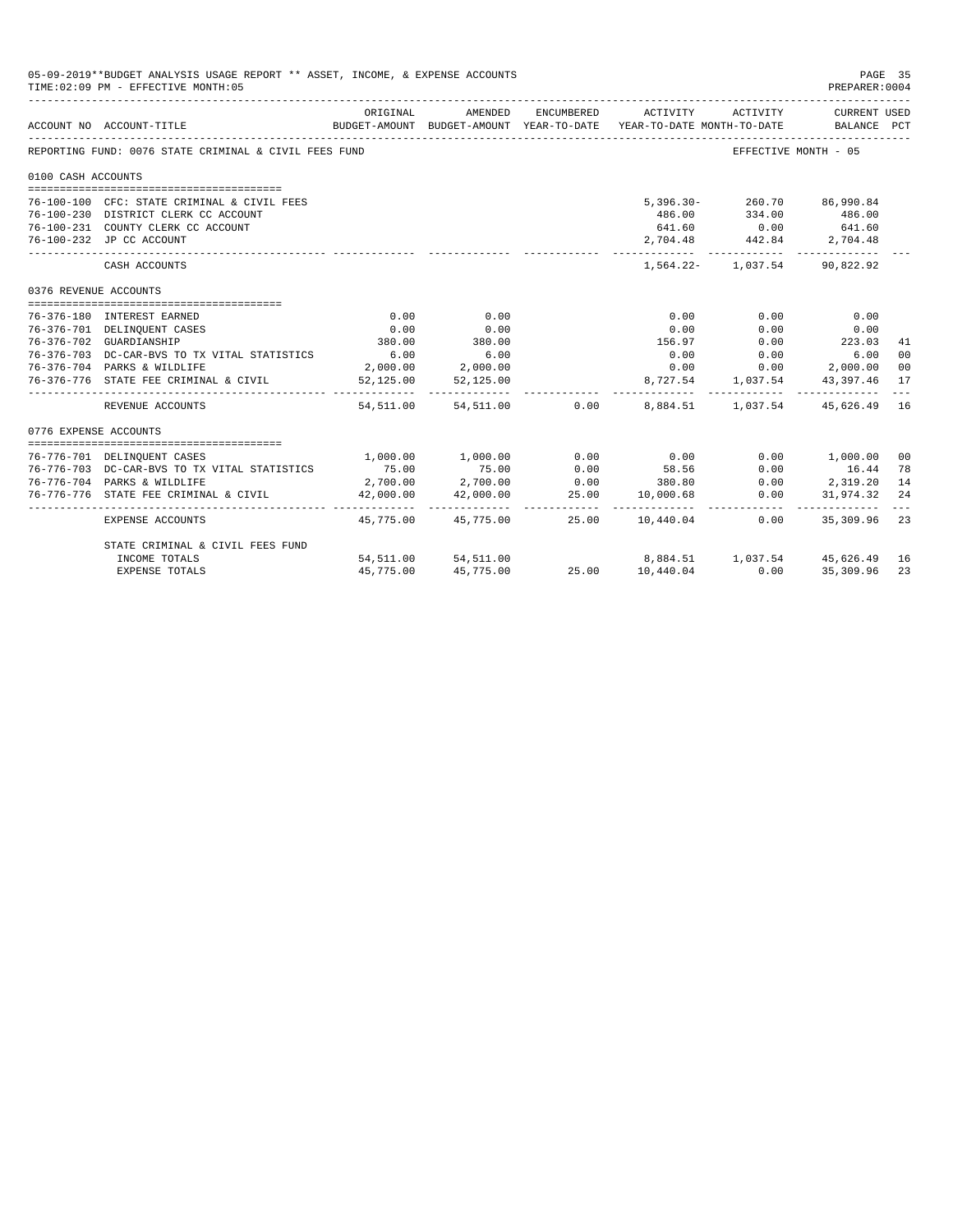| 05-09-2019**BUDGET ANALYSIS USAGE REPORT ** ASSET, INCOME, & EXPENSE ACCOUNTS<br>TIME: 02:09 PM - EFFECTIVE MONTH: 05<br>----------------------------- |                                           |                           |                                                     |                |                                        |                          |                                    |                |
|--------------------------------------------------------------------------------------------------------------------------------------------------------|-------------------------------------------|---------------------------|-----------------------------------------------------|----------------|----------------------------------------|--------------------------|------------------------------------|----------------|
|                                                                                                                                                        | ACCOUNT NO ACCOUNT-TITLE                  | ORIGINAL                  | AMENDED<br>BUDGET-AMOUNT BUDGET-AMOUNT YEAR-TO-DATE | ENCUMBERED     | ACTIVITY<br>YEAR-TO-DATE MONTH-TO-DATE | ACTIVITY                 | <b>CURRENT USED</b><br>BALANCE PCT |                |
|                                                                                                                                                        | REPORTING FUND: 0078 SENIOR CITIZENS FUND |                           |                                                     |                |                                        | EFFECTIVE MONTH - 05     |                                    |                |
| 0100 CASH ACCOUNTS                                                                                                                                     |                                           |                           |                                                     |                |                                        |                          |                                    |                |
|                                                                                                                                                        | 78-100-100 CFC: SENIOR CITIZENS           |                           |                                                     |                |                                        | 40,997.59- 1,949.87      | 91,380.97-                         |                |
|                                                                                                                                                        | CASH ACCOUNTS                             |                           |                                                     |                |                                        | 40,997.59- 1,949.87      | $91.380.97 -$                      |                |
| 0378 REVENUE ACCOUNTS                                                                                                                                  |                                           |                           |                                                     |                |                                        |                          |                                    |                |
|                                                                                                                                                        | 78-378-160 SALE OF FIXED ASSETS           | 0.00                      | 0.00                                                |                | 0.00                                   | 0.00                     | 0.00                               |                |
|                                                                                                                                                        | 78-378-180 INTEREST EARNED                | 0.00                      | 0.00                                                |                | 0.00                                   | 0.00                     | 0.00                               |                |
|                                                                                                                                                        | 78-378-710 WCTCOG PROGRAM                 | 22,000.00                 | 22,000.00                                           |                | 10,006.39                              | 3,861.36                 | 11,993.61                          | 45             |
|                                                                                                                                                        | 78-378-711 DEPT OF HUMAN RESOURCES        | 0.00                      | 0.00                                                |                | 0.00                                   | 0.00                     | 0.00                               |                |
|                                                                                                                                                        | 78-378-712 FOOD DONATIONS                 | 10,000.00                 | 10,000.00                                           |                | 8,109.56                               | 170.20                   | 1,890.44                           | 81             |
|                                                                                                                                                        | 78-378-713 BUILDING RENT                  | 400.00                    | 400.00                                              |                | 0.00                                   | 0.00                     | 400.00                             | 0 <sup>0</sup> |
|                                                                                                                                                        | 78-378-714 DEPT OF AGING & DISABILITY     | 20,000.00                 | 20,000.00                                           |                | 8,900.10                               | 0.00                     | 11,099.90                          | 45             |
|                                                                                                                                                        | 78-378-715 GIFT DONATIONS                 | 0.00                      | 0.00                                                |                | 300.00                                 | 0.00                     | $300.00+$                          |                |
|                                                                                                                                                        | 78-378-815 INCOME FROM OTHER FUNDS        | 36,000.00<br>----------   | 36,000.00<br>-----------                            |                | 0.00                                   | 0.00<br>----------       | 36,000.00<br>-----------           | 0 <sup>0</sup> |
|                                                                                                                                                        | REVENUE ACCOUNTS                          | 88,400.00                 | 88,400.00                                           | 0.00           | . <b>.</b> .<br>27,316.05              | 4,031.56                 | 61,083.95                          | 31             |
| 0778 EXPENSE ACCOUNTS                                                                                                                                  |                                           |                           |                                                     |                |                                        |                          |                                    |                |
|                                                                                                                                                        |                                           |                           |                                                     |                |                                        |                          |                                    |                |
|                                                                                                                                                        | 78-778-100 SALARY - GENERAL PAYROLL       | 21,912.00                 | 21,912.00                                           | 0.00           | 13,484.00                              | 842.75                   | 8,428.00                           | 62             |
|                                                                                                                                                        | 78-778-105 LONGEVITY PAY                  | 0.00                      | 0.00                                                | 0.00           | 0.00                                   | 0.00                     | 0.00                               |                |
|                                                                                                                                                        | 78-778-110 SALARY - FULL TIME (PART TIME) | 33,813.00                 | 33,813.00                                           | 0.00           | 20,600.75                              | 1,225.50                 | 13,212.25                          | 61             |
|                                                                                                                                                        | 78-778-200 FICA EXPENSE                   | 4,263.00                  | 4,263.00                                            | 0.00           | 2,607.43                               | 158.22                   | 1,655.57                           | 61             |
|                                                                                                                                                        | 78-778-205 RETIREMENT                     | 4,587.00                  | 4,587.00                                            | 0.00           | 2,541.64                               | 170.22                   | 2,045.36                           | 55             |
| 78-778-300 TRAVEL<br>78-778-305 SUPPLIES                                                                                                               |                                           | 1,500.00                  | 1,500.00                                            | 0.00<br>176.51 | 610.96<br>1,791.98                     | 0.00<br>0.00             | 889.04<br>31.51                    | 41<br>98       |
|                                                                                                                                                        | 78-778-310 COMMUNICATIONS                 | 2,000.00<br>960.00        | 2,000.00<br>960.00                                  | 60.44          | 552.55                                 | 0.00                     | 347.01                             | 64             |
|                                                                                                                                                        | 78-778-320 REPAIRS & MAINTENANCE          | 2,000.00                  | 2,000.00                                            | 1,542.47       | 457.53                                 | 0.00                     | 0.00 100                           |                |
| 78-778-380 UTILITIES                                                                                                                                   |                                           | 6,500.00                  | 6,500.00                                            | 463.00         | 3,545.22                               | 0.00                     | 2,491.78                           | 62             |
|                                                                                                                                                        | 78-778-400 NEW EQUIPMENT                  | 5,450.00                  | 5,450.00                                            | 200.00         | 0.00                                   | 0.00                     | 5,250.00                           | 04             |
|                                                                                                                                                        | 78-778-680 VAN EXPENSE                    | 4,500.00                  | 4,500.00                                            | 2,000.00       | 2,500.00                               | 0.00                     | 0.00 100                           |                |
|                                                                                                                                                        | 78-778-690 EDIBLE GOODS                   | 25,000.00                 | 25,000.00                                           | 3,516.75       | 16,376.42                              | 0.00                     | 5,106.83                           | 80             |
|                                                                                                                                                        | 78-778-692 PAPER GOODS                    | 7,900.00                  | 7,900.00                                            | 787.59         | 3,284.33                               | 0.00                     | 3,828.08                           | 52             |
|                                                                                                                                                        | 78-778-693 GIFT EXPENSE                   | 0.00                      | 0.00                                                | 150.00         | 167.88                                 | 0.00                     | $317.88 -$                         |                |
|                                                                                                                                                        | EXPENSE ACCOUNTS                          | -----------<br>120,385.00 | 120,385.00                                          | 8,896.76       | .<br>68,520.69                         | ------------<br>2,396.69 | 42,967.55                          | 64             |
|                                                                                                                                                        | SENIOR CITIZENS FUND                      |                           |                                                     |                |                                        |                          |                                    |                |
|                                                                                                                                                        | INCOME TOTALS                             | 88,400.00                 | 88,400.00                                           |                | 27,316.05                              | 4,031.56                 | 61,083.95                          | 31             |
|                                                                                                                                                        | <b>EXPENSE TOTALS</b>                     | 120,385.00                | 120,385.00                                          | 8,896.76       | 68,520.69                              | 2,396.69                 | 42,967.55                          | 64             |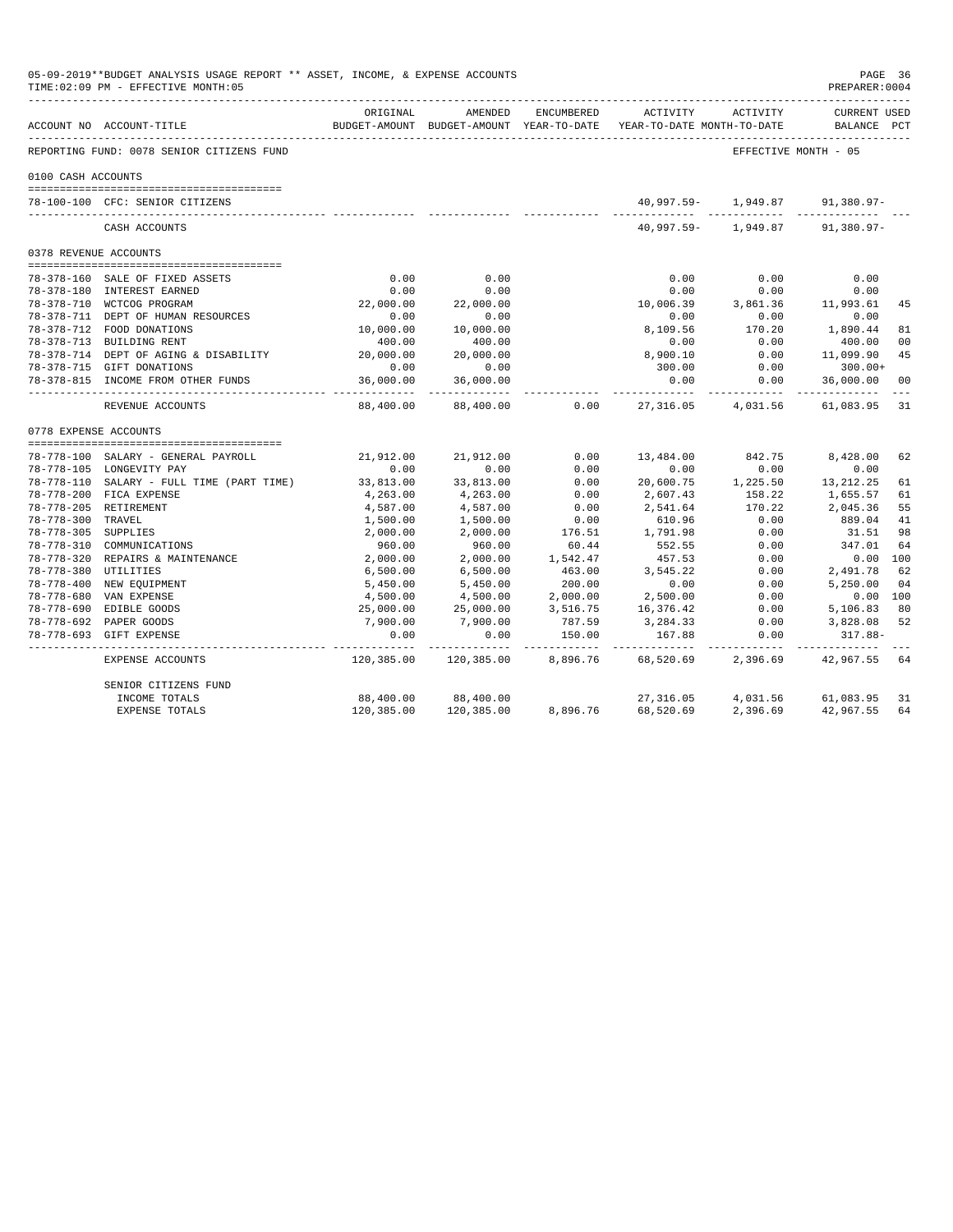|                       | 05-09-2019**BUDGET ANALYSIS USAGE REPORT ** ASSET, INCOME, & EXPENSE ACCOUNTS<br>TIME: 02:09 PM - EFFECTIVE MONTH: 05 |                       |                                                            |          |                 |                              | PREPARER: 0004              | PAGE 37 |
|-----------------------|-----------------------------------------------------------------------------------------------------------------------|-----------------------|------------------------------------------------------------|----------|-----------------|------------------------------|-----------------------------|---------|
|                       | ACCOUNT NO ACCOUNT-TITLE COMPUTE BUDGET-AMOUNT BUDGET-AMOUNT YEAR-TO-DATE YEAR-TO-DATE MONTH-TO-DATE BALANCE PCT      | ORIGINAL              | AMENDED                                                    |          |                 | ENCUMBERED ACTIVITY ACTIVITY | CURRENT USED                |         |
|                       | REPORTING FUND: 0080 LEOSE GRANT FUND                                                                                 |                       |                                                            |          |                 |                              | EFFECTIVE MONTH - 05        |         |
| 0100 CASH ACCOUNTS    |                                                                                                                       |                       |                                                            |          |                 |                              |                             |         |
|                       | 80-100-100 CFC: LEOSE GRANT CHECKING                                                                                  |                       |                                                            |          |                 | 1,309.84 0.00 4,789.69       |                             |         |
|                       | CASH ACCOUNTS                                                                                                         |                       |                                                            |          | 1,309.84        |                              | $0.00$ 4,789.69             |         |
| 0380 REVENUE ACCOUNTS |                                                                                                                       |                       |                                                            |          |                 |                              |                             |         |
|                       | 80-380-180 INTEREST EARNED                                                                                            |                       | $0.00$ 0.00                                                |          |                 |                              | $0.00$ $0.00$ $0.00$ $0.00$ |         |
|                       | 80-380-800 LEOSE GRANT REVENUES                                                                                       | $1,400.00$ $1,400.00$ |                                                            | 1,309.84 |                 |                              | 0.00<br>90.16 94            |         |
|                       | REVENUE ACCOUNTS                                                                                                      |                       | $1,400.00$ $1,400.00$ $0.00$ $1,309.84$                    |          |                 |                              | 0.00<br>90.16               | 94      |
| 0800 EXPENSE ACCOUNTS |                                                                                                                       |                       |                                                            |          |                 |                              |                             |         |
|                       | -------------------------------------<br>80-800-800 LEOSE GRANT EXPENSES                                              |                       | $1,400.00$ $1,400.00$ $0.00$ $0.00$ $0.00$ $1,400.00$ $00$ |          |                 |                              |                             |         |
|                       |                                                                                                                       |                       |                                                            |          | --------------- |                              |                             |         |
|                       | EXPENSE ACCOUNTS                                                                                                      |                       | $1,400.00$ $1,400.00$ 0.00                                 |          |                 | 0.00                         | $0.00$ 1.400.00 00          |         |
|                       | LEOSE GRANT FUND                                                                                                      |                       |                                                            |          |                 |                              |                             |         |
|                       | INCOME TOTALS                                                                                                         |                       | $1,400.00$ $1,400.00$ $1,309.84$                           |          |                 |                              | $0.00$ 90.16                | 94      |
|                       | <b>EXPENSE TOTALS</b>                                                                                                 | 1,400.00              | 1,400.00                                                   |          | $0.00$ 0.00     | 0.00                         | 1,400.00                    | 00      |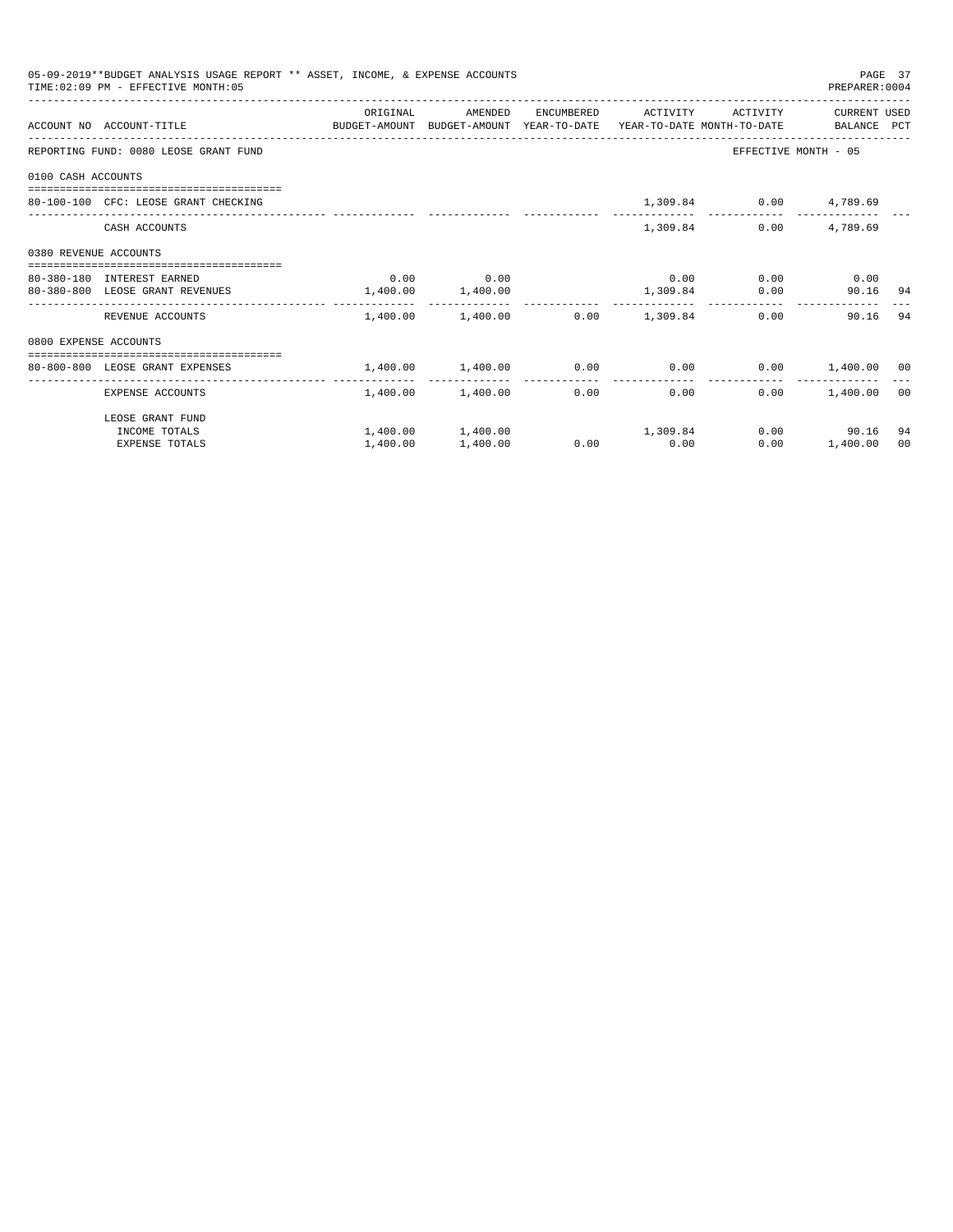| 05-09-2019**BUDGET ANALYSIS USAGE REPORT ** ASSET, INCOME, & EXPENSE ACCOUNTS<br>PAGE 38<br>TIME: 02:09 PM - EFFECTIVE MONTH: 05<br>PREPARER: 0004 |                                                                                                                   |             |                                                                  |              |                            |                                                |                                                  |    |  |  |
|----------------------------------------------------------------------------------------------------------------------------------------------------|-------------------------------------------------------------------------------------------------------------------|-------------|------------------------------------------------------------------|--------------|----------------------------|------------------------------------------------|--------------------------------------------------|----|--|--|
|                                                                                                                                                    | ACCOUNT NO ACCOUNT-TITLE CONTROL PROTECT-AMOUNT BUDGET-AMOUNT YEAR-TO-DATE YEAR-TO-DATE MONTH-TO-DATE BALANCE PCT | ORIGINAL    |                                                                  |              |                            |                                                | AMENDED ENCUMBERED ACTIVITY ACTIVITY CURRENTUSED |    |  |  |
|                                                                                                                                                    | REPORTING FUND: 0082 JUSTICE COURT TECHNOLOGY FUND                                                                |             |                                                                  |              |                            |                                                | EFFECTIVE MONTH - 05                             |    |  |  |
| 0100 CASH ACCOUNTS                                                                                                                                 |                                                                                                                   |             |                                                                  |              |                            |                                                |                                                  |    |  |  |
|                                                                                                                                                    | 82-100-100 CFC: JUSTICE COURT TECH CHECKING<br>82-100-232 JP CC ACCOUNT                                           |             |                                                                  |              |                            | 1,197.54 15.99 8,151.26<br>133.95 24.64 133.95 |                                                  |    |  |  |
|                                                                                                                                                    | CASH ACCOUNTS                                                                                                     |             |                                                                  |              |                            | 1,331.49 40.63 8,285.21                        |                                                  |    |  |  |
| 0380 REVENUE ACCOUNTS                                                                                                                              |                                                                                                                   |             |                                                                  |              |                            |                                                |                                                  |    |  |  |
|                                                                                                                                                    | 82-380-180 INTEREST EARNED<br>82-380-820 JUSTICE COURT TECH FEES                                                  | 12.00 12.00 | 1,916.00 1,916.00                                                |              |                            | 1,334.26 40.63                                 | $1.23$ 0.00 10.77 10<br>581.74 70                |    |  |  |
|                                                                                                                                                    | REVENUE ACCOUNTS                                                                                                  | .           | -------------<br>$1,928.00$ $1,928.00$ $0.00$ $1,335.49$ $40.63$ |              |                            |                                                | 592.51 69                                        |    |  |  |
| 0820 EXPENSE ACCOUNTS                                                                                                                              |                                                                                                                   |             |                                                                  |              |                            |                                                |                                                  |    |  |  |
|                                                                                                                                                    | 82-820-820 JUSTICE COURT TECH EXPENSES                                                                            | 0.00        | 0.00                                                             |              |                            | $0.00$ $0.00$ $0.00$ $0.00$                    | 0.00                                             |    |  |  |
|                                                                                                                                                    | EXPENSE ACCOUNTS                                                                                                  | 0.00        | ____________<br>0.00                                             | ------------ | . <u>.</u><br>0.00<br>0.00 | 0.00                                           | 0.00                                             |    |  |  |
|                                                                                                                                                    | JUSTICE COURT TECHNOLOGY FUND                                                                                     |             |                                                                  |              |                            |                                                |                                                  |    |  |  |
|                                                                                                                                                    | INCOME TOTALS<br><b>EXPENSE TOTALS</b>                                                                            | 0.00        | $1,928.00$ $1,928.00$ $1,335.49$ $40.63$ 592.51<br>0.00          |              | $0.00$ 0.00                | 0.00                                           | 0.00                                             | 69 |  |  |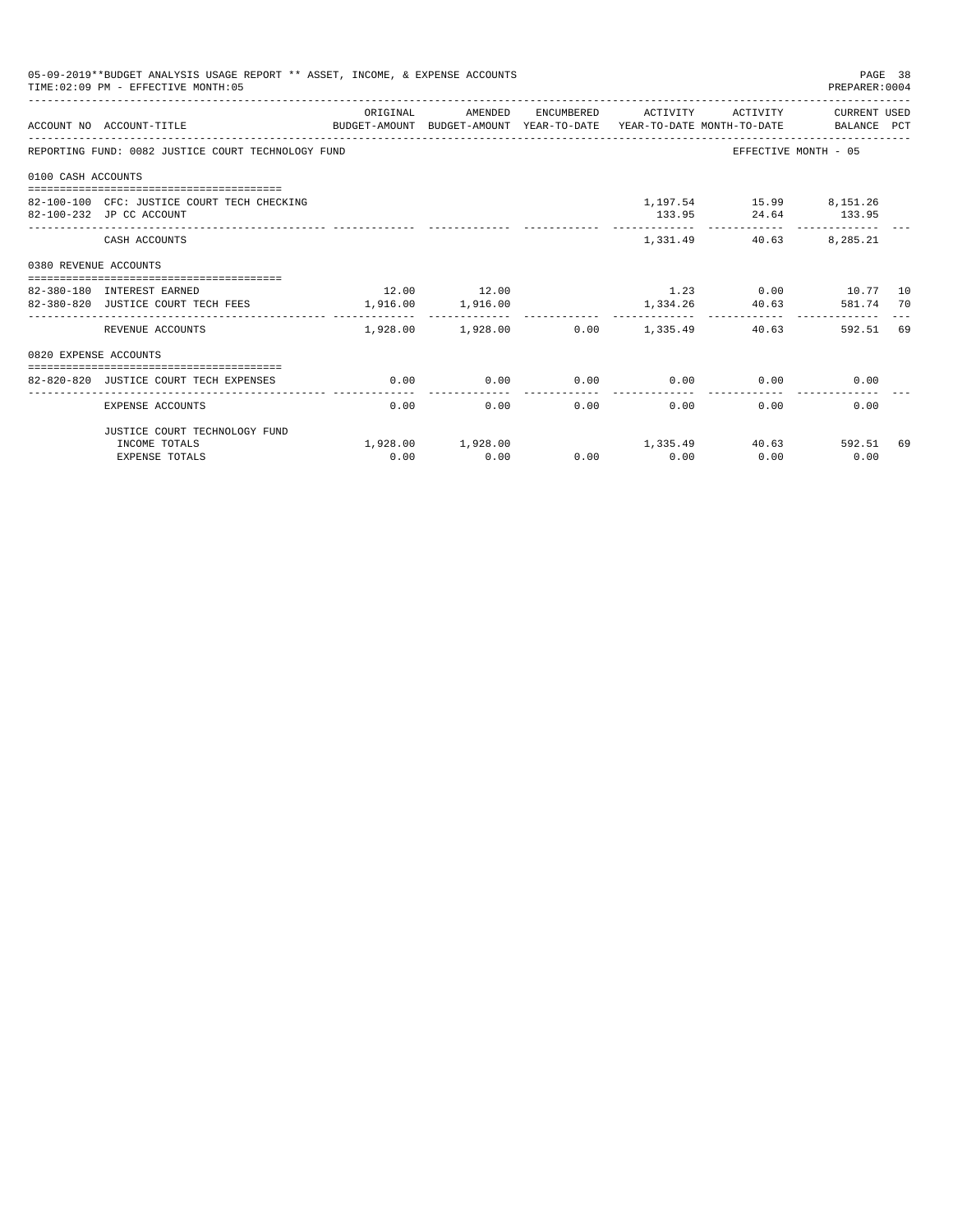| 05-09-2019**BUDGET ANALYSIS USAGE REPORT ** ASSET, INCOME, & EXPENSE ACCOUNTS<br>TIME: 02:09 PM - EFFECTIVE MONTH: 05 |                                                                                            |                              |                |        |                                                                                                        |                           |                    |    |
|-----------------------------------------------------------------------------------------------------------------------|--------------------------------------------------------------------------------------------|------------------------------|----------------|--------|--------------------------------------------------------------------------------------------------------|---------------------------|--------------------|----|
|                                                                                                                       | ACCOUNT NO ACCOUNT-TITLE                                                                   | ORIGINAL                     | AMENDED        |        | ENCUMBERED ACTIVITY<br>BUDGET-AMOUNT BUDGET-AMOUNT YEAR-TO-DATE YEAR-TO-DATE MONTH-TO-DATE BALANCE PCT | ACTIVITY                  | CURRENT USED       |    |
|                                                                                                                       | REPORTING FUND: 0084 FC DRUG FORFEITURE FUND                                               |                              |                |        |                                                                                                        | EFFECTIVE MONTH - 05      |                    |    |
| 0100 CASH ACCOUNTS                                                                                                    |                                                                                            |                              |                |        |                                                                                                        |                           |                    |    |
|                                                                                                                       | 84-100-100 CFC: FC DRUG FORFEITURE CHECKING<br>84-100-150 CFC: FC DRUG FORFEITURE CHECKING |                              |                |        | 4,833.13-                                                                                              | $0.00$ $0.00$ $1,134.61-$ | $0.00$ $46,804.11$ |    |
|                                                                                                                       | CASH ACCOUNTS                                                                              |                              |                |        |                                                                                                        | 4,833.13- 0.00 45,669.50  |                    |    |
| 0384 REVENUE ACCOUNTS                                                                                                 |                                                                                            |                              |                |        |                                                                                                        |                           |                    |    |
|                                                                                                                       |                                                                                            |                              |                |        |                                                                                                        |                           | $0.00$ $294.28+$   |    |
|                                                                                                                       | 84-384-180 INTEREST EARNED<br>84-384-840 FC DRUG FORFEITURE REVENUES                       | 0.00<br>0.00                 | 0.00<br>0.00   |        | 294.28<br>824.91                                                                                       |                           | $0.00$ $824.91+$   |    |
|                                                                                                                       | REVENUE ACCOUNTS                                                                           | 0.00                         | -------------- |        | -------------<br>$0.00$ 0.00 $1.119.19$                                                                | --------------            | $0.00$ 1.119.19+   |    |
| 0840 EXPENSE ACCOUNTS                                                                                                 |                                                                                            |                              |                |        |                                                                                                        |                           |                    |    |
|                                                                                                                       |                                                                                            |                              |                |        |                                                                                                        |                           |                    |    |
|                                                                                                                       | 84-840-110 ADMIN ASSISTANT - SUPPLEMENT                                                    | 0.00                         | 0.00           | 0.00   | 0.00                                                                                                   | 0.00                      | 0.00               |    |
|                                                                                                                       | 84-840-200 FICA EXPENSE                                                                    | 0.00                         | 0.00           | 0.00   | 0.00                                                                                                   | 0.00                      | 0.00               |    |
|                                                                                                                       | 84-840-205 RETIREMENT EXPENSE                                                              | 0.00                         | 0.00           | 0.00   | 0.00                                                                                                   | 0.00                      | 0.00               |    |
|                                                                                                                       | 84-840-210 MEDICAL INSURANCE                                                               | 0.00                         | 0.00           | 0.00   | 0.00                                                                                                   | 0.00                      | 0.00               |    |
|                                                                                                                       | 84-840-840 FC DRUG FORFEITURE EXPENSES                                                     | 52,000.00<br>. _ _ _ _ _ _ _ | 52,000.00      | 211.79 | 5,952.32                                                                                               | 0.00                      | 45,835.89          | 12 |
|                                                                                                                       | <b>EXPENSE ACCOUNTS</b>                                                                    | 52,000.00                    | 52,000.00      | 211.79 | 5,952,32                                                                                               | 0.00                      | 45,835.89          | 12 |
|                                                                                                                       | FC DRUG FORFEITURE FUND                                                                    |                              |                |        |                                                                                                        |                           |                    |    |
|                                                                                                                       | INCOME TOTALS                                                                              | 0.00                         | 0.00           |        | 1, 119. 19                                                                                             |                           | $0.00$ 1, 119.19+  |    |
|                                                                                                                       | <b>EXPENSE TOTALS</b>                                                                      | 52,000.00                    | 52,000.00      | 211.79 | 5.952.32                                                                                               | 0.00                      | 45,835.89 12       |    |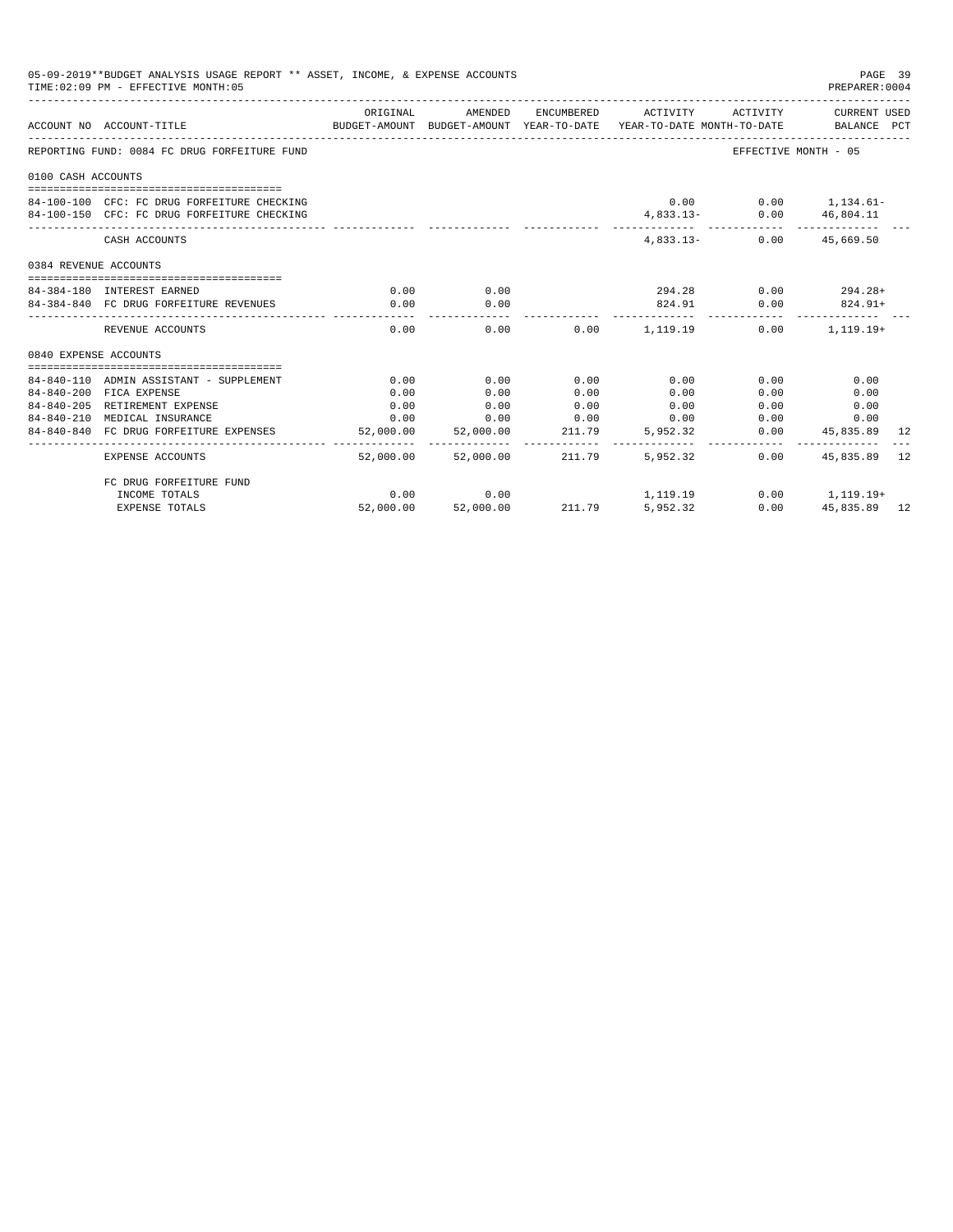| 05-09-2019**BUDGET ANALYSIS USAGE REPORT ** ASSET, INCOME, & EXPENSE ACCOUNTS<br>TIME: 02:09 PM - EFFECTIVE MONTH: 05<br>PREPARER: 0004 |                                                                                                                     |          |         |      |                     |                      |              |  |  |
|-----------------------------------------------------------------------------------------------------------------------------------------|---------------------------------------------------------------------------------------------------------------------|----------|---------|------|---------------------|----------------------|--------------|--|--|
|                                                                                                                                         | ACCOUNT NO ACCOUNT-TITLE CONTROL TO BUDGET-AMOUNT BUDGET-AMOUNT YEAR-TO-DATE YEAR-TO-DATE MONTH-TO-DATE BALANCE PCT | ORIGINAL | AMENDED |      | ENCUMBERED ACTIVITY | ACTIVITY             | CURRENT USED |  |  |
|                                                                                                                                         | REPORTING FUND: 0086 CETRZ GRANT FUND                                                                               |          |         |      |                     | EFFECTIVE MONTH - 05 |              |  |  |
| 0100 CASH ACCOUNTS                                                                                                                      |                                                                                                                     |          |         |      |                     |                      |              |  |  |
|                                                                                                                                         | 86-100-100 CFC - CETRZ GRANT                                                                                        |          |         |      | 0.00                | 0.00                 | 0.00         |  |  |
|                                                                                                                                         | CASH ACCOUNTS                                                                                                       |          |         |      | 0.00                | 0.00                 | 0.00         |  |  |
| 0380 REVENUE ACCOUNTS                                                                                                                   | =============================                                                                                       |          |         |      |                     |                      |              |  |  |
|                                                                                                                                         | 86-380-180 INTEREST EARNED                                                                                          | 0.00     | 0.00    |      | 0.00                | 0.00                 | 0.00         |  |  |
|                                                                                                                                         | 86-380-800 CETRZ GRANT REVENUES                                                                                     | 0.00     | 0.00    |      | 0.00                | 0.00                 | 0.00         |  |  |
|                                                                                                                                         | REVENUE ACCOUNTS                                                                                                    | 0.00     | 0.00    | 0.00 | 0.00                | 0.00                 | 0.00         |  |  |
| 0800 EXPENSE ACCOUNTS                                                                                                                   |                                                                                                                     |          |         |      |                     |                      |              |  |  |
|                                                                                                                                         | 86-800-800 CETRZ GRANT EXPENSE ACCOUNTS                                                                             | 0.00     | 0.00    | 0.00 | 0.00                | 0.00                 | 0.00         |  |  |
|                                                                                                                                         | EXPENSE ACCOUNTS                                                                                                    | 0.00     | 0.00    | 0.00 | 0.00                | 0.00                 | 0.00         |  |  |
|                                                                                                                                         | CETRZ GRANT FUND                                                                                                    |          |         |      |                     |                      |              |  |  |
|                                                                                                                                         | INCOME TOTALS                                                                                                       | 0.00     | 0.00    |      | 0.00                | 0.00                 | 0.00         |  |  |
|                                                                                                                                         | <b>EXPENSE TOTALS</b>                                                                                               | 0.00     | 0.00    | 0.00 | 0.00                | 0.00                 | 0.00         |  |  |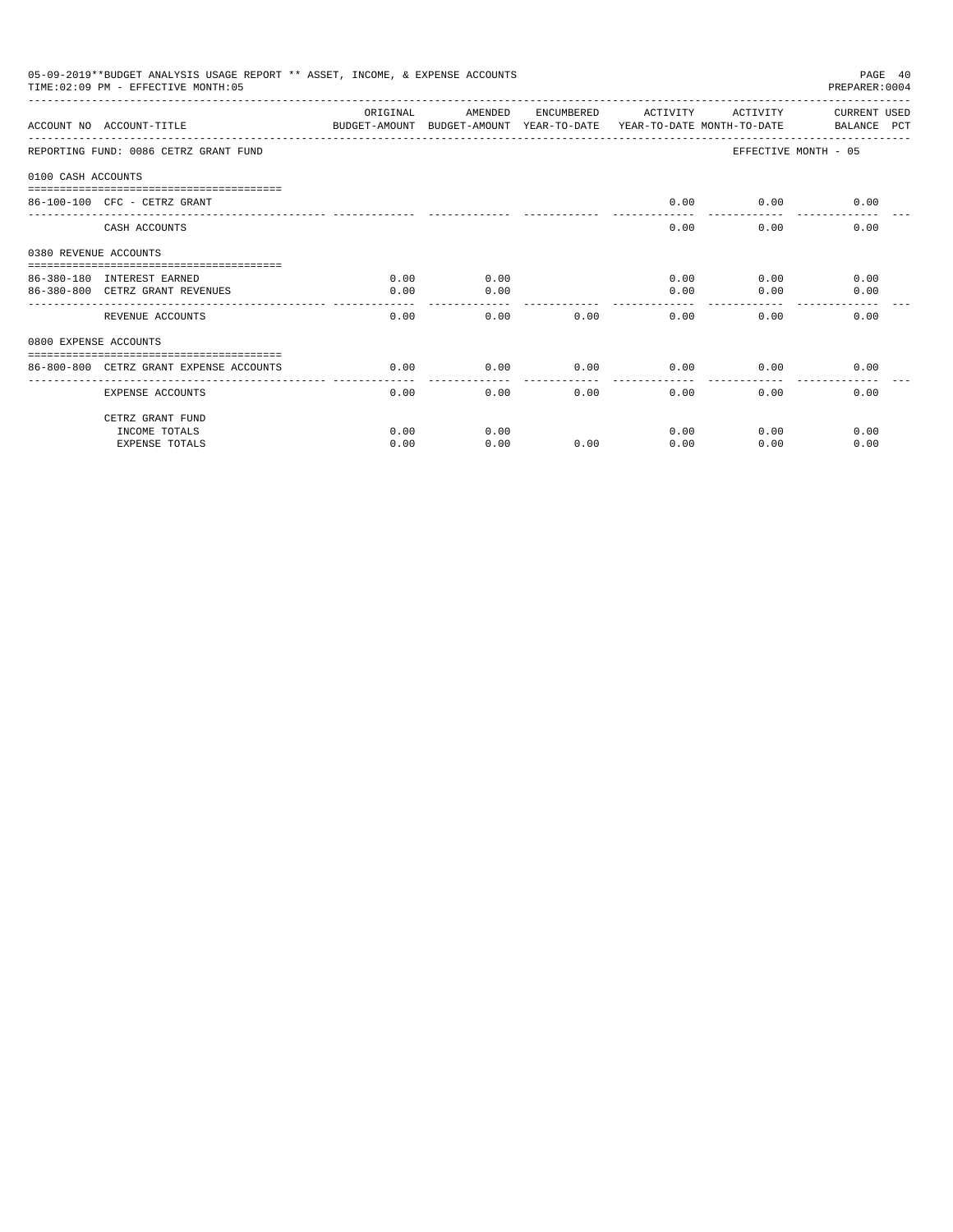| 05-09-2019**BUDGET ANALYSIS USAGE REPORT ** ASSET, INCOME, & EXPENSE ACCOUNTS<br>TIME: 02:09 PM - EFFECTIVE MONTH: 05 |                                             |                                                                                             |                   |      |                                           |                             |                                           |  |  |
|-----------------------------------------------------------------------------------------------------------------------|---------------------------------------------|---------------------------------------------------------------------------------------------|-------------------|------|-------------------------------------------|-----------------------------|-------------------------------------------|--|--|
|                                                                                                                       | ACCOUNT NO ACCOUNT-TITLE                    | ORIGINAL<br>BUDGET-AMOUNT BUDGET-AMOUNT YEAR-TO-DATE YEAR-TO-DATE MONTH-TO-DATE BALANCE PCT | AMENDED           |      |                                           |                             | ENCUMBERED ACTIVITY ACTIVITY CURRENT USED |  |  |
|                                                                                                                       | REPORTING FUND: 0088 AIRPORT FUND           |                                                                                             |                   |      |                                           | EFFECTIVE MONTH - 05        |                                           |  |  |
| 0100 CASH ACCOUNTS                                                                                                    |                                             |                                                                                             |                   |      |                                           |                             |                                           |  |  |
|                                                                                                                       | 88-100-100 CFC - AIRPORT FUND               |                                                                                             |                   |      |                                           | 2,366.00 0.00 20,596.65     |                                           |  |  |
|                                                                                                                       | CASH ACCOUNTS                               |                                                                                             |                   |      | 2,366,00                                  | 0.00                        | 20,596.65                                 |  |  |
| 0380 REVENUE ACCOUNTS                                                                                                 |                                             |                                                                                             |                   |      |                                           |                             |                                           |  |  |
|                                                                                                                       | 88-380-180 INTEREST EARNED                  | 0.00                                                                                        | 0.00              |      |                                           | $0.00$ $0.00$ $0.00$ $0.00$ |                                           |  |  |
|                                                                                                                       | 88-380-810 AIRPORT REVENUES                 | $3,280.00$ $3,280.00$                                                                       |                   |      |                                           |                             | 3,805.00   0.00   525.00+ 116             |  |  |
|                                                                                                                       | REVENUE ACCOUNTS                            |                                                                                             |                   |      | $3,280.00$ $3,280.00$ $0.00$ $3,805.00$   |                             | $0.00$ 525.00+ 116                        |  |  |
| 0800 EXPENSE ACCOUNTS                                                                                                 |                                             |                                                                                             |                   |      |                                           |                             |                                           |  |  |
|                                                                                                                       |                                             |                                                                                             |                   |      |                                           |                             |                                           |  |  |
|                                                                                                                       | 88-800-120 PART TIME SALARY                 | 0.00                                                                                        | 0.00              | 0.00 | 0.00                                      | 0.00                        | 0.00                                      |  |  |
|                                                                                                                       | 88-800-200 FICA - EMPLOYER MATCH            | 0.00                                                                                        | 0.00              | 0.00 | 0.00                                      | 0.00                        | 0.00                                      |  |  |
|                                                                                                                       | 88-800-205 RETIREMENT - EMPLOYER MATCH 6.00 |                                                                                             |                   |      | $0.00$ $0.00$ $0.00$ $0.00$               | 0.00                        | 0.00                                      |  |  |
|                                                                                                                       | 88-800-810 AIRPORT EXPENSES                 |                                                                                             |                   |      | $3,000.00$ $3,000.00$ $375.00$ $1,439.00$ |                             | $0.00$ 1,186.00 60                        |  |  |
|                                                                                                                       | EXPENSE ACCOUNTS                            |                                                                                             |                   |      | $3.000.00$ $3.000.00$ $375.00$ $1.439.00$ | $0.00 -$                    | 1,186.00 60                               |  |  |
|                                                                                                                       | AIRPORT FUND                                |                                                                                             |                   |      |                                           |                             |                                           |  |  |
|                                                                                                                       | INCOME TOTALS                               |                                                                                             | 3,280.00 3,280.00 |      | 3,805.00                                  |                             | $0.00$ 525.00+ 116                        |  |  |
|                                                                                                                       | <b>EXPENSE TOTALS</b>                       | 3,000.00                                                                                    |                   |      | 3,000.00 375.00 1,439.00                  |                             | $0.00$ 1,186.00 60                        |  |  |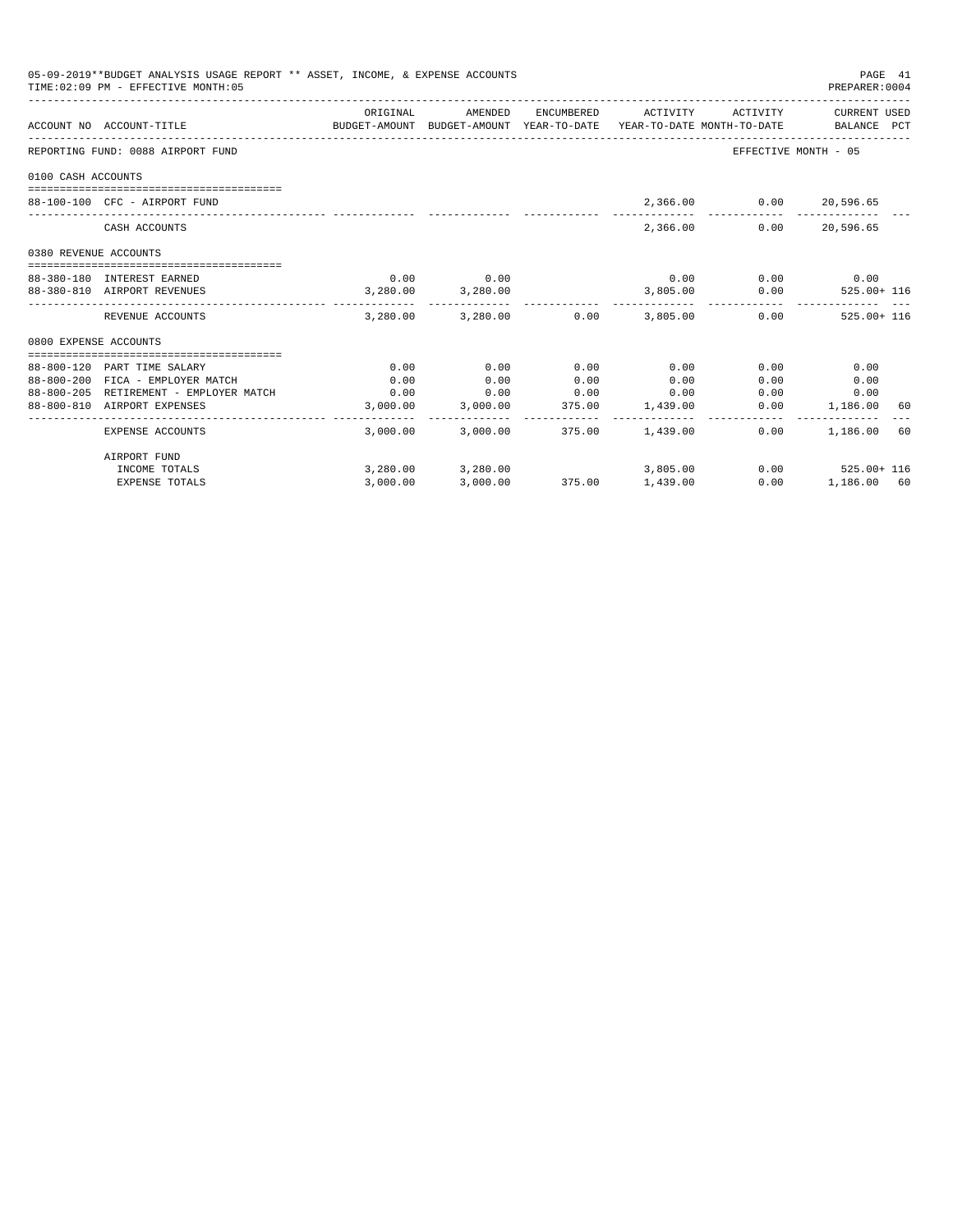| 05-09-2019**BUDGET ANALYSIS USAGE REPORT ** ASSET, INCOME, & EXPENSE ACCOUNTS<br>PAGE 42<br>TIME: 02:09 PM - EFFECTIVE MONTH: 05<br>PREPARER: 0004 |                                                                              |          |                                                                                |            |          |          |                                    |  |  |
|----------------------------------------------------------------------------------------------------------------------------------------------------|------------------------------------------------------------------------------|----------|--------------------------------------------------------------------------------|------------|----------|----------|------------------------------------|--|--|
|                                                                                                                                                    | ACCOUNT NO ACCOUNT-TITLE                                                     | ORIGINAL | AMENDED<br>BUDGET-AMOUNT BUDGET-AMOUNT YEAR-TO-DATE YEAR-TO-DATE MONTH-TO-DATE | ENCUMBERED | ACTIVITY | ACTIVITY | <b>CURRENT USED</b><br>BALANCE PCT |  |  |
|                                                                                                                                                    | REPORTING FUND: 0090 COURT REPORTER SERVICE FUND                             |          |                                                                                |            |          |          | EFFECTIVE MONTH - 05               |  |  |
| 0100 CASH ACCOUNT                                                                                                                                  |                                                                              |          |                                                                                |            |          |          |                                    |  |  |
|                                                                                                                                                    | ----------------------------------<br>90-100-100 COURT REPORTER SERVICE FUND |          |                                                                                |            | 0.00     | 0.00     | 0.00                               |  |  |
|                                                                                                                                                    | CASH ACCOUNT                                                                 |          |                                                                                |            | 0.00     | 0.00     | 0.00                               |  |  |
| 0390 REVENUE ACCOUNTS                                                                                                                              |                                                                              |          |                                                                                |            |          |          |                                    |  |  |
|                                                                                                                                                    | 90-390-190 INTEREST EARNED                                                   | 0.00     | 0.00                                                                           |            | 0.00     | 0.00     | 0.00                               |  |  |
| 90-390-910 REVENUE                                                                                                                                 |                                                                              | 0.00     | 0.00                                                                           |            | 0.00     | 0.00     | 0.00                               |  |  |
|                                                                                                                                                    | REVENUE ACCOUNTS                                                             | 0.00     | 0.00                                                                           | 0.00       | 0.00     | 0.00     | 0.00                               |  |  |
|                                                                                                                                                    | COURT REPORTER SERVICE FUND                                                  |          |                                                                                |            |          |          |                                    |  |  |
|                                                                                                                                                    | INCOME TOTALS                                                                | 0.00     | 0.00                                                                           |            | 0.00     | 0.00     | 0.00                               |  |  |
|                                                                                                                                                    | <b>EXPENSE TOTALS</b>                                                        | 0.00     | 0.00                                                                           | 0.00       | 0.00     | 0.00     | 0.00                               |  |  |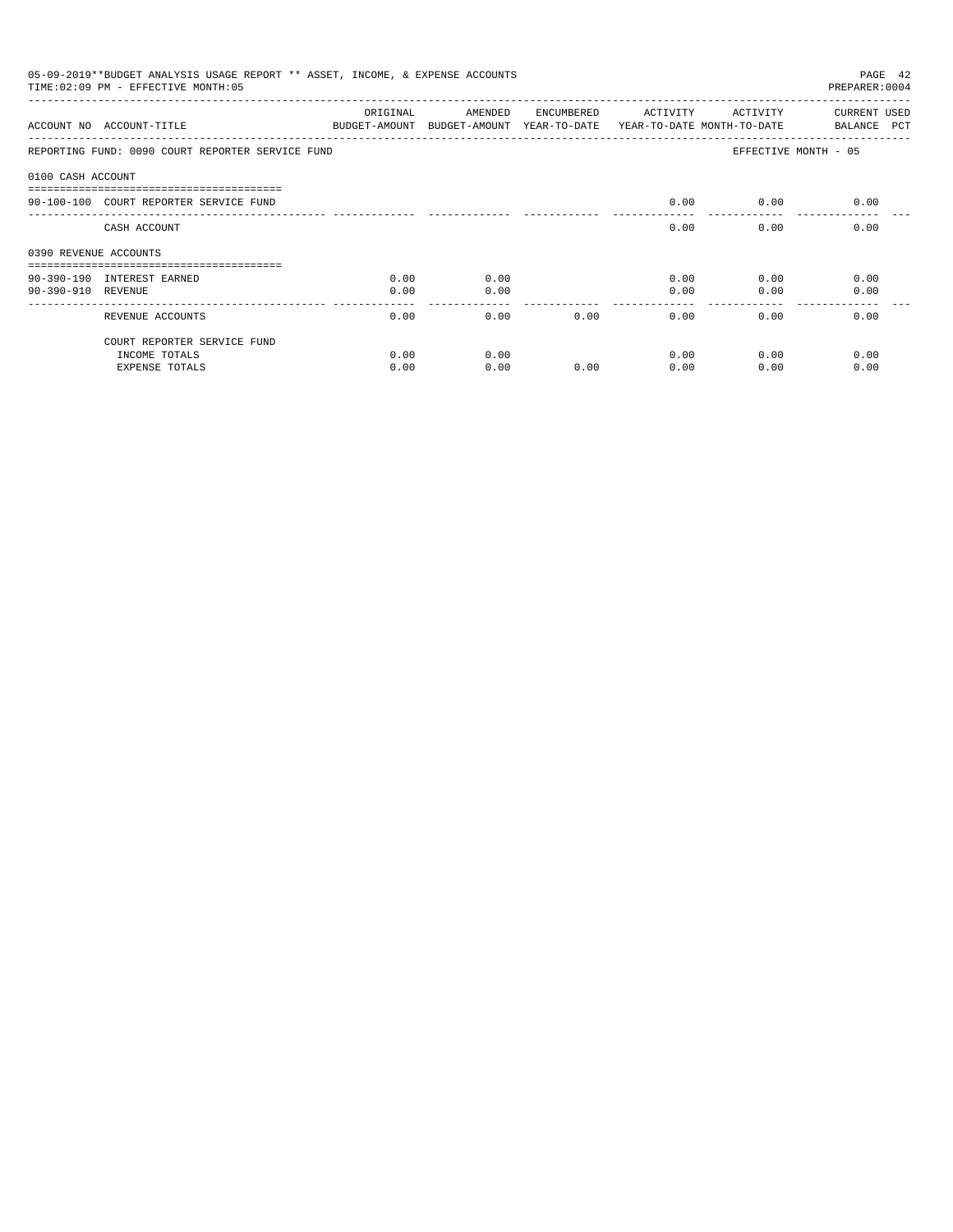|                       | 05-09-2019**BUDGET ANALYSIS USAGE REPORT ** ASSET, INCOME, & EXPENSE ACCOUNTS<br>TIME: 02:09 PM - EFFECTIVE MONTH: 05 |          |                                  |      |                     |                              | PAGE 43<br>PREPARER: 0004          |
|-----------------------|-----------------------------------------------------------------------------------------------------------------------|----------|----------------------------------|------|---------------------|------------------------------|------------------------------------|
|                       | BUDGET-AMOUNT BUDGET-AMOUNT YEAR-TO-DATE YEAR-TO-DATE MONTH-TO-DATE BALANCE PCT<br>ACCOUNT NO ACCOUNT-TITLE           | ORIGINAL | AMENDED                          |      | ENCUMBERED ACTIVITY | ACTIVITY                     | CURRENT USED                       |
|                       | REPORTING FUND: 0092 PRE-TRIAL DIVERSION PROGRAM                                                                      |          |                                  |      |                     |                              | EFFECTIVE MONTH - 05               |
| 0100 CASH ACCOUNTS    |                                                                                                                       |          |                                  |      |                     |                              |                                    |
|                       |                                                                                                                       |          |                                  |      |                     |                              |                                    |
|                       | 92-100-100 PRE-TRIAL CHECKING                                                                                         |          |                                  |      |                     | 0.00                         | $0.00$ 0.00                        |
|                       | 92-100-222 PRE-TRIAL CHECKING                                                                                         |          |                                  |      | 10,201.68           |                              | $0.00$ 19,381.68<br>-------------- |
|                       | CASH ACCOUNTS                                                                                                         |          |                                  |      |                     | 10,201.68   0.00   19,381.68 |                                    |
| 0399 REVENUE ACCOUNTS |                                                                                                                       |          |                                  |      |                     |                              |                                    |
|                       | 92-399-180 INTEREST EARNED                                                                                            | 0.00     | 0.00                             |      |                     |                              | $1.68$ 0.00 $1.68+$                |
|                       | 92-399-920 PRE-TRIAL FEES                                                                                             |          | 5,180.00 5,180.00                |      |                     | 10,200.00 0.00               | 5,020.00+ 197                      |
|                       | REVENUE ACCOUNTS                                                                                                      |          | 5,180.00 5,180.00 0.00 10,201.68 |      | -------------       | 0.00                         | 5,021.68+ 197                      |
| 0929 EXPENSE ACCOUNT  |                                                                                                                       |          |                                  |      |                     |                              |                                    |
|                       |                                                                                                                       |          |                                  |      |                     |                              |                                    |
|                       | 92-929-929 PRE-TRIAL EXPENSE                                                                                          | 0.00     | 0.00                             | 0.00 |                     | $0.00$ 0.00                  | 0.00                               |
|                       | EXPENSE ACCOUNT                                                                                                       | 0.00     | 0.00                             | 0.00 | 0.00                | 0.00                         | 0.00                               |
|                       | PRE-TRIAL DIVERSION PROGRAM                                                                                           |          |                                  |      |                     |                              |                                    |
|                       | INCOME TOTALS                                                                                                         |          | 5,180.00 5,180.00                |      | 10, 201.68          | 0.00                         | 5,021.68+ 197                      |
|                       | <b>EXPENSE TOTALS</b>                                                                                                 | 0.00     | 0.00                             |      | $0.00$ 0.00         | 0.00                         | 0.00                               |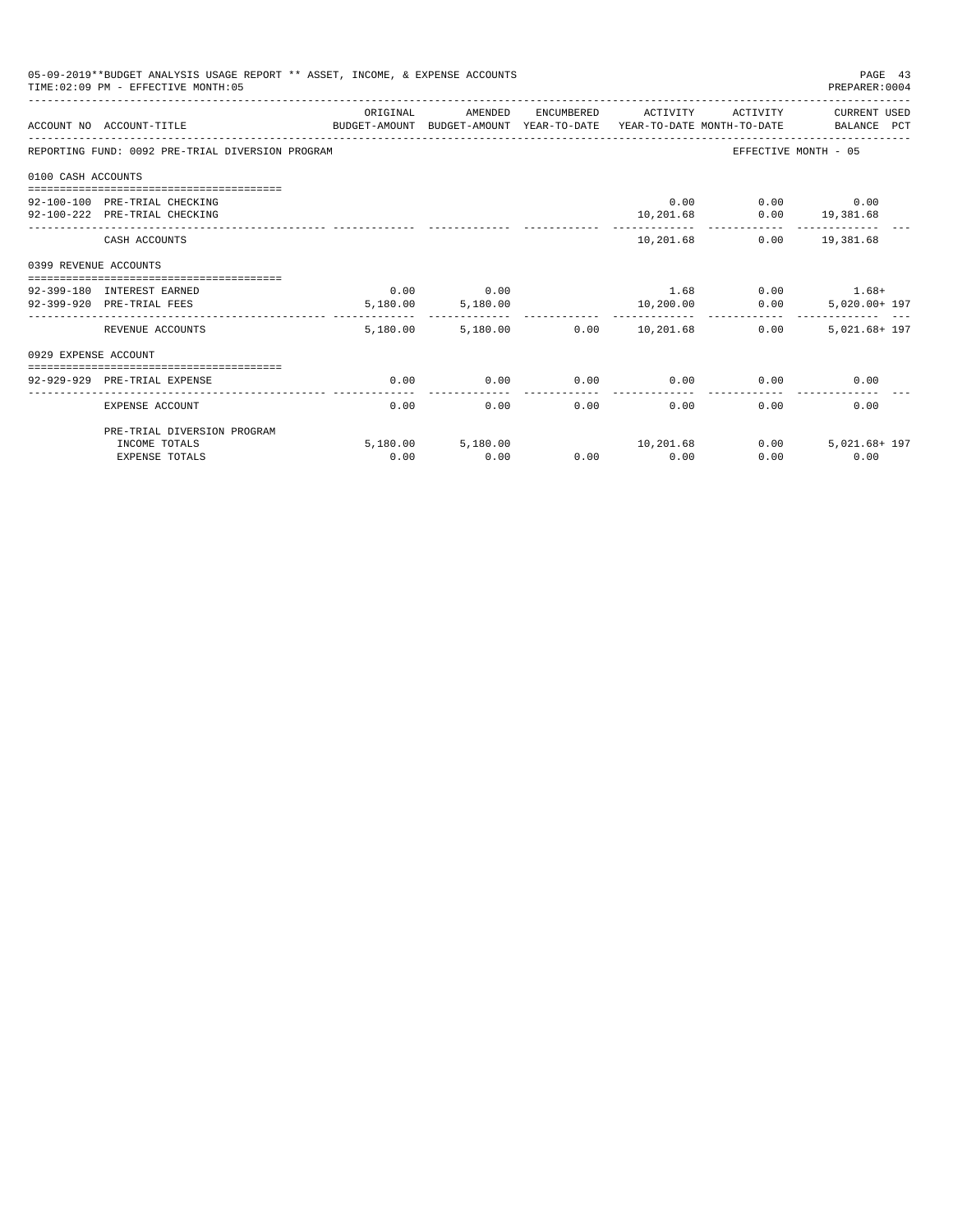| 05-09-2019**BUDGET ANALYSIS USAGE REPORT ** ASSET, INCOME, & EXPENSE ACCOUNTS<br>TIME: 02:09 PM - EFFECTIVE MONTH: 05<br>PREPARER: 0004 |                                                        |          |                                                                     |                             |      |                       |                             |  |  |
|-----------------------------------------------------------------------------------------------------------------------------------------|--------------------------------------------------------|----------|---------------------------------------------------------------------|-----------------------------|------|-----------------------|-----------------------------|--|--|
|                                                                                                                                         | ACCOUNT NO ACCOUNT-TITLE                               | ORIGINAL | BUDGET-AMOUNT BUDGET-AMOUNT YEAR-TO-DATE YEAR-TO-DATE MONTH-TO-DATE | AMENDED ENCUMBERED ACTIVITY |      | ACTIVITY              | CURRENT USED<br>BALANCE PCT |  |  |
|                                                                                                                                         | REPORTING FUND: 0098 AGENCY FUNDS TAX COL & DIST CLERK |          |                                                                     |                             |      |                       | EFFECTIVE MONTH - 05        |  |  |
| 0100 CASH ACCOUNT                                                                                                                       |                                                        |          |                                                                     |                             |      |                       |                             |  |  |
|                                                                                                                                         | 98-100-100 TAX COLL-MOTOR VEHICLE DIVISION             |          |                                                                     |                             | 0.00 | 0.00                  | 2,637.34                    |  |  |
|                                                                                                                                         | 98-100-101 TAX COLL-SALES TAX, MOTOR VEH D             |          |                                                                     |                             | 0.00 | 0.00                  | 9,191.85                    |  |  |
|                                                                                                                                         | 98-100-102 FISHER COUNTY INMATE PHONE                  |          |                                                                     |                             | 0.00 | 0.00                  | 0.00                        |  |  |
|                                                                                                                                         | 98-100-104 DIST CLERK REGISTRY ACCT                    |          |                                                                     |                             | 0.00 | 0.00                  | 22,762.65                   |  |  |
|                                                                                                                                         | 98-100-105 32ND DISTRICT COURT RECEIVERSHIP            |          |                                                                     |                             | 0.00 | 0.00<br>------------- | 115,007.43                  |  |  |
|                                                                                                                                         | CASH ACCOUNT                                           |          |                                                                     |                             | 0.00 |                       | $0.00$ 149,599.27           |  |  |
|                                                                                                                                         | AGENCY FUNDS TAX COL & DIST CLERK                      |          |                                                                     |                             |      |                       |                             |  |  |
|                                                                                                                                         | INCOME TOTALS                                          | 0.00     | 0.00                                                                |                             | 0.00 | 0.00                  | 0.00                        |  |  |
|                                                                                                                                         | EXPENSE TOTALS                                         | 0.00     | 0.00                                                                | 0.00                        | 0.00 | 0.00                  | 0.00                        |  |  |